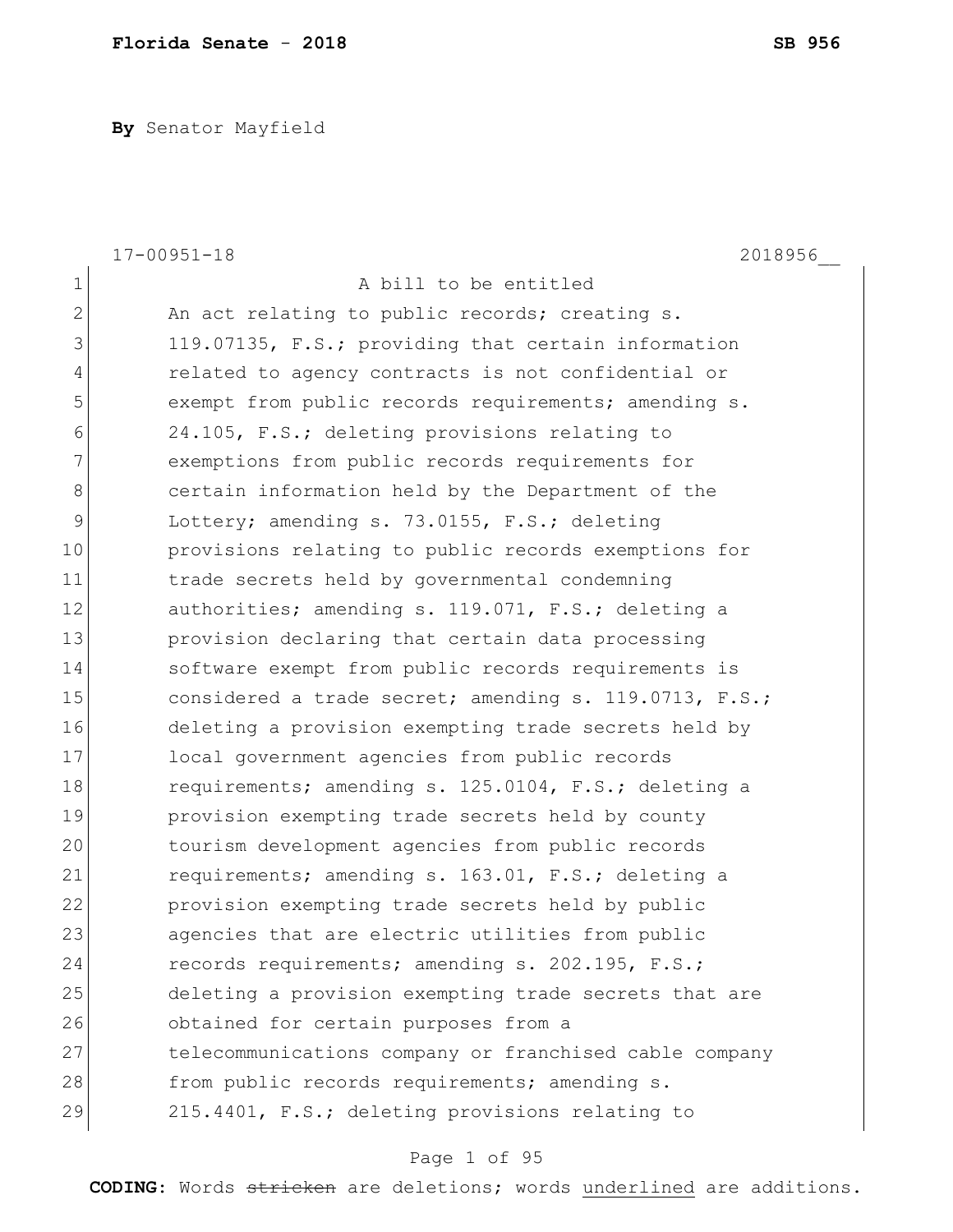|    | $17 - 00951 - 18$<br>2018956                           |
|----|--------------------------------------------------------|
| 30 | confidentiality of trade secrets held by the State     |
| 31 | Board of Administration; amending s. 252.88, F.S.;     |
| 32 | deleting provisions exempting certain information from |
| 33 | public records requirements under the Florida          |
| 34 | Emergency Planning and Community Right-to-Know Act;    |
| 35 | repealing s. 252.943, F.S., relating to a public       |
| 36 | records exemption under the Florida Accidental Release |
| 37 | Prevention and Risk Management Planning Act; amending  |
| 38 | s. 287.0943, F.S.; deleting provisions relating to     |
| 39 | confidentiality of certain information relating to     |
| 40 | applications for certification of minority business    |
| 41 | enterprises; amending s. 288.047, F.S.; deleting       |
| 42 | provisions exempting potential trade secrets held for  |
| 43 | the Quick-Response Training Program from public        |
| 44 | records requirements; amending s. 288.075, F.S.;       |
| 45 | deleting provisions relating to a public records       |
| 46 | exemption for trade secrets held by economic           |
| 47 | development agencies; amending s. 288.1226, F.S.;      |
| 48 | deleting provisions relating to a public records       |
| 49 | exemption for trade secrets held by the Florida        |
| 50 | Tourism Industry Marketing Corporation; amending s.    |
| 51 | 288.776, F.S.; deleting provisions relating to a       |
| 52 | public records exemption for trade secrets held by the |
| 53 | Florida Export Finance Corporation; amending s.        |
| 54 | 288.9520, F.S.; deleting provisions relating to a      |
| 55 | public records exemption for trade secrets and         |
| 56 | potential trade secrets held by Enterprise Florida,    |
| 57 | Inc., and related entities; amending s. 288.9607,      |
| 58 | F.S.; deleting provisions relating to a public records |

# Page 2 of 95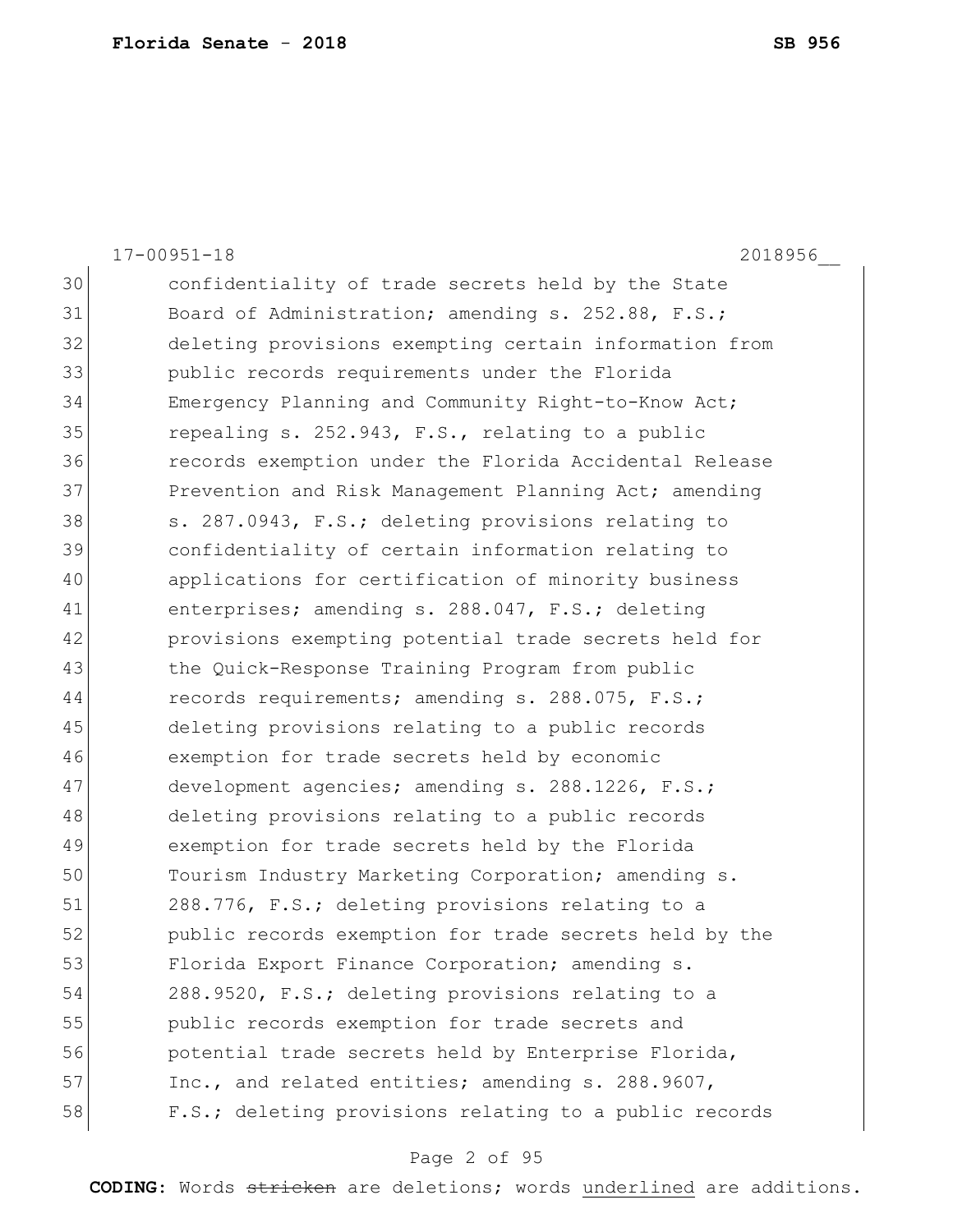|    | $17 - 00951 - 18$<br>2018956                           |
|----|--------------------------------------------------------|
| 59 | exemption for trade secrets held by the Florida        |
| 60 | Development Finance Corporation; amending s. 288.9626, |
| 61 | F.S.; deleting provisions relating to a public records |
| 62 | exemption for trade secrets and potential trade        |
| 63 | secrets held by the Florida Opportunity Fund; amending |
| 64 | s. 288.9627, F.S.; deleting provisions relating to a   |
| 65 | public records exemption for trade secrets and         |
| 66 | potential trade secrets held by the Institute for the  |
| 67 | Commercialization of Public Research; amending s.      |
| 68 | 331.326, F.S.; deleting provisions relating to a       |
| 69 | public records exemption for trade secrets held by     |
| 70 | Space Florida; amending s. 334.049, F.S.; deleting     |
| 71 | provisions relating to a public records exemption for  |
| 72 | trade secrets held by the Department of State for      |
| 73 | certain purposes; amending ss. 350.121 and 364.183,    |
| 74 | F.S.; deleting provisions relating to public records   |
| 75 | exemptions for trade secrets held by the Florida       |
| 76 | Public Service Commission; amending s. 365.174, F.S.;  |
| 77 | deleting provisions relating to public records         |
| 78 | exemptions for trade secrets held by the E911 Board,   |
| 79 | the Department of Revenue, and the Technology Program  |
| 80 | within the Department of Management Services; amending |
| 81 | ss. 366.093, 367.156, and 368.108, F.S.; deleting      |
| 82 | provisions relating to public records exemptions for   |
| 83 | trade secrets held by the Florida Public Service       |
| 84 | Commission; amending s. 377.24075, F.S.; deleting      |
| 85 | provisions relating to a public records exemption for  |
| 86 | trade secrets held by the Department of Environmental  |
| 87 | Protection; repealing s. 381.83, F.S., relating to     |

# Page 3 of 95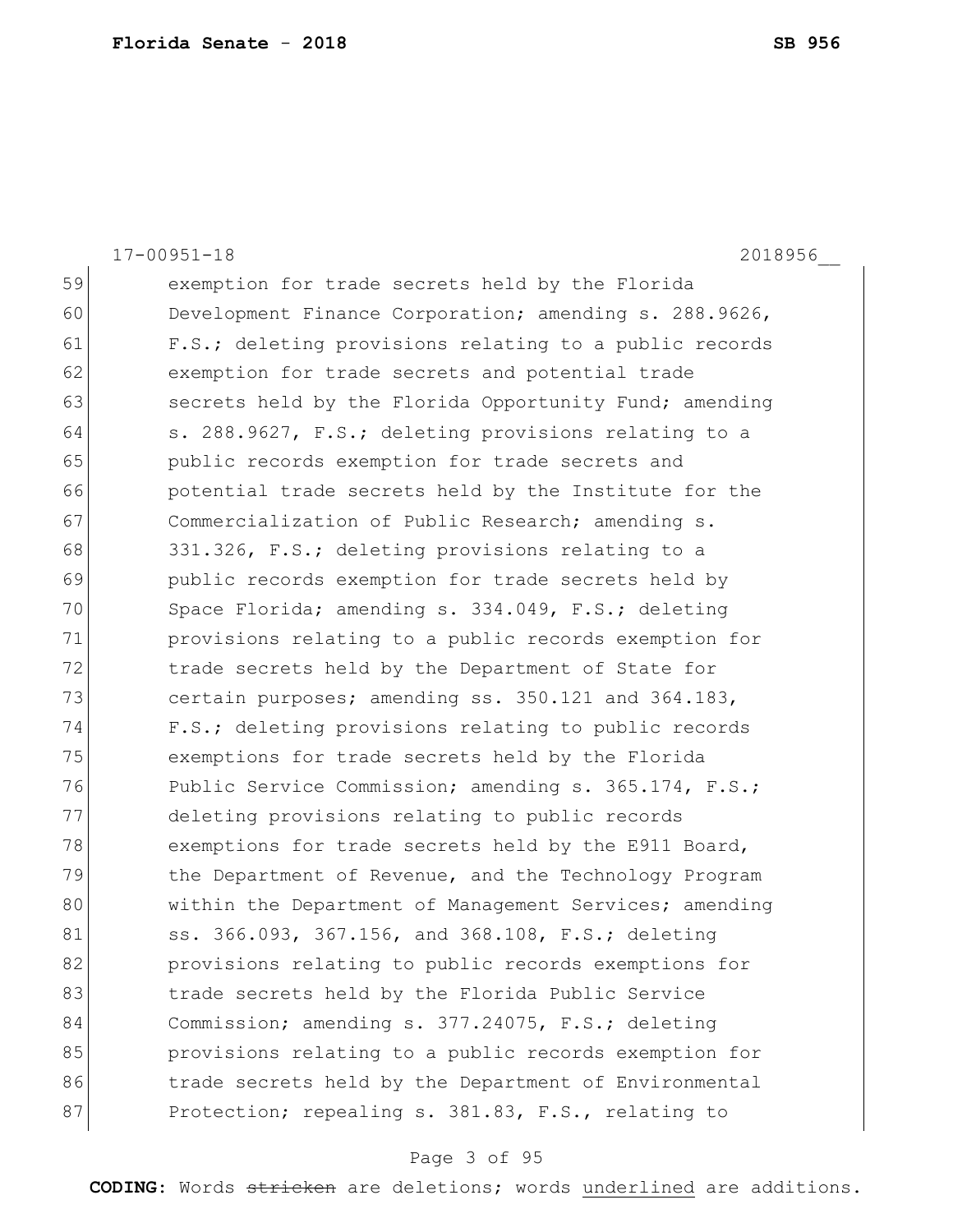|     | $17 - 00951 - 18$<br>2018956                           |
|-----|--------------------------------------------------------|
| 88  | confidentiality of certain information containing      |
| 89  | trade secrets obtained by the Department of Health;    |
| 90  | amending s. 395.3035, F.S.; deleting provisions        |
| 91  | relating to a public records exemption for trade       |
| 92  | secrets of hospitals; amending s. 403.7046, F.S.;      |
| 93  | revising provisions relating to an exemption for trade |
| 94  | secrets contained in certain reports to the Department |
| 95  | of Environmental Protection; repealing s. 403.73,      |
| 96  | F.S., relating to confidentiality of certain           |
| 97  | information containing trade secrets obtained by the   |
| 98  | Department of Environmental Protection; amending s.    |
| 99  | 408.061, F.S.; deleting a requirement that certain     |
| 100 | trade secret information submitted to the Agency for   |
| 101 | Health Care Administration be clearly designated as    |
| 102 | such; amending s. 408.185, F.S.; deleting provisions   |
| 103 | relating to public records exemptions for certain      |
| 104 | trade secrets held by the Office of the Attorney       |
| 105 | General; amending s. 408.910, F.S.; deleting           |
| 106 | provisions relating to public records exemptions for   |
| 107 | trade secrets held by the Florida Health Choices       |
| 108 | Program; amending s. 409.91196, F.S.; deleting         |
| 109 | provisions relating to public records exemptions for   |
| 110 | trade secrets held by the Agency for Health Care       |
| 111 | Administration; amending s. 440.108, F.S.; deleting    |
| 112 | provisions relating to public records exemptions for   |
| 113 | trade secrets held by the Department of Financial      |
| 114 | Services; amending s. 494.00125, F.S.; deleting        |
| 115 | provisions relating to public records exemptions for   |
| 116 | trade secrets held by the Office of Financial          |

# Page 4 of 95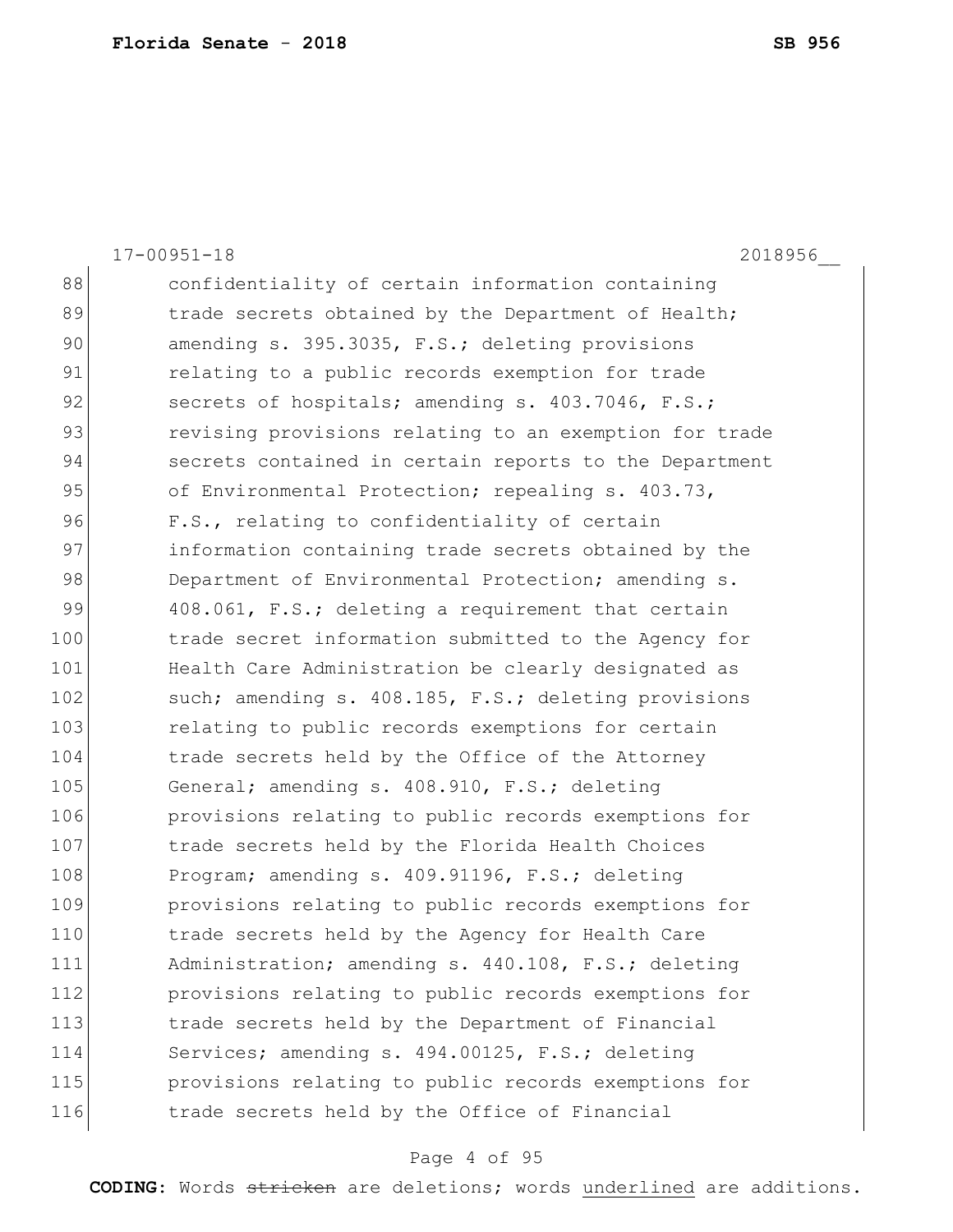|     | $17 - 00951 - 18$<br>2018956                           |
|-----|--------------------------------------------------------|
| 117 | Regulation; amending s. 497.172, F.S.; deleting        |
| 118 | provisions relating to public records exemptions for   |
| 119 | trade secrets held by the Department of Financial      |
| 120 | Services or the Board of Funeral, Cemetery, and        |
| 121 | Consumer Services; amending ss. 499.012, 499.0121,     |
| 122 | 499.05, and 499.051, F.S.; deleting provisions         |
| 123 | relating to public records exemptions for trade        |
| 124 | secrets held by the Department of Business and         |
| 125 | Professional Regulation pursuant to the Florida Drug   |
| 126 | and Cosmetic Act; repealing s. 499.931, F.S., relating |
| 127 | to maintenance of information held by the Department   |
| 128 | of Business and Professional Regulation which is       |
| 129 | deemed to be a trade secret; amending s. 501.171,      |
| 130 | F.S.; deleting provisions relating to public records   |
| 131 | exemptions for trade secrets held by the Department of |
| 132 | Legal Affairs; repealing s. 502.222, F.S., relating to |
| 133 | trade secrets of a dairy industry business held by the |
| 134 | Department of Agriculture and Consumer Services;       |
| 135 | amending ss. 517.2015 and 520.9965, F.S.; deleting     |
| 136 | provisions relating to public records exemptions for   |
| 137 | trade secrets held by the Office of Financial          |
| 138 | Regulation; amending s. 526.311, F.S.; deleting        |
| 139 | provisions relating to public records exemptions for   |
| 140 | trade secrets held by the Department of Agriculture    |
| 141 | and Consumer Services; amending s. 548.062, F.S.;      |
| 142 | deleting provisions relating to public records         |
| 143 | exemptions for trade secrets held by the Florida State |
| 144 | Boxing Commission; amending s. 556.113, F.S.; deleting |
| 145 | provisions relating to public records exemptions for   |

# Page 5 of 95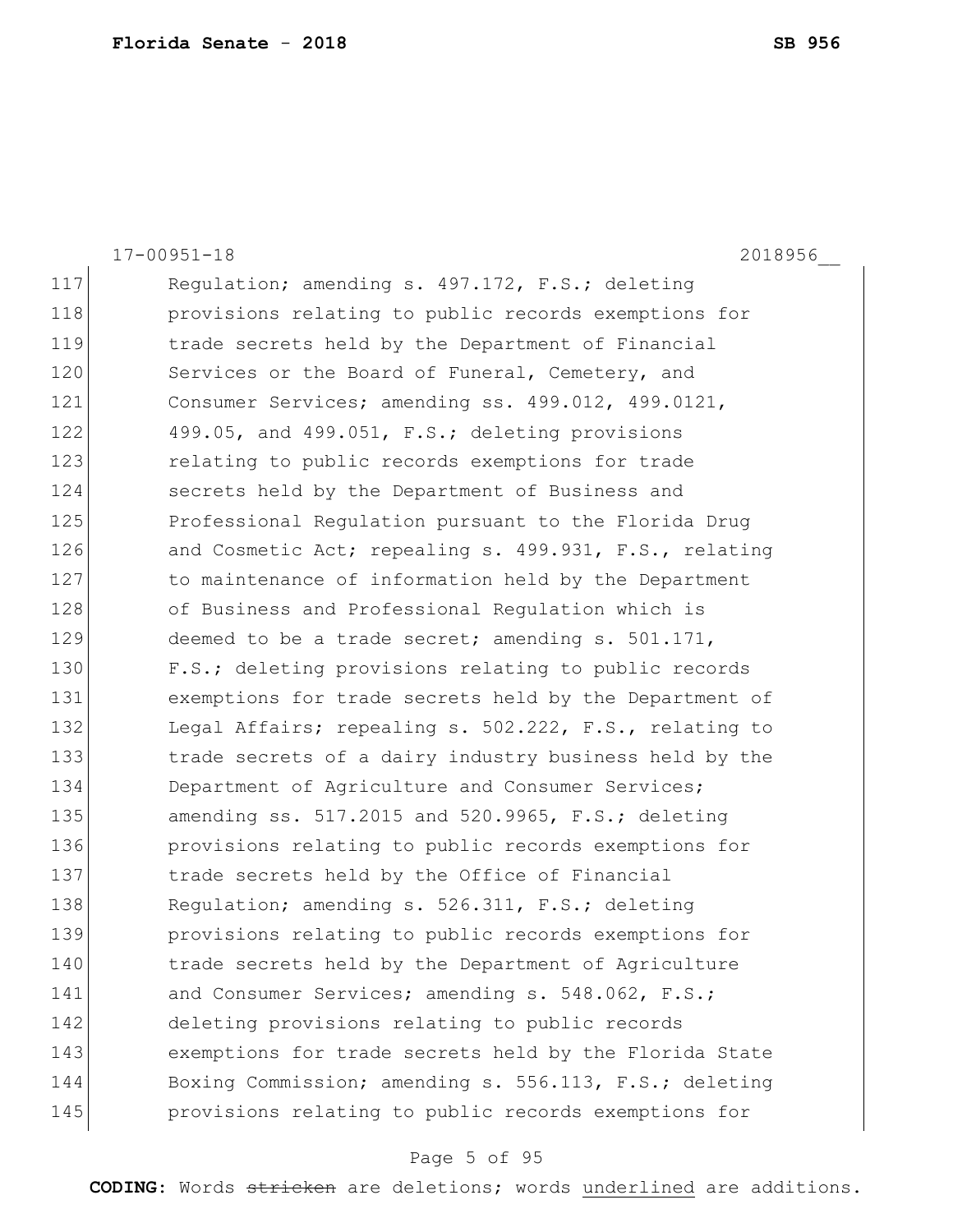|     | 2018956<br>$17 - 00951 - 18$                           |
|-----|--------------------------------------------------------|
| 146 | trade secrets held by Sunshine State One-Call of       |
| 147 | Florida, Inc.; amending s. 559.5558, F.S.; deleting    |
| 148 | provisions relating to public records exemptions for   |
| 149 | trade secrets held by the Office of Financial          |
| 150 | Regulation; amending s. 559.9285, F.S.; revising       |
| 151 | provisions specifying that certain information         |
| 152 | provided to the Department of Agriculture and Consumer |
| 153 | Services does not constitute a trade secret; amending  |
| 154 | s. 560.129, F.S.; deleting provisions relating to      |
| 155 | public records exemptions for trade secrets held by    |
| 156 | the Office of Financial Regulation; amending s.        |
| 157 | 569.215, F.S.; deleting provisions relating to public  |
| 158 | records exemptions for trade secrets held by specified |
| 159 | entities relating to a tobacco settlement agreement;   |
| 160 | amending s. 570.48, F.S.; deleting provisions relating |
| 161 | to public records exemptions for trade secrets held by |
| 162 | the Division of Fruit and Vegetables; amending ss.     |
| 163 | 570.544 and 573.123, F.S.; deleting provisions         |
| 164 | relating to public records exemptions for trade        |
| 165 | secrets held by the Division of Consumer Services;     |
| 166 | repealing s. 581.199, F.S., relating to a prohibition  |
| 167 | on the use of trade secret information obtained under  |
| 168 | specified provisions for personal use or gain;         |
| 169 | amending ss. 601.10, 601.15, and 601.152, F.S.;        |
| 170 | deleting provisions relating to public records         |
| 171 | exemptions for trade secrets held by the Department of |
| 172 | Citrus; repealing s. 601.76, F.S., relating to a       |
| 173 | public records exemption for certain formulas filed    |
| 174 | with the Department of Agriculture; amending ss.       |

# Page 6 of 95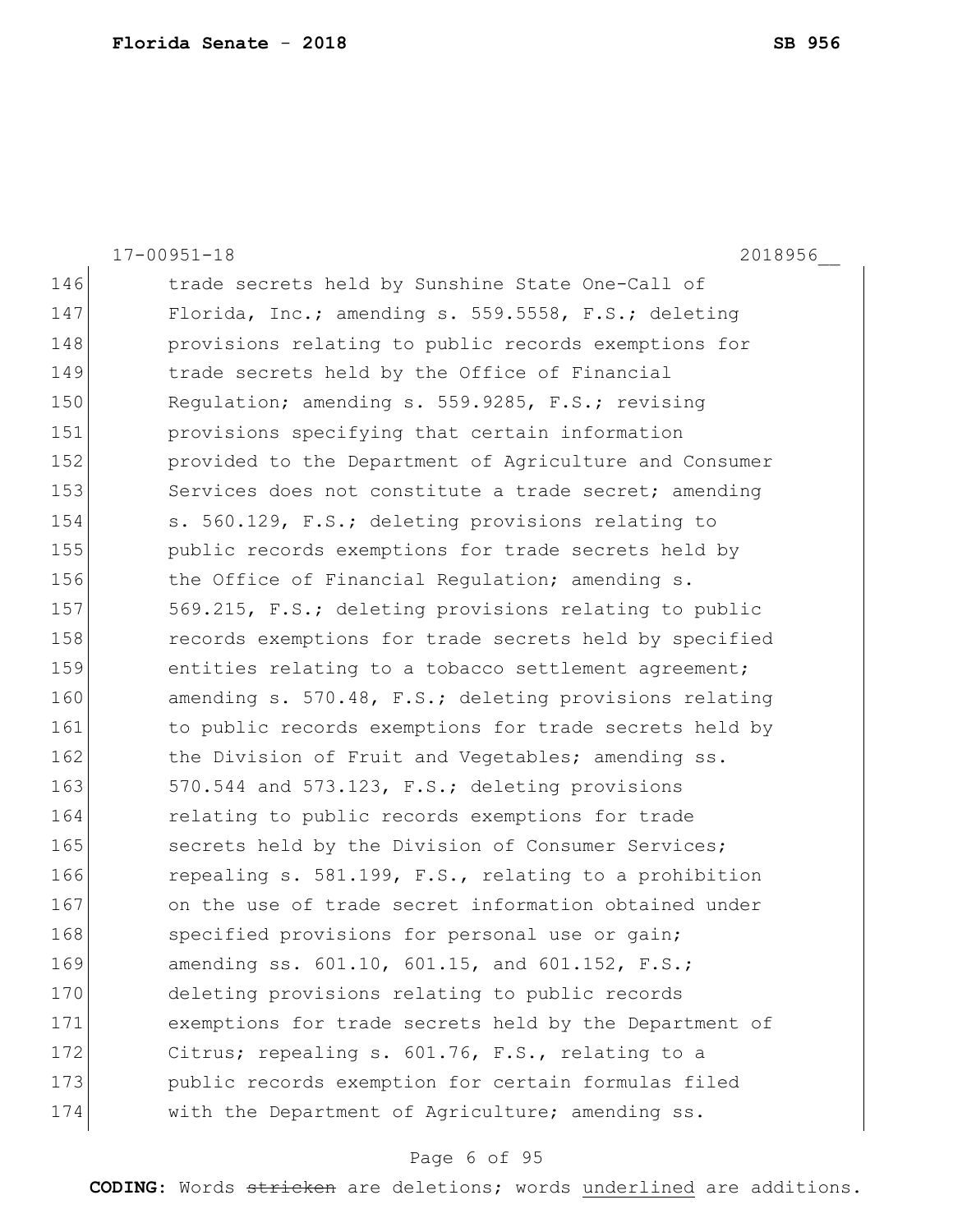|     | 2018956<br>$17 - 00951 - 18$                           |
|-----|--------------------------------------------------------|
| 175 | 607.0505 and 617.0503, F.S.; deleting provisions       |
| 176 | relating to public records exemptions for certain      |
| 177 | information that might reveal trade secrets held by    |
| 178 | the Department of Legal Affairs; amending s. 624.4212, |
| 179 | F.S.; deleting provisions relating to public records   |
| 180 | exemptions for trade secrets held by the Office of     |
| 181 | Insurance Regulation; repealing s. 624.4213, F.S.,     |
| 182 | relating to trade secret documents submitted to the    |
| 183 | Department of Financial Services or the Office of      |
| 184 | Insurance Regulation; amending ss. 626.84195, 626.884, |
| 185 | 626.9936, 627.0628, and 627.3518, F.S.; deleting       |
| 186 | provisions relating to public records exemptions for   |
| 187 | trade secrets held by the Department of Financial      |
| 188 | Services or the Office of Insurance Regulation;        |
| 189 | amending s. 655.057, F.S.; revising provisions         |
| 190 | relating to a public records exemption for trade       |
| 191 | secrets held by the Office of Financial Regulation;    |
| 192 | repealing s. 655.0591, F.S., relating to trade secret  |
| 193 | documents held by the Office of Financial Regulation;  |
| 194 | amending s. 663.533, F.S.; revising a cross-reference; |
| 195 | repealing s. 721.071, F.S., relating to trade secret   |
| 196 | material filed with the Division of Florida            |
| 197 | Condominiums, Timeshares, and Mobile Homes of the      |
| 198 | Department of Business and Professional Regulation;    |
| 199 | amending s. 815.04, F.S.; deleting a public records    |
| 200 | exemption for certain trade secret information         |
| 201 | relating to offenses against intellectual property;    |
| 202 | repealing s. 815.045, F.S., relating to trade secret   |
| 203 | information; amending s. 1004.22, F.S.; deleting       |

# Page 7 of 95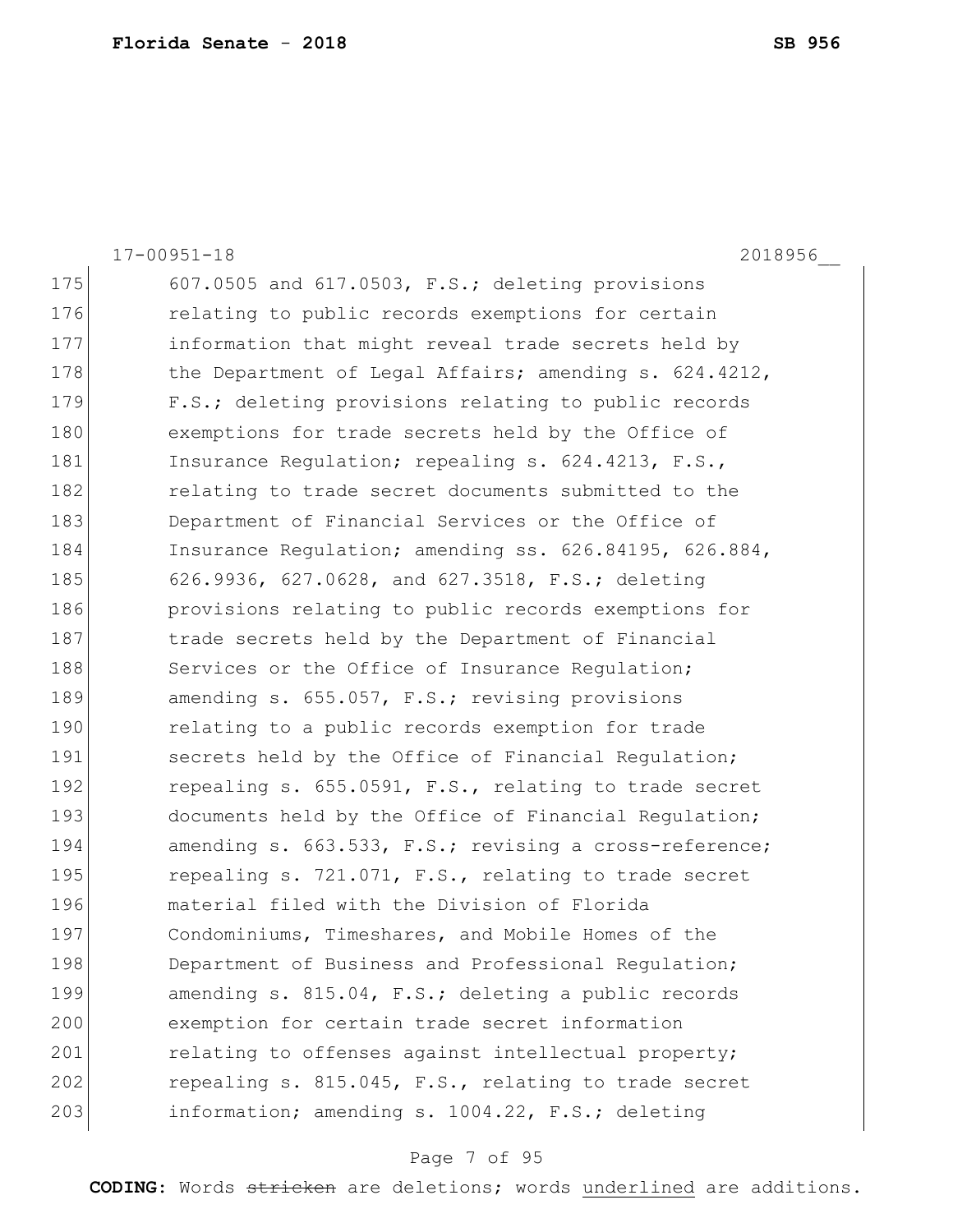|     | $17 - 00951 - 18$<br>2018956                                |
|-----|-------------------------------------------------------------|
| 204 | provisions relating to public records exemptions for        |
| 205 | trade secrets and potential trade secrets received,         |
| 206 | generated, ascertained, or discovered during the            |
| 207 | course of research conducted within the state               |
| 208 | universities; amending s. 1004.30, F.S.; revising           |
| 209 | provisions relating to public records exemptions for        |
| 210 | trade secrets held by state university health services      |
| 211 | support organizations; amending s. 1004.43, F.S.;           |
| 212 | deleting provisions relating to public records              |
| 213 | exemptions for trade secrets and potential trade            |
| 214 | secrets held by the H. Lee Moffitt Cancer Center and        |
| 215 | Research Institute; amending s. 1004.4472, F.S.;            |
| 216 | deleting provisions relating to public records              |
| 217 | exemptions for trade secrets and potential trade            |
| 218 | secrets held by the Florida Institute for Human and         |
| 219 | Machine Cognition, Inc.; amending s. 1004.78, F.S.;         |
| 220 | deleting provisions relating to public records              |
| 221 | exemptions for trade secrets and potential trade            |
| 222 | secrets held by the technology transfers centers at         |
| 223 | Florida College System institutions; amending ss.           |
| 224 | 601.80, 663.533, 721.13, and 921.0022, F.S.;                |
| 225 | conforming provisions to changes made by the act;           |
| 226 | providing a contingent effective date.                      |
| 227 |                                                             |
| 228 | Be It Enacted by the Legislature of the State of Florida:   |
| 229 |                                                             |
| 230 | Section 1. Section 119.07135, Florida Statutes, is created  |
| 231 | to read:                                                    |
| 232 | 119.07135 Agency contracts; public records.-Notwithstanding |
|     |                                                             |

# Page 8 of 95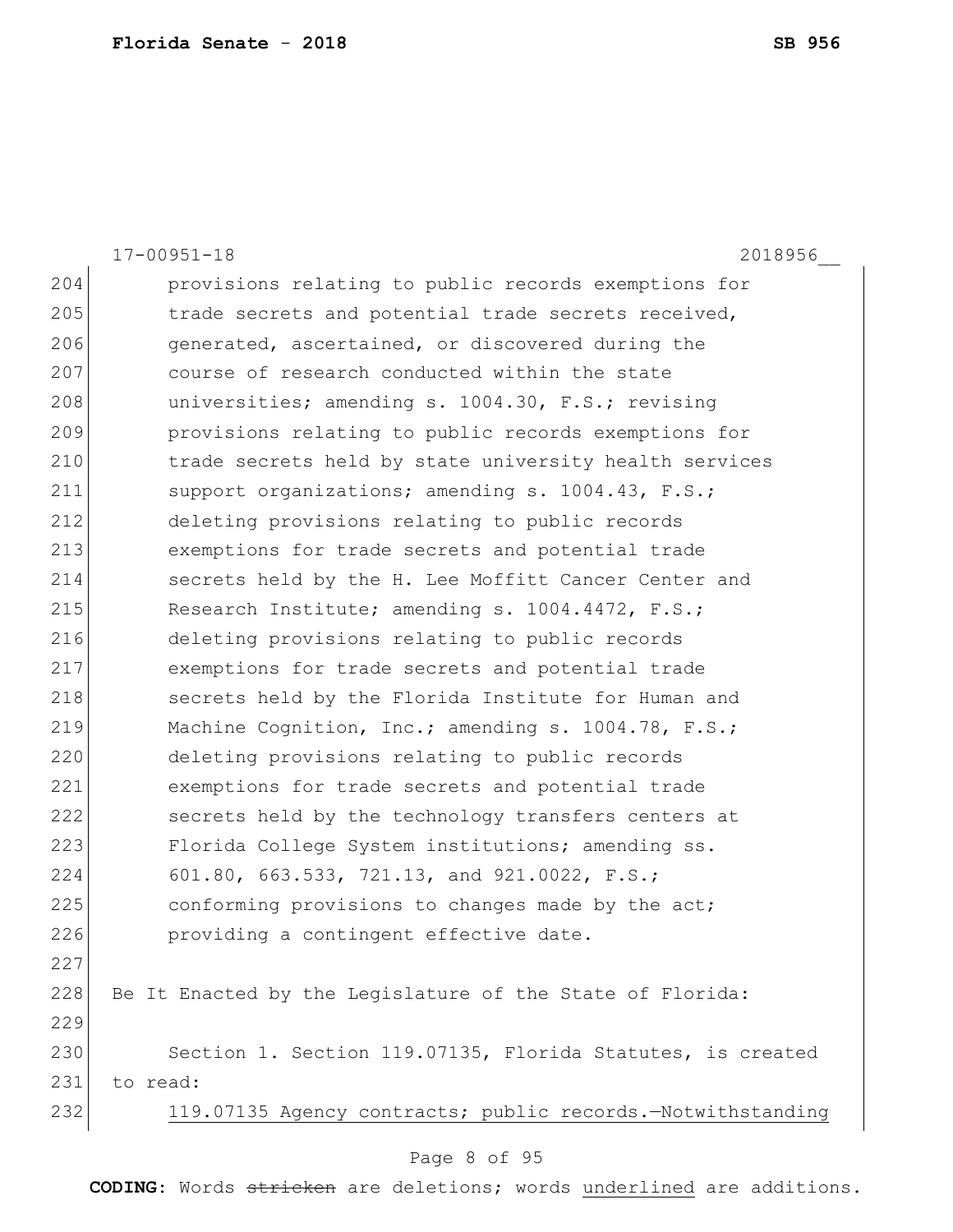|     | $17 - 00951 - 18$<br>2018956                                     |
|-----|------------------------------------------------------------------|
| 233 | any other provision of law, the following information is a       |
| 234 | public record and is not confidential or exempt from s.          |
| 235 | $119.07(1)$ and s. 24(a), Art. I of the State Constitution:      |
| 236 | (1) Any contract or agreement, or an addendum thereto, to        |
| 237 | which an agency or an entity subject to this chapter is a party; |
| 238 | and                                                              |
| 239 | (2) Financial information related to any contract or             |
| 240 | agreement, or an addendum thereto, with an agency or an entity   |
| 241 | subject to this chapter, including, but not limited to, the      |
| 242 | amount of money paid, any payment structure or plan,             |
| 243 | expenditures, incentives, fees, or penalties.                    |
| 244 | Section 2. Paragraph (a) of subsection (12) of section           |
| 245 | 24.105, Florida Statutes, is amended, and present paragraphs (b) |
| 246 | and (c) of that subsection are redesignated as paragraphs (a)    |
| 247 | and (b), respectively, to read:                                  |
| 248 | 24.105 Powers and duties of department. The department           |
| 249 | shall:                                                           |
| 250 | $(12)$ (a) Determine by rule information relating to the         |
| 251 | operation of the lottery which is confidential and exempt from   |
| 252 | the provisions of s. 119.07(1) and s. 24(a), Art. I of the State |
| 253 | Constitution. Such information includes trade secrets; security  |
| 254 | measures, systems, or procedures; security reports; information  |
| 255 | concerning bids or other contractual data, the disclosure of     |
| 256 | which would impair the efforts of the department to contract for |
| 257 | goods or services on favorable terms; employee personnel         |
| 258 | information unrelated to compensation, duties, qualifications,   |
| 259 | or responsibilities; and information obtained by the Division of |
| 260 | Security pursuant to its investigations which is otherwise       |
| 261 | confidential. To be deemed confidential, the information must be |
|     |                                                                  |

# Page 9 of 95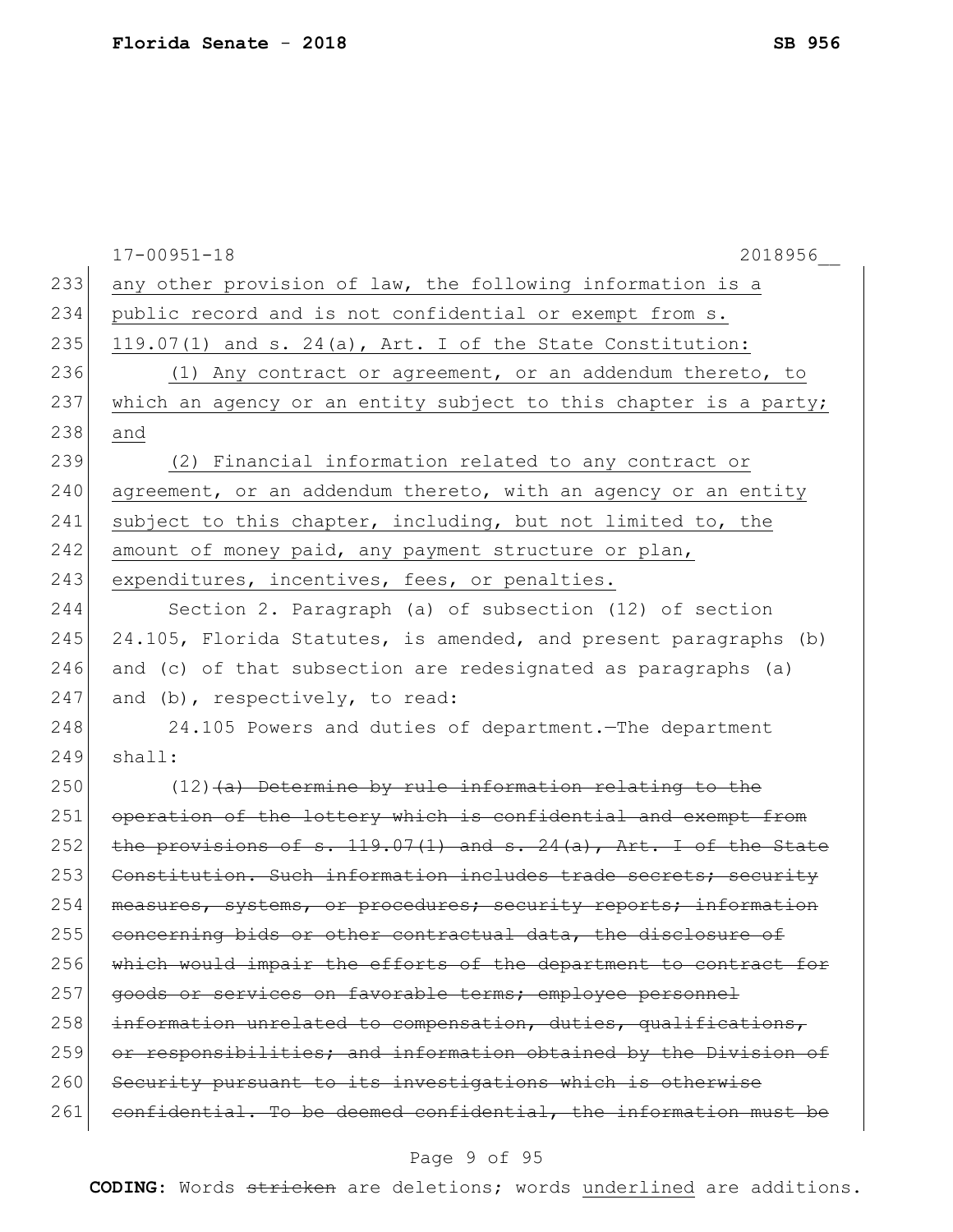|     | $17 - 00951 - 18$<br>2018956                                             |
|-----|--------------------------------------------------------------------------|
| 262 | necessary to the security and integrity of the lottery.                  |
| 263 | Confidential information may be released to other governmental           |
| 264 | entities as needed in connection with the performance of their           |
| 265 | duties. The receiving governmental entity shall retain the               |
| 266 | confidentiality of such information as provided for in this              |
| 267 | subsection.                                                              |
| 268 | Section 3. Paragraph (e) of subsection (1) of section                    |
| 269 | 73.0155, Florida Statutes, is amended to read:                           |
| 270 | 73.0155 Confidentiality; business information provided to a              |
| 271 | governmental condemning authority.-                                      |
| 272 | (1) The following business information provided by the                   |
| 273 | owner of a business to a governmental condemning authority as            |
| 274 | part of an offer of business damages under s. 73.015 is                  |
| 275 | confidential and exempt from s. $119.07(1)$ and s. $24(a)$ , Art. I      |
| 276 | of the State Constitution if the owner requests in writing that          |
| 277 | the business information be held confidential and exempt:                |
| 278 | (e) Materials that relate to methods of manufacture or                   |
| 279 | production or, potential trade secrets, patentable material, or          |
| 280 | actual trade secrets as defined in s. 688.002.                           |
| 281 | Section 4. Paragraph (f) of subsection (1) of section                    |
| 282 | 119.071, Florida Statutes, is amended to read:                           |
| 283 | 119.071 General exemptions from inspection or copying of                 |
| 284 | public records.-                                                         |
| 285 | (1) AGENCY ADMINISTRATION.-                                              |
| 286 | (f) Data processing software obtained by an agency under a               |
| 287 | licensing agreement that prohibits its disclosure and which              |
| 288 | software is a trade secret, as defined in s. 812.081, and                |
| 289 | Agency-produced data processing software that is sensitive is            |
| 290 | $\frac{1}{2}$ exempt from s. 119.07(1) and s. 24(a), Art. I of the State |
|     | Page 10 of 95                                                            |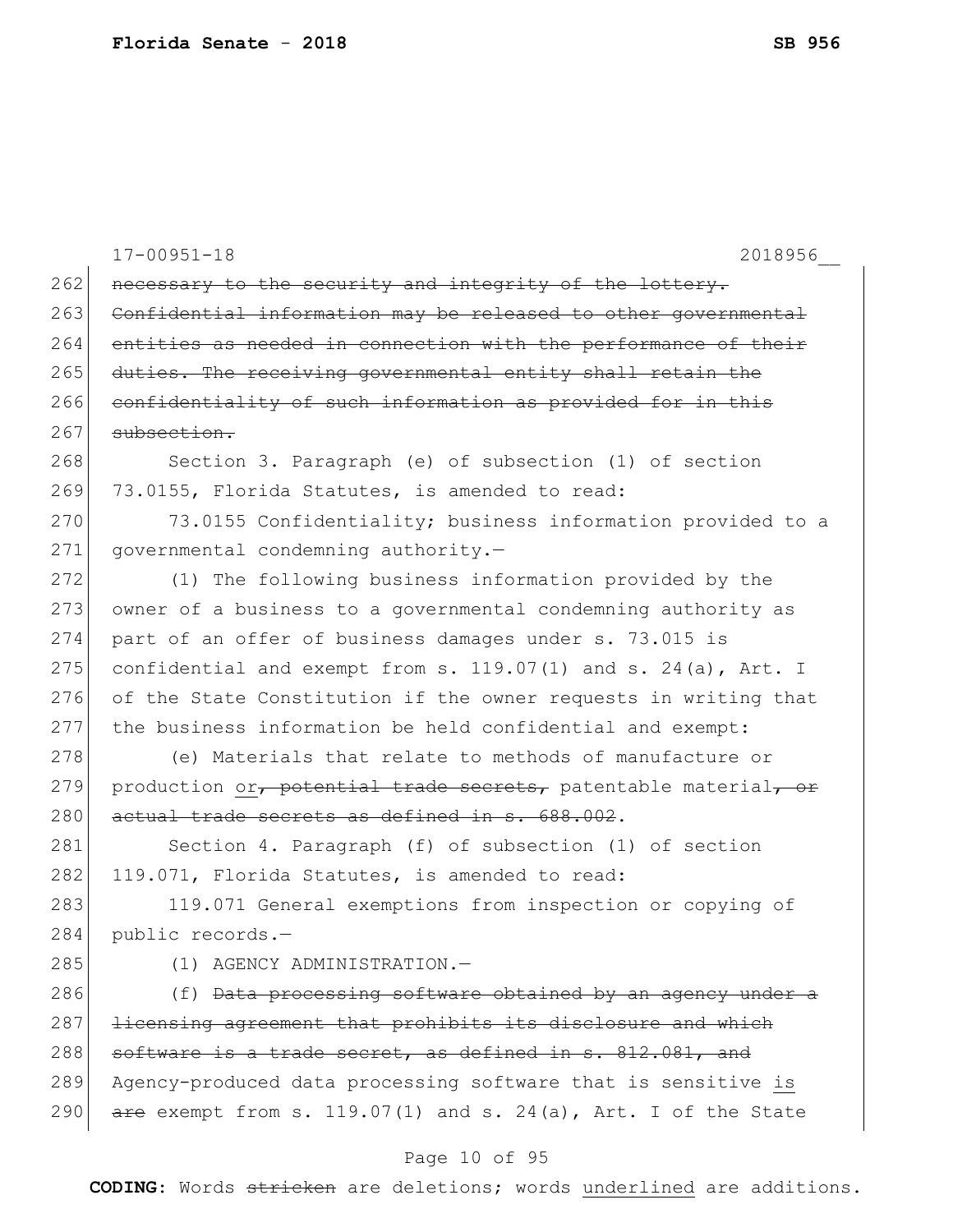|     | $17 - 00951 - 18$<br>2018956                                     |
|-----|------------------------------------------------------------------|
| 291 | Constitution. The designation of agency-produced software as     |
| 292 | sensitive does not prohibit an agency head from sharing or       |
| 293 | exchanging such software with another public agency. This        |
| 294 | paragraph is subject to the Open Government Sunset Review Act in |
| 295 | accordance with s. 119.15 and shall stand repealed on October 2, |
| 296 | 2021, unless reviewed and saved from repeal through reenactment  |
| 297 | by the Legislature.                                              |
| 298 | Section 5. Paragraph (a) of subsection (4) of section            |
| 299 | 119.0713, Florida Statutes, is amended to read:                  |
| 300 | 119.0713 Local government agency exemptions from inspection      |
| 301 | or copying of public records.-                                   |
| 302 | (4) (a) Proprietary confidential business information means      |
| 303 | information, regardless of form or characteristics, which is     |
| 304 | held by an electric utility that is subject to chapter 119, is   |
| 305 | intended to be and is treated by the entity that provided the    |
| 306 | information to the electric utility as private in that the       |
| 307 | disclosure of the information would cause harm to the entity     |
| 308 | providing the information or its business operations, and has    |
| 309 | not been disclosed unless disclosed pursuant to a statutory      |
| 310 | provision, an order of a court or administrative body, or a      |
| 311 | private agreement that provides that the information will not be |
| 312 | released to the public. Proprietary confidential business        |
| 313 | information includes, but is not limited to:                     |
| 314 | 1. Trade secrets.                                                |
| 315 | 1.2. Internal auditing controls and reports of internal          |
| 316 | auditors.                                                        |
| 317 | 2.3. Security measures, systems, or procedures.                  |
| 318 | 3.4. Information concerning bids or other contractual data,      |
| 319 | the disclosure of which would impair the efforts of the electric |

# Page 11 of 95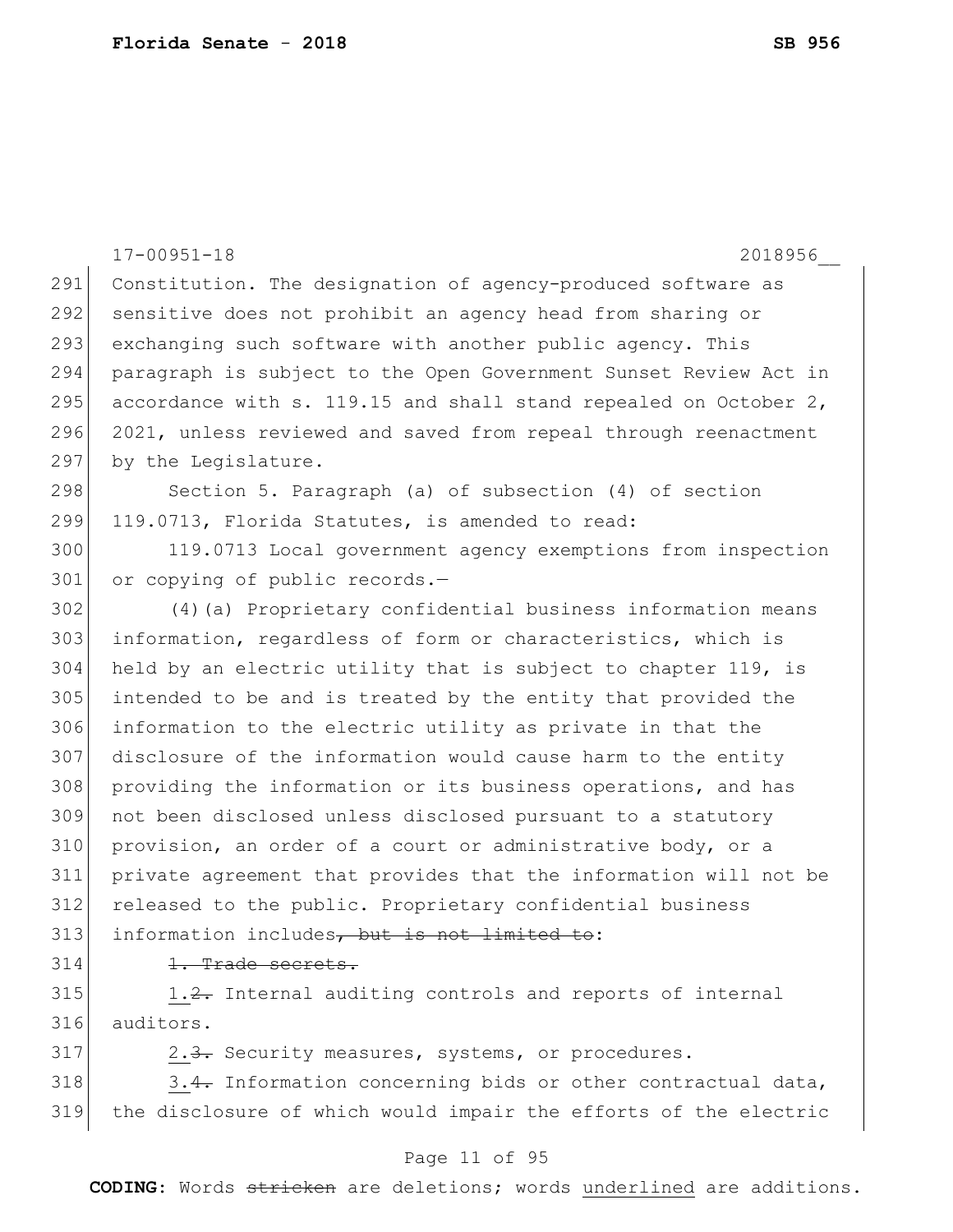17-00951-18 2018956\_\_ 320 utility to contract for goods or services on favorable terms.  $321$  4.5. Information relating to competitive interests, the 322 disclosure of which would impair the competitive business of the 323 provider of the information. 324 Section 6. Paragraph (d) of subsection (9) of section 325 125.0104, Florida Statutes, is amended to read: 326 125.0104 Tourist development tax; procedure for levying; 327 authorized uses; referendum; enforcement.-328 (9) COUNTY TOURISM PROMOTION AGENCIES. - In addition to any 329 other powers and duties provided for agencies created for the 330 purpose of tourism promotion by a county levying the tourist 331 development tax, such agencies are authorized and empowered to: 332 (d) Undertake marketing research and advertising research 333 studies and provide reservations services and convention and 334 meetings booking services consistent with the authorized uses of 335 revenue as set forth in subsection (5). 336 1. Information given to a county tourism promotion agency 337 which, if released, would reveal the identity of persons or 338 entities who provide data or other information as a response to 339 a sales promotion effort, an advertisement, or a research 340 project or whose names, addresses, meeting or convention plan 341 information or accommodations or other visitation needs become 342 booking or reservation list data, is exempt from s. 119.07(1) 343 and s.  $24(a)$ , Art. I of the State Constitution.  $344$  2. The following information, When held by a county tourism 345 promotion agency, booking business records, as defined in s.

346 255.047, are  $\frac{1}{15}$  exempt from s. 119.07(1) and s. 24(a), Art. I of 347 the State Constitution.:

348 a. Booking business records, as defined in s. 255.047.

#### Page 12 of 95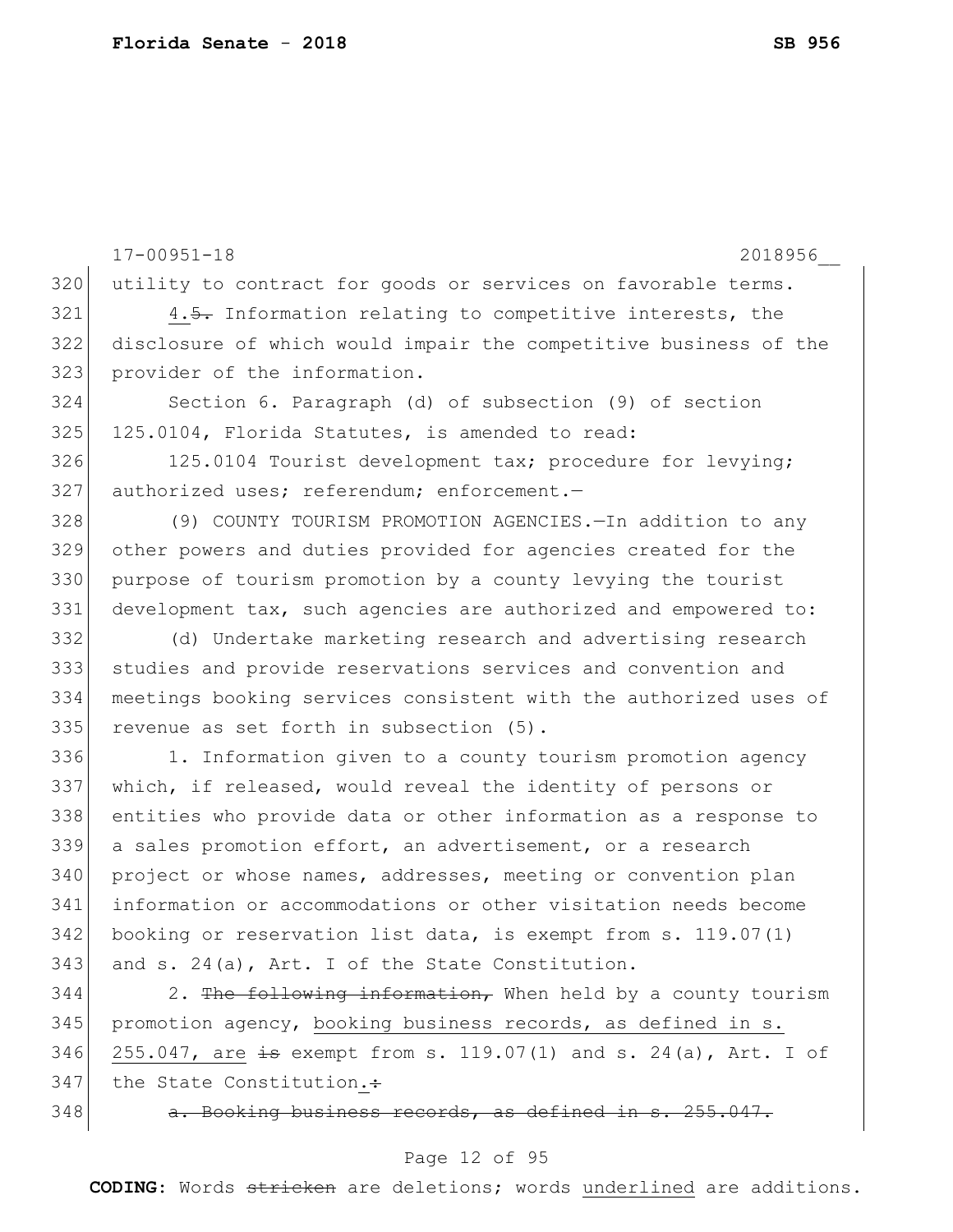17-00951-18 2018956\_\_ 349 b. Trade secrets and commercial or financial information 350 gathered from a person and privileged or confidential,  $351$  defined and interpreted under 5 U.S.C. s. 552(b)(4), or any 352 amendments thereto.  $353$  3. A trade secret, as defined in s.  $812.081$ , held by a 354 county tourism promotion agency is exempt from s. 119.07(1) and 355  $s. 24(a)$ , Art. I of the State Constitution. This subparagraph is 356 subject to the Open Government Sunset Review Act in accordance  $357$  with s. 119.15 and shall stand repealed on October 2, 2021, 358 unless reviewed and saved from repeal through reenactment by the 359 Legislature. 360 Section 7. Paragraph (m) of subsection (15) of section 361 163.01, Florida Statutes, is amended to read: 362 163.01 Florida Interlocal Cooperation Act of 1969.-363 (15) Notwithstanding any other provision of this section or 364 of any other law except s. 361.14, any public agency of this 365 state which is an electric utility, or any separate legal entity 366 created pursuant to the provisions of this section, the 367 membership of which consists only of electric utilities, and 368 which exercises or proposes to exercise the powers granted by 369 part II of chapter 361, the Joint Power Act, may exercise any or 370 all of the following powers: 371 (m) In the event that any public agency or any such legal 372 entity, or both, should receive, in connection with its joint 373 ownership or right to the services, output, capacity, or energy 374 of an electric project, as defined in paragraph  $(3)(d)$ , any 375 material which is designated by the person supplying such 376 material as proprietary confidential business information or 377 which a court of competent jurisdiction has designated as

#### Page 13 of 95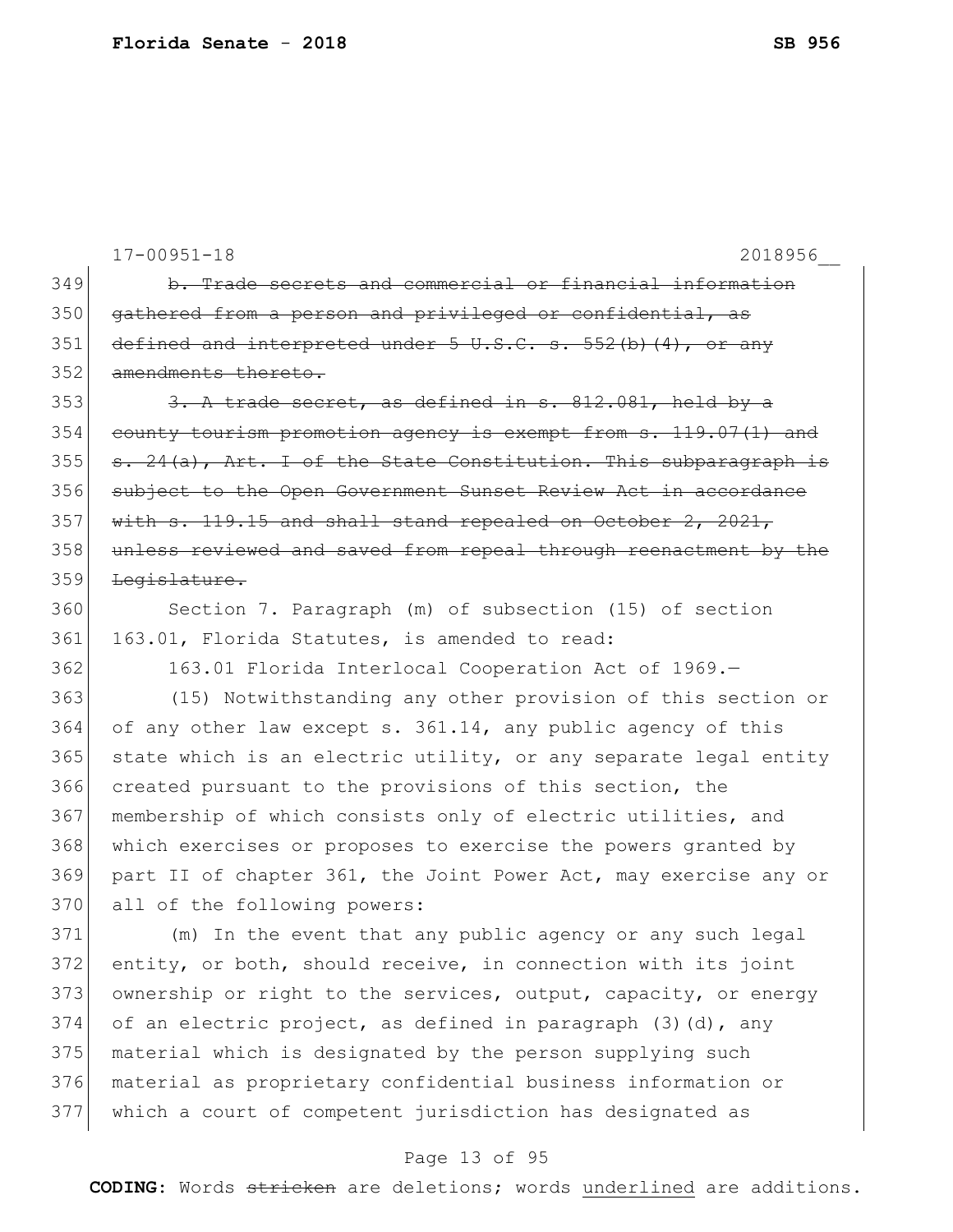|     | $17 - 00951 - 18$<br>2018956                                     |
|-----|------------------------------------------------------------------|
| 378 | confidential or secret shall be kept confidential and shall be   |
| 379 | exempt from the provisions of s. 119.07(1). As used in this      |
| 380 | paragraph, "proprietary confidential business information"       |
| 381 | includes, but is not limited to, trade secrets; internal         |
| 382 | auditing controls and reports of internal auditors; security     |
| 383 | measures, systems, or procedures; information concerning bids or |
| 384 | other contractual data, the disclosure of which would impair the |
| 385 | efforts of the utility to contract for services on favorable     |
| 386 | terms; employee personnel information unrelated to compensation, |
| 387 | duties, qualifications, or responsibilities; and formulas,       |
| 388 | patterns, devices, combinations of devices, contract costs, or   |
| 389 | other information the disclosure of which would injure the       |
| 390 | affected entity in the marketplace.                              |
| 391 | Section 8. Subsection (2) of section 202.195, Florida            |
| 392 | Statutes, is amended to read:                                    |
| 393 | 202.195 Proprietary confidential business information;           |
| 394 | public records exemption.-                                       |
| 395 | (2) For the purposes of this exemption, "proprietary             |
| 396 | confidential business information" includes maps, plans, billing |
| 397 | and payment records, trade secrets, or other information         |
| 398 | relating to the provision of or facilities for communications    |
| 399 | service:                                                         |
| 400 | (a) That is intended to be and is treated by the company as      |
| 401 | confidential;                                                    |
| 402 | (b) The disclosure of which would be reasonably likely to        |
| 403 | be used by a competitor to harm the business interests of the    |
| 404 | company; and                                                     |
| 405 | (c) That is not otherwise readily ascertainable or publicly      |
| 406 | available by proper means by other persons from another source   |
|     | Page 14 of 95                                                    |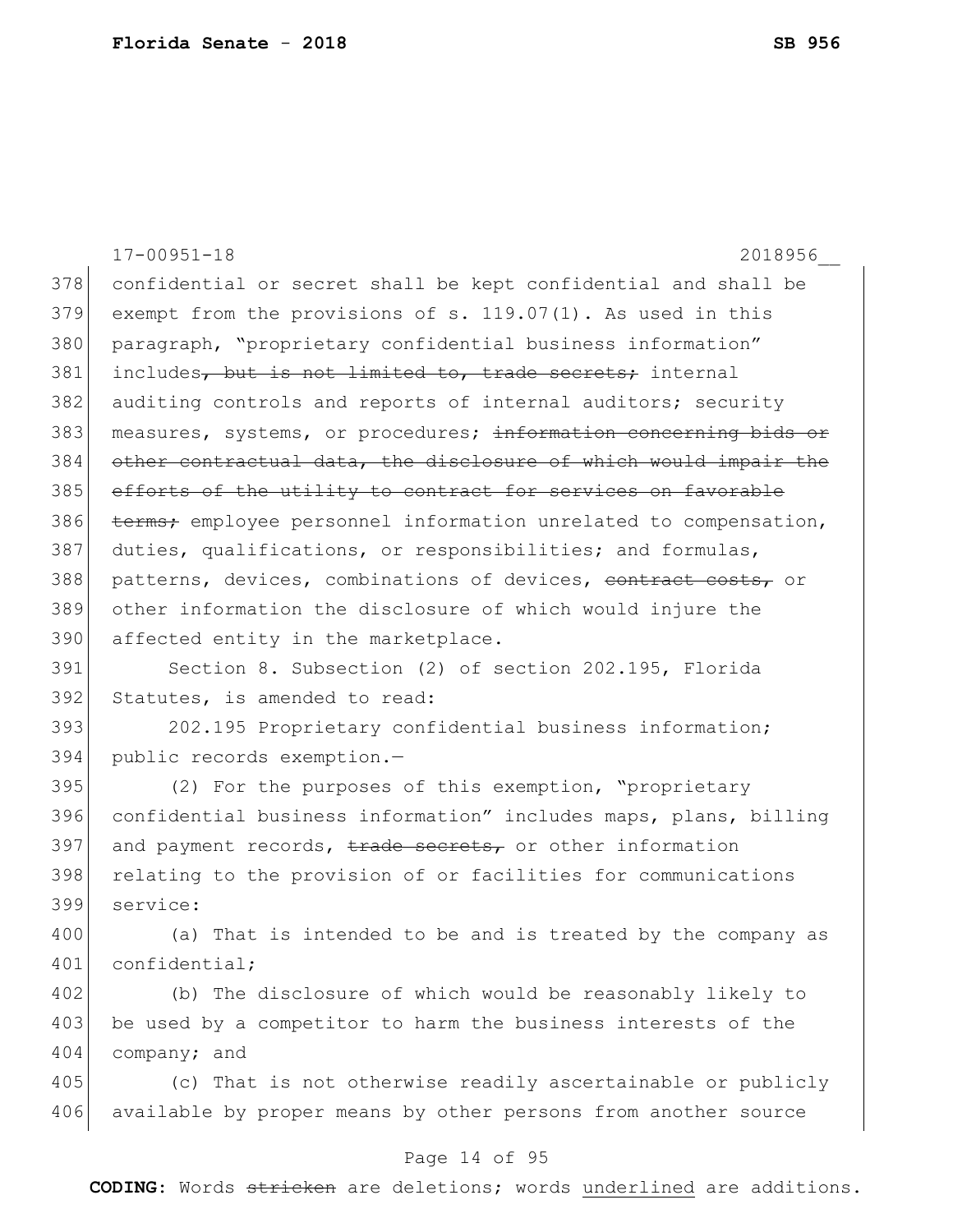|     | $17 - 00951 - 18$<br>2018956                                        |
|-----|---------------------------------------------------------------------|
| 407 | in the same configuration as requested by the local governmental    |
| 408 | entity.                                                             |
| 409 |                                                                     |
| 410 | Proprietary confidential business information does not include      |
| 411 | schematics indicating the location of facilities for a specific     |
| 412 | site that are provided in the normal course of the local            |
| 413 | governmental entity's permitting process.                           |
| 414 | Section 9. Paragraphs $(a)$ , $(c)$ , and $(d)$ of subsection $(3)$ |
| 415 | of section 215.4401, Florida Statutes, are amended to read:         |
| 416 | 215.4401 Board of Administration; public record                     |
| 417 | exemptions.-                                                        |
| 418 | $(3)$ (a) As used in this subsection, the term:                     |
| 419 | 1. "Alternative investment" means an investment by the              |
| 420 | State Board of Administration in a private equity fund, venture     |
| 421 | fund, hedge fund, or distress fund or a direct investment in a      |
| 422 | portfolio company through an investment manager.                    |
| 423 | 2. "Alternative investment vehicle" means the limited               |
| 424 | partnership, limited liability company, or similar legal            |
| 425 | structure or investment manager through which the State Board of    |
| 426 | Administration invests in a portfolio company.                      |
| 427 | 3. "Portfolio company" means a corporation or other issuer,         |
| 428 | any of whose securities are owned by an alternative investment      |
| 429 | vehicle or the State Board of Administration and any subsidiary     |
| 430 | of such corporation or other issuer.                                |
| 431 | 4. "Portfolio positions" means individual investments in            |
| 432 | portfolio companies which are made by the alternative investment    |
| 433 | vehicles, including information or specific investment terms        |
| 434 | associated with any portfolio company investment.                   |
| 435 | 5. "Proprietor" means an alternative investment vehicle, a          |
|     | Page 15 of 95                                                       |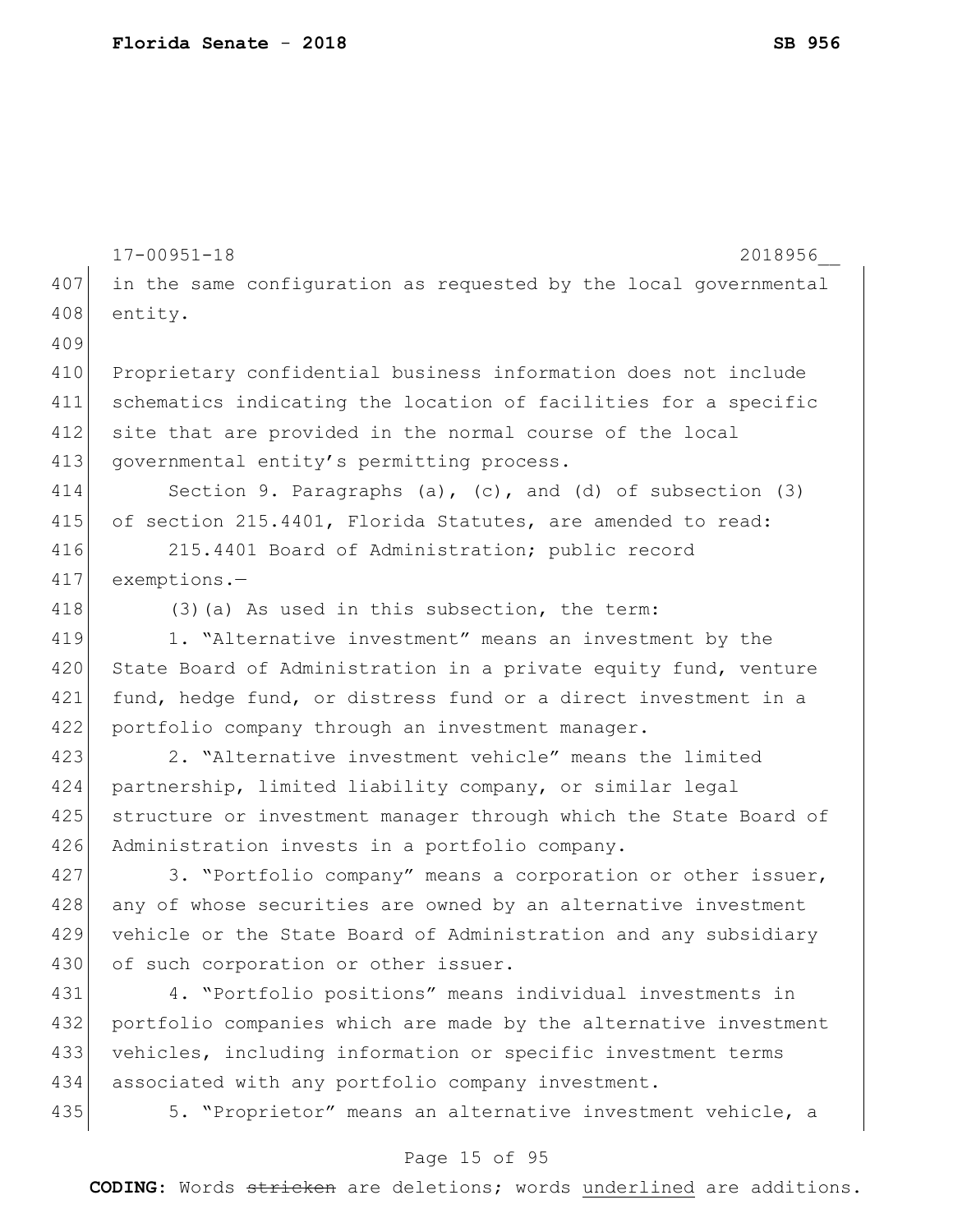17-00951-18 2018956\_\_ 436 portfolio company in which the alternative investment vehicle is 437 invested, or an outside consultant, including the respective 438 authorized officers, employees, agents, or successors in 439 interest, which controls or owns information provided to the 440 State Board of Administration. 441 6. "Proprietary confidential business information" means 442 information that has been designated by the proprietor when 443 provided to the State Board of Administration as information 444 that is owned or controlled by a proprietor; that is intended to 445 be and is treated by the proprietor as private, the disclosure 446 of which would harm the business operations of the proprietor 447 and has not been intentionally disclosed by the proprietor 448 unless pursuant to a private agreement that provides that the 449 information will not be released to the public except as 450 required by law or legal process, or pursuant to law or an order 451 of a court or administrative body; and that concerns: 452 a. Trade secrets as defined in s. 688.002. 453 a.b. Information provided to the State Board of 454 Administration regarding a prospective investment in a private

455 equity fund, venture fund, hedge fund, distress fund, or 456 portfolio company which is proprietary to the provider of the 457 information.

458 b.c. Financial statements and auditor reports of an 459 alternative investment vehicle.

460 c.<del>d.</del> Meeting materials of an alternative investment vehicle 461 relating to financial, operating, or marketing information of 462 the alternative investment vehicle.

463 d.e. Information regarding the portfolio positions in which 464 the alternative investment vehicles invest.

#### Page 16 of 95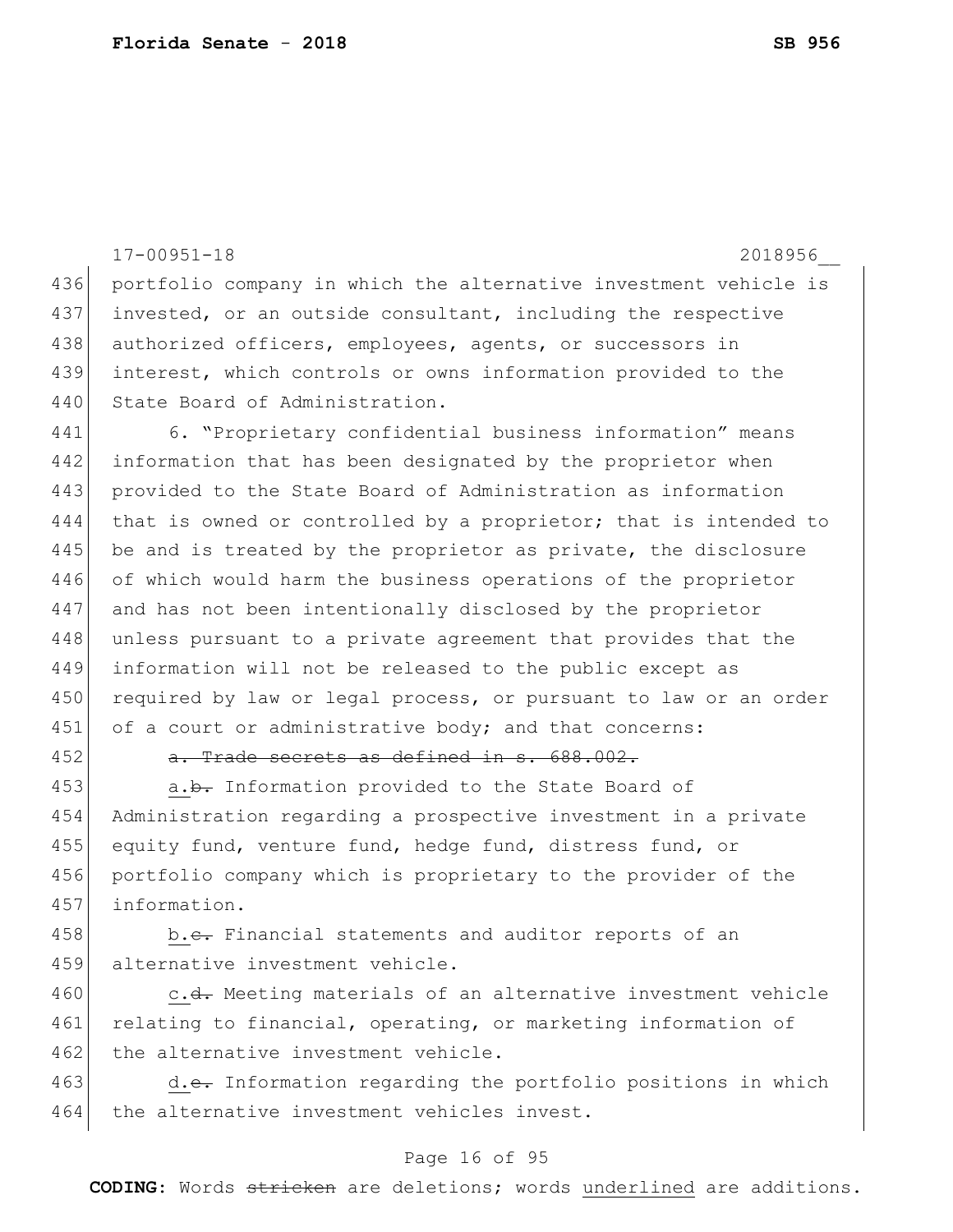|     | $17 - 00951 - 18$<br>2018956                                     |
|-----|------------------------------------------------------------------|
| 465 | e. f. Capital call and distribution notices to investors of      |
| 466 | an alternative investment vehicle.                               |
| 467 | f.g. Alternative investment agreements and related records.      |
| 468 | g.h. Information concerning investors, other than the State      |
| 469 | Board of Administration, in an alternative investment vehicle.   |
| 470 | 7. "Proprietary confidential business information" does not      |
| 471 | include:                                                         |
| 472 | a. The name, address, and vintage year of an alternative         |
| 473 | investment vehicle and the identity of the principals involved   |
| 474 | in the management of the alternative investment vehicle.         |
| 475 | b. The dollar amount of the commitment made by the State         |
| 476 | Board of Administration to each alternative investment vehicle   |
| 477 | since inception.                                                 |
| 478 | c. The dollar amount and date of cash contributions made by      |
| 479 | the State Board of Administration to each alternative investment |
| 480 | vehicle since inception.                                         |
| 481 | d. The dollar amount, on a fiscal-year-end basis, of cash        |
| 482 | distributions received by the State Board of Administration from |
| 483 | each alternative investment vehicle.                             |
| 484 | e. The dollar amount, on a fiscal-year-end basis, of cash        |
| 485 | distributions received by the State Board of Administration plus |
| 486 | the remaining value of alternative-vehicle assets that are       |
| 487 | attributable to the State Board of Administration's investment   |
| 488 | in each alternative investment vehicle.                          |
| 489 | f. The net internal rate of return of each alternative           |
| 490 | investment vehicle since inception.                              |
| 491 | g. The investment multiple of each alternative investment        |
| 492 | vehicle since inception.                                         |
| 493 | h. The dollar amount of the total management fees and costs      |
|     | Page 17 of 95                                                    |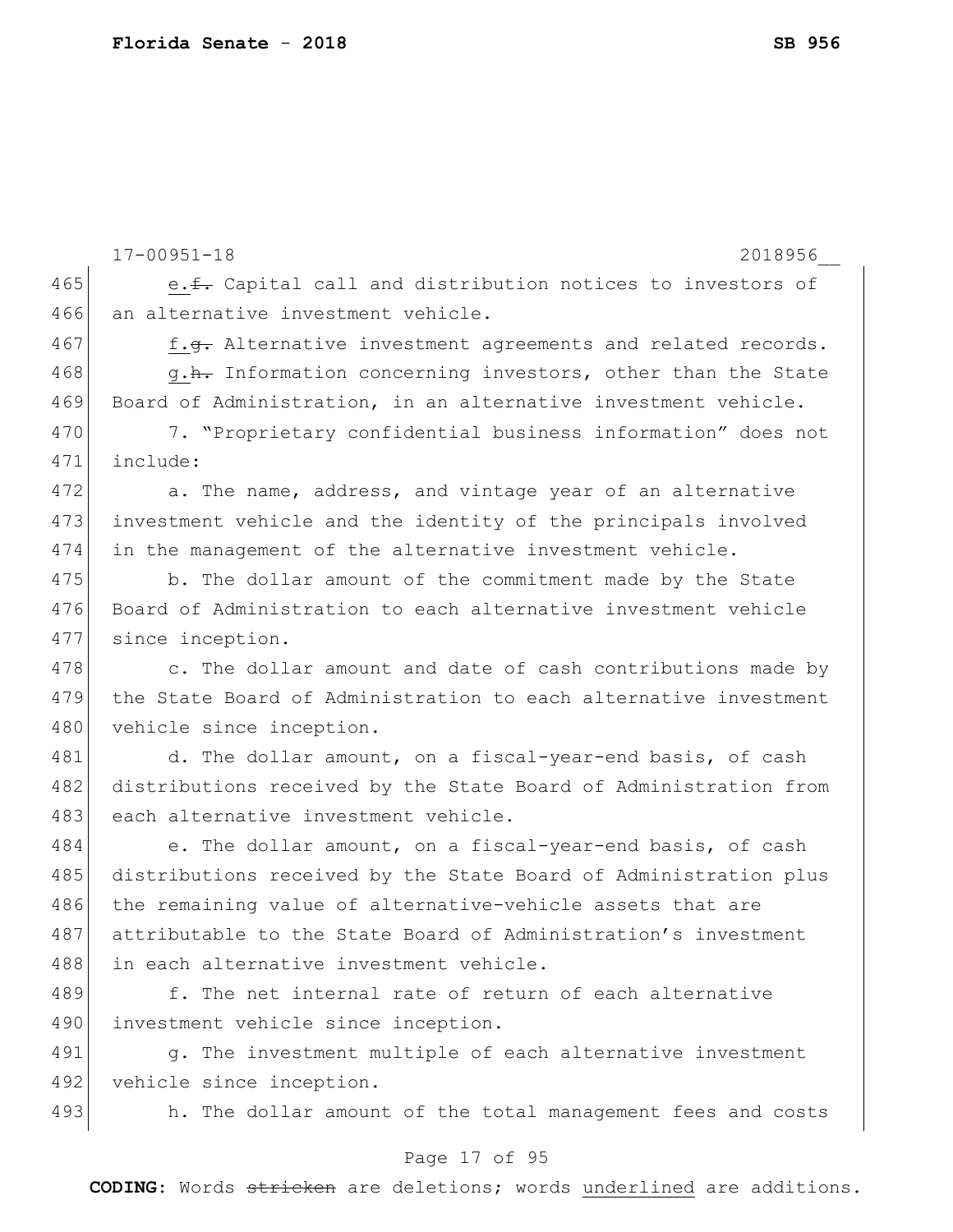```
17-00951-18 2018956__
494 paid on an annual fiscal-year-end basis by the State Board of 
495 Administration to each alternative investment vehicle.
496 i. The dollar amount of cash profit received by the State
497 Board of Administration from each alternative investment vehicle 
498 on a fiscal-year-end basis.
499 i. A description of any compensation, fees, or expenses,
500 including the amount or value, paid or agreed to be paid by a
501 proprietor to any person to solicit the board to make an 
502 alternative investment or investment through an alternative 
503 investment vehicle. This does not apply to an executive officer,
504 general partner, managing member, or other employee of the 
505 proprietor, who is paid by the proprietor to solicit the board
506 to make such investments.
507 (c)1. Notwithstanding the provisions of paragraph (b), a
508 request to inspect or copy a record under s. 119.07(1) that
509 contains proprietary confidential business information shall be 
510 granted if the proprietor of the information fails, within a
511 reasonable period of time after the request is received by the
512 State Board of Administration, to verify the following to the
513 State Board of Administration through a written declaration in
514 the manner provided by s. 92.525:
```
515 **15.** That the requested record contains proprietary 516 confidential business information and the specific location of 517 such information within the record;

518 b. If the proprietary confidential business information is 519 a trade secret, a verification that it is a trade secret as 520 defined in s. 688.002;

521 b.c. That the proprietary confidential business information 522 is intended to be and is treated by the proprietor as private,

#### Page 18 of 95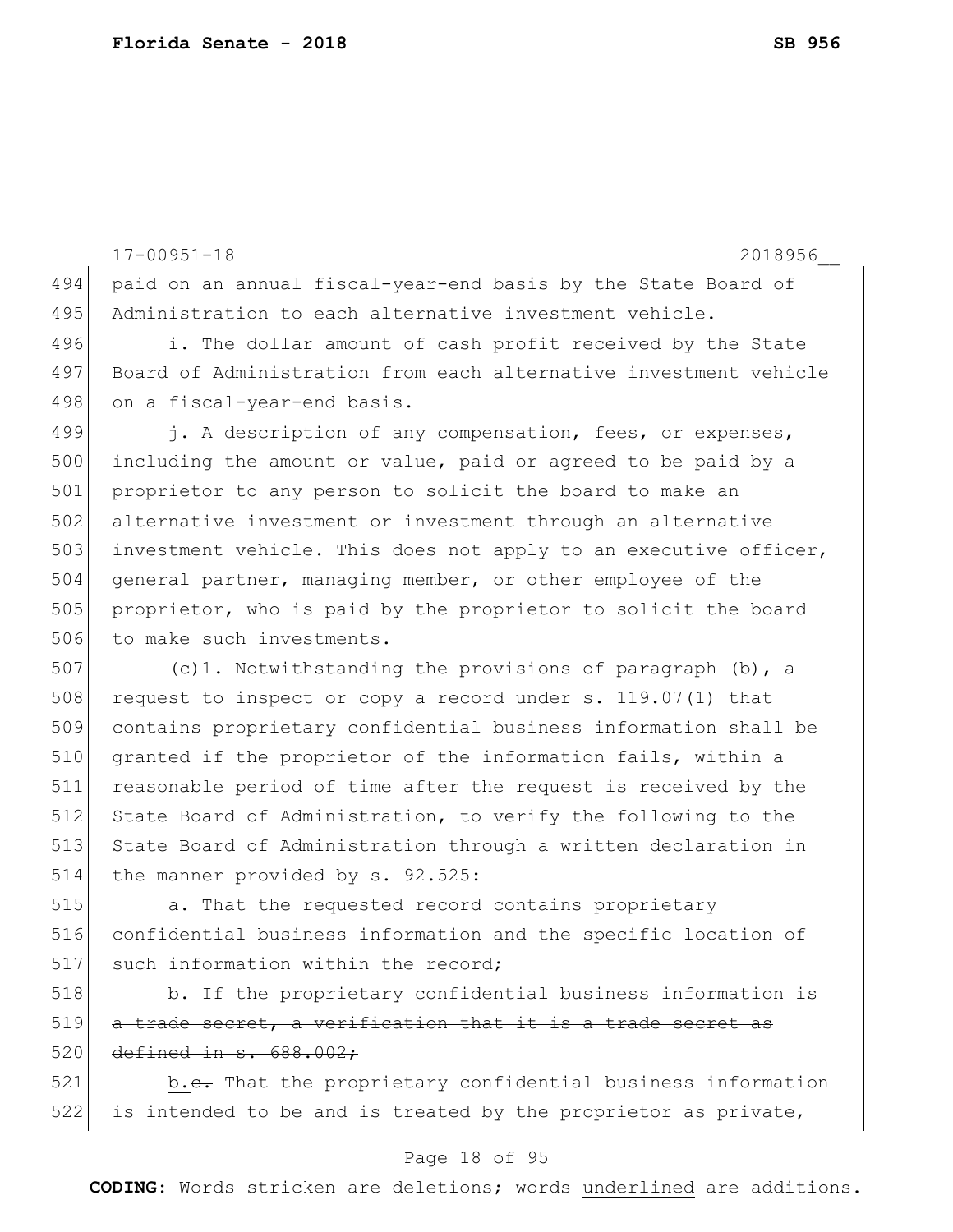```
17-00951-18 2018956__
523 is the subject of efforts of the proprietor to maintain its
524 privacy, and is not readily ascertainable or publicly available 
525 from any other source; and
526 c.<del>d.</del> That the disclosure of the proprietary confidential
527 business information to the public would harm the business 
528 operations of the proprietor.
529 2. The State Board of Administration shall maintain a list 
530 and a description of the records covered by any verified,
531 written declaration made under this paragraph.
532 (d) Any person may petition a court of competent 
533 jurisdiction for an order for the public release of those
534 portions of any record made confidential and exempt by paragraph 
535 (b). Any action under this paragraph must be brought in Leon 
536 County, Florida, and the petition or other initial pleading 
537 shall be served on the State Board of Administration and, if 
538 determinable upon diligent inquiry, on the proprietor of the
539 information sought to be released. In any order for the public 
540 release of a record under this paragraph, the court shall make a
541 finding that the record or portion thereof is not a trade secret
542 as defined in s. 688.002, that a compelling public interest is
543 served by the release of the record or portions thereof which
544 exceed the public necessity for maintaining the confidentiality 
545 of such record, and that the release of the record will not
546 cause damage to or adversely affect the interests of the 
547 proprietor of the released information, other private persons or 
548 business entities, the State Board of Administration, or any
549 trust fund, the assets of which are invested by the State Board 
550 of Administration.
551 Section 10. Subsection (1) of section 252.88, Florida
```
#### Page 19 of 95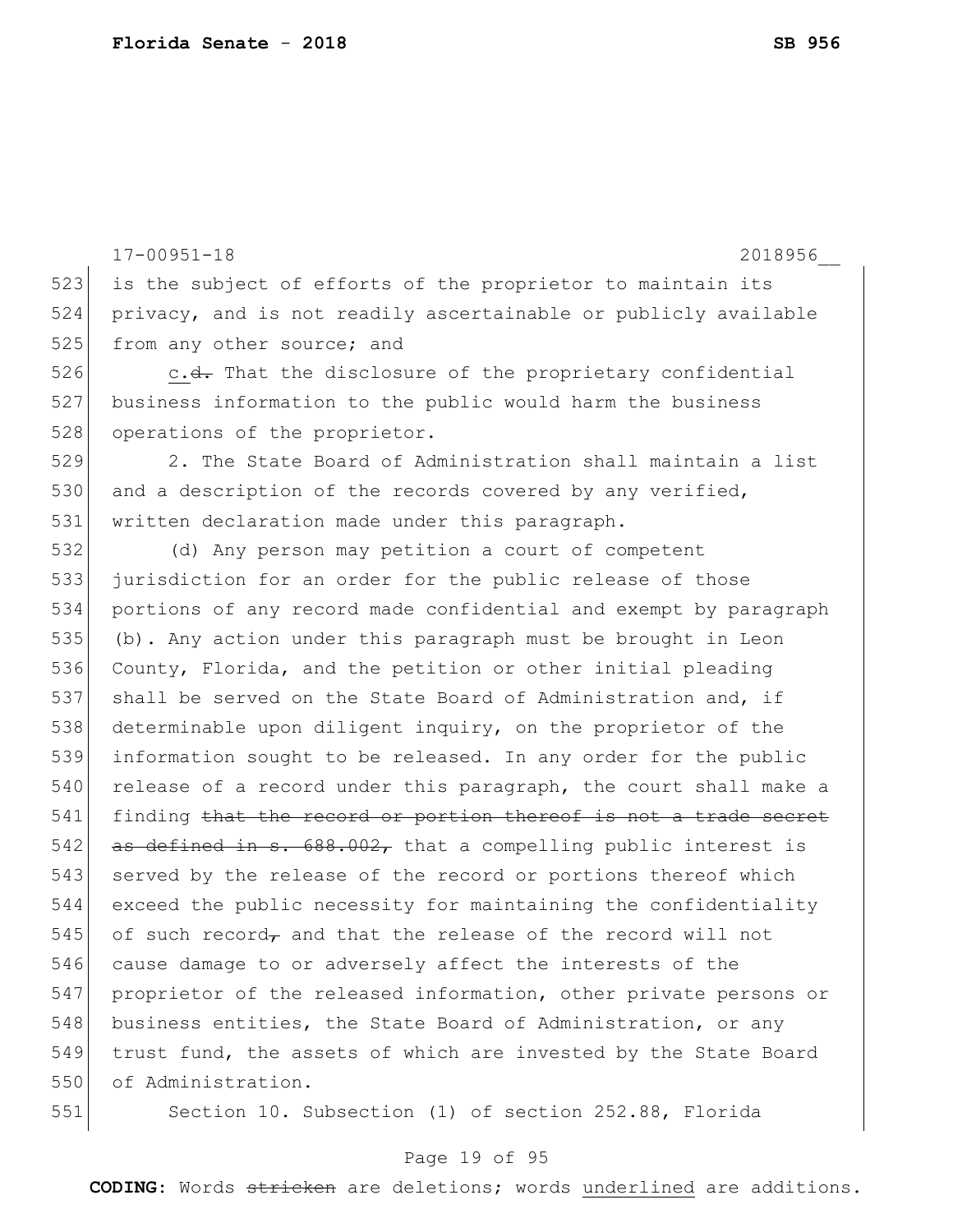|     | $17 - 00951 - 18$<br>2018956                                     |
|-----|------------------------------------------------------------------|
| 552 | Statutes, is amended to read:                                    |
| 553 | 252.88 Public records.-                                          |
| 554 | (1) Whenever EPCRA authorizes an employer to exclude trade       |
| 555 | secret information from its submittals, the employer shall       |
| 556 | furnish the information so excluded to the commission upon       |
| 557 | request. Such information shall be confidential and exempt from  |
| 558 | the provisions of $s. 119.07(1)$ . The commission shall not      |
| 559 | disclose such information except pursuant to a final             |
| 560 | determination under s. 322 of EPCRA by the Administrator of the  |
| 561 | Environmental Protection Agency that such information is not     |
| 562 | entitled to trade secret protection, or pursuant to an order of  |
| 563 | court.                                                           |
| 564 | Section 11. Section 252.943, Florida Statutes, is repealed.      |
| 565 | Section 12. Paragraph (h) of subsection (2) of section           |
| 566 | 287.0943, Florida Statutes, is amended to read:                  |
| 567 | 287.0943 Certification of minority business enterprises.-        |
| 568 | (2)                                                              |
| 569 | (h) The certification procedures should allow an applicant       |
| 570 | seeking certification to designate on the application form the   |
| 571 | information the applicant considers to be proprietary,           |
| 572 | confidential business information. As used in this paragraph,    |
| 573 | "proprietary, confidential business information" includes, but   |
| 574 | is not limited to, any information that would be exempt from     |
| 575 | public inspection pursuant to the provisions of chapter 119;     |
| 576 | trade secrets; internal auditing controls and reports; contract  |
| 577 | eosts; or other information the disclosure of which would injure |
| 578 | the affected party in the marketplace or otherwise violate s.    |
| 579 | 286.041. The executor in receipt of the application shall issue  |
| 580 | written and final notice of any information for which            |
|     |                                                                  |

# Page 20 of 95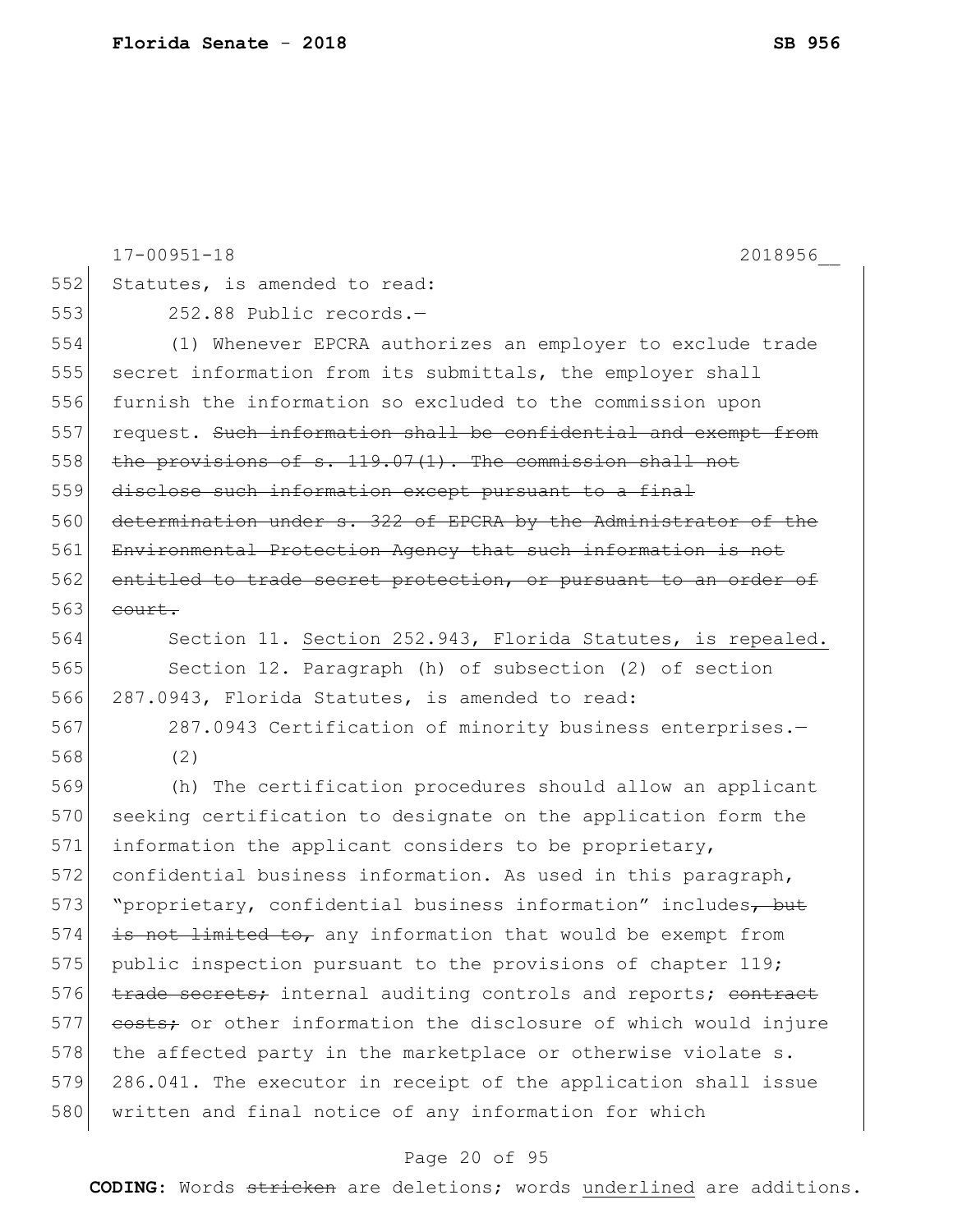17-00951-18 2018956\_\_ 581 noninspection is requested but not provided for by law. 582 Section 13. Subsection (7) of section 288.047, Florida 583 Statutes, is amended to read: 584 288.047 Quick-response training for economic development.— 585 (7) In providing instruction pursuant to this section, 586 materials that relate to methods of manufacture or production, 587 potential trade secrets, business transactions, or proprietary 588 information received, produced, ascertained, or discovered by 589 employees of the respective departments, district school boards, 590 community college district boards of trustees, or other 591 personnel employed for the purposes of this section is 592 confidential and exempt from the provisions of s. 119.07(1). The 593 state may seek copyright protection for instructional materials 594 and ancillary written documents developed wholly or partially 595 with state funds as a result of instruction provided pursuant to 596 this section, except for materials that are confidential and 597 exempt from the provisions of s. 119.07(1). 598 Section 14. Paragraph (c) of subsection (1) and subsection 599 (3) of section 288.075, Florida Statutes, are amended, and 600 present subsections (4) through (7) are renumbered as 601 subsections (3) through (6), respectively, to read: 602 288.075 Confidentiality of records.— 603 (1) DEFINITIONS.—As used in this section, the term: 604  $\left($  c) "Trade secret" has the same meaning as in s. 688.002.  $605$  (3) TRADE SECRETS. Trade secrets held by an economic 606 development agency are confidential and exempt from  $s. 119.07(1)$ 607 and  $s. 24(a)$ , Art. I of the State Constitution. 608 Section 15. Subsection (9) of section 288.1226, Florida 609 Statutes, is amended to read:

#### Page 21 of 95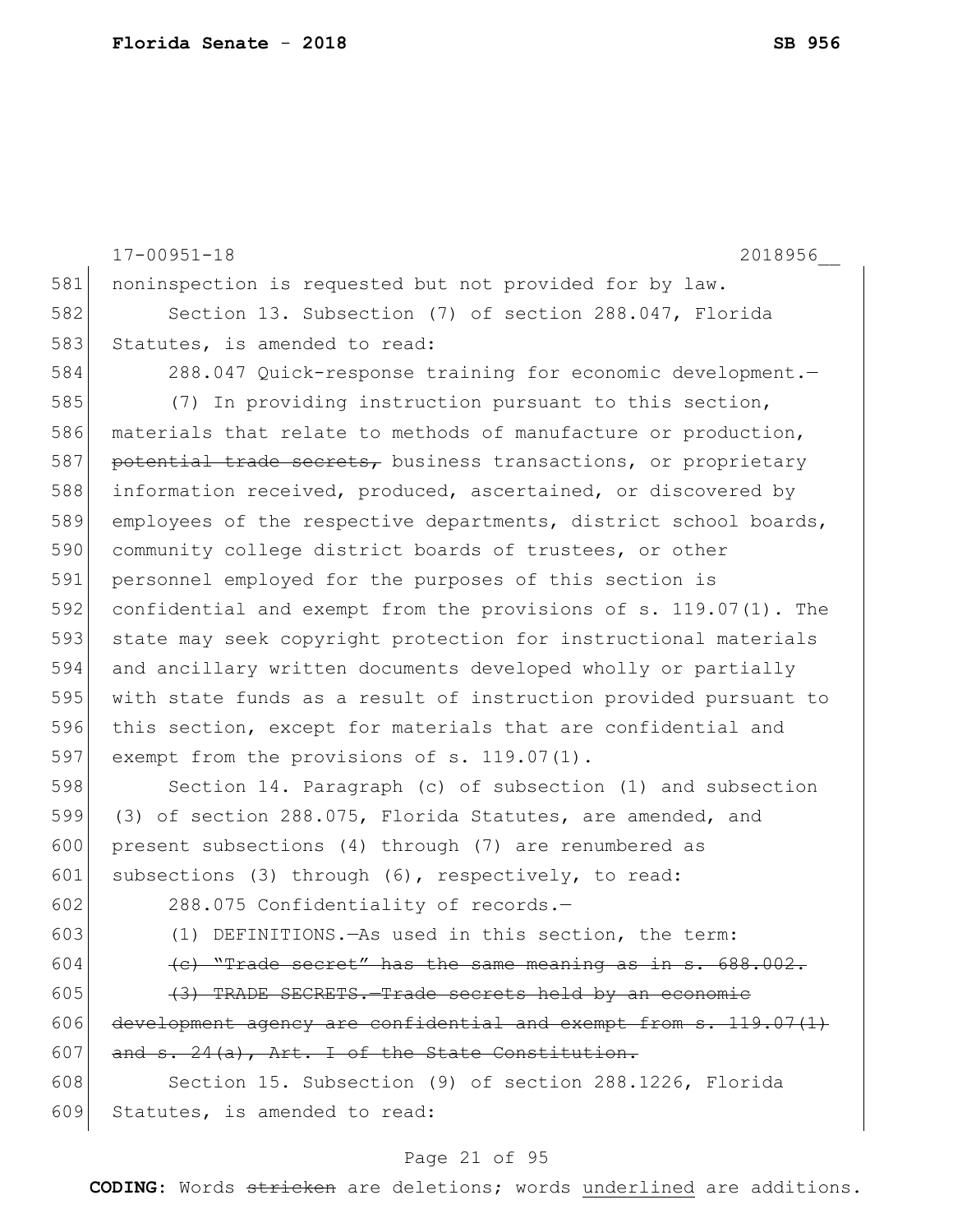|     | $17 - 00951 - 18$<br>2018956                                         |
|-----|----------------------------------------------------------------------|
| 610 | 288.1226 Florida Tourism Industry Marketing Corporation;             |
| 611 | use of property; board of directors; duties; audit.-                 |
| 612 | (9) PUBLIC RECORDS EXEMPTION. The identity of any person             |
| 613 | who responds to a marketing project or advertising research          |
| 614 | project conducted by the corporation in the performance of its       |
| 615 | duties on behalf of Enterprise Florida, Inc., is <del>or trade</del> |
| 616 | secrets as defined by s. 812.081 obtained pursuant to such           |
| 617 | activities, are exempt from s. 119.07(1) and s. 24(a), Art. I of     |
| 618 | the State Constitution. This subsection is subject to the Open       |
| 619 | Government Sunset Review Act in accordance with s. 119.15 and        |
| 620 | shall stand repealed on October 2, 2021, unless reviewed and         |
| 621 | saved from repeal through reenactment by the Legislature.            |
| 622 | Section 16. Paragraph (d) of subsection (3) of section               |
| 623 | 288.776, Florida Statutes, is amended to read:                       |
| 624 | 288.776 Board of directors; powers and duties.-                      |
| 625 | (3) The board shall:                                                 |
| 626 | (d) Adopt policies, including criteria, establishing which           |
| 627 | exporters and export transactions shall be eligible for              |
| 628 | insurance, coinsurance, loan quarantees, and direct, quaranteed,     |
| 629 | or collateralized loans which may be extended by the                 |
| 630 | corporation. Pursuant to this subsection, the board shall            |
| 631 | include the following criteria:                                      |
| 632 | 1. Any individual signing any corporation loan application           |
| 633 | and loan or quarantee agreement shall have an equity in the          |
| 634 | business applying for financial assistance.                          |
| 635 | 2. Each program shall exclusively support the export of              |
| 636 | goods and services by small and medium-sized businesses which        |
| 637 | are domiciled in this state. Priority shall be given to goods        |
| 638 | which have value added in this state.                                |

# Page 22 of 95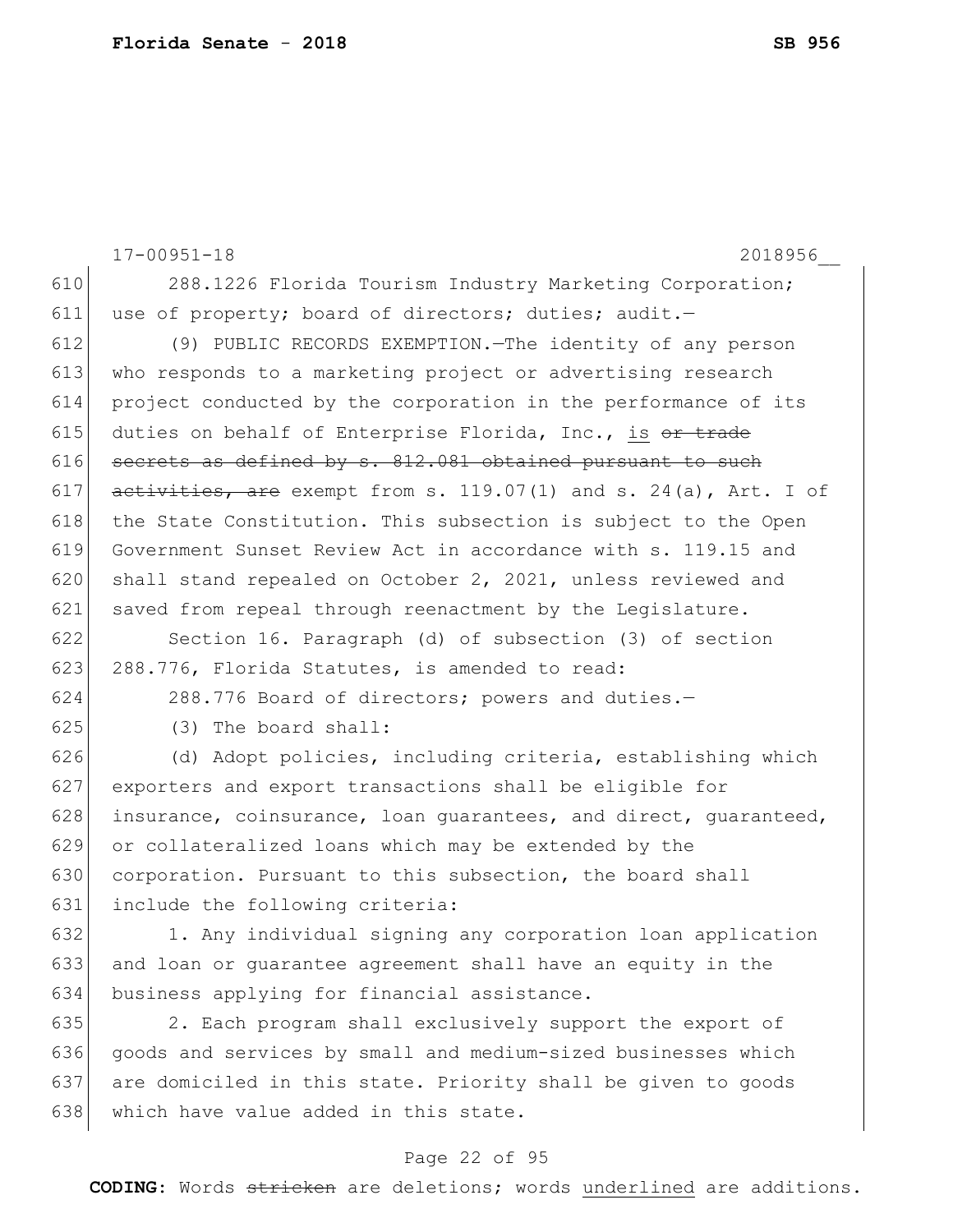|     | $17 - 00951 - 18$<br>2018956                                         |
|-----|----------------------------------------------------------------------|
| 639 | 3. Financial assistance shall only be extended when at               |
| 640 | least one of the following circumstances exists:                     |
| 641 | a. The assistance is required to secure the participation            |
| 642 | of small and medium-sized export businesses in federal, state,       |
| 643 | or private financing programs.                                       |
| 644 | b. No conventional source of lender support is available             |
| 645 | for the business from public or private financing sources.           |
| 646 |                                                                      |
| 647 | Personal financial records, trade secrets, or proprietary            |
| 648 | information of applicants shall be confidential and exempt from      |
| 649 | the provisions of $s. 119.07(1)$ .                                   |
| 650 | Section 17. Section 288.9520, Florida Statutes, is amended           |
| 651 | to read:                                                             |
| 652 | 288.9520 Public records exemption. - Materials that relate to        |
| 653 | methods of manufacture or production, potential trade secrets,       |
| 654 | potentially patentable material, actual trade secrets, business      |
| 655 | transactions, financial and proprietary information, and             |
| 656 | agreements or proposals to receive funding that are received,        |
| 657 | generated, ascertained, or discovered by Enterprise Florida,         |
| 658 | Inc., including its affiliates or subsidiaries and partnership       |
| 659 | participants, such as private enterprises, educational               |
| 660 | institutions, and other organizations, are confidential and          |
| 661 | exempt from the provisions of s. $119.07(1)$ and s. $24(a)$ , Art. I |
| 662 | of the State Constitution, except that a recipient of Enterprise     |
| 663 | Florida, Inc., research funds shall make available, upon             |
| 664 | request, the title and description of the research project, the      |
| 665 | name of the researcher, and the amount and source of funding         |
| 666 | provided for the project.                                            |
| 667 | Section 18. Subsection (5) of section 288.9607, Florida              |

# Page 23 of 95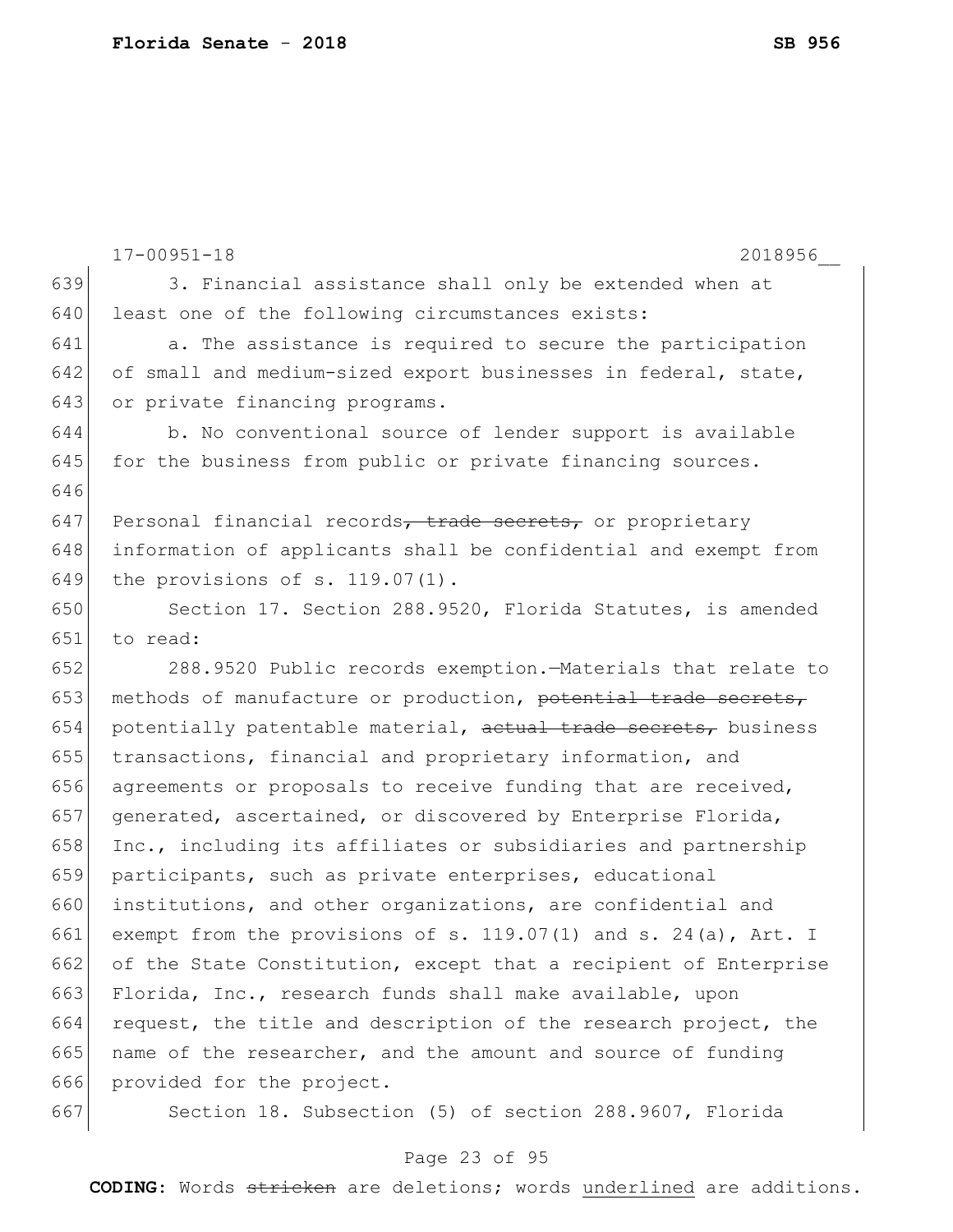|     | $17 - 00951 - 18$<br>2018956                                             |
|-----|--------------------------------------------------------------------------|
| 668 | Statutes, is amended to read:                                            |
| 669 | 288.9607 Guaranty of bond issues.-                                       |
| 670 | (5) Personal financial records, trade secrets, or                        |
| 671 | proprietary information of applicants delivered to or obtained           |
| 672 | by the corporation shall be confidential and exempt from the             |
| 673 | provisions of s. 119.07(1).                                              |
| 674 | Section 19. Paragraph (f) of subsection (1), paragraph (a)               |
| 675 | of subsection $(2)$ , and paragraphs $(b)$ and $(c)$ of subsection $(4)$ |
| 676 | of section 288.9626, Florida Statutes, are amended to read:              |
| 677 | 288.9626 Exemptions from public records and public meetings              |
| 678 | requirements for the Florida Opportunity Fund.-                          |
| 679 | (1) DEFINITIONS. - As used in this section, the term:                    |
| 680 | (f)1. "Proprietary confidential business information" means              |
| 681 | information that has been designated by the proprietor when              |
| 682 | provided to the Florida Opportunity Fund as information that is          |
| 683 | owned or controlled by a proprietor; that is intended to be and          |
| 684 | is treated by the proprietor as private, the disclosure of which         |
| 685 | would harm the business operations of the proprietor and has not         |
| 686 | been intentionally disclosed by the proprietor unless pursuant           |
| 687 | to a private agreement that provides that the information will           |
| 688 | not be released to the public except as required by law or legal         |
| 689 | process, or pursuant to law or an order of a court or                    |
| 690 | administrative body; and that concerns:                                  |
| 691 | a. Trade secrets as defined in s. 688.002.                               |
| 692 | a.b. Information provided to the Florida Opportunity Fund                |
| 693 | regarding an existing or prospective alternative investment in a         |
|     |                                                                          |

694 private equity fund, venture capital fund, angel fund, or 695 portfolio company that is proprietary to the provider of the 696 information.

#### Page 24 of 95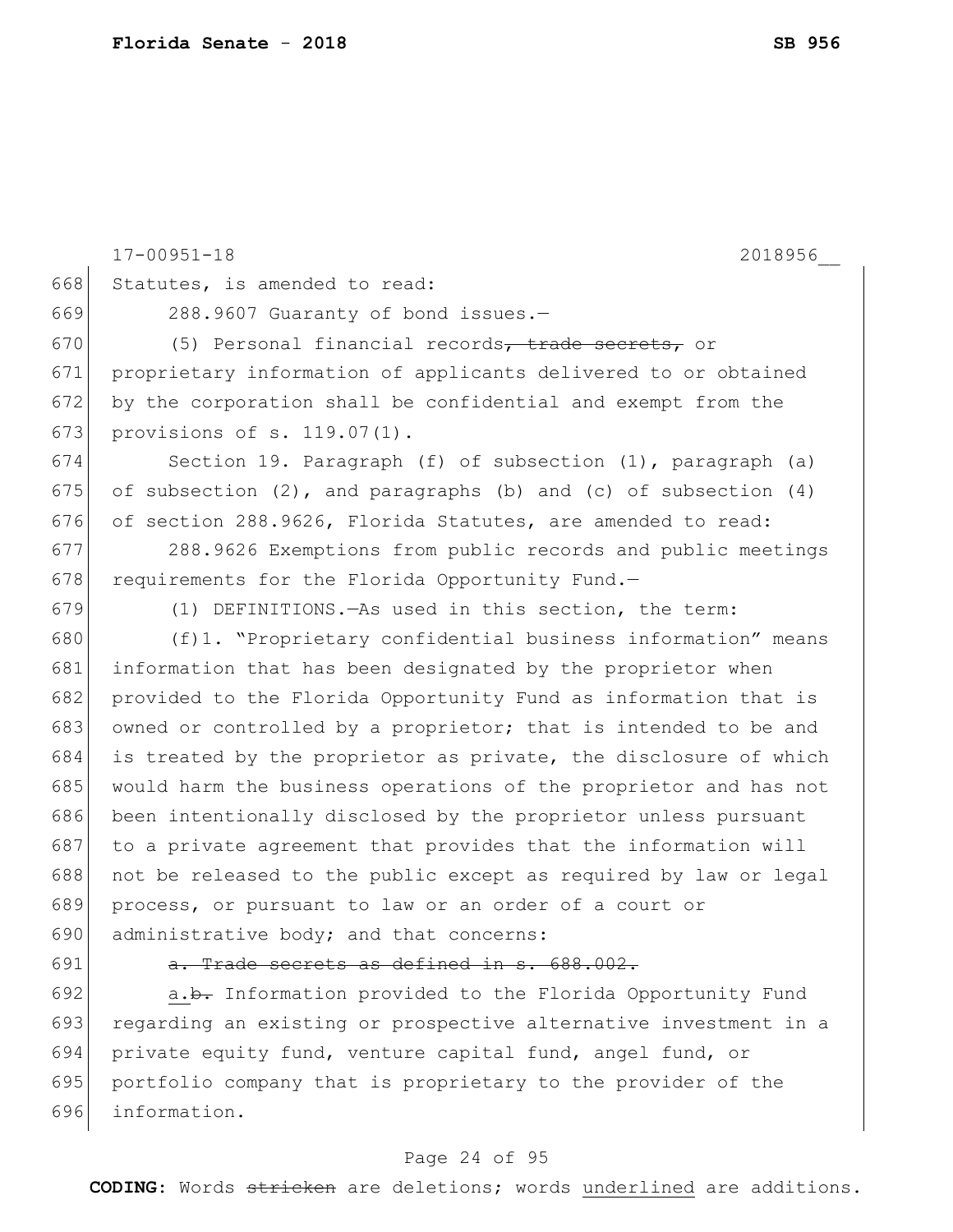|     | $17 - 00951 - 18$<br>2018956                                    |
|-----|-----------------------------------------------------------------|
| 697 | b.e. Financial statements and auditor reports of an             |
| 698 | alternative investment vehicle or portfolio company, unless     |
| 699 | publicly released by the alternative investment vehicle or      |
| 700 | portfolio company.                                              |
| 701 | c.d. Meeting materials of an alternative investment vehicle     |
| 702 | or portfolio company relating to financial, operating, or       |
| 703 | marketing information of the alternative investment vehicle or  |
| 704 | portfolio company.                                              |
| 705 | d.e. Information regarding the portfolio positions in which     |
| 706 | the alternative investment vehicles or Florida Opportunity Fund |
| 707 | invest.                                                         |
| 708 | e. f. Capital call and distribution notices to investors or     |
| 709 | the Florida Opportunity Fund of an alternative investment       |
| 710 | vehicle.                                                        |
| 711 | f.g. Alternative investment agreements and related records.     |
| 712 | g.h. Information concerning investors, other than the           |
| 713 | Florida Opportunity Fund, in an alternative investment vehicle  |
| 714 | or portfolio company.                                           |
| 715 | 2. "Proprietary confidential business information" does not     |
| 716 | include:                                                        |
| 717 | a. The name, address, and vintage year of an alternative        |
| 718 | investment vehicle or Florida Opportunity Fund and the identity |
| 719 | of the principals involved in the management of the alternative |
| 720 | investment vehicle or Florida Opportunity Fund.                 |
| 721 | b. The dollar amount of the commitment made by the Florida      |
| 722 | Opportunity Fund to each alternative investment vehicle since   |
| 723 | inception, if any.                                              |
| 724 | c. The dollar amount and date of cash contributions made by     |
| 725 | the Florida Opportunity Fund to each alternative investment     |
|     | Page 25 of 95                                                   |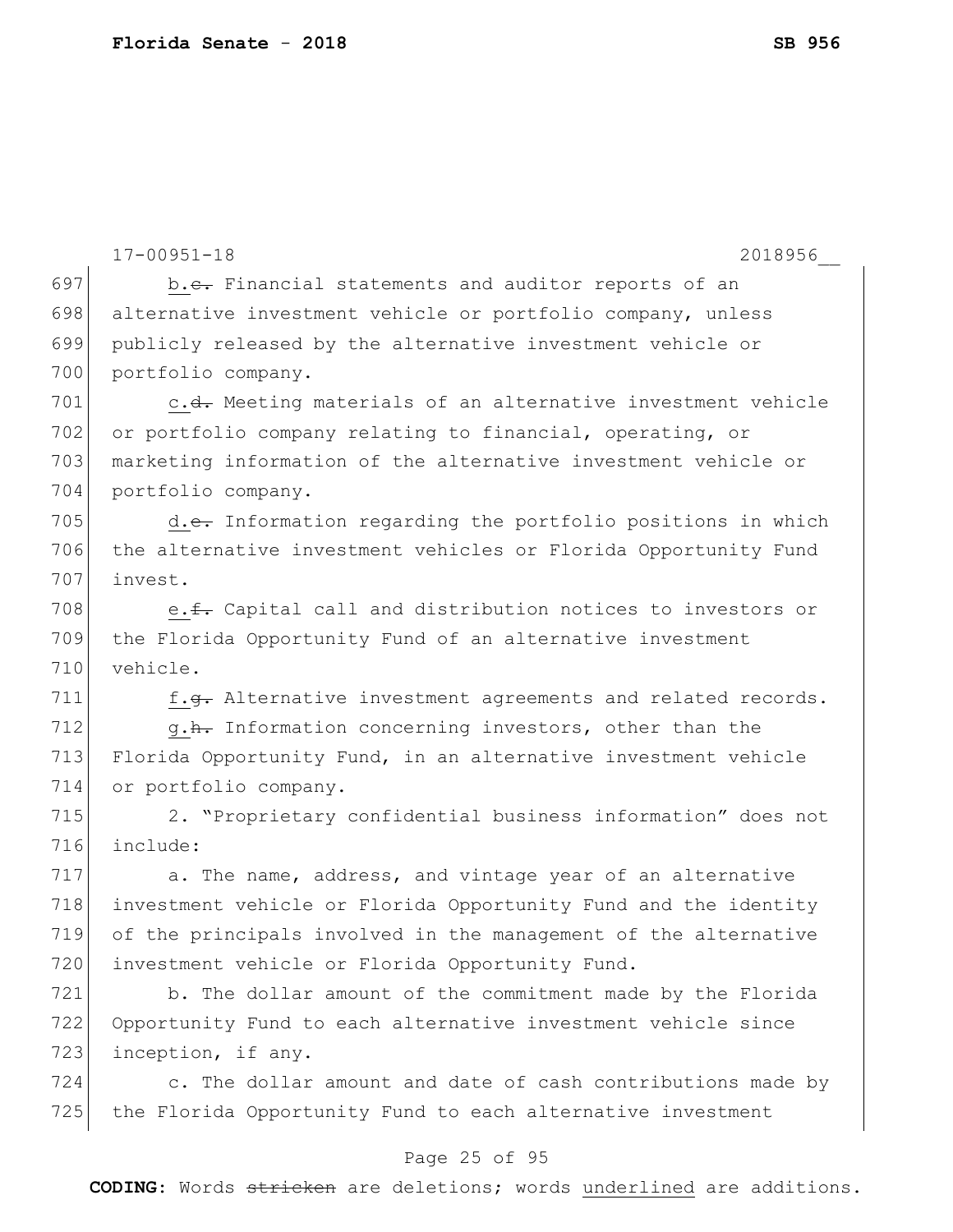| 726 | $17 - 00951 - 18$<br>2018956                                          |
|-----|-----------------------------------------------------------------------|
|     | vehicle since inception, if any.                                      |
| 727 | d. The dollar amount, on a fiscal-year-end basis, of cash             |
| 728 | or other fungible distributions received by the Florida               |
| 729 | Opportunity Fund from each alternative investment vehicle.            |
| 730 | e. The dollar amount, on a fiscal-year-end basis, of cash             |
| 731 | or other fungible distributions received by the Florida               |
| 732 | Opportunity Fund plus the remaining value of alternative-vehicle      |
| 733 | assets that are attributable to the Florida Opportunity Fund's        |
| 734 | investment in each alternative investment vehicle.                    |
| 735 | f. The net internal rate of return of each alternative                |
| 736 | investment vehicle since inception.                                   |
| 737 | g. The investment multiple of each alternative investment             |
| 738 | vehicle since inception.                                              |
| 739 | h. The dollar amount of the total management fees and costs           |
| 740 | paid on an annual fiscal-year-end basis by the Florida                |
| 741 | Opportunity Fund to each alternative investment vehicle.              |
| 742 | i. The dollar amount of cash profit received by the Florida           |
| 743 | Opportunity Fund from each alternative investment vehicle on a        |
| 744 | fiscal-year-end basis.                                                |
| 745 | (2) PUBLIC RECORDS EXEMPTION.-                                        |
| 746 | (a) The following records held by the Florida Opportunity             |
| 747 | Fund are confidential and exempt from s. $119.07(1)$ and s. $24(a)$ , |
| 748 | Art. I of the State Constitution:                                     |
| 749 | 1. Materials that relate to methods of manufacture or                 |
| 750 | production, potential trade secrets, or patentable material           |
| 751 | received, generated, ascertained, or discovered during the            |
| 752 | course of research or through research projects and that are          |
| 753 | provided by a proprietor.                                             |
| 754 | 2. Information that would identify an investor or potential           |

# Page 26 of 95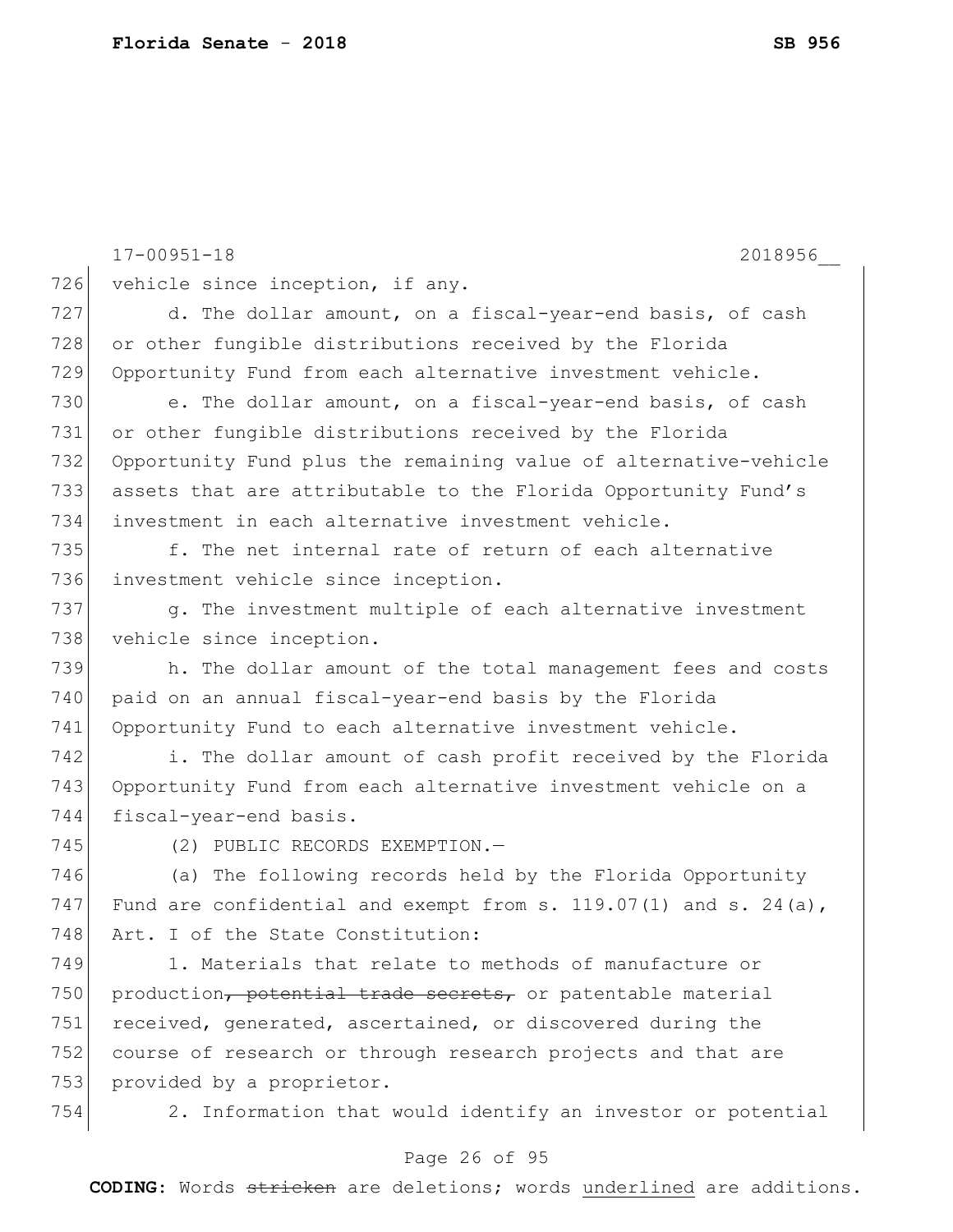|     | $17 - 00951 - 18$<br>2018956                                     |
|-----|------------------------------------------------------------------|
| 755 | investor who desires to remain anonymous in projects reviewed by |
| 756 | the Florida Opportunity Fund.                                    |
| 757 | 3. Proprietary confidential business information regarding       |
| 758 | alternative investments for 7 years after the termination of the |
| 759 | alternative investment.                                          |
| 760 | (4) REQUEST TO INSPECT OR COPY A RECORD. -                       |
| 761 | (b) Notwithstanding the provisions of paragraph $(2)$ (a), a     |
| 762 | request to inspect or copy a public record that contains         |
| 763 | proprietary confidential business information shall be granted   |
| 764 | if the proprietor of the information fails, within a reasonable  |
| 765 | period of time after the request is received by the Florida      |
| 766 | Opportunity Fund, to verify the following to the Florida         |
| 767 | Opportunity Fund through a written declaration in the manner     |
| 768 | provided by s. 92.525:                                           |
| 769 | 1. That the requested record contains proprietary                |
| 770 | confidential business information and the specific location of   |
| 771 | such information within the record;                              |
| 772 | 2. If the proprietary confidential business information is       |
| 773 | a trade secret, a verification that it is a trade secret as      |
| 774 | defined in $s.688.002$ ;                                         |
| 775 | 2.3. That the proprietary confidential business information      |
| 776 | is intended to be and is treated by the proprietor as private,   |
| 777 | is the subject of efforts of the proprietor to maintain its      |
| 778 | privacy, and is not readily ascertainable or publicly available  |
| 779 | from any other source; and                                       |
| 780 | 3.4. That the disclosure of the proprietary confidential         |
| 781 | business information to the public would harm the business       |
| 782 | operations of the proprietor.                                    |
| 783 | (c) 1. Any person may petition a court of competent              |

# Page 27 of 95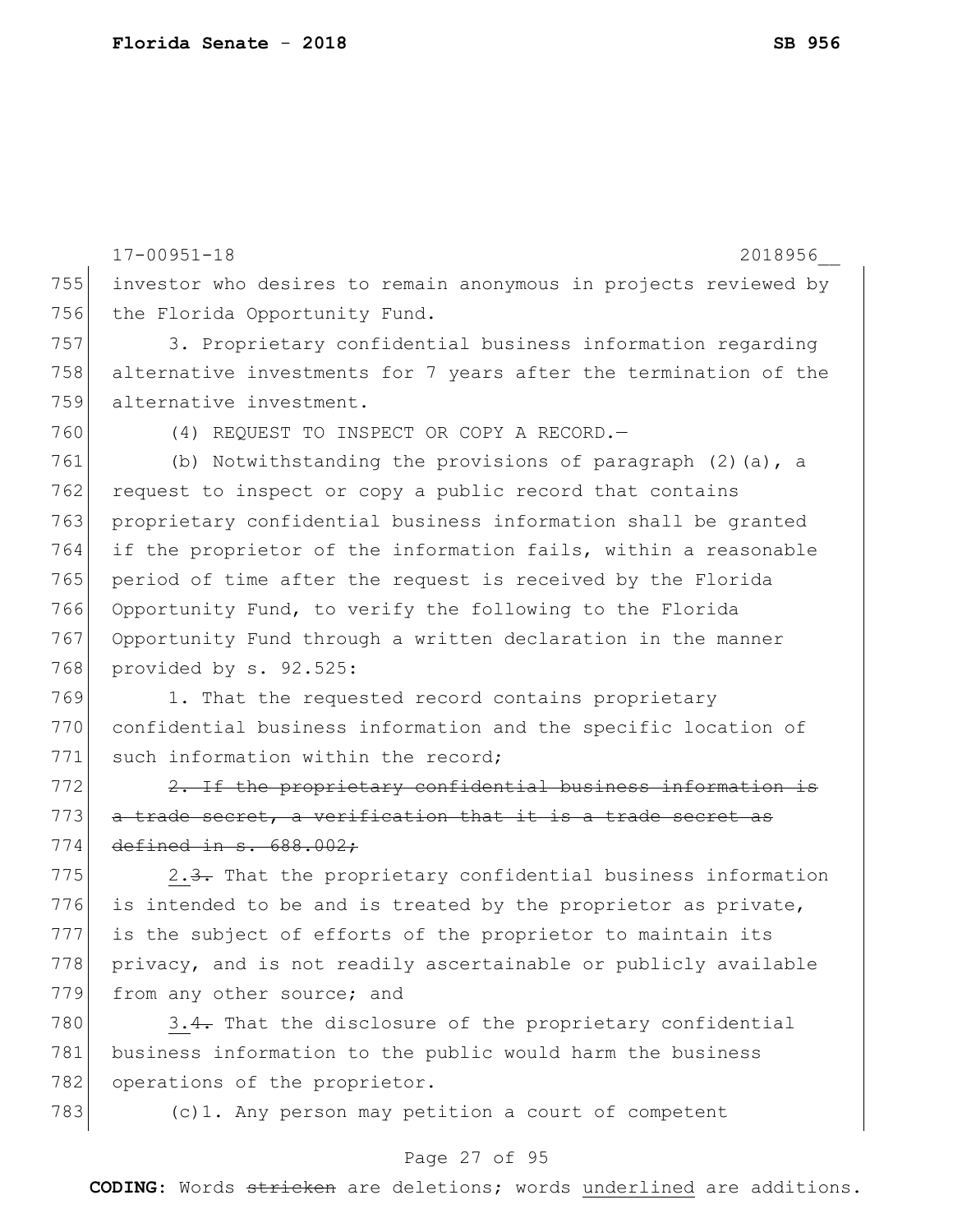17-00951-18 2018956\_\_ Page 28 of 95 784 jurisdiction for an order for the public release of those 785 portions of any record made confidential and exempt by 786 subsection (2). 787 2. Any action under this subsection must be brought in 788 Orange County, and the petition or other initial pleading shall 789 be served on the Florida Opportunity Fund and, if determinable 790 upon diligent inquiry, on the proprietor of the information 791 sought to be released. 792 3. In any order for the public release of a record under 793 this subsection, the court shall make a finding that:  $794$  a. The record or portion thereof is not a trade secret as 795 defined in s. 688.002; 796  $a.b.$  A compelling public interest is served by the release 797 of the record or portions thereof which exceed the public 798 necessity for maintaining the confidentiality of such record; 799 and 800 b.c. The release of the record will not cause damage to or 801 adversely affect the interests of the proprietor of the released 802 information, other private persons or business entities, or the 803 Florida Opportunity Fund. 804 Section 20. Paragraph (b) of subsection (1), paragraph (a) 805 of subsection  $(2)$ , and paragraphs  $(b)$  and  $(c)$  of subsection  $(4)$ 806 of section 288.9627, Florida Statutes, are amended to read: 807 288.9627 Exemptions from public records and public meetings 808 requirements for the Institute for the Commercialization of 809 Public Research.-810 (1) DEFINITIONS.—As used in this section, the term: 811 (b)1. "Proprietary confidential business information" means 812 information that has been designated by the proprietor when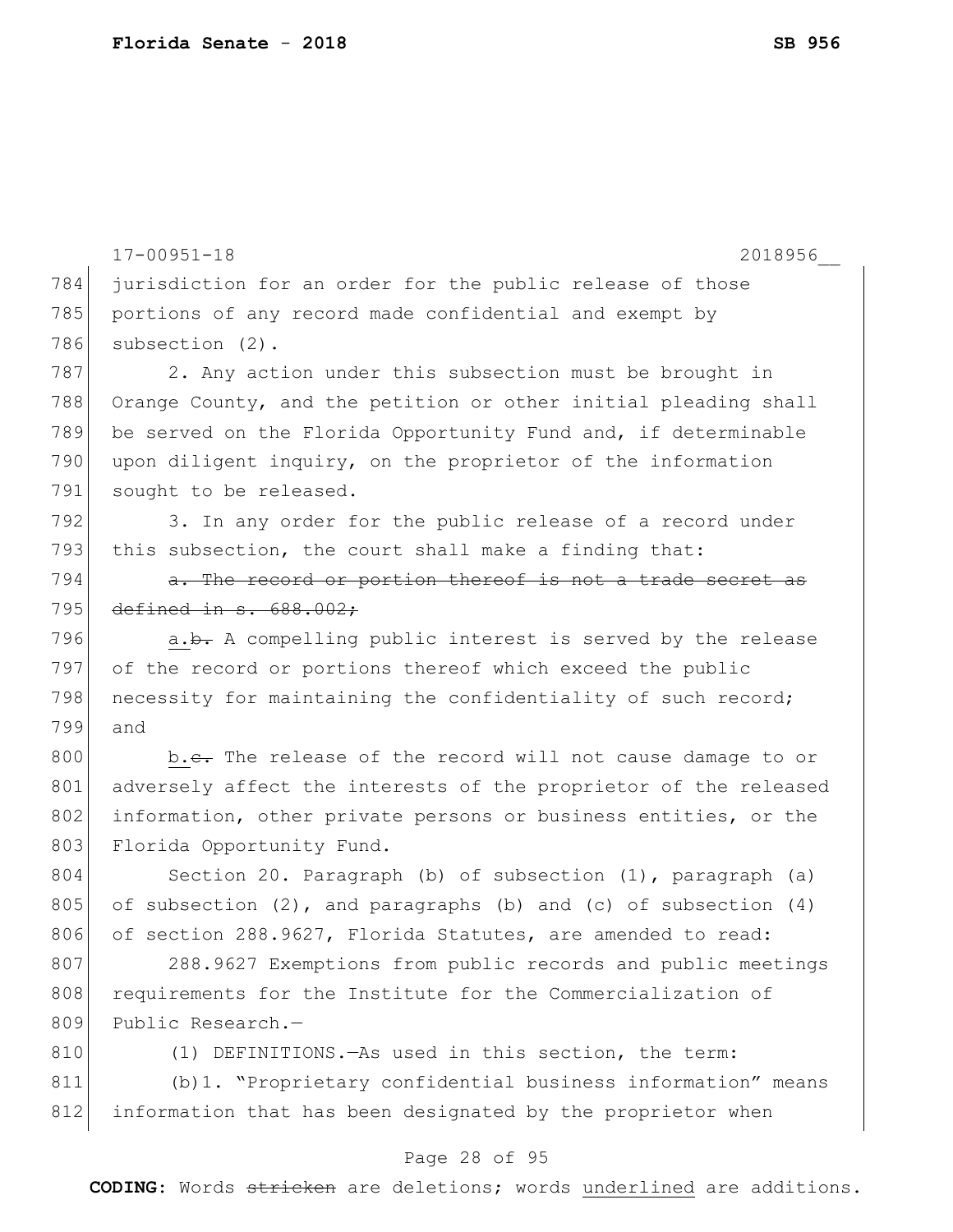|     | $17 - 00951 - 18$<br>2018956                                     |
|-----|------------------------------------------------------------------|
| 813 | provided to the institute as information that is owned or        |
| 814 | controlled by a proprietor; that is intended to be and is        |
| 815 | treated by the proprietor as private, the disclosure of which    |
| 816 | would harm the business operations of the proprietor and has not |
| 817 | been intentionally disclosed by the proprietor unless pursuant   |
| 818 | to a private agreement that provides that the information will   |
| 819 | not be released to the public except as required by law or legal |
| 820 | process, or pursuant to law or an order of a court or            |
| 821 | administrative body; and that concerns:                          |
| 822 | a. Trade secrets as defined in s. 688.002.                       |
| 823 | a.b. Financial statements and internal or external auditor       |
| 824 | reports of a proprietor corporation, partnership, or person      |
| 825 | requesting confidentiality under this statute, unless publicly   |
| 826 | released by the proprietor.                                      |
| 827 | b.e. Meeting materials related to financial, operating,          |
| 828 | investment, or marketing information of the proprietor           |
| 829 | corporation, partnership, or person.                             |
| 830 | c.d. Information concerning private investors in the             |
| 831 | proprietor corporation, partnership, or person.                  |
| 832 | 2. "Proprietary confidential business information" does not      |
| 833 | include:                                                         |
| 834 | a. The identity and primary address of the proprietor's          |
| 835 | principals.                                                      |
| 836 | b. The dollar amount and date of the financial commitment        |
| 837 | or contribution made by the institute.                           |
| 838 | c. The dollar amount, on a fiscal-year-end basis, of cash        |
| 839 | repayments or other fungible distributions received by the       |
| 840 | institute from each proprietor.                                  |
| 841 | d. The dollar amount, if any, of the total management fees       |
|     | Page 29 of 95                                                    |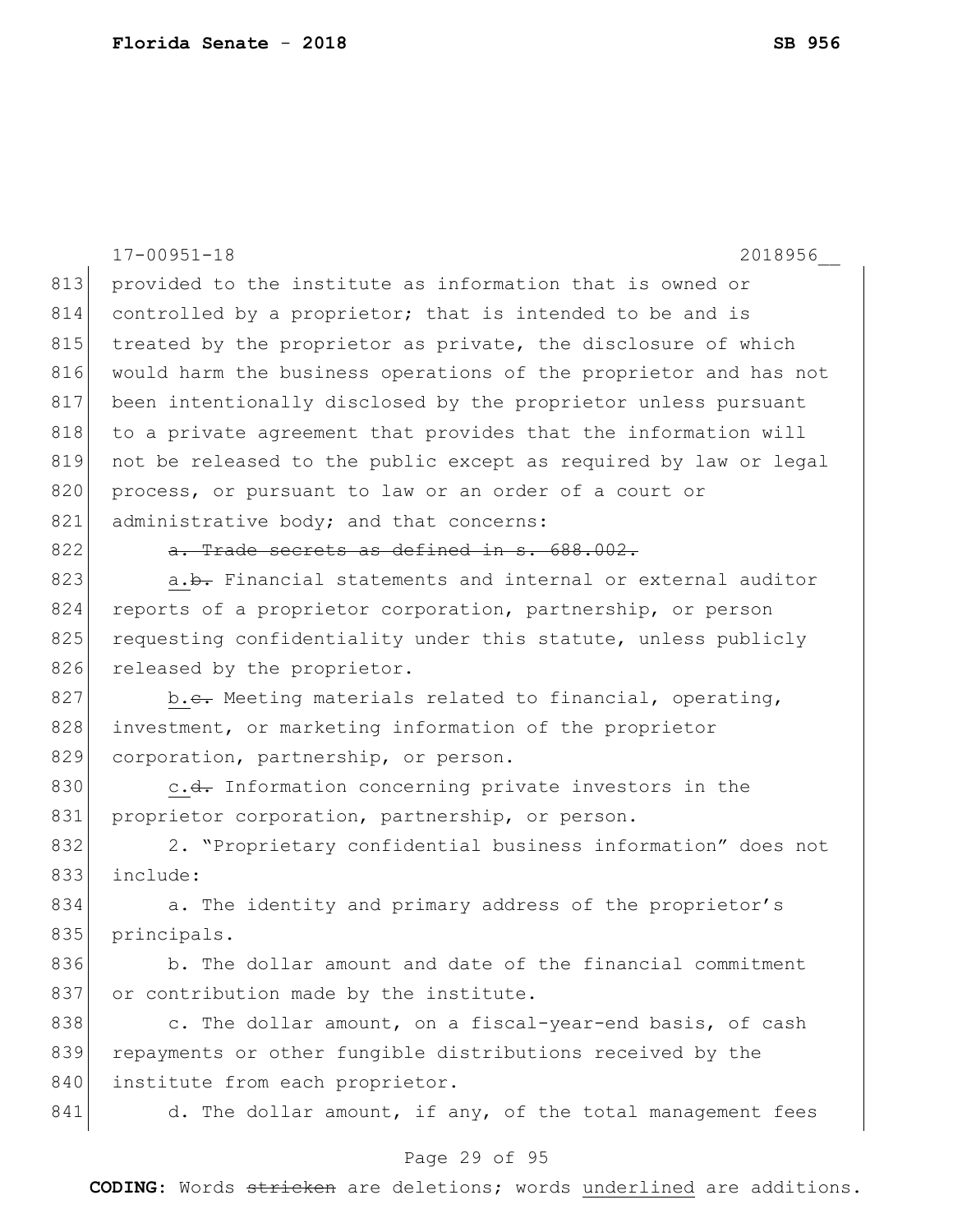17-00951-18 2018956\_\_ 842 and costs paid on an annual fiscal-year-end basis by the 843 institute. 844 (2) PUBLIC RECORDS EXEMPTION.-845 (a) The following records held by the institute are 846 confidential and exempt from s. 119.07(1) and s. 24(a), Art. I 847 of the State Constitution: 848 1. Materials that relate to methods of manufacture or 849 production, potential trade secrets, or patentable material 850 received, generated, ascertained, or discovered during the 851 course of research or through research projects conducted by 852 universities and other publicly supported organizations in this 853 state and that are provided to the institute by a proprietor. 854 2. Information that would identify an investor or potential 855 investor who desires to remain anonymous in projects reviewed by 856 the institute for assistance. 857 3. Any information received from a person from another 858 state or nation or the Federal Government which is otherwise 859 confidential or exempt pursuant to the laws of that state or 860 nation or pursuant to federal law. 861 4. Proprietary confidential business information for 7 862 years after the termination of the institute's financial 863 commitment to the company. 864 (4) REQUEST TO INSPECT OR COPY A RECORD. 865 (b) Notwithstanding the provisions of paragraph  $(2)$  (a), a 866 request to inspect or copy a public record that contains 867 proprietary confidential business information shall be granted 868 if the proprietor of the information fails, within a reasonable 869 period of time after the request is received by the institute, 870 to verify the following to the institute through a written

#### Page 30 of 95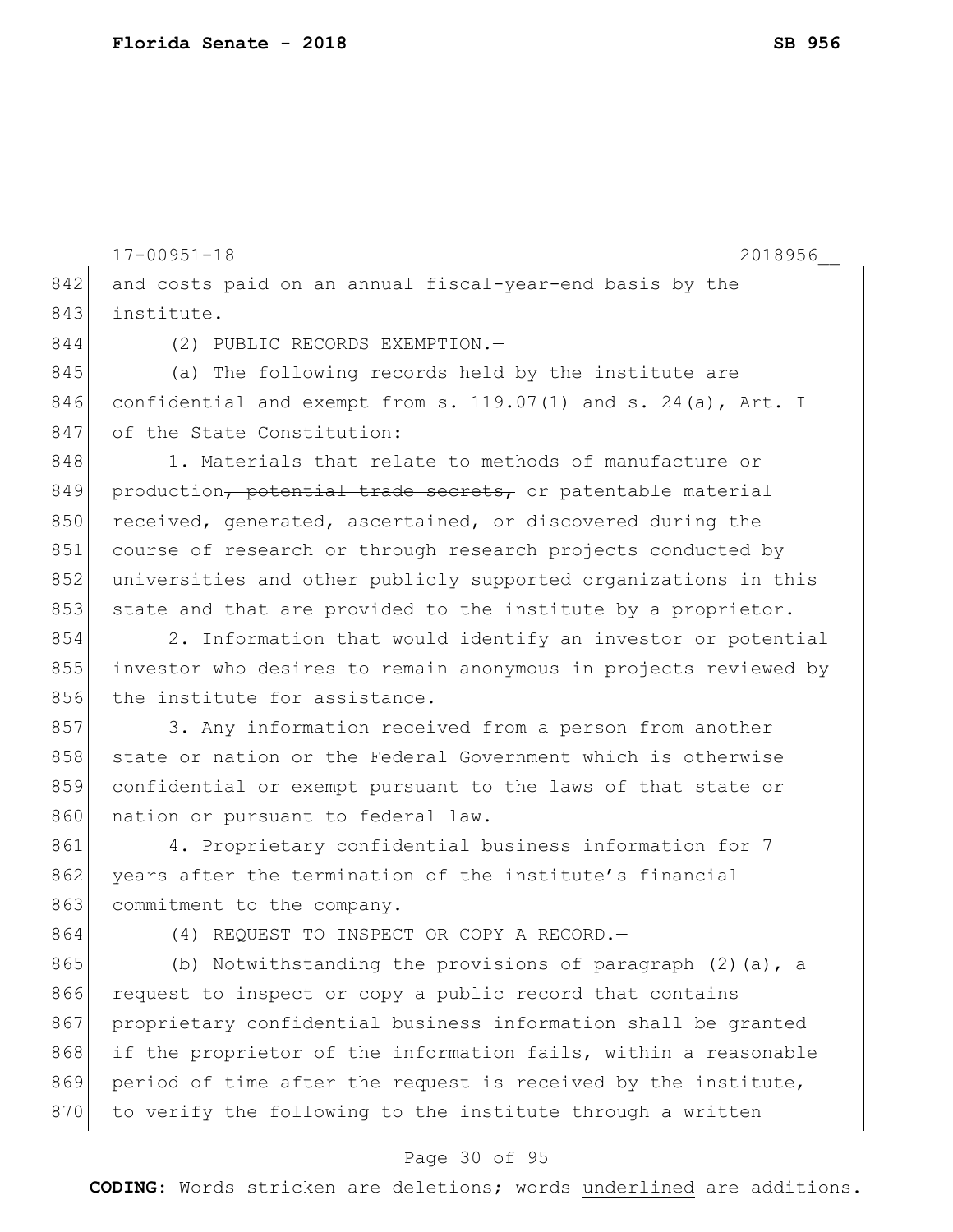|     | $17 - 00951 - 18$<br>2018956                                    |
|-----|-----------------------------------------------------------------|
| 871 | declaration in the manner provided by s. 92.525:                |
| 872 | 1. That the requested record contains proprietary               |
| 873 | confidential business information and the specific location of  |
| 874 | such information within the record;                             |
| 875 | 2. If the proprietary confidential business information is      |
| 876 | a trade secret, a verification that it is a trade secret as     |
| 877 | defined in $s.688.002;$                                         |
| 878 | 2.3. That the proprietary confidential business information     |
| 879 | is intended to be and is treated by the proprietor as private,  |
| 880 | is the subject of efforts of the proprietor to maintain its     |
| 881 | privacy, and is not readily ascertainable or publicly available |
| 882 | from any other source; and                                      |
| 883 | 3.4. That the disclosure of the proprietary confidential        |
| 884 | business information to the public would harm the business      |
| 885 | operations of the proprietor.                                   |
| 886 | (c) 1. Any person may petition a court of competent             |
| 887 | jurisdiction for an order for the public release of those       |
| 888 | portions of any record made confidential and exempt by          |
| 889 | subsection (2).                                                 |
| 890 | 2. Any action under this subsection must be brought in Palm     |
| 891 | Beach County or Alachua County, and the petition or other       |
| 892 | initial pleading shall be served on the institute and, if       |
| 893 | determinable upon diligent inquiry, on the proprietor of the    |
| 894 | information sought to be released.                              |
| 895 | 3. In any order for the public release of a record under        |
| 896 | this subsection, the court shall make a finding that:           |
| 897 | a. The record or portion thereof is not a trade secret as       |
| 898 | defined in s. 688.002;                                          |
| 899 | a.b. A compelling public interest is served by the release      |
|     |                                                                 |

# Page 31 of 95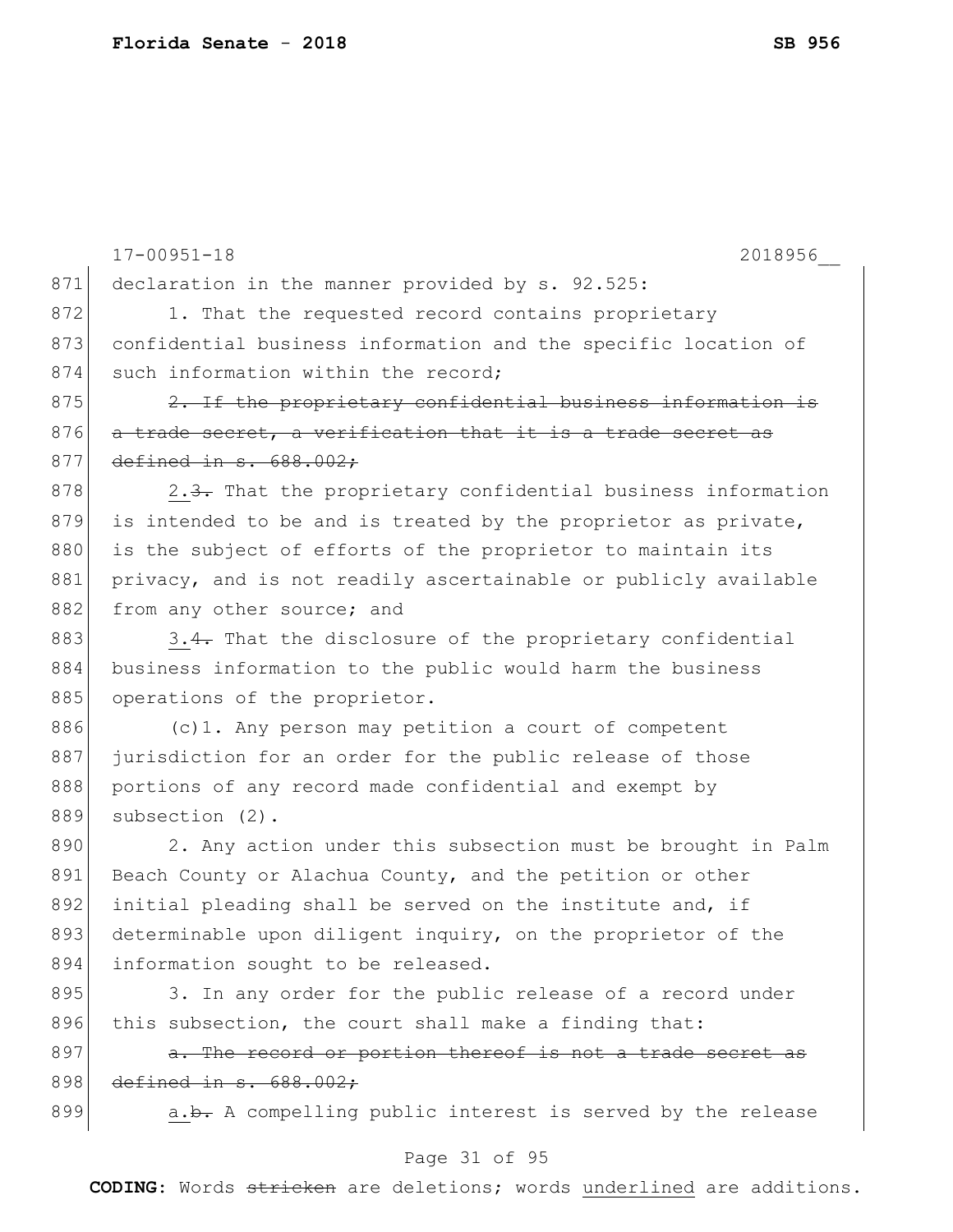```
17-00951-18 2018956__
900 of the record or portions thereof which exceed the public
901 necessity for maintaining the confidentiality of such record;
902 and
903 b.<del>c.</del> The release of the record will not cause damage to or
904 adversely affect the interests of the proprietor of the released
905 information, other private persons or business entities, or the
906 institute.
907 Section 21. Section 331.326, Florida Statutes, is amended
908 to read:
909 331.326 Information relating to trade secrets 
910 confidential.—The records of Space Florida regarding matters
911 encompassed by this act are public records subject to chapter 
912 119. Any information held by Space Florida which is a trade
913 secret, as defined in s. 812.081, including trade secrets of
914 Space Florida, any spaceport user, or the space industry
915 business, is confidential and exempt from s. 119.07(1) and s.916 24(a), Art. I of the State Constitution and may not be
917 disclosed. If Space Florida determines that any information
918 requested by the public will reveal a trade secret, it shall, in
919 writing, inform the person making the request of that
920 determination. The determination is a final order as defined in
921 s. 120.52. Any meeting or portion of a meeting of Space
922 Florida's board is exempt from s. 286.011 and s. 24(b), Art. I 
923 of the State Constitution when the board is discussing trade
924 secrets as defined in s. 688.01. Any public record generated
925 during the closed portions of the meetings, such as minutes,
926 tape recordings, and notes, is confidential and exempt from s.
927 119.07(1) and s. 24(a), Art. I of the State Constitution. This
928 section is subject to the Open Government Sunset Review Act in
```
#### Page 32 of 95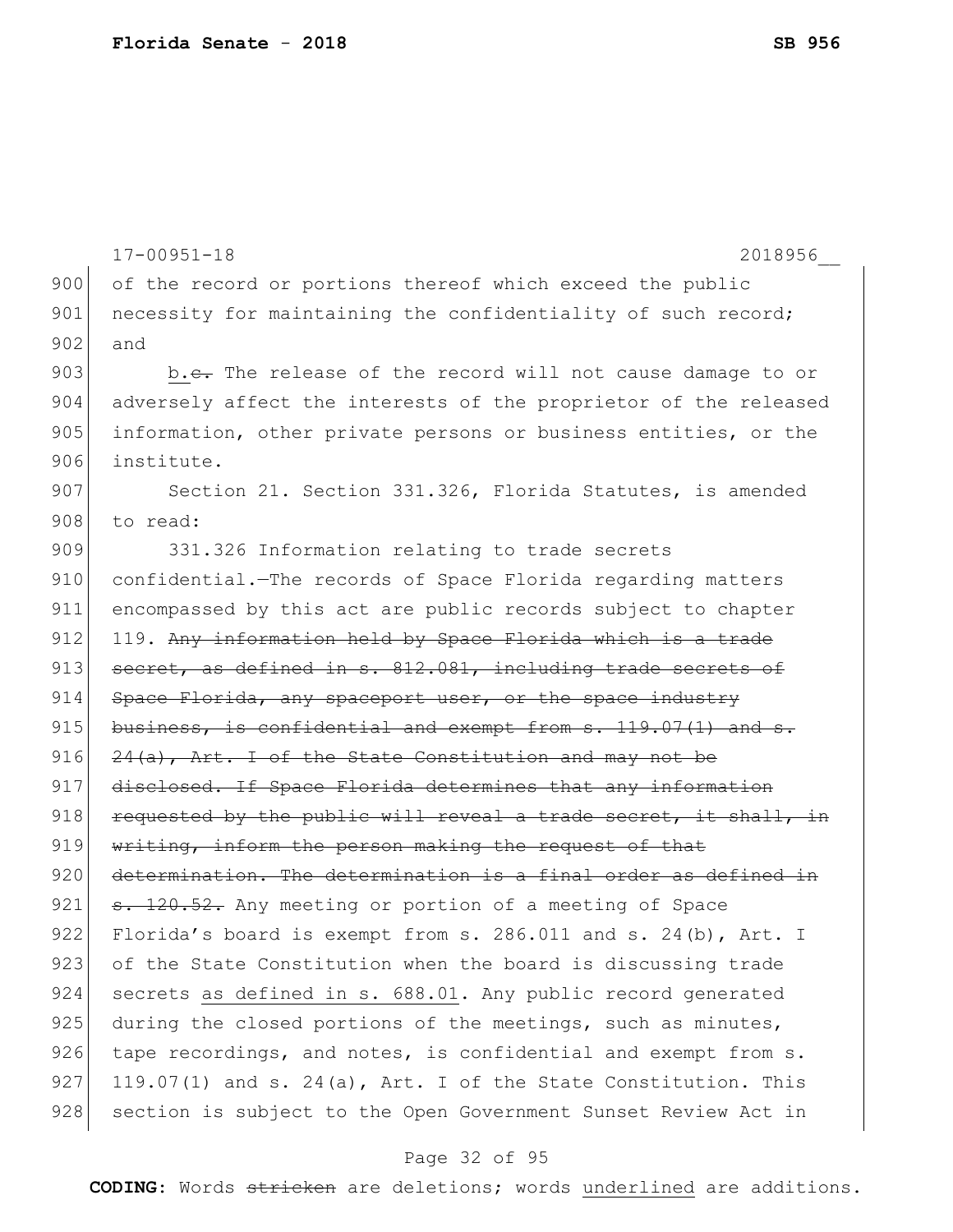|     | $17 - 00951 - 18$<br>2018956                                      |
|-----|-------------------------------------------------------------------|
| 929 | accordance with s. 119.15 and shall stand repealed on October 2,  |
| 930 | 2021, unless reviewed and saved from repeal through reenactment   |
| 931 | by the Legislature.                                               |
| 932 | Section 22. Subsection (4) of section 334.049, Florida            |
| 933 | Statutes, is amended, and present subsection (5) of that section  |
| 934 | is renumbered as subsection (4), to read:                         |
| 935 | 334.049 Patents, copyrights, trademarks; notice to                |
| 936 | Department of State; confidentiality of trade secrets.-           |
| 937 | (4) Any information obtained by the department as a result        |
| 938 | of research and development projects and revealing a method of    |
| 939 | process, production, or manufacture which is a trade secret as    |
| 940 | defined in s. 688.002, is confidential and exempt from the        |
| 941 | provisions of $s. 119.07(1)$ .                                    |
| 942 | Section 23. Section 350.121, Florida Statutes, is amended         |
| 943 | to read:                                                          |
| 944 | 350.121 Commission inquiries; confidentiality of business         |
| 945 | material. - If the commission undertakes an inquiry, any records, |
| 946 | documents, papers, maps, books, tapes, photographs, files, sound  |
| 947 | recordings, or other business material, regardless of form or     |
| 948 | characteristics, obtained by the commission incident to the       |
| 949 | inquiry are considered confidential and exempt from s. 119.07(1)  |
| 950 | while the inquiry is pending. If at the conclusion of an inquiry  |
| 951 | the commission undertakes a formal proceeding, any matter         |
| 952 | determined by the commission or by a judicial or administrative   |
| 953 | body, federal or state, to be trade secrets or proprietary        |
| 954 | confidential business information coming into its possession      |
| 955 | pursuant to such inquiry shall be considered confidential and     |
| 956 | exempt from s. 119.07(1). Such material may be used in any        |
| 957 | administrative or judicial proceeding so long as the              |
|     |                                                                   |

# Page 33 of 95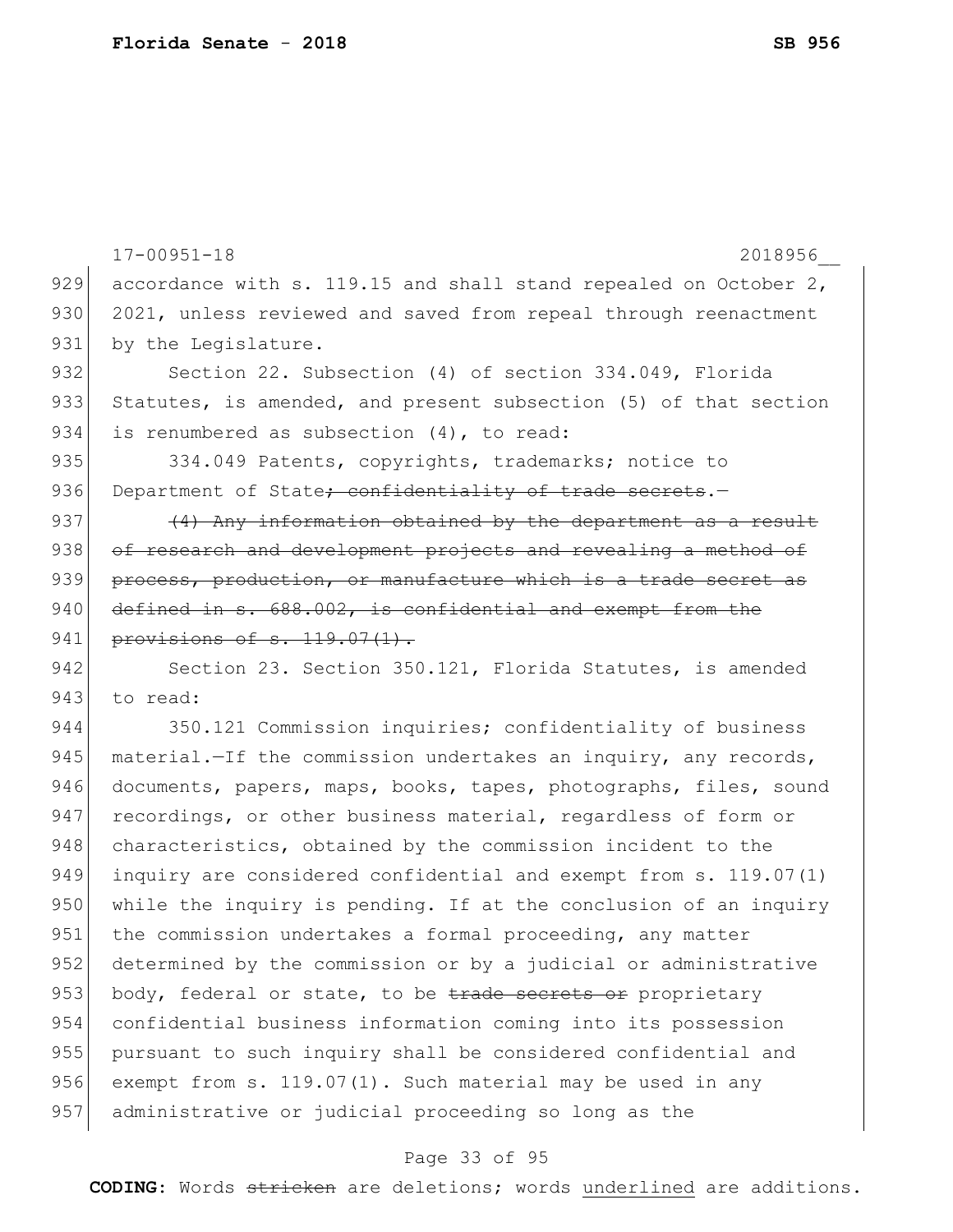17-00951-18 2018956\_\_ 958 confidential or proprietary nature of the material is 959 maintained. 960 Section 24. Subsection (3) of section 364.183, Florida 961 Statutes, is amended to read: 962 364.183 Access to company records. 963 (3) The term "proprietary confidential business 964 information" means information, regardless of form or 965 characteristics, which is owned or controlled by the person or 966 company, is intended to be and is treated by the person or 967 company as private in that the disclosure of the information 968 would cause harm to the ratepayers or the person's or company's 969 business operations, and has not been disclosed unless disclosed 970 pursuant to a statutory provision, an order of a court or 971 administrative body, or private agreement that provides that the 972 information will not be released to the public. The term 973 includes, but is not limited to:  $974$  (a) Trade secrets. 975 (a)  $\left(\frac{b}{b}\right)$  Internal auditing controls and reports of internal 976 auditors. 977 (b) (e) Security measures, systems, or procedures. 978  $(c)$   $(d)$  Information concerning bids or other contractual 979 data, the disclosure of which would impair the efforts of the 980 company or its affiliates to contract for goods or services on 981 favorable terms. 982 (d)  $\left\{ e \right\}$  Information relating to competitive interests, the 983 disclosure of which would impair the competitive business of the 984 provider of information. 985 (e) $(f)$  Employee personnel information unrelated to 986 compensation, duties, qualifications, or responsibilities.

#### Page 34 of 95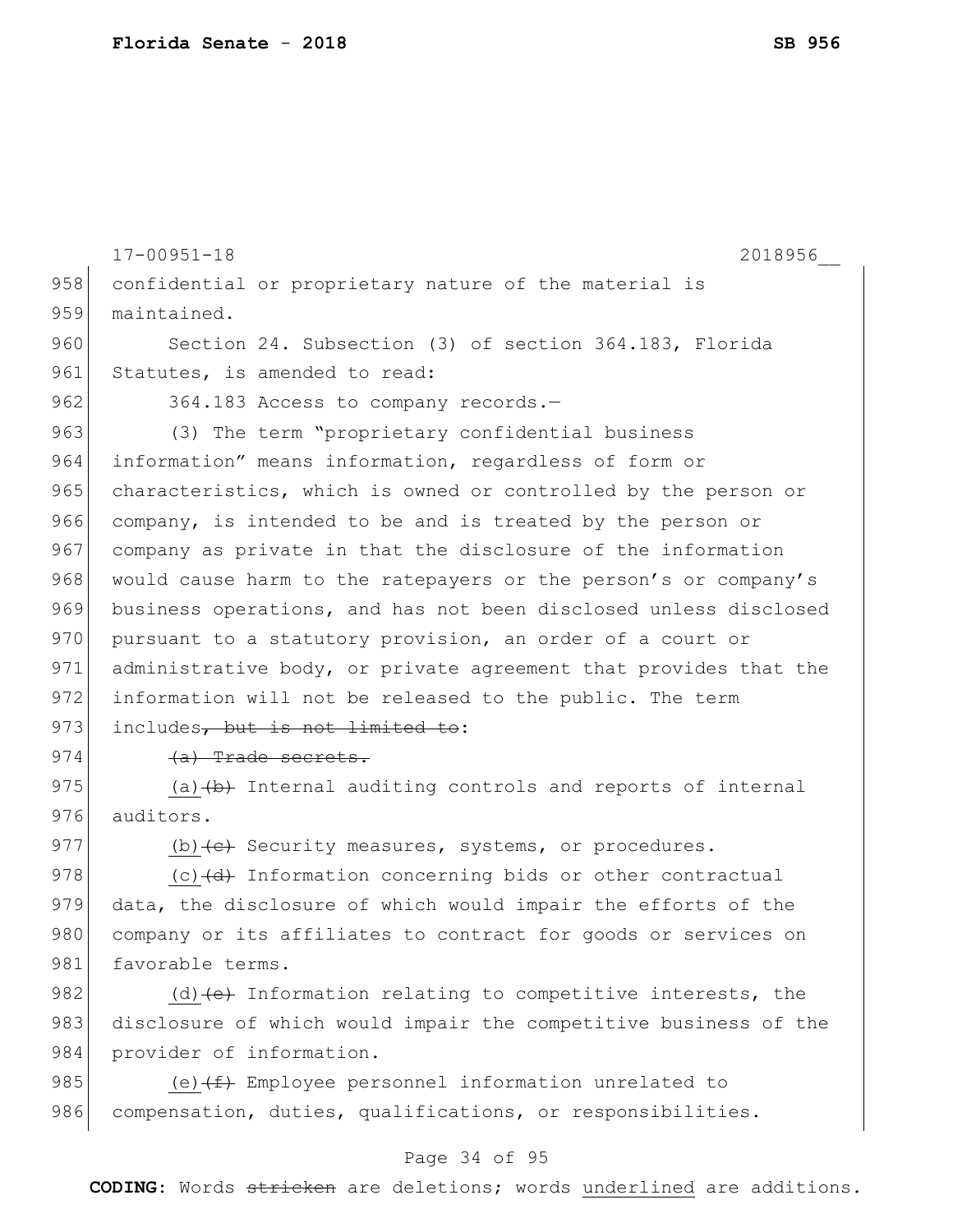17-00951-18 2018956\_\_ 987 Section 25. Subsection (3) of section 365.174, Florida 988 Statutes, is amended to read: 989 365.174 Proprietary confidential business information.-990 (3) As used in this section, the term "proprietary 991 confidential business information" means customer lists, 992 customer numbers, individual or aggregate customer data by 993 location, usage and capacity data, network facilities used to 994 serve subscribers, technology descriptions, or technical 995 information, or trade secrets, including trade secrets as 996 defined in s. 812.081, and the actual or developmental costs of 997 E911 systems that are developed, produced, or received 998 internally by a provider or by a provider's employees, 999 directors, officers, or agents. 1000 Section 26. Subsection (3) of section 366.093, Florida 1001 Statutes, is amended to read: 1002 366.093 Public utility records; confidentiality. 1003 (3) Proprietary confidential business information means 1004 information, regardless of form or characteristics, which is 1005 owned or controlled by the person or company, is intended to be 1006 and is treated by the person or company as private in that the 1007 disclosure of the information would cause harm to the ratepayers 1008 or the person's or company's business operations, and has not 1009 been disclosed unless disclosed pursuant to a statutory 1010 provision, an order of a court or administrative body, or 1011 private agreement that provides that the information will not be 1012 released to the public. Proprietary confidential business 1013 information includes, but is not limited to: 1014 (a) Trade secrets. 1015  $(a)$   $(b)$  Internal auditing controls and reports of internal

#### Page 35 of 95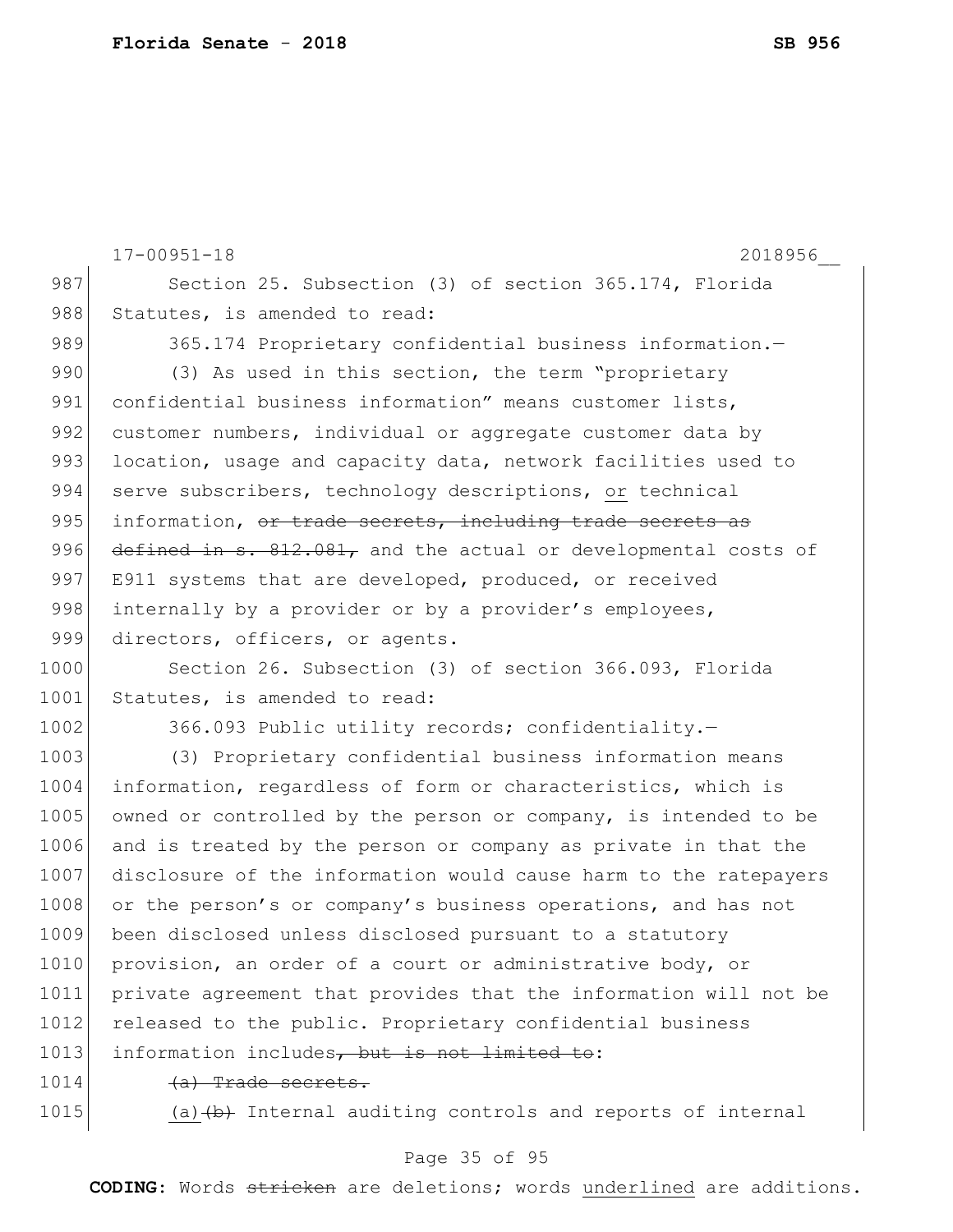17-00951-18 2018956\_\_ 1016 auditors. 1017 (b) $\left\langle e\right\rangle$  Security measures, systems, or procedures. 1018  $(c)$  (c)  $(d)$  Information concerning bids or other contractual 1019 data, the disclosure of which would impair the efforts of the 1020 public utility or its affiliates to contract for goods or 1021 services on favorable terms. 1022 (d)  $\left\{ \left\{ e\right\} \right\}$  Information relating to competitive interests, the 1023 disclosure of which would impair the competitive business of the 1024 provider of the information. 1025 (e) $(f)$  Employee personnel information unrelated to 1026 compensation, duties, qualifications, or responsibilities. 1027 Section 27. Subsection (3) of section 367.156, Florida 1028 Statutes, is amended to read: 1029 367.156 Public utility records; confidentiality. 1030 (3) Proprietary confidential business information means 1031 information, regardless of form or characteristics, which is 1032 owned or controlled by the person or company, is intended to be 1033 and is treated by the person or company as private in that the 1034 disclosure of the information would cause harm to the ratepayers 1035 or the person's or company's business operations, and has not 1036 been disclosed unless disclosed pursuant to a statutory 1037 provision, an order of a court or administrative body, or a 1038 private agreement that provides that the information will not be 1039 released to the public. Proprietary business information 1040 includes, but is not limited to: 1041 (a) Trade secrets.

1042 (a) $\left\{\rightarrow\right\}$  Internal auditing controls and reports of internal 1043 auditors.

1044 (b)  $\left\langle e\right\rangle$  Security measures, systems, or procedures.

#### Page 36 of 95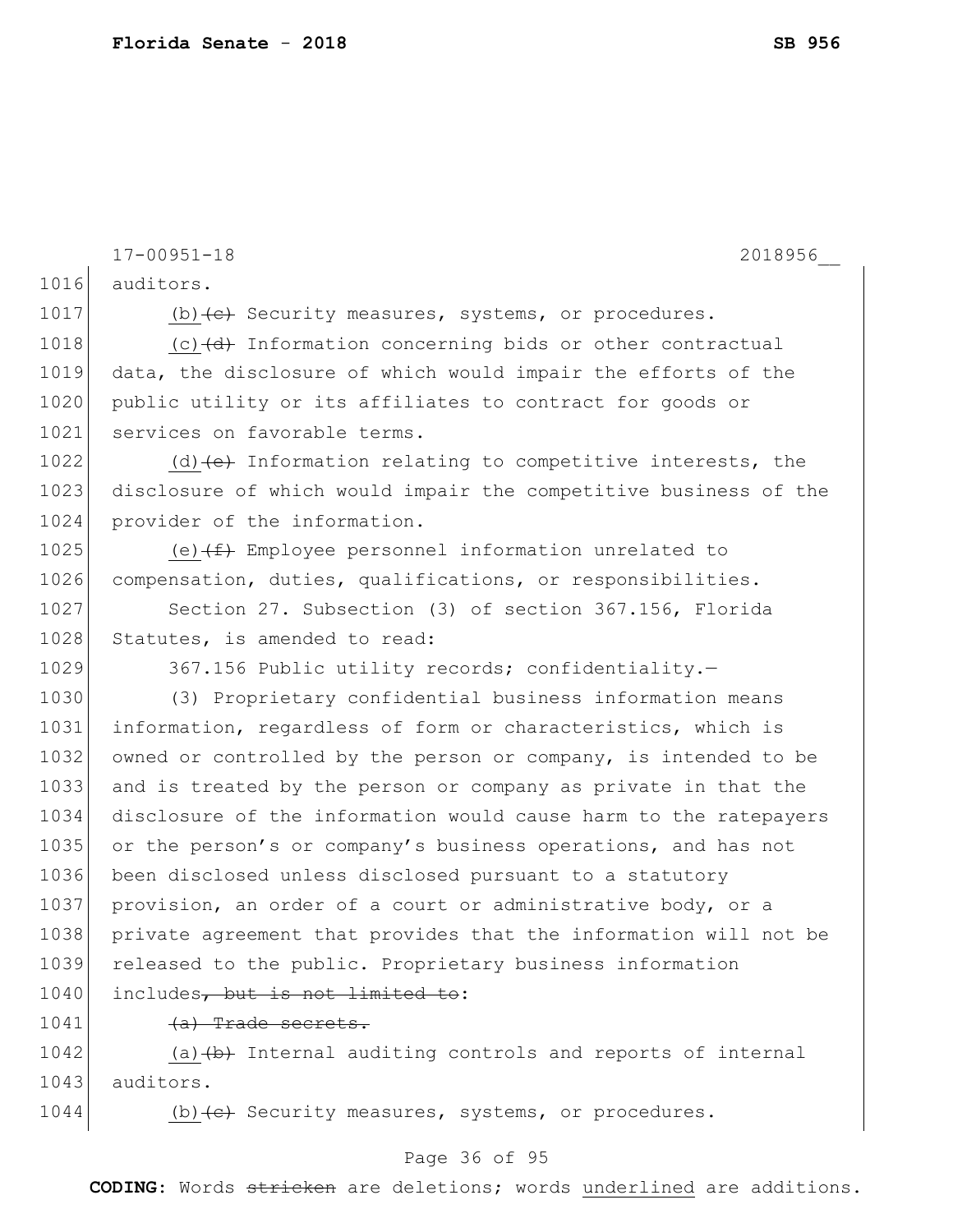```
17-00951-18 2018956__
1045 (c) (c) (d) Information concerning bids or other contractual
1046 data, the disclosure of which would impair the efforts of the
1047 utility or its affiliates to contract for goods or services on
1048 favorable terms.
1049 (d)\left\{ e\right\} Information relating to competitive interests, the
1050 disclosure of which would impair the competitive businesses of 
1051 the provider of the information.
1052 (e)(f+ Employee personnel information unrelated to
1053 compensation, duties, qualifications, or responsibilities.
1054 Section 28. Subsection (3) of section 368.108, Florida 
1055 Statutes, is amended to read:
1056 368.108 Confidentiality; discovery.
1057 (3) "Proprietary confidential business information" means 
1058 information, regardless of form or characteristics, which is
1059 owned or controlled by the person or company, is intended to be
1060 and is treated by the person or company as private in that the
1061 disclosure of the information would cause harm to the ratepayers 
1062 or the person's or company's business operations, and has not
1063 been disclosed unless disclosed pursuant to a statutory
1064 provision, an order of a court or administrative body, or a
1065 private agreement that provides that the information will not be
1066 released to the public. The term "Proprictary confidential
1067 business information" includes, but is not limited to:
1068 (a) Trade secrets.
1069 \vert (a) \vert internal auditing controls and reports of internal
1070 auditors.
1071 (b)\left\langle e\right\rangle Security measures, systems, or procedures.
1072 (c)(d) Information concerning bids or other contractual
```
1073 data, the disclosure of which would impair the efforts of the

#### Page 37 of 95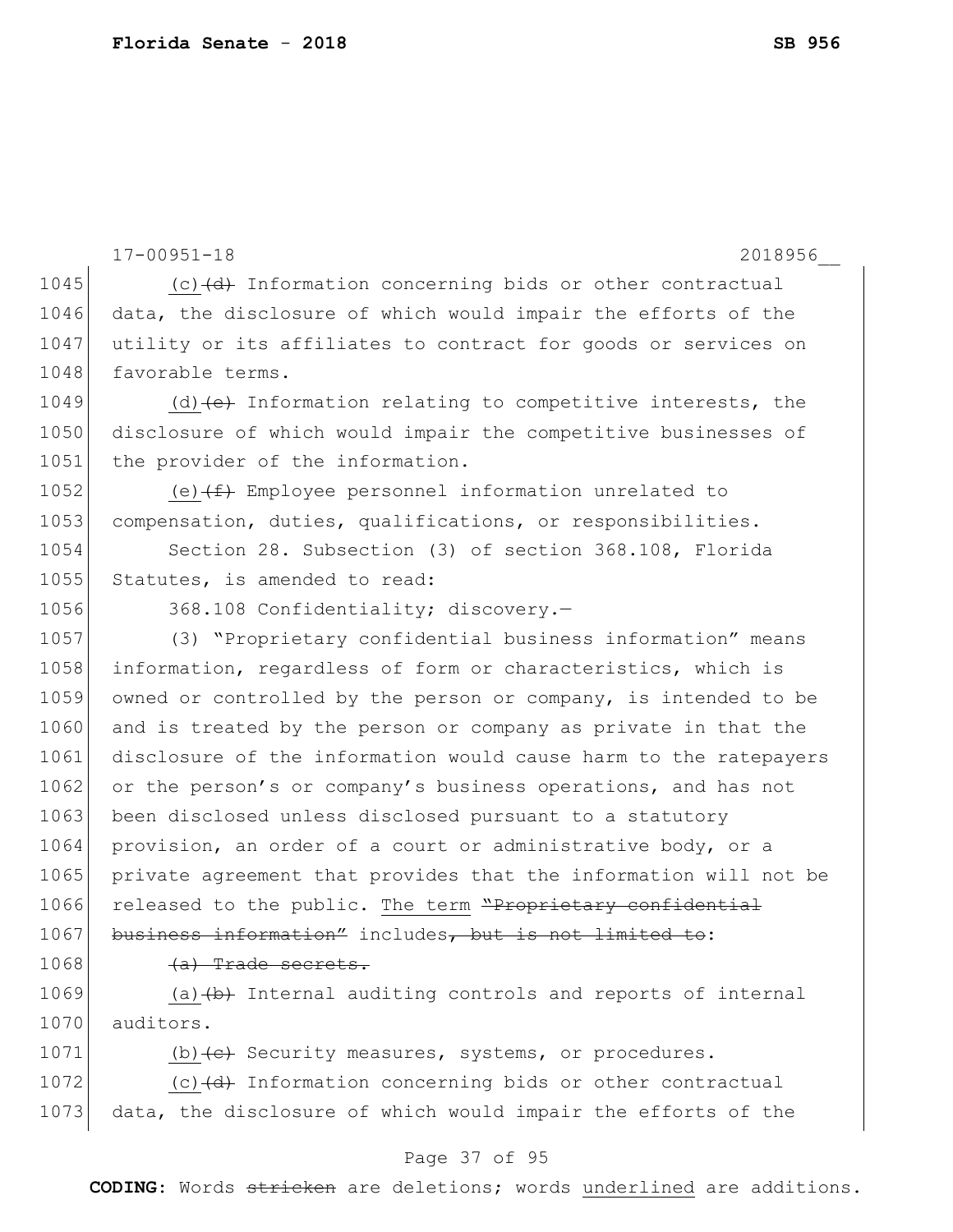|      | $17 - 00951 - 18$<br>2018956                                                     |
|------|----------------------------------------------------------------------------------|
| 1074 | natural gas transmission company or its affiliates to contract                   |
| 1075 | for goods or services on favorable terms.                                        |
| 1076 | (d) $\left\{\text{e}\right\}$ Information relating to competitive interests, the |
| 1077 | disclosure of which would impair the competitive business of the                 |
| 1078 | provider of the information.                                                     |
| 1079 | (e) $(f)$ Employee personnel information unrelated to                            |
| 1080 | compensation, duties, qualifications, or responsibilities.                       |
| 1081 | Section 29. Paragraph (e) of subsection (1) of section                           |
| 1082 | 377.24075, Florida Statutes, is amended to read:                                 |
| 1083 | 377.24075 Exemption from public records requirements.-                           |
| 1084 | Proprietary business information held by the Department of                       |
| 1085 | Environmental Protection in accordance with its statutory duties                 |
| 1086 | with respect to an application for a natural gas storage                         |
| 1087 | facility permit is confidential and exempt from s. 119.07(1) and                 |
| 1088 | s. 24(a), Art. I of the State Constitution.                                      |
| 1089 | (1) As used in this section, the term "proprietary business                      |
| 1090 | information" means information that:                                             |
| 1091 | (e) Includes, but is not limited to:                                             |
| 1092 | 1. Trade secrets as defined in s. 688.002.                                       |
| 1093 | 1.2. Leasing plans, real property acquisition plans,                             |
| 1094 | exploration budgets, or marketing studies, the disclosure of                     |
| 1095 | which would impair the efforts of the applicant or its                           |
| 1096 | affiliates to contract for goods or services or to acquire real                  |
| 1097 | property interests on favorable terms.                                           |
| 1098 | 2.3. Competitive interests, which may include well design                        |
| 1099 | or completion plans, geological or engineering studies related                   |
| 1100 | to storage reservoir performance characteristics, or field                       |
| 1101 | utilization strategies or operating plans, the disclosure of                     |
| 1102 | which would impair the competitive business of the applicant                     |

# Page 38 of 95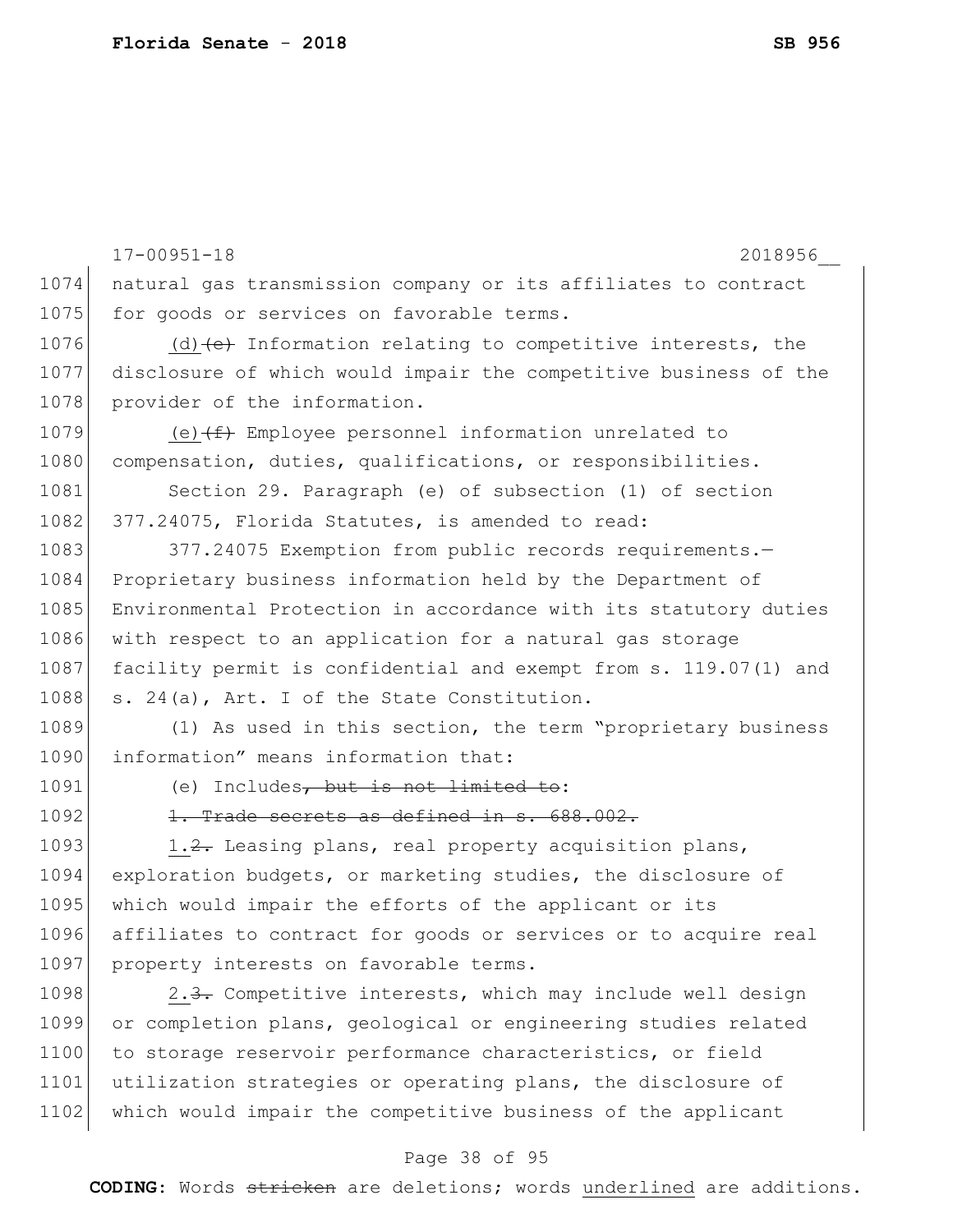17-00951-18 2018956\_\_ 1103 providing the information. 1104 Section 30. Section 381.83, Florida Statutes, is repealed. 1105 Section 31. Paragraph (c) of subsection (2) of section 1106 395.3035, Florida Statutes, is amended to read: 1107 395.3035 Confidentiality of hospital records and meetings. 1108 (2) The following records and information of any hospital 1109 that is subject to chapter 119 and s. 24(a), Art. I of the State 1110 Constitution are confidential and exempt from the provisions of 1111 s. 119.07(1) and s. 24(a), Art. I of the State Constitution: 1112 (c) Trade secrets, as defined in s. 688.002, including 1113 Reimbursement methodologies and rates. 1114 Section 32. Subsection (2) and paragraph (b) of subsection 1115 (3) of section 403.7046, Florida Statutes, are amended to read: 1116 403.7046 Regulation of recovered materials. 1117 (2) Notwithstanding s. 688.01, information reported 1118 | pursuant to this section or any rule adopted pursuant to this 1119 section which, if disclosed, would reveal a trade secret, as 1120 defined in s. 688.01, may be provided by the department  $\frac{1}{100}$ 1121 812.081, is confidential and exempt from s. 119.07(1) and s. 1122 24(a), Art. I of the State Constitution. For reporting or 1123 information purposes, however, the department may provide this 1124 information in such form that the names of the persons reporting 1125 such information and the specific information reported are not 1126 revealed. This subsection is subject to the Open Government 1127 Sunset Review Act in accordance with s. 119.15 and shall stand 1128 repealed on October 2, 2021, unless reviewed and saved from 1129 repeal through reenactment by the Legislature. 1130 (3) Except as otherwise provided in this section or 1131 pursuant to a special act in effect on or before January 1,

#### Page 39 of 95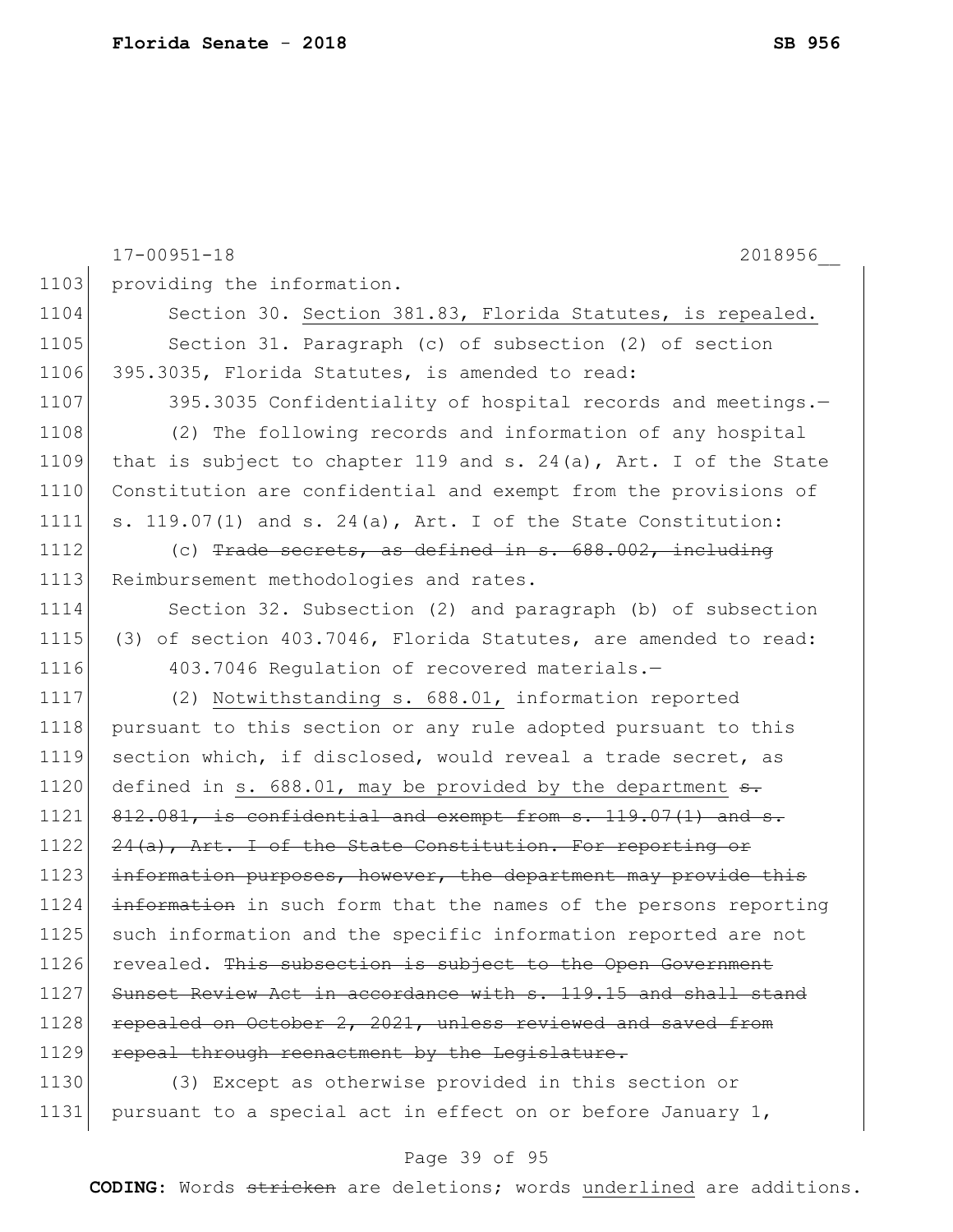17-00951-18 2018956\_\_ 1132 1993, a local government may not require a commercial 1133 establishment that generates source-separated recovered 1134 materials to sell or otherwise convey its recovered materials to 1135 the local government or to a facility designated by the local 1136 government, nor may the local government restrict such a 1137 generator's right to sell or otherwise convey such recovered 1138 | materials to any properly certified recovered materials dealer 1139 who has satisfied the requirements of this section. A local 1140 government may not enact any ordinance that prevents such a 1141 dealer from entering into a contract with a commercial 1142 establishment to purchase, collect, transport, process, or 1143 receive source-separated recovered materials. 1144 (b) $\pm$ . Before engaging in business within the jurisdiction 1145 of the local government, a recovered materials dealer or 1146 pyrolysis facility must provide the local government with a copy 1147 of the certification provided for in this section. In addition, 1148 the local government may establish a registration process 1149 whereby a recovered materials dealer or pyrolysis facility must 1150 register with the local government before engaging in business 1151 within the jurisdiction of the local government. Such 1152 registration process is limited to requiring the dealer or 1153 pyrolysis facility to register its name, including the owner or 1154 operator of the dealer or pyrolysis facility, and, if the dealer 1155 or pyrolysis facility is a business entity, its general or 1156 limited partners, its corporate officers and directors, its 1157 permanent place of business, evidence of its certification under 1158 this section, and a certification that the recovered materials 1159 or post-use polymers will be processed at a recovered materials

### 1160 processing facility or pyrolysis facility satisfying the

#### Page 40 of 95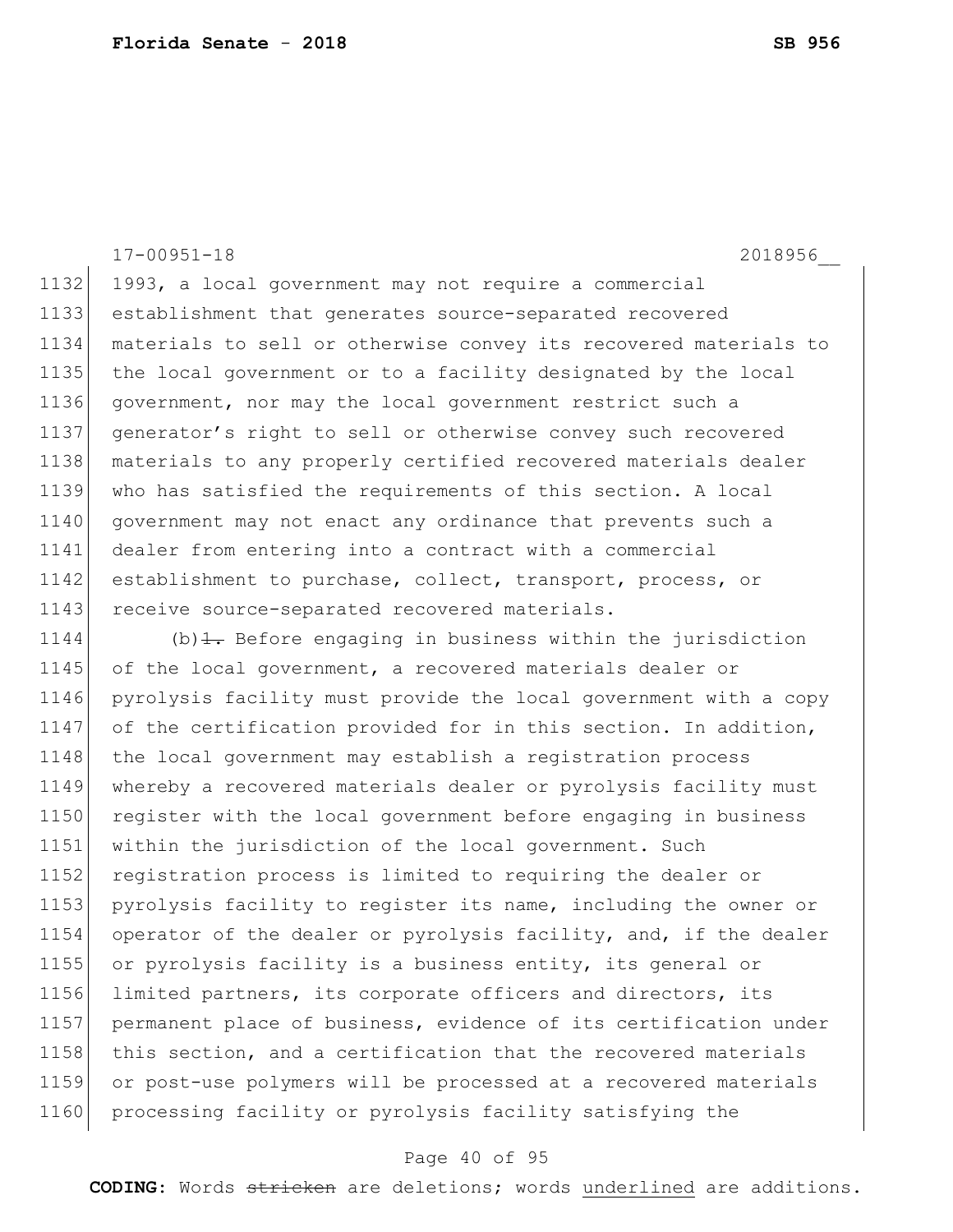|      | $17 - 00951 - 18$<br>2018956                                     |
|------|------------------------------------------------------------------|
| 1161 | requirements of this section. The local government may not use   |
| 1162 | the information provided in the registration application to      |
| 1163 | compete unfairly with the recovered materials dealer until 90    |
| 1164 | days after receipt of the application. All counties, and         |
| 1165 | municipalities whose population exceeds 35,000 according to the  |
| 1166 | population estimates determined pursuant to s. 186.901, may      |
| 1167 | establish a reporting process that must be limited to the        |
| 1168 | regulations, reporting format, and reporting frequency           |
| 1169 | established by the department pursuant to this section, which    |
| 1170 | must, at a minimum, include requiring the dealer or pyrolysis    |
| 1171 | facility to identify the types and approximate amount of         |
| 1172 | recovered materials or post-use polymers collected, recycled, or |
| 1173 | reused during the reporting period; the approximate percentage   |
| 1174 | of recovered materials or post-use polymers reused, stored, or   |
| 1175 | delivered to a recovered materials processing facility or        |
| 1176 | pyrolysis facility or disposed of in a solid waste disposal      |
| 1177 | facility; and the locations where any recovered materials or     |
| 1178 | post-use polymers were disposed of as solid waste. The local     |
| 1179 | government may charge the dealer or pyrolysis facility a         |
| 1180 | registration fee commensurate with and no greater than the cost  |
| 1181 | incurred by the local government in operating its registration   |
| 1182 | program. Registration program costs are limited to those costs   |
| 1183 | associated with the activities described in this paragraph       |
| 1184 | subparagraph. Any reporting or registration process established  |
| 1185 | by a local government with regard to recovered materials or      |
| 1186 | post-use polymers is governed by this section and department     |
| 1187 | rules adopted pursuant thereto.                                  |
| 1188 | 2. Information reported under this subsection which, if          |

1189 disclosed, would reveal a trade secret, as defined in s.

### Page 41 of 95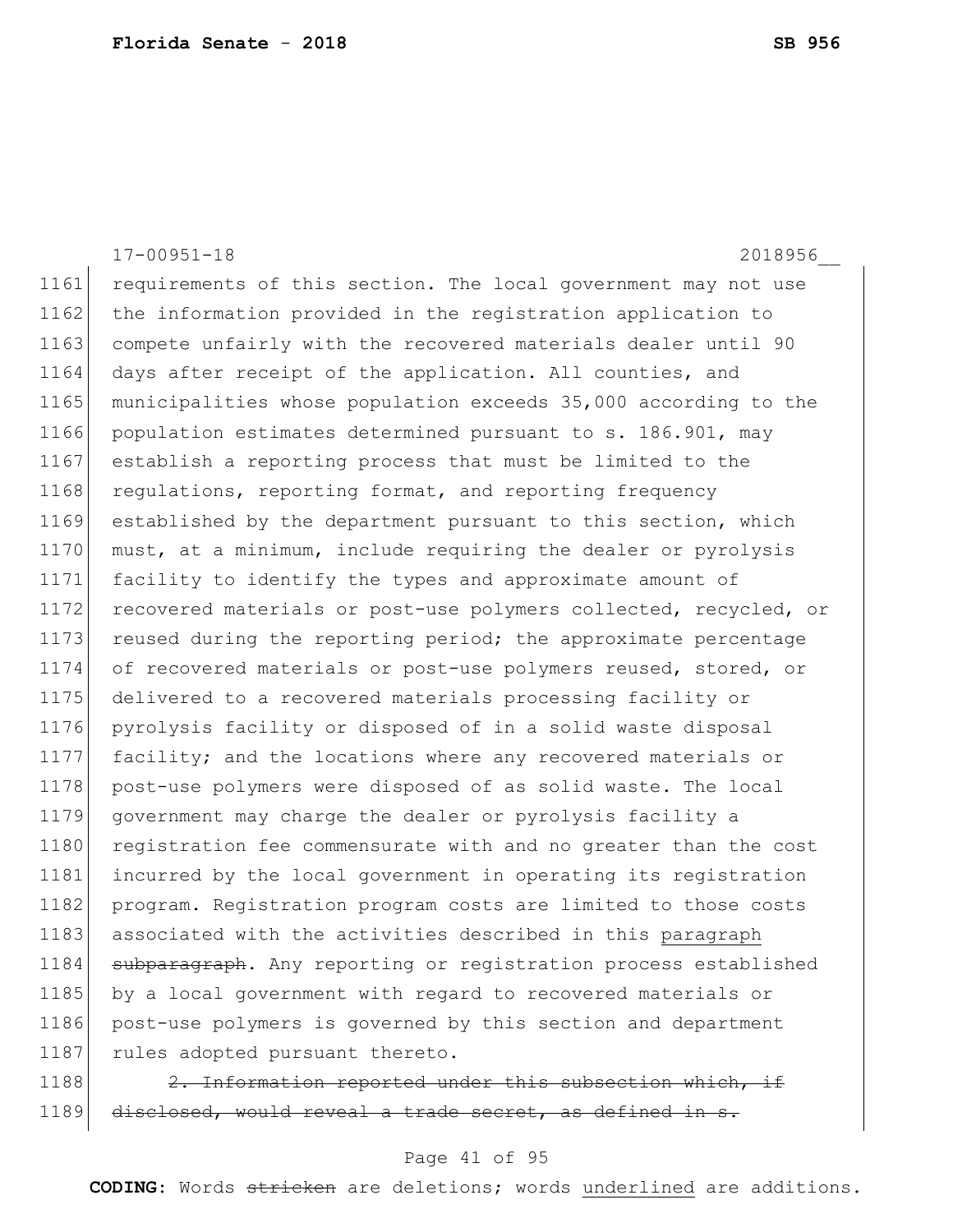|      | $17 - 00951 - 18$<br>2018956                                     |
|------|------------------------------------------------------------------|
| 1190 | $912.081$ , is confidential and exempt from s. 119.07(1) and s.  |
| 1191 | $24(a)$ , Art. I of the State Constitution. This subparagraph is |
| 1192 | subject to the Open Government Sunset Review Act in accordance   |
| 1193 | with $s. 119.15$ and shall stand repealed on October 2, 2021,    |
| 1194 | unless reviewed and saved from repeal through reenactment by the |
| 1195 | Legislature.                                                     |
| 1196 | Section 33. Section 403.73, Florida Statutes, is repealed.       |
| 1197 | Section 34. Paragraph (c) of subsection (1) of section           |
| 1198 | 408.061, Florida Statutes, is amended to read:                   |
| 1199 | 408.061 Data collection; uniform systems of financial            |
| 1200 | reporting; information relating to physician charges;            |
| 1201 | confidential information; immunity.-                             |
| 1202 | (1) The agency shall require the submission by health care       |
| 1203 | facilities, health care providers, and health insurers of data   |
| 1204 | necessary to carry out the agency's duties and to facilitate     |
| 1205 | transparency in health care pricing data and quality measures.   |
| 1206 | Specifications for data to be collected under this section shall |
| 1207 | be developed by the agency and applicable contract vendors, with |
| 1208 | the assistance of technical advisory panels including            |
| 1209 | representatives of affected entities, consumers, purchasers, and |
| 1210 | such other interested parties as may be determined by the        |
| 1211 | agency.                                                          |
| 1212 | (c) Data to be submitted by health insurers may include,         |
| 1213 | but are not limited to: claims, payments to health care          |
| 1214 | facilities and health care providers as specified by rule,       |
| 1215 | premium, administration, and financial information. Data         |
| 1216 | submitted shall be certified by the chief financial officer, an  |
| 1217 | appropriate and duly authorized representative, or an employee   |
| 1218 | of the insurer that the information submitted is true and        |

# Page 42 of 95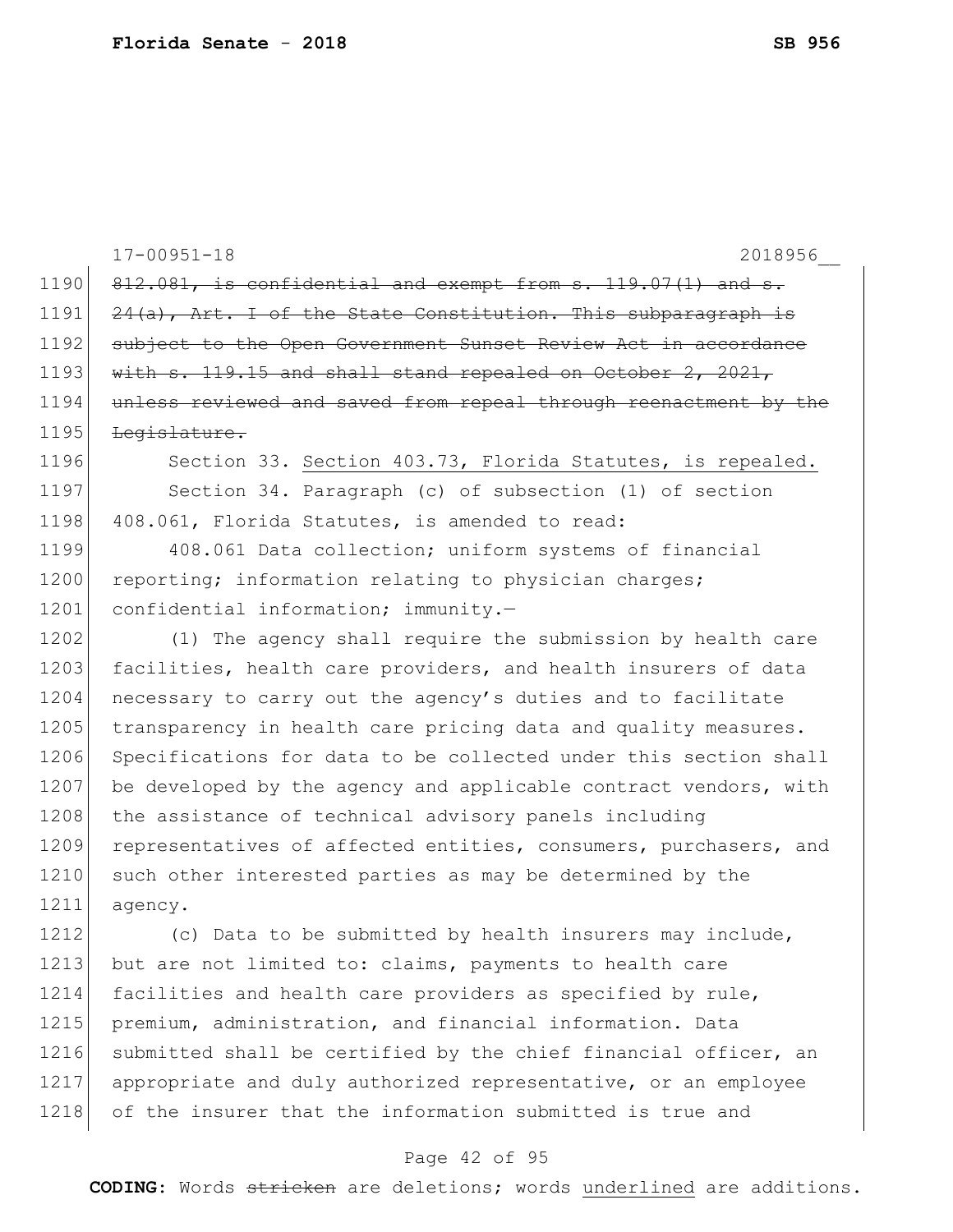|      | $17 - 00951 - 18$<br>2018956                                                |
|------|-----------------------------------------------------------------------------|
| 1219 | accurate. <del>Information that is considered a trade secret under s.</del> |
| 1220 | 812.081 shall be clearly designated.                                        |
| 1221 | Section 35. Subsection (1) of section 408.185, Florida                      |
| 1222 | Statutes, is amended, and present subsections (2) through (5) of            |
| 1223 | that section are renumbered as subsections (1) through $(4)$ ,              |
| 1224 | respectively, to read:                                                      |
| 1225 | 408.185 Information submitted for review of antitrust                       |
| 1226 | issues; confidentiality. The following information held by the              |
| 1227 | Office of the Attorney General, which is submitted by a member              |
| 1228 | of the health care community pursuant to a request for an                   |
| 1229 | antitrust no-action letter shall be confidential and exempt from            |
| 1230 | the provisions of s. 119.07(1) and s. 24(a), Art. I of the State            |
| 1231 | Constitution for 1 year after the date of submission.                       |
| 1232 | (1) Documents that reveal trade secrets as defined in s.                    |
| 1233 | 688.002.                                                                    |
| 1234 | Section 36. Paragraph (a) of subsection (14) of section                     |
| 1235 | 408.910, Florida Statutes, is amended to read:                              |
| 1236 | 408.910 Florida Health Choices Program.-                                    |
| 1237 | (14) EXEMPTION FROM PUBLIC RECORDS REQUIREMENTS.-                           |
| 1238 | (a) Definitions.-For purposes of this subsection, the term:                 |
| 1239 | 1. "Buyer's representative" means a participating insurance                 |
| 1240 | agent as described in paragraph (4) (g).                                    |
| 1241 | 2. "Enrollee" means an employer who is eligible to enroll                   |
| 1242 | in the program pursuant to paragraph (4) (a).                               |
| 1243 | 3. "Participant" means an individual who is eligible to                     |
| 1244 | participate in the program pursuant to paragraph $(4)$ (b).                 |
| 1245 | 4. "Proprietary confidential business information" means                    |
| 1246 | information, regardless of form or characteristics, that is                 |
| 1247 | owned or controlled by a vendor requesting confidentiality under            |

# Page 43 of 95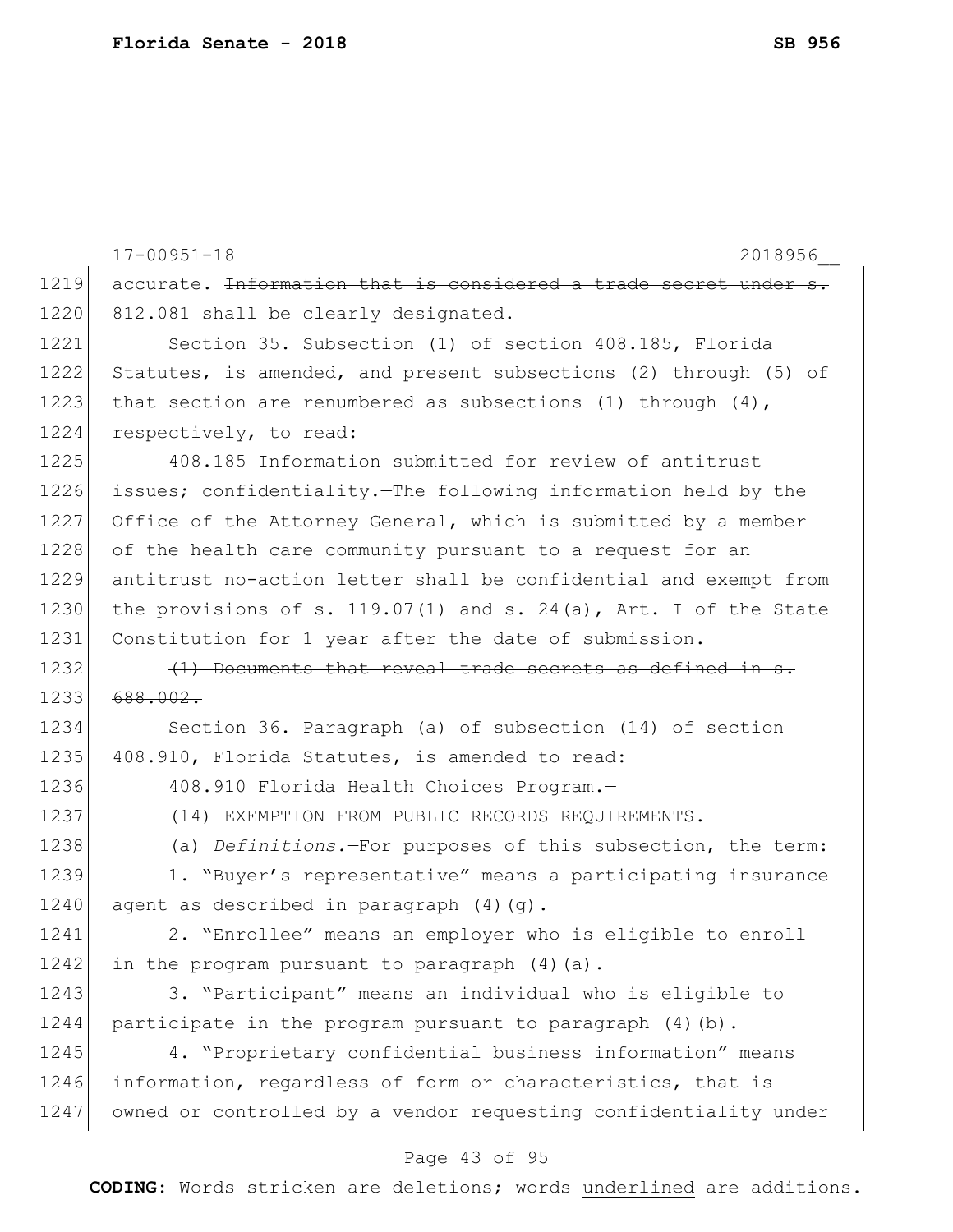|      | $17 - 00951 - 18$<br>2018956                                     |
|------|------------------------------------------------------------------|
| 1248 | this section; that is intended to be and is treated by the       |
| 1249 | vendor as private in that the disclosure of the information      |
| 1250 | would cause harm to the business operations of the vendor; that  |
| 1251 | has not been disclosed unless disclosed pursuant to a statutory  |
| 1252 | provision, an order of a court or administrative body, or a      |
| 1253 | private agreement providing that the information may be released |
| 1254 | to the public; and that is information concerning:               |
| 1255 | a. Business plans.                                               |
| 1256 | b. Internal auditing controls and reports of internal            |
| 1257 | auditors.                                                        |
| 1258 | c. Reports of external auditors for privately held               |
| 1259 | companies.                                                       |
| 1260 | d. Client and customer lists.                                    |
| 1261 | e. Potentially patentable material.                              |
| 1262 | f. A trade secret as defined in s. 688.002.                      |
| 1263 | 5. "Vendor" means a participating insurer or other provider      |
| 1264 | of services as described in paragraph (4) (d).                   |
| 1265 | Section 37. Section 409.91196, Florida Statutes, is amended      |
| 1266 | to read:                                                         |
| 1267 | 409.91196 Supplemental rebate agreements; public records         |
| 1268 | and public meetings exemption.-                                  |
| 1269 | (1) The rebate amount, percent of rebate, manufacturer's         |
| 1270 | pricing, and supplemental rebate, and other trade secrets as     |
| 1271 | defined in s. 688.002 that the agency has identified for use in  |
| 1272 | negotiations, held by the Agency for Health Care Administration  |
| 1273 | under s. $409.912(5)$ (a)7. are confidential and exempt from s.  |
| 1274 | 119.07(1) and s. 24(a), Art. I of the State Constitution.        |
| 1275 | (2) That portion of a meeting of the Medicaid                    |
| 1276 | Pharmaceutical and Therapeutics Committee at which the rebate    |
|      |                                                                  |

# Page 44 of 95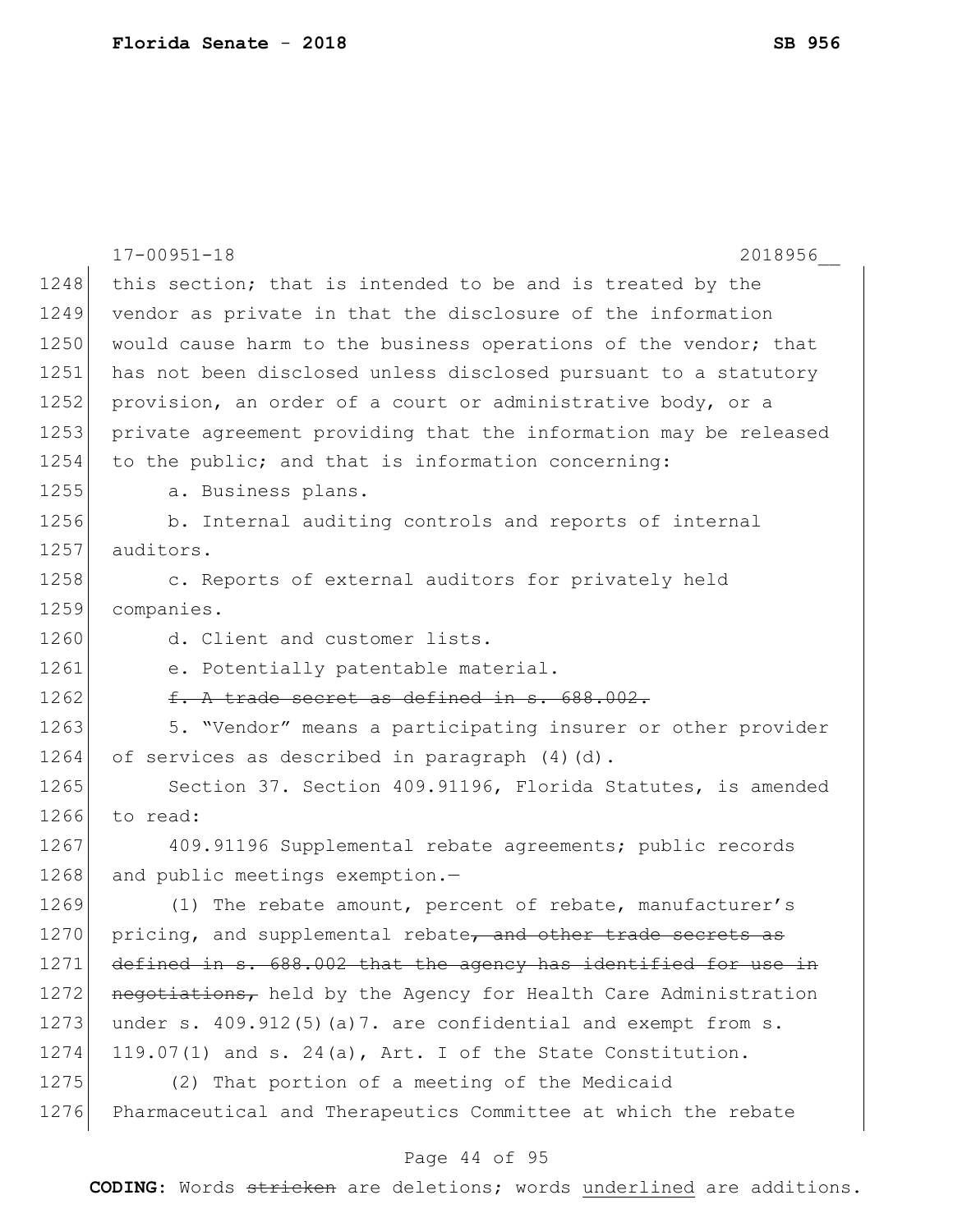|      | $17 - 00951 - 18$<br>2018956                                                      |
|------|-----------------------------------------------------------------------------------|
| 1277 | amount, percent of rebate, manufacturer's pricing, or                             |
| 1278 | supplemental rebate, or other confidential and exempt trade                       |
| 1279 | secrets as provided for in s. 688.01 which defined in s. 688.002                  |
| 1280 | that the agency has identified for use in negotiations, are                       |
| 1281 | discussed is exempt from s. 286.011 and s. 24(b), Art. I of the                   |
| 1282 | State Constitution. A record shall be made of each exempt                         |
| 1283 | portion of a meeting. Such record must include the times of                       |
| 1284 | commencement and termination, all discussions and proceedings,                    |
| 1285 | the names of all persons present at any time, and the names of                    |
| 1286 | all persons speaking. No exempt portion of a meeting may be held                  |
| 1287 | off the record.                                                                   |
| 1288 | Section 38. Subsection (2) of section 440.108, Florida                            |
| 1289 | Statutes, is amended to read:                                                     |
| 1290 | 440.108 Investigatory records relating to workers'                                |
| 1291 | compensation employer compliance; confidentiality.-                               |
| 1292 | (2) After an investigation is completed or ceases to be                           |
| 1293 | active, information in records relating to the investigation                      |
| 1294 | remains confidential and exempt from the provisions of s.                         |
| 1295 | 119.07(1) and s. 24(a), Art. I of the State Constitution if                       |
| 1296 | disclosure of that information would:                                             |
| 1297 | (a) Jeopardize the integrity of another active                                    |
| 1298 | investigation;                                                                    |
| 1299 | (b) Reveal a trade secret, as defined in s. 688.002;                              |
| 1300 | (b) (e) Reveal business or personal financial information;                        |
| 1301 | (c) $\left(\text{d}\right)$ Reveal personal identifying information regarding     |
| 1302 | the identity of a confidential source;                                            |
| 1303 | (d) $\left\{\text{e}\right\}$ Defame or cause unwarranted damage to the good name |
| 1304 | or reputation of an individual or jeopardize the safety of an                     |
| 1305 | individual; or                                                                    |

# Page 45 of 95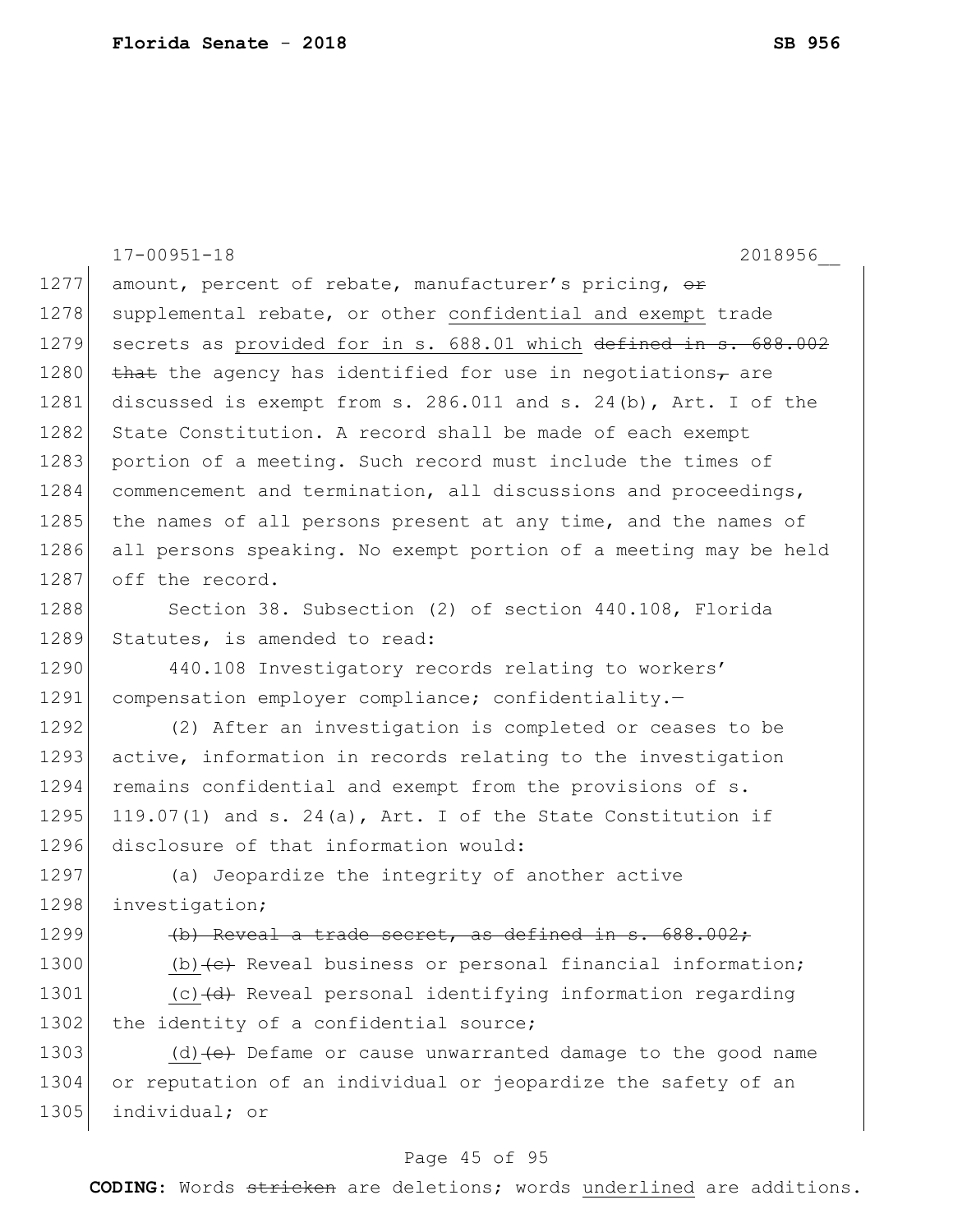|      | $17 - 00951 - 18$<br>2018956                                     |
|------|------------------------------------------------------------------|
| 1306 | (e) $(f)$ Reveal investigative techniques or procedures.         |
| 1307 | Section 39. Paragraph (c) of subsection (1) of section           |
| 1308 | 494.00125, Florida Statutes, is amended to read:                 |
| 1309 | 494.00125 Public records exemptions.-                            |
| 1310 | (1) INVESTIGATIONS OR EXAMINATIONS.-                             |
| 1311 | (c) Except as necessary for the office to enforce the            |
| 1312 | provisions of this chapter, a consumer complaint and other       |
| 1313 | information relative to an investigation or examination shall    |
| 1314 | remain confidential and exempt from s. 119.07(1) after the       |
| 1315 | investigation or examination is completed or ceases to be active |
| 1316 | to the extent disclosure would:                                  |
| 1317 | 1. Jeopardize the integrity of another active investigation      |
| 1318 | or examination.                                                  |
| 1319 | 2. Reveal the name, address, telephone number, social            |
| 1320 | security number, or any other identifying number or information  |
| 1321 | of any complainant, customer, or account holder.                 |
| 1322 | 3. Disclose the identity of a confidential source.               |
| 1323 | 4. Disclose investigative techniques or procedures.              |
| 1324 | 5. Reveal a trade secret as defined in s. 688.002.               |
| 1325 | Section 40. Subsection (4) of section 497.172, Florida           |
| 1326 | Statutes, is amended to read:                                    |
| 1327 | 497.172 Public records exemptions; public meetings               |
| 1328 | exemptions.-                                                     |
| 1329 | (4) TRADE SECRETS. Trade secrets, as defined in s. 688.002,      |
| 1330 | held by the department or board, are confidential and exempt     |
| 1331 | from s. $119.07(1)$ and s. $24(a)$ , Art. I of the State         |
| 1332 | Constitution.                                                    |
| 1333 | Section 41. Paragraph (c) of subsection (3) of section           |
| 1334 | 499.012, Florida Statutes, is amended to read:                   |

# Page 46 of 95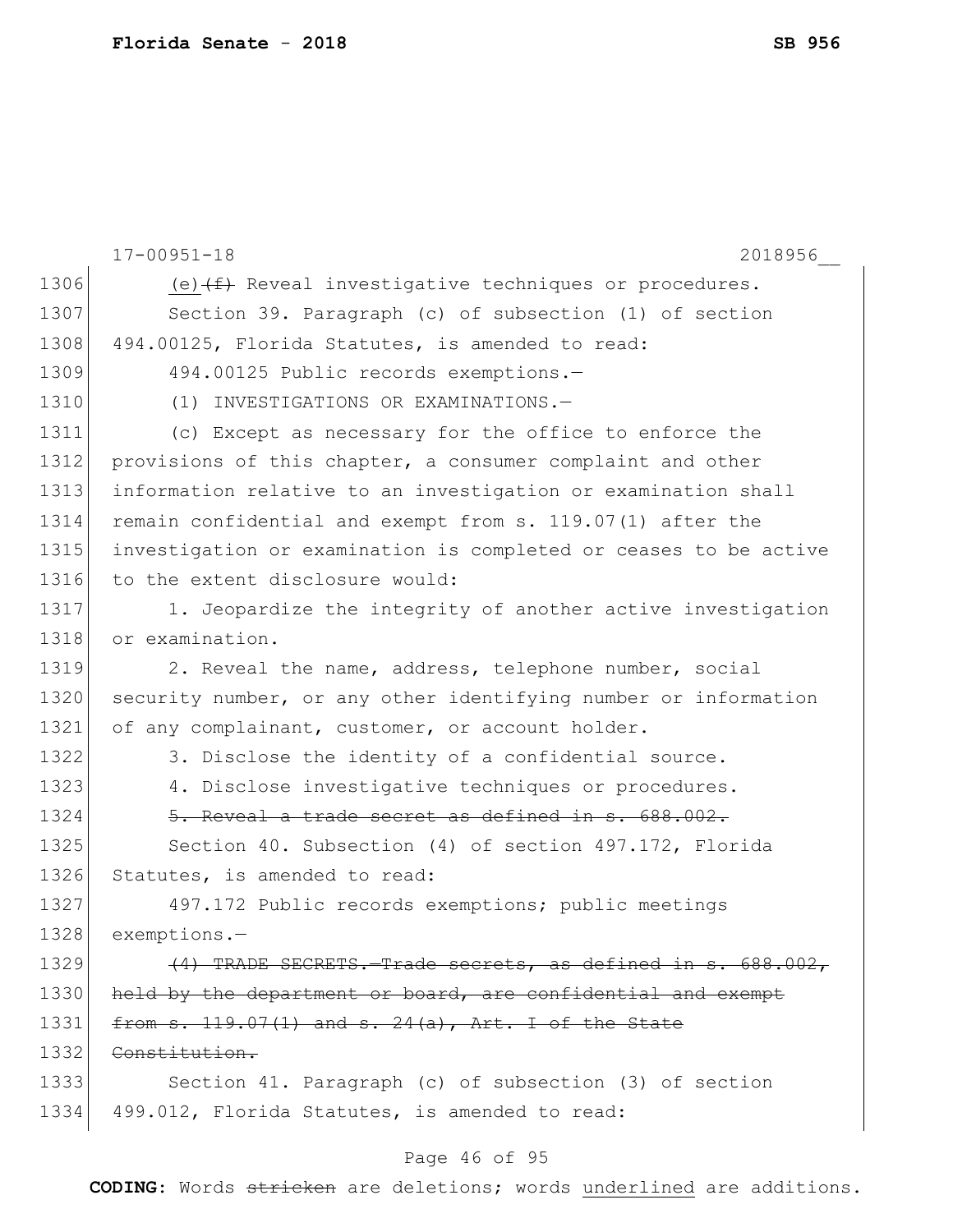|      | $17 - 00951 - 18$<br>2018956                                     |
|------|------------------------------------------------------------------|
| 1335 | 499.012 Permit application requirements.-                        |
| 1336 | (3)                                                              |
| 1337 | (c) Information submitted by an applicant on an application      |
| 1338 | required pursuant to this subsection which is a trade secret, as |
| 1339 | defined in s. 812.081, shall be maintained by the department as  |
| 1340 | trade secret information pursuant to s. 499.051(7).              |
| 1341 | Section 42. Subsection (7) of section 499.0121, Florida          |
| 1342 | Statutes, is amended to read:                                    |
| 1343 | 499.0121 Storage and handling of prescription drugs;             |
| 1344 | recordkeeping. The department shall adopt rules to implement     |
| 1345 | this section as necessary to protect the public health, safety,  |
| 1346 | and welfare. Such rules shall include, but not be limited to,    |
| 1347 | requirements for the storage and handling of prescription drugs  |
| 1348 | and for the establishment and maintenance of prescription drug   |
| 1349 | distribution records.                                            |
| 1350 | (7) PRESCRIPTION DRUG PURCHASE LIST.-                            |
| 1351 | (a) Each wholesale distributor, except for a manufacturer,       |
| 1352 | shall annually provide the department with a written list of all |
| 1353 | wholesale distributors and manufacturers from whom the wholesale |
| 1354 | distributor purchases prescription drugs. A wholesale            |
| 1355 | distributor, except a manufacturer, shall notify the department  |
| 1356 | not later than 10 days after any change to either list.          |
| 1357 | (b) Such portions of the information required pursuant to        |
| 1358 | this subsection which are a trade secret, as defined in s.       |
| 1359 | 812.081, shall be maintained by the department as trade secret   |
| 1360 | information is required to be maintained under s. 499.051. This  |
| 1361 | paragraph is subject to the Open Government Sunset Review Act in |
| 1362 | accordance with s. 119.15 and shall stand repealed on October 2, |
| 1363 | 2021, unless reviewed and saved from repeal through reenactment  |
|      |                                                                  |

# Page 47 of 95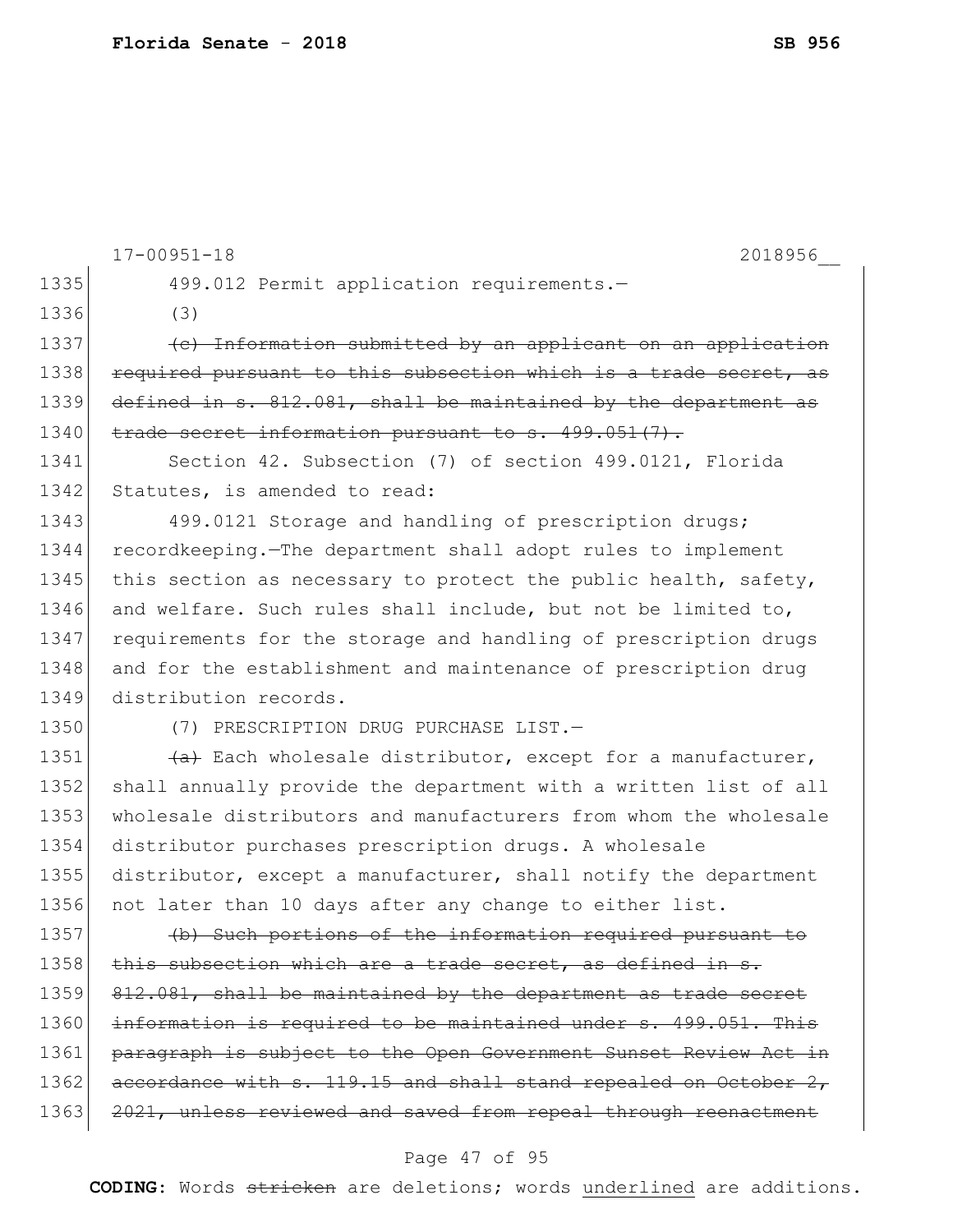|      | $17 - 00951 - 18$<br>2018956                                        |
|------|---------------------------------------------------------------------|
| 1364 | by the Legislature.                                                 |
| 1365 | Section 43. Paragraph (g) of subsection (1) of section              |
| 1366 | 499.05, Florida Statutes, is amended to read:                       |
| 1367 | 499.05 Rules.-                                                      |
| 1368 | (1) The department shall adopt rules to implement and               |
| 1369 | enforce this chapter with respect to:                               |
| 1370 | (g) Inspections and investigations conducted under s.               |
| 1371 | 499.051 or s. 499.93, and the identification of information         |
| 1372 | elaimed to be a trade secret and exempt from the public records     |
| 1373 | $law$ as provided in s. $499.051(7)$ .                              |
| 1374 | Section 44. Paragraph (b) of subsection (7) of section              |
| 1375 | 499.051, Florida Statutes, is amended, and paragraph (c) of that    |
| 1376 | subsection is redesignated as paragraph (b), to read:               |
| 1377 | 499.051 Inspections and investigations.-                            |
| 1378 | (7)                                                                 |
| 1379 | (b) Information that constitutes a trade secret, as defined         |
| 1380 | in s. 812.081, contained in the complaint or obtained by the        |
| 1381 | department pursuant to the investigation must remain                |
| 1382 | confidential and exempt from $s. 119.07(1)$ and $s. 24(a)$ , Art. I |
| 1383 | of the State Constitution as long as the information is held by     |
| 1384 | the department. This paragraph is subject to the Open Government    |
| 1385 | Sunset Review Act in accordance with s. 119.15 and shall stand      |
| 1386 | repealed on October 2, 2021, unless reviewed and saved from         |
| 1387 | repeal through reenactment by the Legislature.                      |
| 1388 | Section 45. Section 499.931, Florida Statutes, is repealed.         |
| 1389 | Section 46. Paragraph (d) of subsection (11) of section             |
| 1390 | 501.171, Florida Statutes, is amended to read:                      |
| 1391 | 501.171 Security of confidential personal information.-             |
| 1392 | (11) PUBLIC RECORDS EXEMPTION.-                                     |

# Page 48 of 95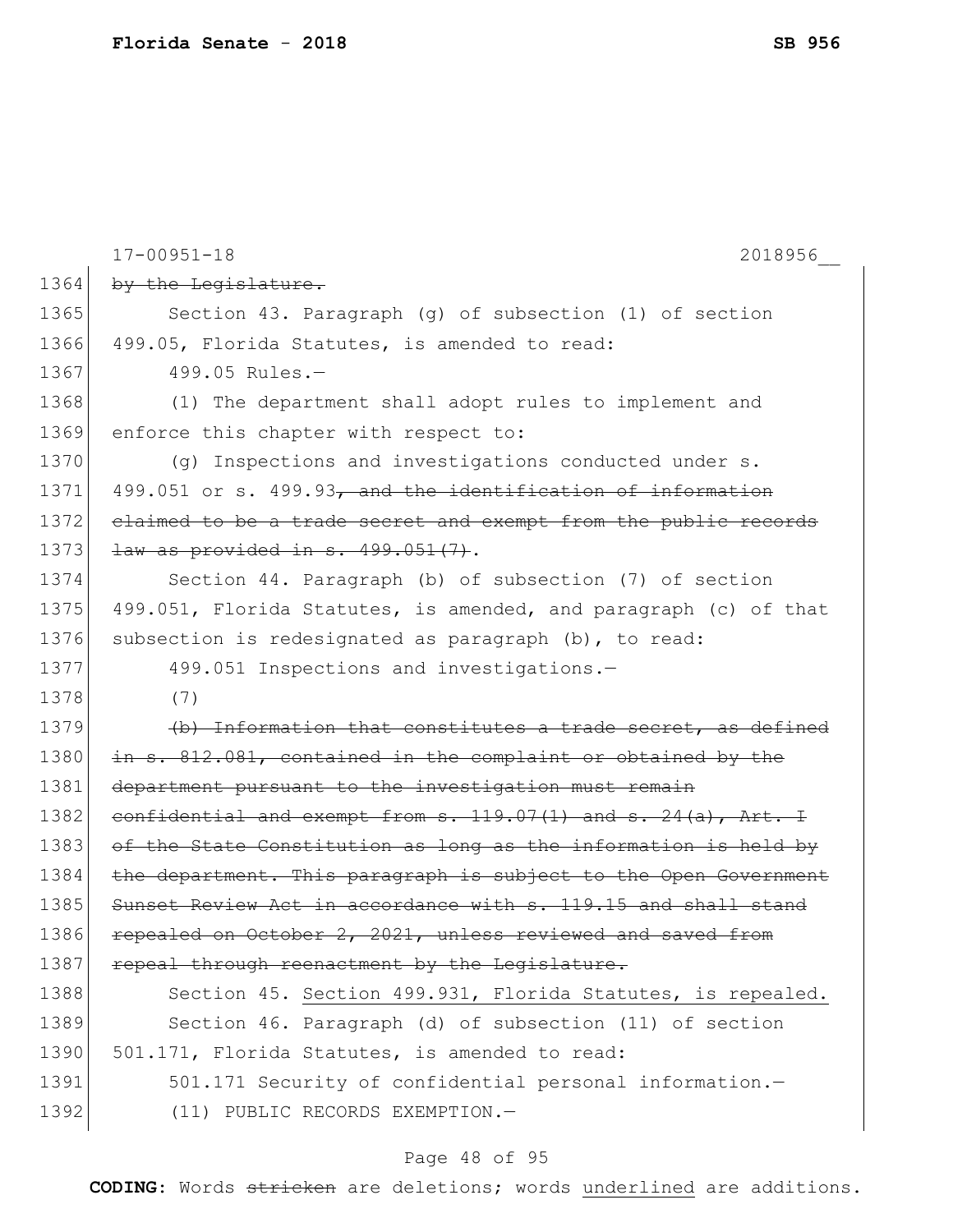|      | $17 - 00951 - 18$<br>2018956                                     |
|------|------------------------------------------------------------------|
| 1393 | (d) For purposes of this subsection, the term "proprietary       |
| 1394 | information" means information that:                             |
| 1395 | 1. Is owned or controlled by the covered entity.                 |
| 1396 | 2. Is intended to be private and is treated by the covered       |
| 1397 | entity as private because disclosure would harm the covered      |
| 1398 | entity or its business operations.                               |
| 1399 | 3. Has not been disclosed except as required by law or a         |
| 1400 | private agreement that provides that the information will not be |
| 1401 | released to the public.                                          |
| 1402 | 4. Is not publicly available or otherwise readily                |
| 1403 | ascertainable through proper means from another source in the    |
| 1404 | same configuration as received by the department.                |
| 1405 | 5. Includes÷                                                     |
| 1406 | a. Trade secrets as defined in s. 688.002.                       |
| 1407 | b. competitive interests, the disclosure of which would          |
| 1408 | impair the competitive business of the covered entity who is the |
| 1409 | subject of the information.                                      |
| 1410 | Section 47. Section 502.222, Florida Statutes, is repealed.      |
| 1411 | Section 48. Paragraph (b) of subsection (1) of section           |
| 1412 | 517.2015, Florida Statutes, is amended to read:                  |
| 1413 | 517.2015 Confidentiality of information relating to              |
| 1414 | investigations and examinations.-                                |
| 1415 | (1)                                                              |
| 1416 | (b) Except as necessary for the office to enforce the            |
| 1417 | provisions of this chapter, a consumer complaint and other       |
| 1418 | information relative to an investigation or examination shall    |
| 1419 | remain confidential and exempt from s. 119.07(1) after the       |
| 1420 | investigation or examination is completed or ceases to be active |
| 1421 | to the extent disclosure would:                                  |
|      |                                                                  |

### Page 49 of 95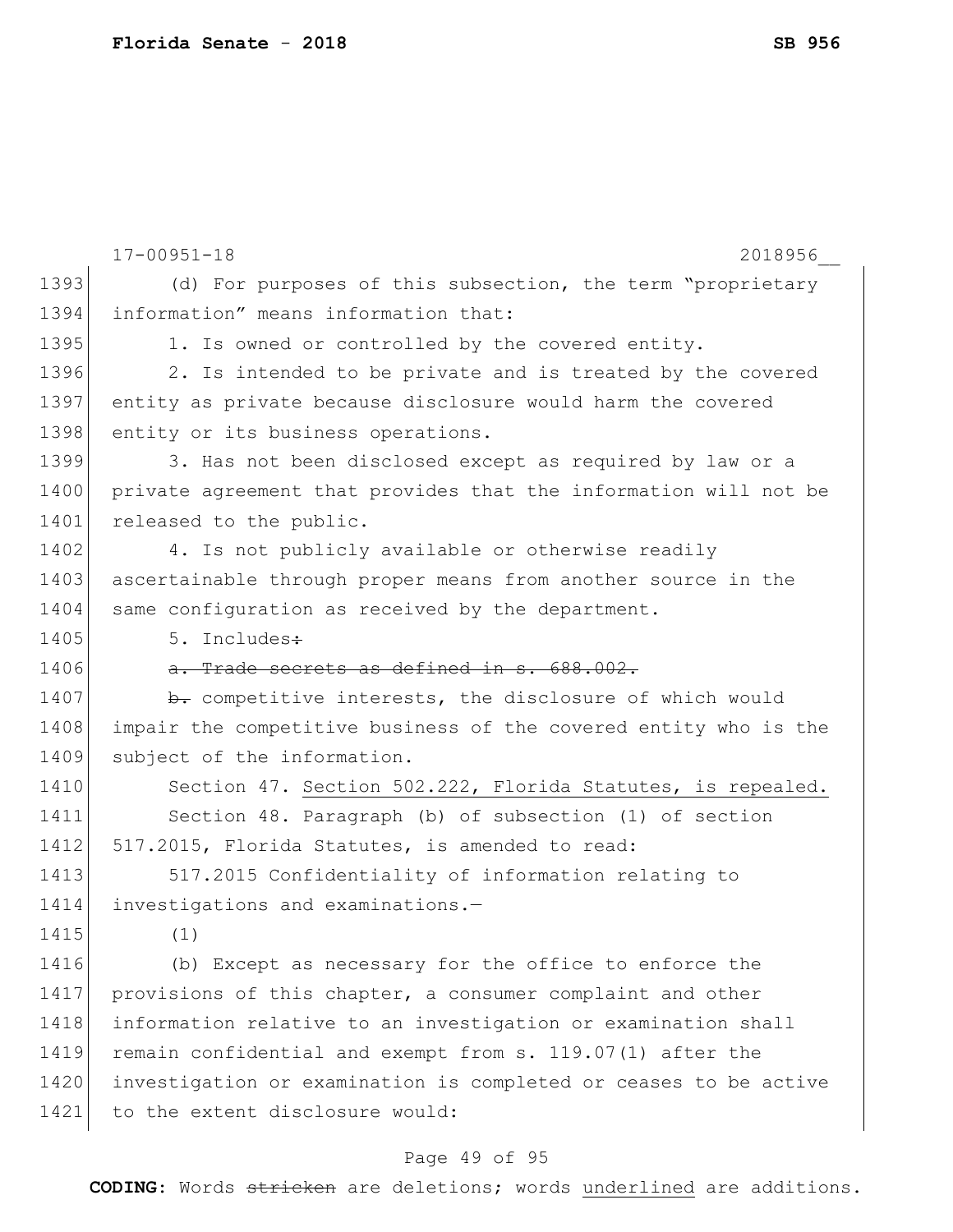|      | $17 - 00951 - 18$<br>2018956                                     |
|------|------------------------------------------------------------------|
| 1422 | 1. Jeopardize the integrity of another active investigation      |
| 1423 | or examination.                                                  |
| 1424 | 2. Reveal the name, address, telephone number, social            |
| 1425 | security number, or any other identifying number or information  |
| 1426 | of any complainant, customer, or account holder.                 |
| 1427 | 3. Disclose the identity of a confidential source.               |
| 1428 | 4. Disclose investigative techniques or procedures.              |
| 1429 | 5. Reveal a trade secret as defined in s. 688.002.               |
| 1430 | Section 49. Paragraph (b) of subsection (1) of section           |
| 1431 | 520.9965, Florida Statutes, is amended to read:                  |
| 1432 | 520.9965 Confidentiality of information relating to              |
| 1433 | investigations and examinations.-                                |
| 1434 | (1)                                                              |
| 1435 | (b) Except as necessary for the office to enforce the            |
| 1436 | provisions of this chapter, a consumer complaint and other       |
| 1437 | information relative to an investigation or examination shall    |
| 1438 | remain confidential and exempt from s. 119.07(1) after the       |
| 1439 | investigation or examination is completed or ceases to be active |
| 1440 | to the extent disclosure would:                                  |
| 1441 | 1. Jeopardize the integrity of another active investigation      |
| 1442 | or examination.                                                  |
| 1443 | 2. Reveal the name, address, telephone number, social            |
| 1444 | security number, or any other identifying number or information  |
| 1445 | of any complainant, customer, or account holder.                 |
| 1446 | 3. Disclose the identity of a confidential source.               |
| 1447 | 4. Disclose investigative techniques or procedures.              |
| 1448 | 5. Reveal a trade secret as defined in s. 688.002.               |
| 1449 | Section 50. Subsection (2) of section 526.311, Florida           |
| 1450 | Statutes, is amended to read:                                    |
|      |                                                                  |

# Page 50 of 95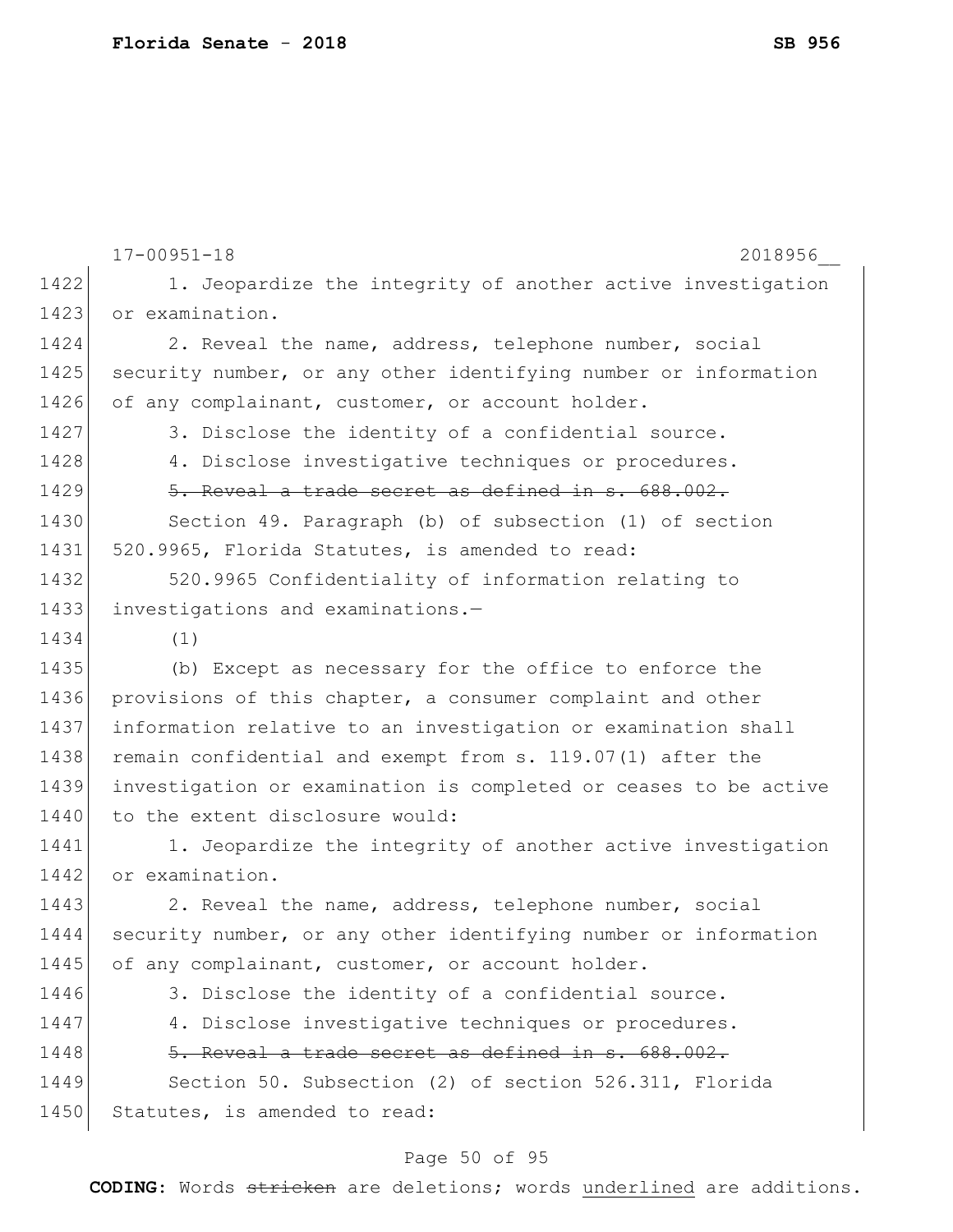17-00951-18 2018956\_\_ 1451 526.311 Enforcement; civil penalties; injunctive relief. 1452 (2) The Department of Agriculture and Consumer Services 1453 shall investigate any complaints regarding violations of this 1454 act and may request in writing the production of documents and 1455 records as part of its investigation of a complaint. If the 1456 person upon whom such request was made fails to produce the 1457 documents or records within 30 days after the date of the 1458 request, the department, through the department's office of 1459 general counsel, may issue and serve a subpoena to compel the 1460 production of such documents and records. If any person shall 1461 refuse to comply with a subpoena issued under this section, the 1462 department may petition a court of competent jurisdiction to 1463 enforce the subpoena and assess such sanctions as the court may 1464 direct. Refiners shall afford the department reasonable access 1465 to the refiners' posted terminal price. Any records, documents, 1466 papers, maps, books, tapes, photographs, files, sound 1467 recordings, or other business material, regardless of form or 1468 characteristics, obtained by the department are confidential and 1469 exempt from the provisions of s. 119.07(1) and s. 24(a), Art. I 1470 of the State Constitution while the investigation is pending. At 1471 the conclusion of an investigation, any matter determined by the 1472 department or by a judicial or administrative body, federal or 1473 state, to be a trade secret or proprietary confidential business 1474 information held by the department pursuant to such 1475 investigation shall be considered confidential and exempt from 1476 | the provisions of s. 119.07(1) and s. 24(a), Art. I of the State 1477 Constitution. Such materials may be used in any administrative 1478 or judicial proceeding so long as the confidential or 1479 proprietary nature of the material is maintained.

#### Page 51 of 95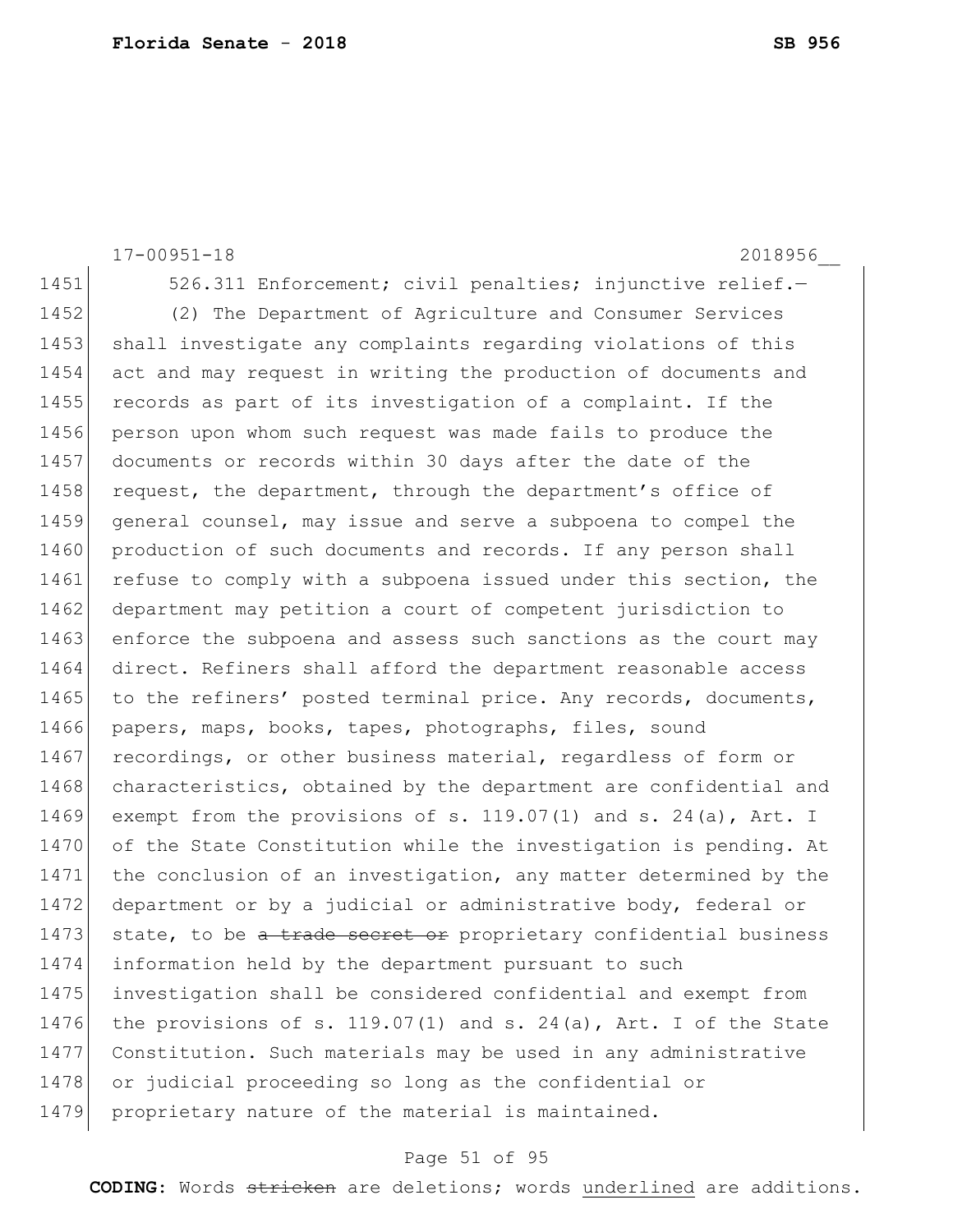|      | $17 - 00951 - 18$<br>2018956                                   |
|------|----------------------------------------------------------------|
| 1480 | Section 51. Paragraph (e) of subsection (1) of section         |
| 1481 | 548.062, Florida Statutes, is amended to read:                 |
| 1482 | 548.062 Public records exemption.-                             |
| 1483 | (1) As used in this section, the term "proprietary             |
| 1484 | confidential business information" means information that:     |
| 1485 | (e) Concerns any of the following:                             |
| 1486 | 1. The number of ticket sales for a match;                     |
| 1487 | 2. The amount of gross receipts after a match;                 |
| 1488 | 3. A trade secret, as defined in s. 688.002;                   |
| 1489 | 3.4. Business plans;                                           |
| 1490 | 4.5. Internal auditing controls and reports of internal        |
| 1491 | auditors; or                                                   |
| 1492 | 5.6. Reports of external auditors.                             |
| 1493 | Section 52. Paragraph (a) of subsection (1) of section         |
| 1494 | 556.113, Florida Statutes, is amended to read:                 |
| 1495 | 556.113 Sunshine State One-Call of Florida, Inc.; public       |
| 1496 | records exemption.-                                            |
| 1497 | (1) As used in this section, the term "proprietary             |
| 1498 | confidential business information" means information provided  |
| 1499 | by:                                                            |
| 1500 | (a) A member operator which is a map, plan, facility           |
| 1501 | location diagram, internal damage investigation report or      |
| 1502 | analysis, or dispatch methodology, or trade secret as defined  |
| 1503 | 5. 688.002, or which describes the exact location of a utility |
| 1504 | underground facility or the protection, repair, or restoration |
| 1505 | thereof, and:                                                  |
| 1506 | 1. Is intended to be and is treated by the member operator     |
| 1507 | as confidential;                                               |
| 1508 | 2. The disclosure of which would likely be used by a           |

# Page 52 of 95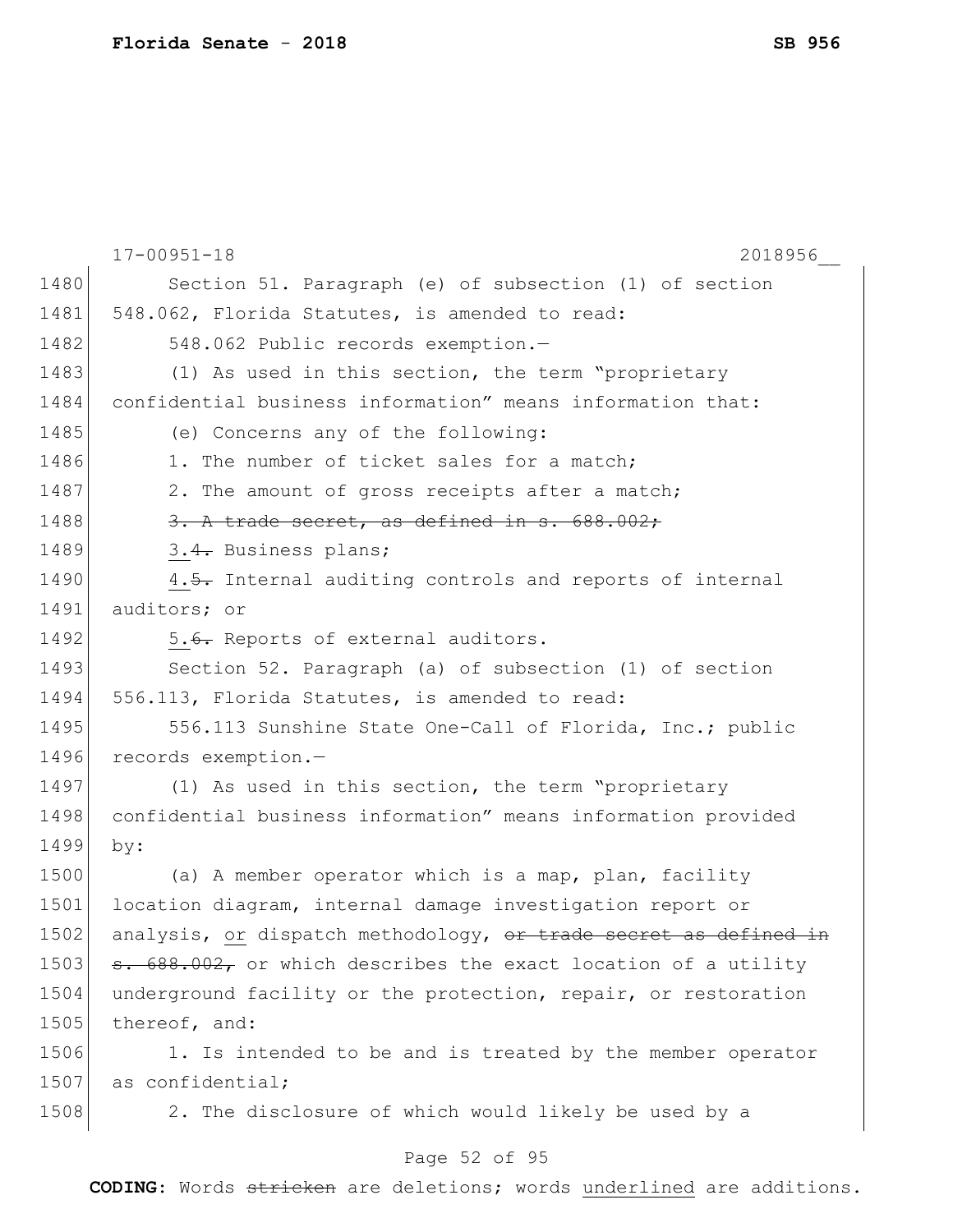|      | $17 - 00951 - 18$<br>2018956                                     |
|------|------------------------------------------------------------------|
| 1509 | competitor to harm the business interests of the member operator |
| 1510 | or could be used for the purpose of inflicting damage on         |
| 1511 | underground facilities; and                                      |
| 1512 | 3. Is not otherwise readily ascertainable or publicly            |
| 1513 | available by proper means by other persons from another source   |
| 1514 | in the same configuration as provided to Sunshine State One-Call |
| 1515 | of Florida, Inc.                                                 |
| 1516 | Section 53. Paragraph (b) of subsection (2) of section           |
| 1517 | 559.5558, Florida Statutes, is amended to read:                  |
| 1518 | 559.5558 Public records exemption; investigations and            |
| 1519 | $examinations.$ -                                                |
| 1520 | (2)                                                              |
| 1521 | (b) Information made confidential and exempt pursuant to         |
| 1522 | this section is no longer confidential and exempt once the       |
| 1523 | investigation or examination is completed or ceases to be active |
| 1524 | unless disclosure of the information would:                      |
| 1525 | 1. Jeopardize the integrity of another active investigation      |
| 1526 | or examination.                                                  |
| 1527 | 2. Reveal the personal identifying information of a              |
| 1528 | consumer, unless the consumer is also the complainant. A         |
| 1529 | complainant's personal identifying information is subject to     |
| 1530 | disclosure after the investigation or examination is completed   |
| 1531 | or ceases to be active. However, a complainant's personal        |
| 1532 | financial and health information remains confidential and        |
| 1533 | exempt.                                                          |
| 1534 | 3. Reveal the identity of a confidential source.                 |
| 1535 | 4. Reveal investigative or examination techniques or             |
| 1536 | procedures.                                                      |
| 1537 | 5. Reveal trade secrets, as defined in s. 688.002.               |
|      | Page 53 of 95                                                    |
|      |                                                                  |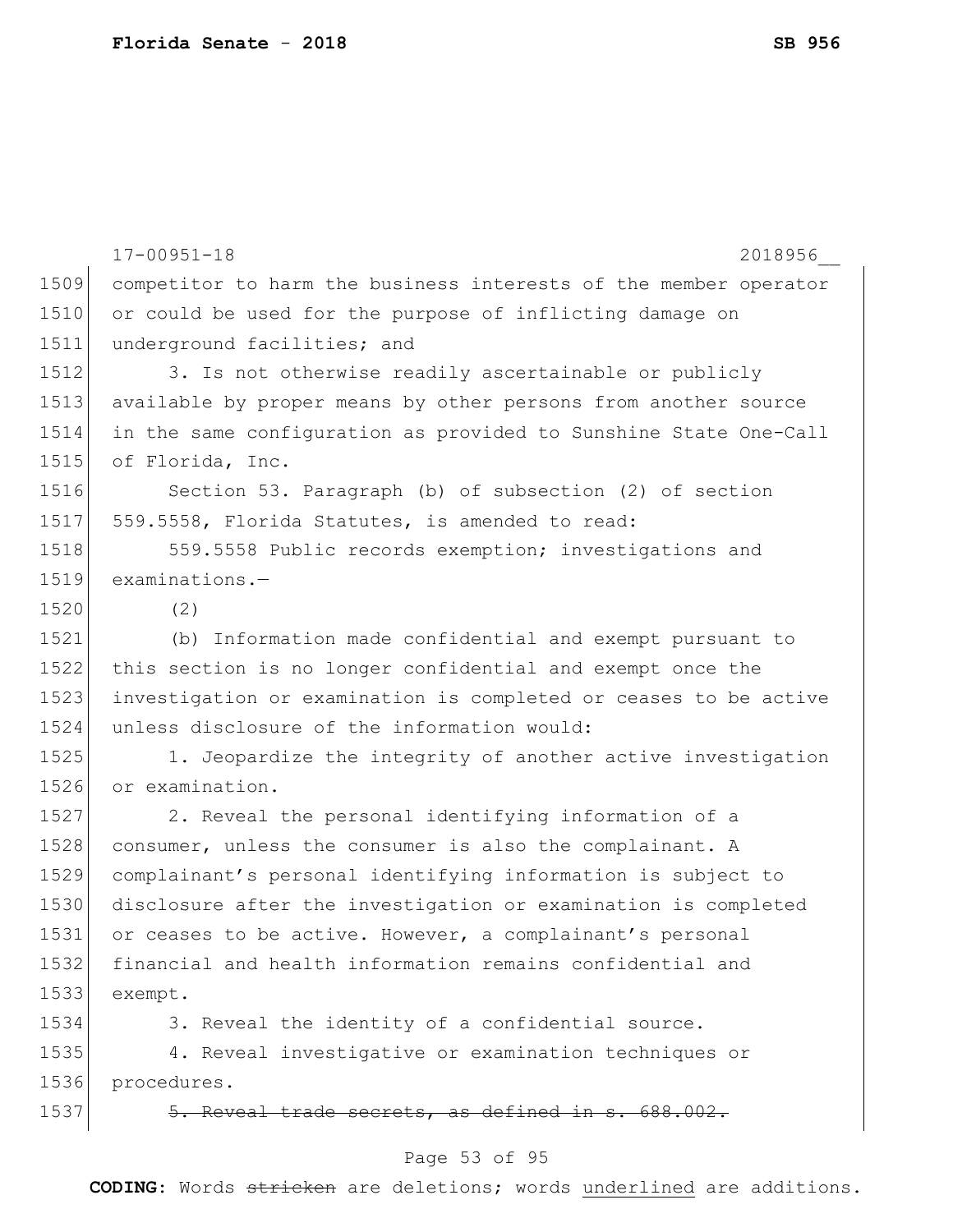17-00951-18 2018956\_\_ 1538 Section 54. Paragraph (c) of subsection (3) of section 1539 559.9285, Florida Statutes, is amended to read: 1540 559.9285 Certification of business activities.-1541 (3) The department shall specify by rule the form of each 1542 certification under this section which shall include the 1543 following information: 1544 (c) The legal name, any trade names or fictitious names, 1545 mailing address, physical address, telephone number or numbers, 1546 facsimile number or numbers, and all Internet and electronic 1547 contact information of every other commercial entity with which 1548 the certifying party engages in business or commerce that is 1549 related in any way to the certifying party's business or 1550 commerce with any terrorist state. The information disclosed 1551 pursuant to this paragraph does not constitute customer lists 1552 or, customer names, or trade secrets protected under s. 1553 570.544(8) or trade secrets protected under s. 688.01. 1554 Section 55. Subsection (2) of section 560.129, Florida 1555 Statutes, is amended to read: 1556 560.129 Confidentiality.-1557 (2) All information obtained by the office in the course of 1558 its investigation or examination which is a trade secret, as 1559 defined in s. 688.002, or which is personal financial 1560 information shall remain confidential and exempt from s. 1561 119.07(1) and s. 24(a), Art. I of the State Constitution. If any 1562 administrative, civil, or criminal proceeding against a money 1563 services business, its authorized vendor, or an affiliated party 1564 is initiated and the office seeks to use matter that a licensee 1565 believes to be a trade secret or personal financial information, 1566 such records shall be subject to an in camera review by the

#### Page 54 of 95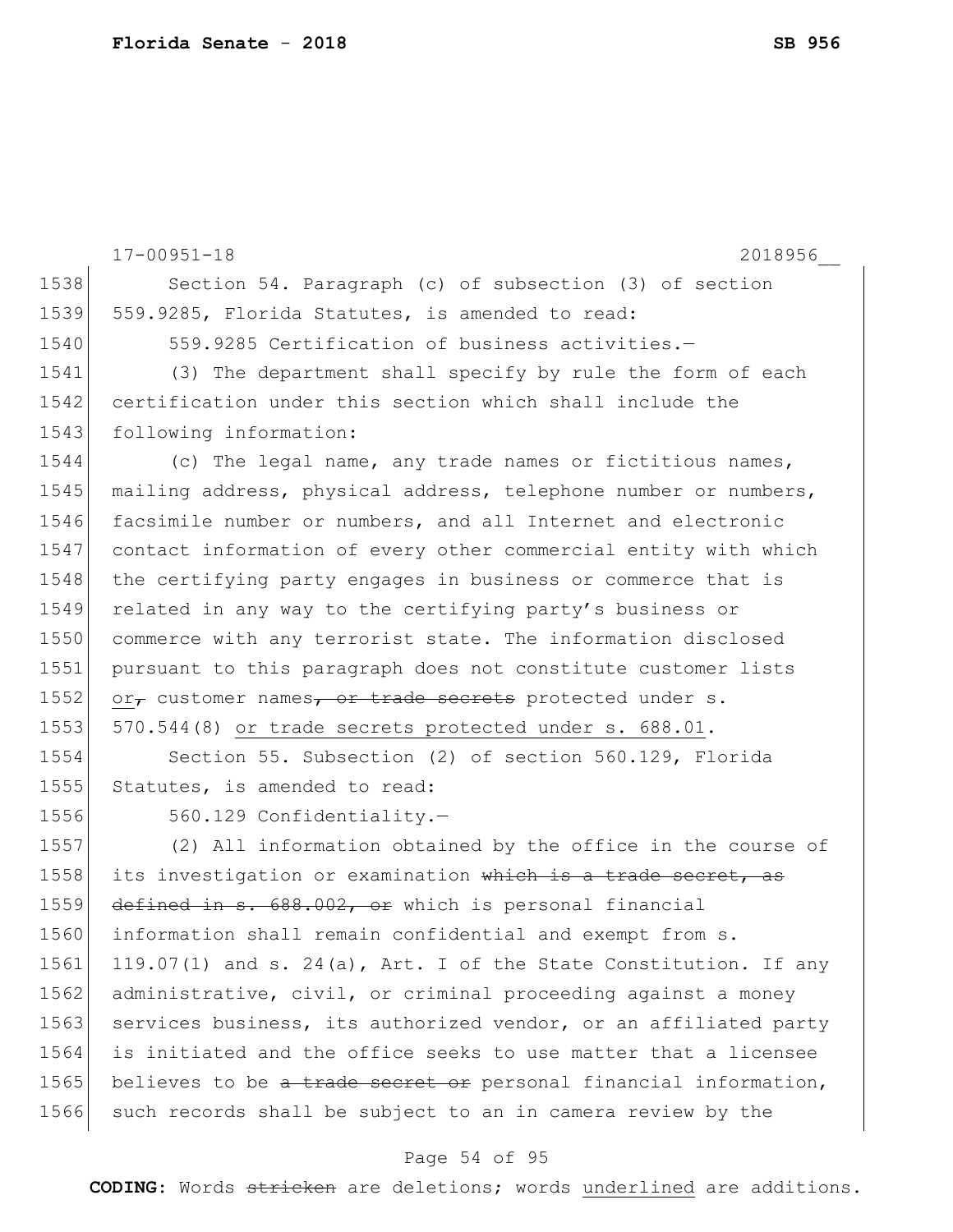|      | $17 - 00951 - 18$<br>2018956                                     |
|------|------------------------------------------------------------------|
| 1567 | administrative law judge, if the matter is before the Division   |
| 1568 | of Administrative Hearings, or a judge of any court of this      |
| 1569 | state, any other state, or the United States, as appropriate,    |
| 1570 | for the purpose of determining if the matter is a trade secret   |
| 1571 | or is personal financial information. If it is determined that   |
| 1572 | the matter is a trade secret, the matter shall remain            |
| 1573 | confidential. If it is determined that the matter is personal    |
| 1574 | financial information, the matter shall remain confidential      |
| 1575 | unless the administrative law judge or judge determines that, in |
| 1576 | the interests of justice, the matter should become public.       |
| 1577 | Section 56. Subsection (2) of section 569.215, Florida           |
| 1578 | Statutes, is amended to read:                                    |
| 1579 | 569.215 Confidential records relating to tobacco settlement      |
| 1580 | agreement.-                                                      |
| 1581 | (2) As used in this section, the term "proprietary               |
| 1582 | confidential business information" means information, regardless |
| 1583 | of form or characteristics, which is owned or controlled by a    |
| 1584 | tobacco company that is a signatory to the settlement agreement, |
| 1585 | as amended, in the case of State of Florida et al. v. American   |
| 1586 | Tobacco Company et al., No. 95-1466AH, in the Circuit Court of   |
| 1587 | the Fifteenth Judicial Circuit, in and for Palm Beach County, is |
| 1588 | intended to be and is treated by a tobacco company as private in |
| 1589 | that the disclosure of the information would cause harm to the   |
| 1590 | company's business operations, and has not been disclosed unless |
| 1591 | disclosed pursuant to a statutory provision, an order of a court |
| 1592 | or administrative body, or private agreement that provides that  |

1593 the information will not be released to the public. The term 1594 includes, but is not limited to:

1595  $\left(\text{a}\right)$  Trade secrets as defined in s. 688.002.

### Page 55 of 95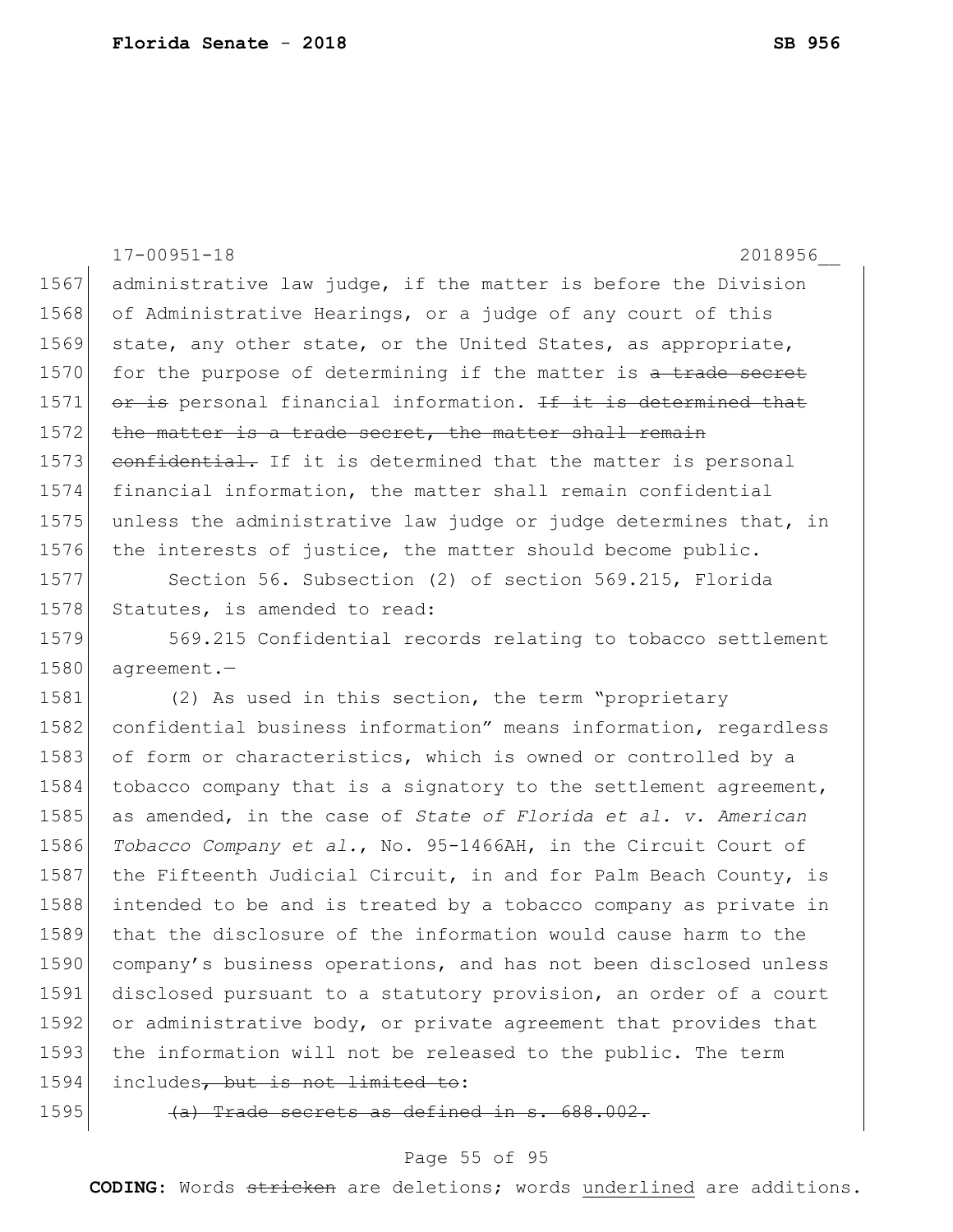17-00951-18 2018956\_\_ 1596 (a) $\leftrightarrow$  Information in a Form 10-K that is confidential 1597 pursuant to an order of the Division of Corporation Finance of 1598 the Securities and Exchange Commission. 1599  $(b)$  (b)  $\left(\frac{c}{c}\right)$  Internal auditing control policies and procedures 1600 and reports of internal auditors.  $1601$  (c) $\left(\frac{d}{d}\right)$  Financial operating and marketing information 1602 prepared in the ordinary course of business, the disclosure of 1603 which could impair the competitive business of the provider of 1604 information. 1605 (d) $\leftarrow$  Financial statements, which consist of balance 1606 sheets, statements of income and cash flows, and notes related 1607 thereto, of any subsidiary that is part of a consolidated group 1608 and engaged in the production or sale of tobacco products. 1609 (e) $(f)$  Report letters from independent auditors relating to 1610 domestic operating company income. 1611 (f)(g) Analyses of specific items of revenue and expense 1612 included in operating profit and extraordinary items. As used in 1613 this paragraph, the term "extraordinary items" consists of one-1614 time tobacco litigation settlement costs and restructuring 1615 charges. 1616 (g) (h) Working papers, schedules, analyses, and 1617 reconciliations prepared by company personnel for the purpose of 1618 clarifying the disclosures of domestic tobacco revenues and 1619 operating profit contained in financial statements or other 1620 information related to the sale or production of tobacco 1621 products. 1622 Section 57. Subsection (3) of section 570.48, Florida 1623 Statutes, is amended to read:

1624 570.48 Division of Fruit and Vegetables; powers and duties;

### Page 56 of 95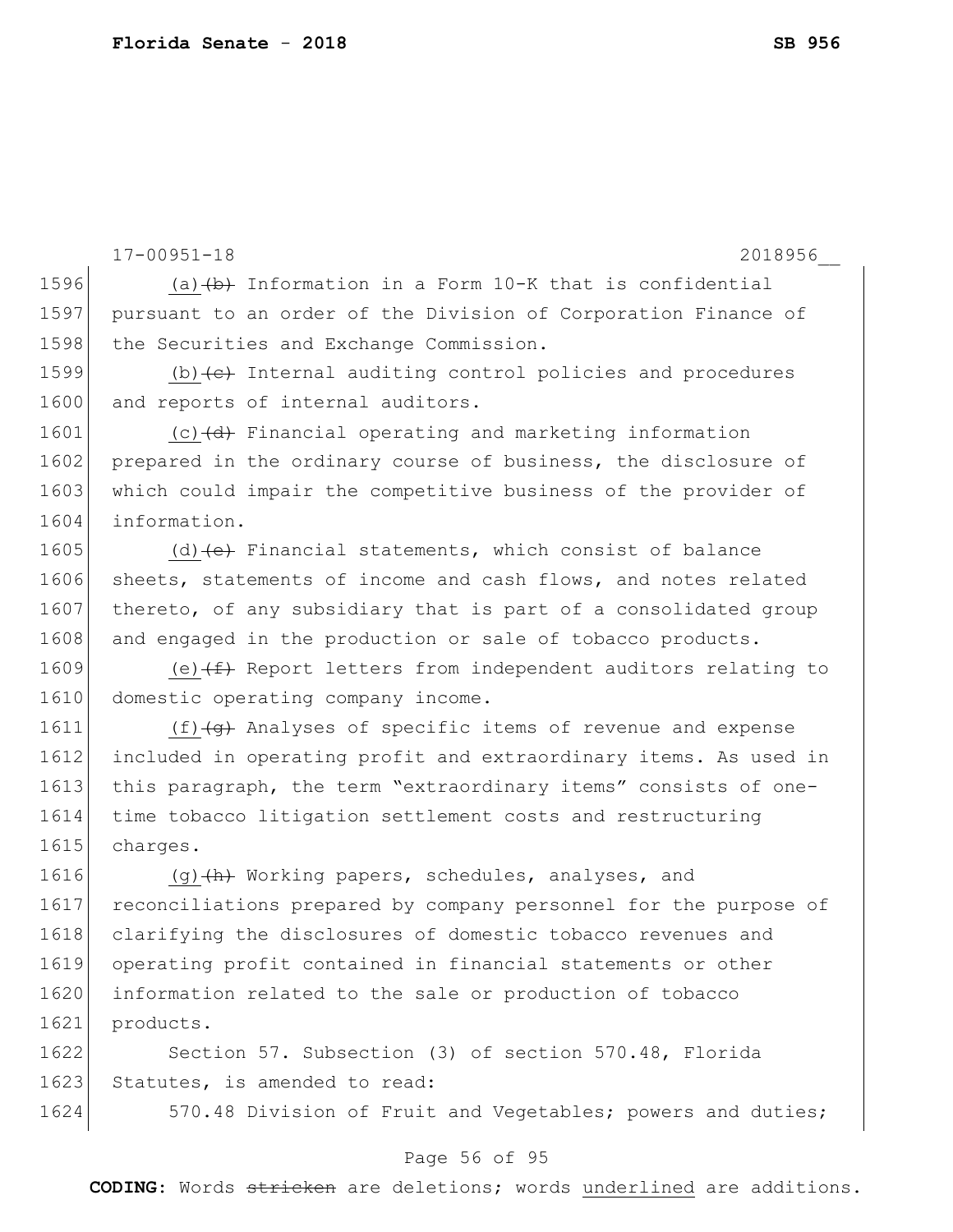Page 57 of 95 1625 records.—The duties of the Division of Fruit and Vegetables 1626 include, but are not limited to: 1627 (3) Maintaining the records of the division. The records of 1628 the division are public records.<sup>\*</sup> however, trade secrets as 1629 defined in s. 812.081 are confidential and exempt from s.  $1630$  119.07(1) and s. 24(a), Art. I of the State Constitution. This 1631 subsection is subject to the Open Government Sunset Review Act 1632 in accordance with s. 119.15 and shall stand repealed on October 1633 2, 2021, unless reviewed and saved from repeal through 1634 reenactment by the Legislature. This Section 688.01 may not be 1635 construed to prohibit:  $1636$  (a) A disclosure necessary to enforcement procedures. 1637 (b) The department from releasing information to other 1638 governmental agencies. Other governmental agencies that receive 1639 confidential information from the department under this 1640 subsection shall maintain the confidentiality of that 1641 information. 1642  $\leftarrow$  the department or other agencies from compiling and 1643 publishing appropriate data regarding procedures, yield, 1644 recovery, quality, and related matters, provided such released 1645 data do not reveal by whom the activity to which the data relate 1646 was conducted. 1647 Section 58. Subsection (8) of section 570.544, Florida 1648 Statutes, is amended to read: 1649 570.544 Division of Consumer Services; director; powers; 1650 processing of complaints; records.-1651 (8) The records of the Division of Consumer Services are 1652 public records. However, customer lists and $_{\tau}$  customer names, and 1653 trade secrets are confidential and exempt from the provisions of

17-00951-18 2018956\_\_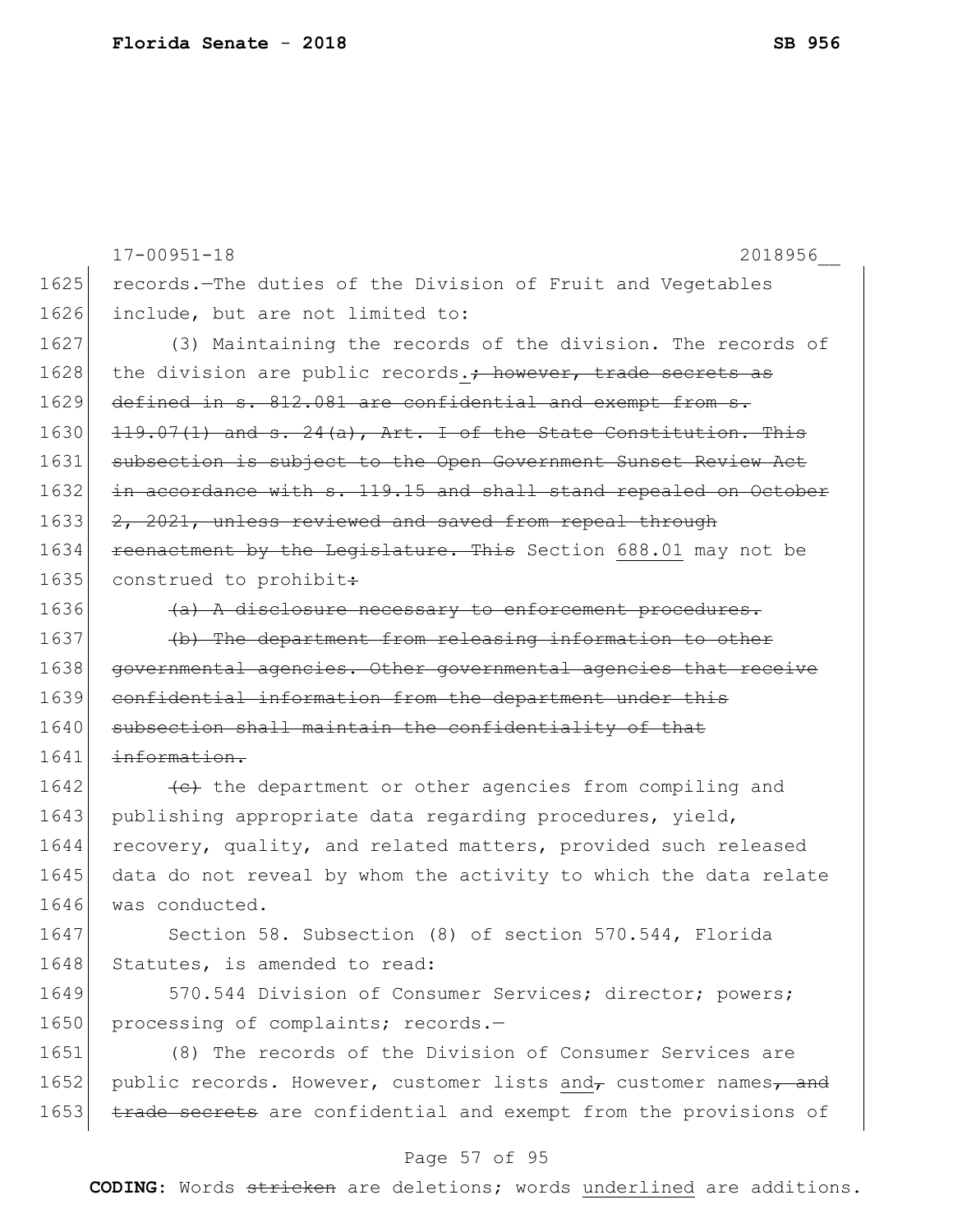|      | $17 - 00951 - 18$<br>2018956                                     |
|------|------------------------------------------------------------------|
| 1654 | s. 119.07(1). Disclosure necessary to enforcement procedures     |
| 1655 | does not violate this prohibition.                               |
| 1656 | Section 59. Subsection (2) of section 573.123, Florida           |
| 1657 | Statutes, is amended, and present subsections (3) and (4) of     |
| 1658 | that section are renumbered as subsections $(2)$ and $(3)$ ,     |
| 1659 | respectively, to read:                                           |
| 1660 | 573.123 Maintenance and production of records.-                  |
| 1661 | (2) Information that, if disclosed, would reveal a trade         |
| 1662 | secret, as defined in s. 812.081, of any person subject to a     |
| 1663 | marketing order is confidential and exempt from s. 119.07(1) and |
| 1664 | s. 24(a), Art. I of the State Constitution and may not be        |
| 1665 | disclosed except to an attorney who provides legal advice to the |
| 1666 | division about enforcing a marketing order or by court order. A  |
| 1667 | person who receives confidential information under this          |
| 1668 | subsection shall maintain the confidentiality of that            |
| 1669 | information. This subsection is subject to the Open Government   |
| 1670 | Sunset Review Act in accordance with s. 119.15 and shall stand   |
| 1671 | repealed on October 2, 2021, unless reviewed and saved from      |
| 1672 | repeal through reenactment by the Legislature.                   |
| 1673 | Section 60. Section 581.199, Florida Statutes, is repealed.      |
| 1674 | Section 61. Paragraph (b) of subsection (8) of section           |
| 1675 | 601.10, Florida Statutes, is amended, and present paragraph (c)  |
| 1676 | of that subsection is redesignated as paragraph (b), to read:    |
| 1677 | 601.10 Powers of the Department of Citrus. The department        |
| 1678 | shall have and shall exercise such general and specific powers   |
| 1679 | as are delegated to it by this chapter and other statutes of the |
| 1680 | state, which powers shall include, but are not limited to, the   |
| 1681 | following:                                                       |
| 1682 | (8)                                                              |
|      |                                                                  |

# Page 58 of 95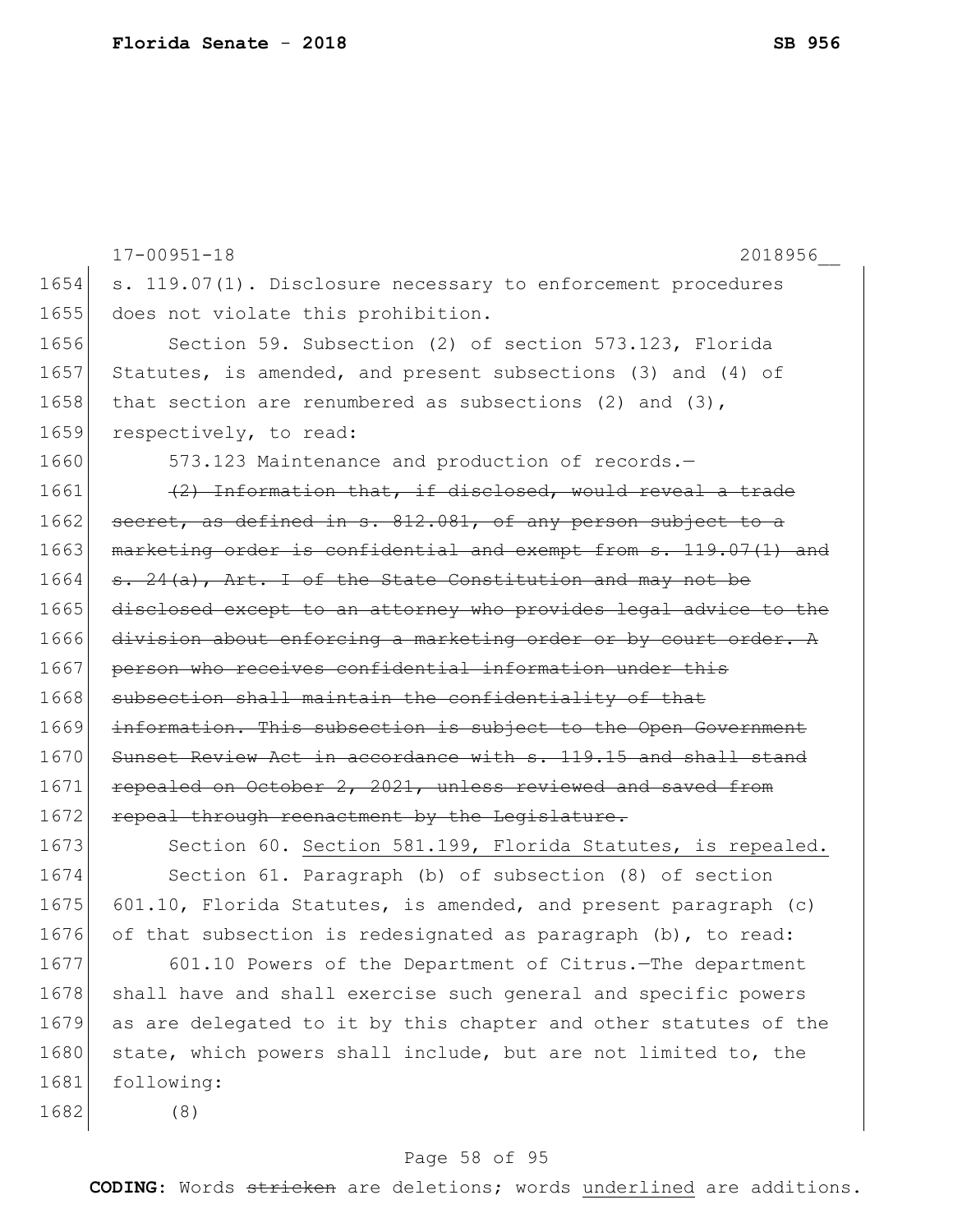|      | $17 - 00951 - 18$<br>2018956                                        |
|------|---------------------------------------------------------------------|
| 1683 | (b) Any information provided to the department which                |
| 1684 | constitutes a trade secret as defined in s. 812.081 is              |
| 1685 | confidential and exempt from s. $119.07(1)$ and s. $24(a)$ , Art. I |
| 1686 | of the State Constitution. This paragraph is subject to the Open    |
| 1687 | Government Sunset Review Act in accordance with s. 119.15 and       |
| 1688 | shall stand repealed on October 2, 2021, unless reviewed and        |
| 1689 | saved from repeal through reenactment by the Legislature.           |
| 1690 | Section 62. Paragraph (d) of subsection (7) of section              |
| 1691 | 601.15, Florida Statutes, is amended to read:                       |
| 1692 | 601.15 Advertising campaign; methods of conducting;                 |
| 1693 | assessments; emergency reserve fund; citrus research.-              |
| 1694 | (7) All assessments levied and collected under this chapter         |
| 1695 | shall be paid into the State Treasury on or before the 15th day     |
| 1696 | of each month. Such moneys shall be accounted for in a special      |
| 1697 | fund to be designated as the Florida Citrus Advertising Trust       |
| 1698 | Fund, and all moneys in such fund are appropriated to the           |
| 1699 | department for the following purposes:                              |
| 1700 | $(d)$ 1. The pro rata portion of moneys allocated to each type      |
| 1701 | of citrus product in noncommodity programs shall be used by the     |
| 1702 | department to encourage substantial increases in the                |
| 1703 | effectiveness, frequency, and volume of noncommodity                |
| 1704 | advertising, merchandising, publicity, and sales promotion of       |
| 1705 | such citrus products through rebates and incentive payments to      |
| 1706 | handlers and trade customers for these activities. The              |
| 1707 | department shall adopt rules providing for the use of such          |
| 1708 | moneys. The rules shall establish alternate incentive programs,     |
| 1709 | including at least one incentive program for product sold under     |
| 1710 | advertised brands, one incentive program for product sold under     |
| 1711 | private label brands, and one incentive program for product sold    |

# Page 59 of 95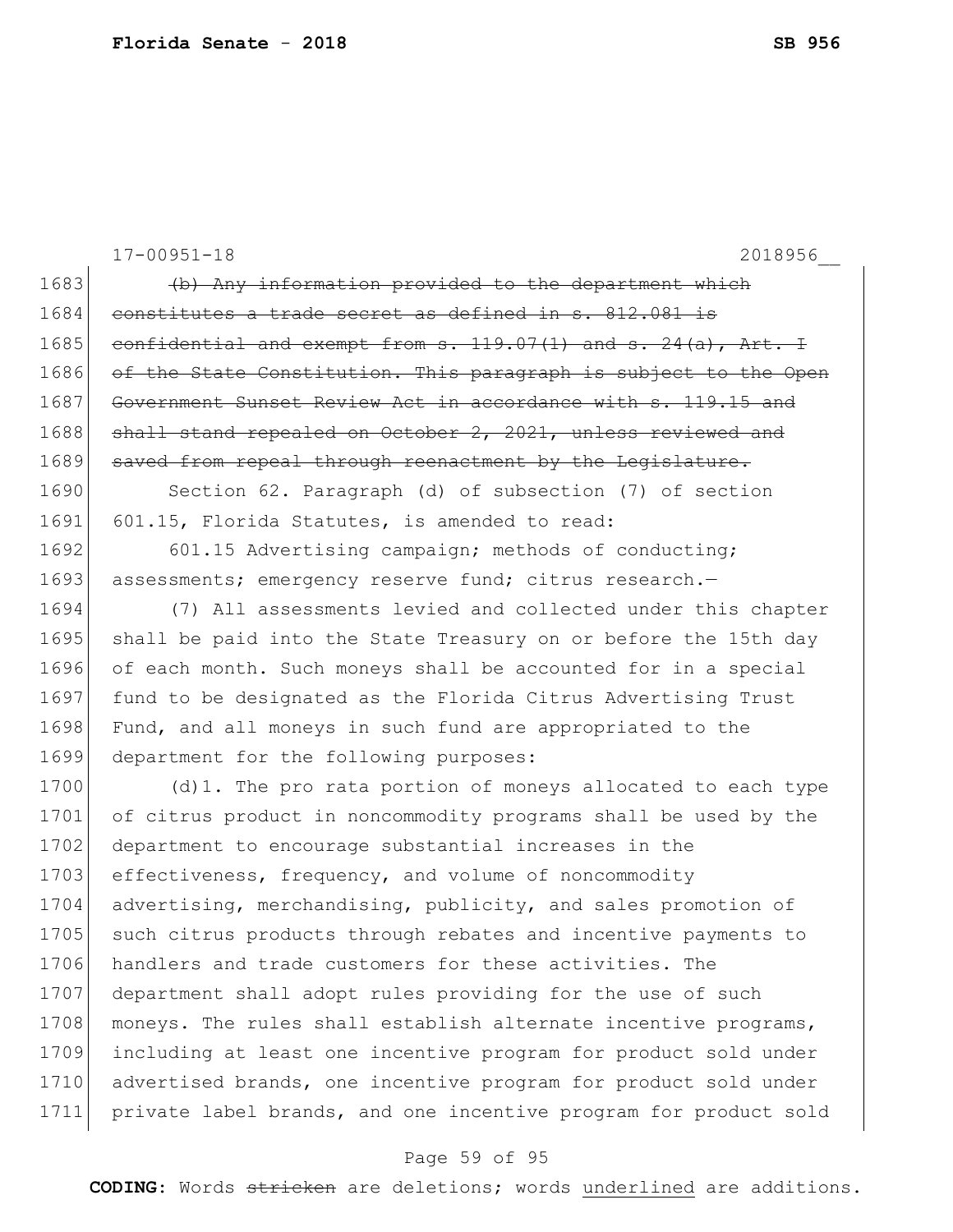|      | $17 - 00951 - 18$<br>2018956                                             |
|------|--------------------------------------------------------------------------|
| 1712 | in bulk. For each incentive program, the rules must establish            |
| 1713 | eligibility and performance requirements and must provide                |
| 1714 | appropriate limitations on amounts payable to a handler or trade         |
| 1715 | customer for a particular season. Such limitations may relate to         |
| 1716 | the amount of citrus assessments levied and collected on the             |
| 1717 | citrus product handled by such handler or trade customer during          |
| 1718 | a 12-month representative period.                                        |
| 1719 | 2. The department may require from participants in                       |
| 1720 | noncommodity advertising and promotional programs commercial             |
| 1721 | information necessary to determine eligibility for and                   |
| 1722 | performance in such programs. Any information required which             |
| 1723 | constitutes a trade secret as defined in s. 812.081 is                   |
| 1724 | confidential and exempt from s. $119.07(1)$ and s. $24(a)$ , Art. I      |
| 1725 | of the State Constitution. This subparagraph is subject to the           |
| 1726 | Open Government Sunset Review Act in accordance with s. 119.15           |
| 1727 | and shall stand repealed on October 2, 2021, unless reviewed and         |
| 1728 | saved from repeal through reenactment by the Legislature.                |
| 1729 | Section 63. Paragraph (c) of subsection (8) of section                   |
| 1730 | 601.152, Florida Statutes, is amended to read:                           |
| 1731 | 601.152 Special marketing orders.-                                       |
| 1732 | (8)                                                                      |
| 1733 | (c) $\frac{1}{1}$ . Every handler shall, at such times as the department |
| 1734 | may require, file with the department a return, not under oath,          |
| 1735 | on forms to be prescribed and furnished by the department,               |
| 1736 | certified as true and correct, stating the quantity of the type,         |
| 1737 | variety, and form of citrus fruit or citrus product specified in         |
| 1738 | the marketing order first handled in the primary channels of             |
| 1739 | trade in the state by such handler during the period of time             |
| 1740 | specified in the marketing order. Such returns must contain any          |

# Page 60 of 95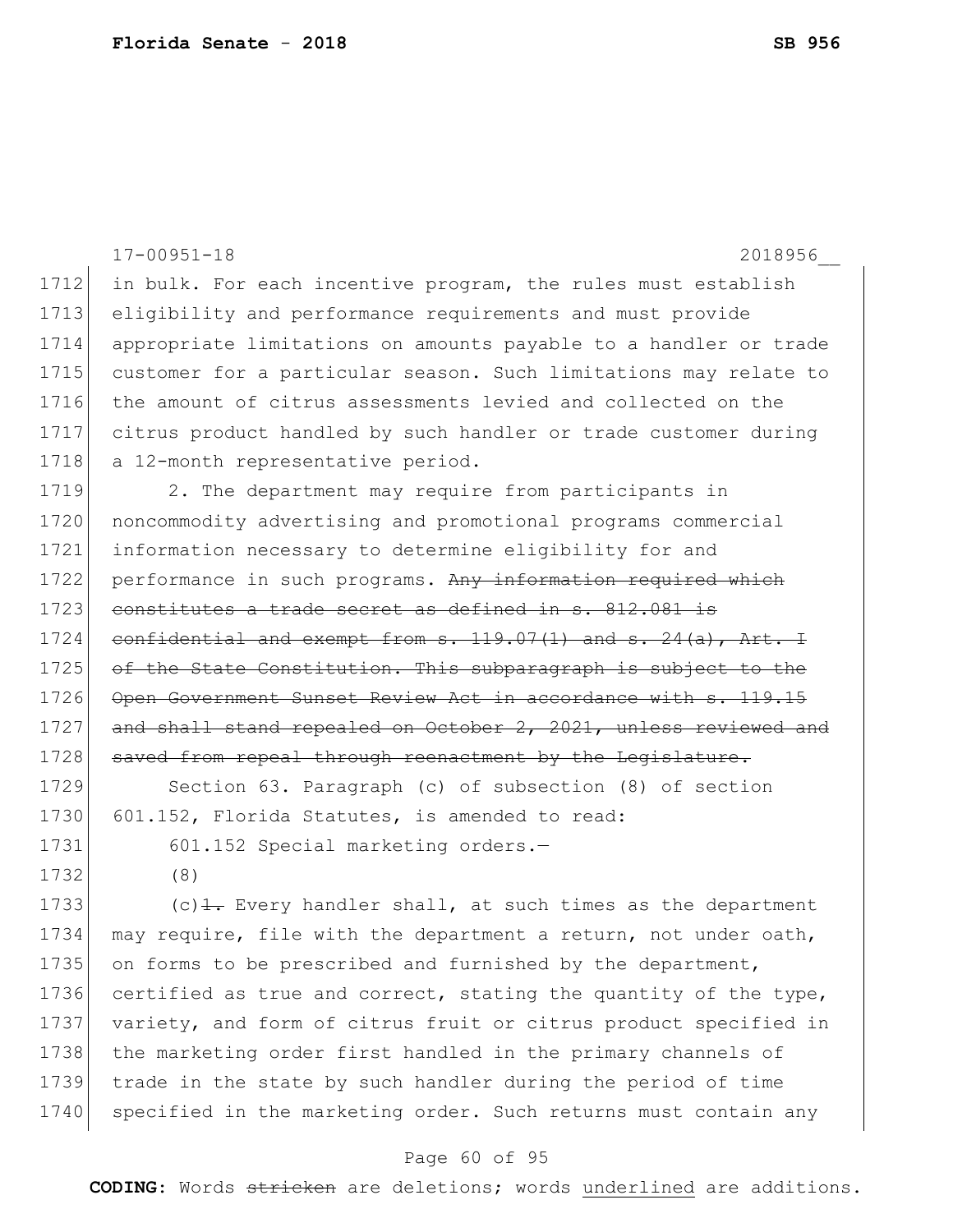1741 further information deemed by the department to be reasonably 1742 necessary to properly administer or enforce this section or any 1743 marketing order implemented under this section. 1744 2. Information that, if disclosed, would reveal a trade 1745 secret, as defined in s. 812.081, of any person subject to a 1746 marketing order is confidential and exempt from s. 119.07(1) and 1747 s. 24(a), Art. I of the State Constitution. This subparagraph is 1748 subject to the Open Government Sunset Review Act in accordance 1749 with s. 119.15 and shall stand repealed on October 2, 2021, 1750 unless reviewed and saved from repeal through reenactment by the 1751 Legislature. 1752 Section 64. Section 601.76, Florida Statutes, is repealed. 1753 Section 65. Subsection (6) of section 607.0505, Florida 1754 Statutes, is amended to read: 1755 607.0505 Registered agent; duties.-1756 (6) Information provided to, and records and transcriptions 1757 of testimony obtained by, the Department of Legal Affairs 1758 pursuant to this section are confidential and exempt from the 1759 provisions of s. 119.07(1) while the investigation is active. 1760 For purposes of this section, an investigation shall be 1761 considered "active" while such investigation is being conducted 1762 with a reasonable, good faith belief that it may lead to the 1763 filing of an administrative, civil, or criminal proceeding. An 1764 investigation does not cease to be active so long as the 1765 department is proceeding with reasonable dispatch and there is a 1766 good faith belief that action may be initiated by the department 1767 or other administrative or law enforcement agency. Except for 1768 active criminal intelligence or criminal investigative 1769 information, as defined in s. 119.011, and information which, if

17-00951-18 2018956\_\_

#### Page 61 of 95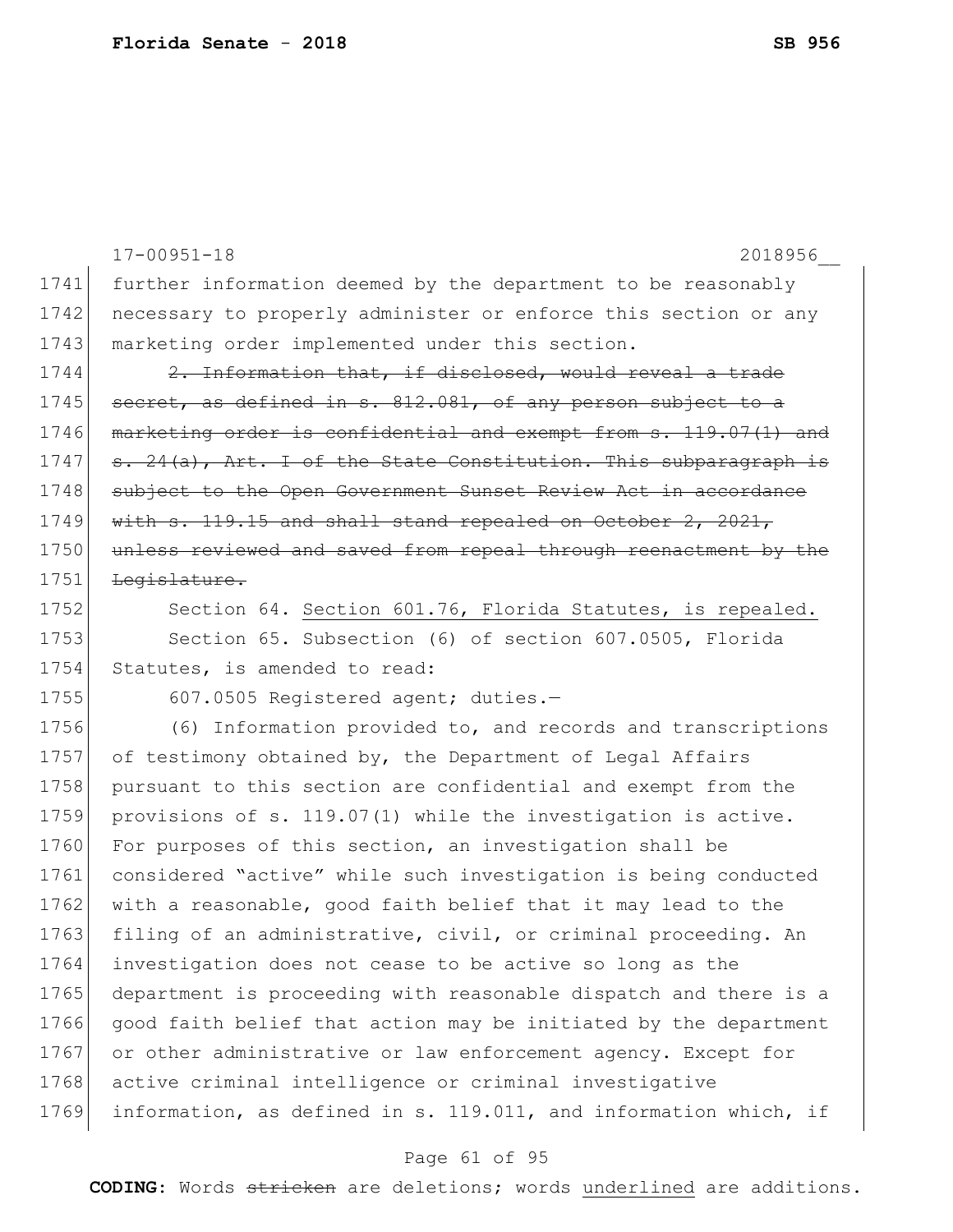|      | $17 - 00951 - 18$<br>2018956                                     |
|------|------------------------------------------------------------------|
| 1770 | disclosed, would reveal a trade secret, as defined in s.         |
| 1771 | 688.002, or would jeopardize the safety of an individual, all    |
| 1772 | information, records, and transcriptions become public record    |
| 1773 | when the investigation is completed or ceases to be active. The  |
| 1774 | department shall not disclose confidential information, records, |
| 1775 | or transcriptions of testimony except pursuant to the            |
| 1776 | authorization by the Attorney General in any of the following    |
| 1777 | circumstances:                                                   |
| 1778 | (a) To a law enforcement agency participating in or              |
| 1779 | conducting a civil investigation under chapter 895, or           |
| 1780 | participating in or conducting a criminal investigation.         |
| 1781 | (b) In the course of filing, participating in, or                |
| 1782 | conducting a judicial proceeding instituted pursuant to this     |
| 1783 | section or chapter 895.                                          |
| 1784 | (c) In the course of filing, participating in, or                |
| 1785 | conducting a judicial proceeding to enforce an order or judgment |
| 1786 | entered pursuant to this section or chapter 895.                 |
| 1787 | (d) In the course of a criminal or civil proceeding.             |
| 1788 |                                                                  |
| 1789 | A person or law enforcement agency which receives any            |
| 1790 | information, record, or transcription of testimony that has been |
| 1791 | made confidential by this subsection shall maintain the          |
| 1792 | confidentiality of such material and shall not disclose such     |
| 1793 | information, record, or transcription of testimony except as     |
| 1794 | provided for herein. Any person who willfully discloses any      |
| 1795 | information, record, or transcription of testimony that has been |
| 1796 | made confidential by this subsection, except as provided for     |
| 1797 | herein, is guilty of a misdemeanor of the first degree,          |
| 1798 | punishable as provided in s. 775.082 or s. 775.083. If any       |
|      | Page 62 of 95                                                    |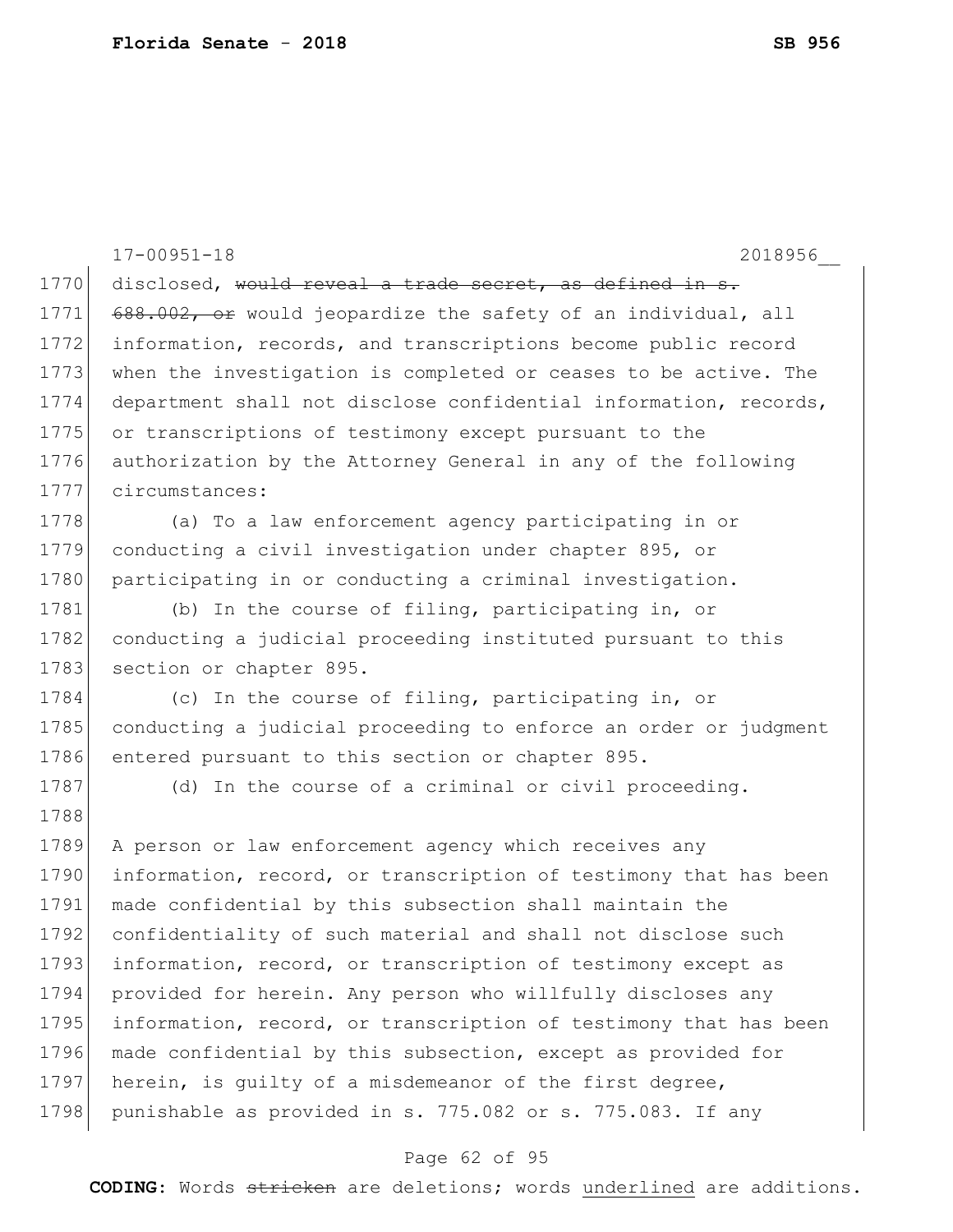|      | $17 - 00951 - 18$<br>2018956                                      |
|------|-------------------------------------------------------------------|
| 1799 | information, record, or testimony obtained pursuant to            |
| 1800 | subsection (2) is offered in evidence in any judicial             |
| 1801 | proceeding, the court may, in its discretion, seal that portion   |
| 1802 | of the record to further the policies of confidentiality set      |
| 1803 | forth herein.                                                     |
| 1804 | Section 66. Subsection (6) of section 617.0503, Florida           |
| 1805 | Statutes, is amended to read:                                     |
| 1806 | 617.0503 Registered agent; duties; confidentiality of             |
| 1807 | investigation records.-                                           |
| 1808 | (6) Information provided to, and records and transcriptions       |
| 1809 | of testimony obtained by, the Department of Legal Affairs         |
| 1810 | pursuant to this section are confidential and exempt from the     |
| 1811 | provisions of s. $119.07(1)$ and s. $24(a)$ , Art. I of the State |
| 1812 | Constitution while the investigation is active. For purposes of   |
| 1813 | this section, an investigation shall be considered "active"       |
| 1814 | while such investigation is being conducted with a reasonable,    |
| 1815 | good faith belief that it may lead to the filing of an            |
| 1816 | administrative, civil, or criminal proceeding. An investigation   |
| 1817 | does not cease to be active so long as the department is          |
| 1818 | proceeding with reasonable dispatch and there is a good faith     |
| 1819 | belief that action may be initiated by the department or other    |
| 1820 | administrative or law enforcement agency. Except for active       |
| 1821 | criminal intelligence or criminal investigative information, as   |
| 1822 | defined in s. 119.011, and information which, if disclosed,       |
| 1823 | would reveal a trade secret, as defined in s. 688.002, or would   |
| 1824 | jeopardize the safety of an individual, all information,          |
| 1825 | records, and transcriptions become available to the public when   |
| 1826 | the investigation is completed or ceases to be active. The        |
| 1827 | department shall not disclose confidential information, records,  |
|      |                                                                   |

# Page 63 of 95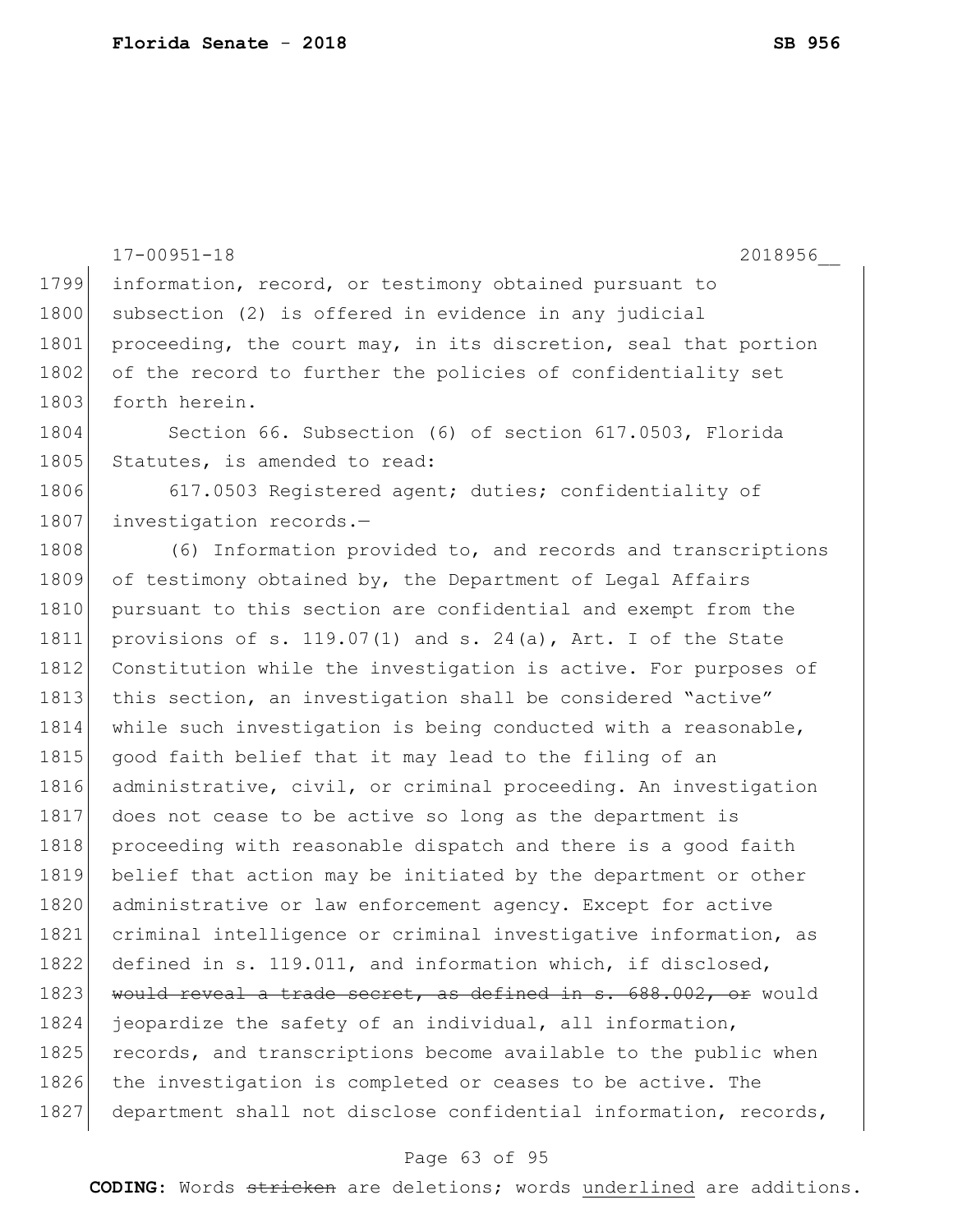|      | $17 - 00951 - 18$<br>2018956                                     |
|------|------------------------------------------------------------------|
| 1828 | or transcriptions of testimony except pursuant to authorization  |
| 1829 | by the Attorney General in any of the following circumstances:   |
| 1830 | (a) To a law enforcement agency participating in or              |
| 1831 | conducting a civil investigation under chapter 895, or           |
| 1832 | participating in or conducting a criminal investigation.         |
| 1833 | (b) In the course of filing, participating in, or                |
| 1834 | conducting a judicial proceeding instituted pursuant to this     |
| 1835 | section or chapter 895.                                          |
| 1836 | (c) In the course of filing, participating in, or                |
| 1837 | conducting a judicial proceeding to enforce an order or judgment |
| 1838 | entered pursuant to this section or chapter 895.                 |
| 1839 | (d) In the course of a criminal proceeding.                      |
| 1840 |                                                                  |
| 1841 | A person or law enforcement agency that receives any             |
| 1842 | information, record, or transcription of testimony that has been |
| 1843 | made confidential by this subsection shall maintain the          |
| 1844 | confidentiality of such material and shall not disclose such     |
| 1845 | information, record, or transcription of testimony except as     |
| 1846 | provided for herein. Any person who willfully discloses any      |
| 1847 | information, record, or transcription of testimony that has been |
| 1848 | made confidential by this subsection, except as provided for in  |
| 1849 | this subsection, commits a misdemeanor of the first degree,      |
| 1850 | punishable as provided in s. 775.082 or s. 775.083. If any       |
| 1851 | information, record, or testimony obtained pursuant to           |
| 1852 | subsection (2) is offered in evidence in any judicial            |
| 1853 | proceeding, the court may, in its discretion, seal that portion  |
| 1854 | of the record to further the policies of confidentiality set     |
| 1855 | forth in this subsection.                                        |
| 1856 | Section 67. Paragraph (c) of subsection (1) of section           |
|      |                                                                  |

# Page 64 of 95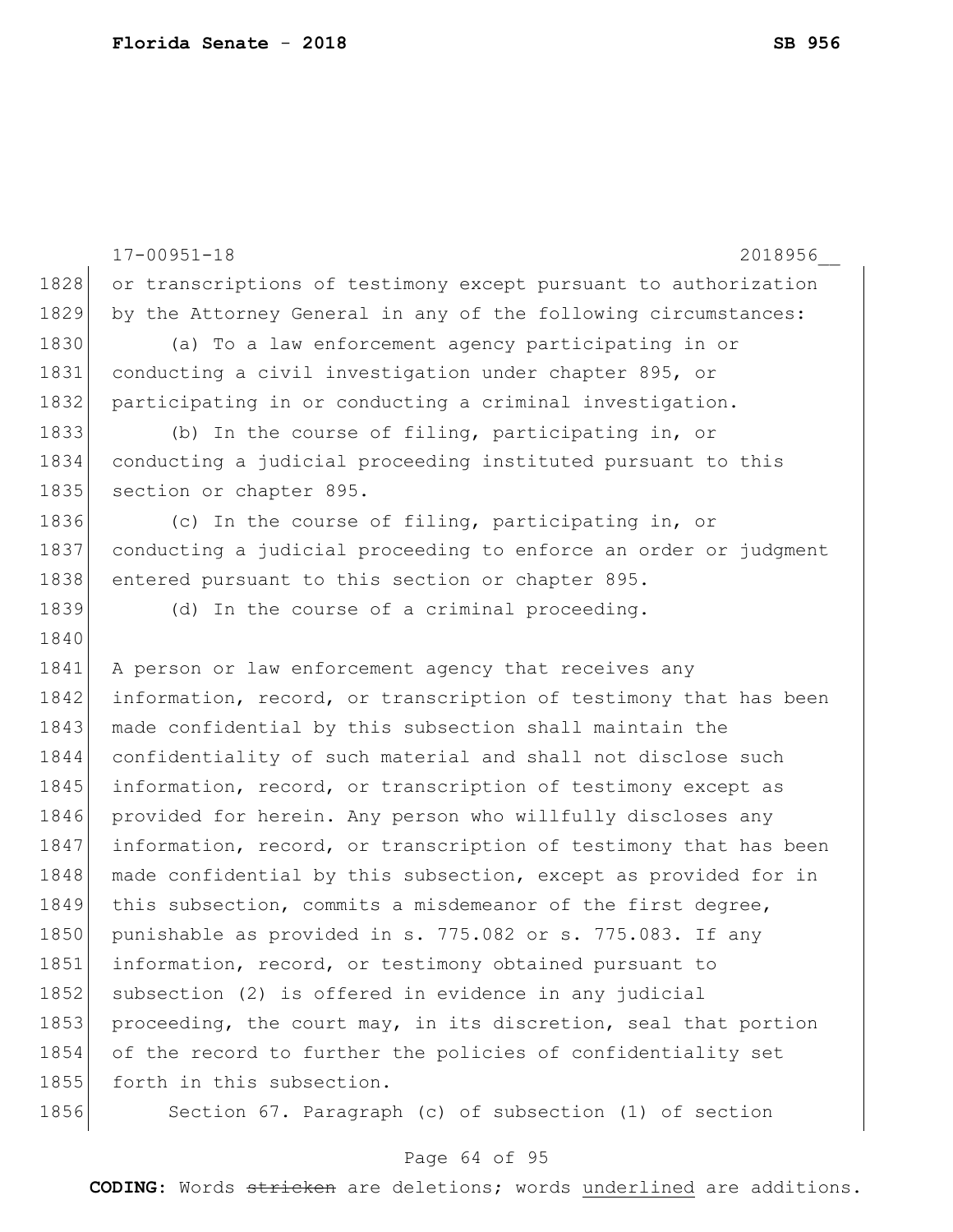|      | $17 - 00951 - 18$<br>2018956                                     |
|------|------------------------------------------------------------------|
| 1857 | 624.4212, Florida Statutes, is amended to read:                  |
| 1858 | 624.4212 Confidentiality of proprietary business and other       |
| 1859 | information.-                                                    |
| 1860 | (1) As used in this section, the term "proprietary business      |
| 1861 | information" means information, regardless of form or            |
| 1862 | characteristics, which is owned or controlled by an insurer, or  |
| 1863 | a person or an affiliated person who seeks acquisition of        |
| 1864 | controlling stock in a domestic stock insurer or controlling     |
| 1865 | company, and which:                                              |
| 1866 | (c) Includes:                                                    |
| 1867 | 1. Trade secrets as defined in s. 688.002 which comply with      |
| 1868 | $-624.4213.$                                                     |
| 1869 | 1.2. Information relating to competitive interests, the          |
| 1870 | disclosure of which would impair the competitive business of the |
| 1871 | provider of the information.                                     |
| 1872 | 2.3. The source, nature, and amount of the consideration         |
| 1873 | used or to be used in carrying out a merger or other acquisition |
| 1874 | of control in the ordinary course of business, including the     |
| 1875 | identity of the lender, if the person filing a statement         |
| 1876 | regarding consideration so requests.                             |
| 1877 | 3.4. Information relating to bids or other contractual           |
| 1878 | data, the disclosure of which would impair the efforts of the    |
| 1879 | insurer or its affiliates to contract for goods or services on   |
| 1880 | favorable terms.                                                 |
| 1881 | 4.5. Internal auditing controls and reports of internal          |
| 1882 | auditors.                                                        |
| 1883 | Section 68. Section 624.4213, Florida Statutes, is               |
| 1884 | repealed.                                                        |
| 1885 | Section 69. Paragraph (d) of subsection (1) of section           |
|      |                                                                  |

# Page 65 of 95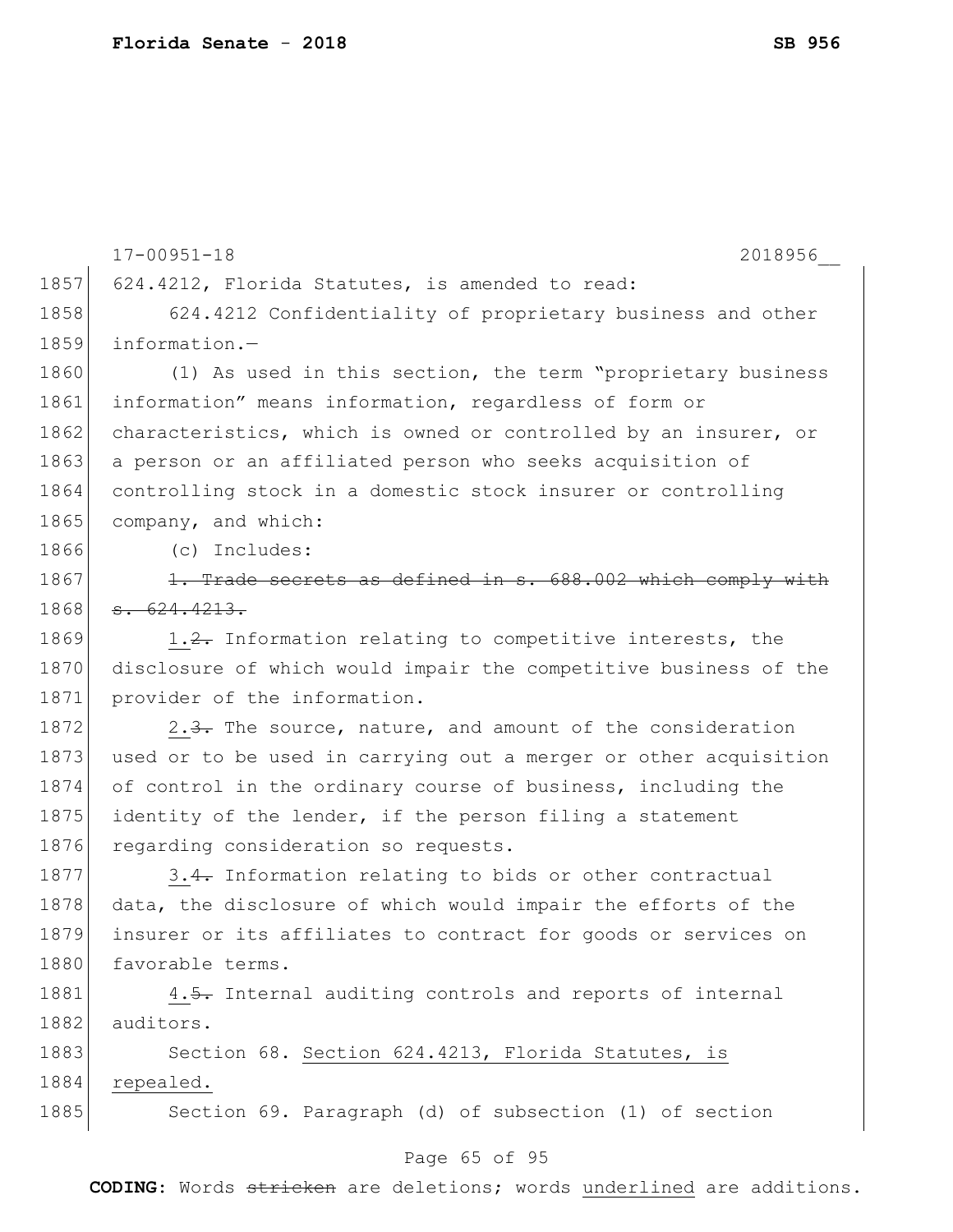|      | $17 - 00951 - 18$<br>2018956                                    |
|------|-----------------------------------------------------------------|
| 1886 | 626.84195, Florida Statutes, is amended to read:                |
| 1887 | 626.84195 Confidentiality of information supplied by title      |
| 1888 | insurance agencies and insurers.-                               |
| 1889 | (1) As used in this section, the term "proprietary business     |
| 1890 | information" means information that:                            |
| 1891 | (d) Concerns:                                                   |
| 1892 | 1. Business plans;                                              |
| 1893 | 2. Internal auditing controls and reports of internal           |
| 1894 | auditors;                                                       |
| 1895 | 3. Reports of external auditors for privately held              |
| 1896 | companies;                                                      |
| 1897 | 4. Trade secrets, as defined in s. 688.002; or                  |
| 1898 | 4.5. Financial information, including revenue data, loss        |
| 1899 | expense data, gross receipts, taxes paid, capital investment,   |
| 1900 | and employee wages.                                             |
| 1901 | Section 70. Subsection (2) of section 626.884, Florida          |
| 1902 | Statutes, is amended to read:                                   |
| 1903 | 626.884 Maintenance of records by administrator; access;        |
| 1904 | $confidentiality. -$                                            |
| 1905 | (2) The office shall have access to books and records           |
| 1906 | maintained by the administrator for the purpose of examination, |
| 1907 | audit, and inspection. Information contained in such books and  |
| 1908 | records is confidential and exempt from the provisions of s.    |
| 1909 | 119.07(1) if the disclosure of such information would reveal a  |
| 1910 | trade secret as defined in s. 688.002. However, the office may  |
| 1911 | use such information in any proceeding instituted against the   |
| 1912 | administrator.                                                  |
| 1913 | Section 71. Subsection (1) of section 626.9936, Florida         |
| 1914 | Statutes, is amended to read:                                   |

# Page 66 of 95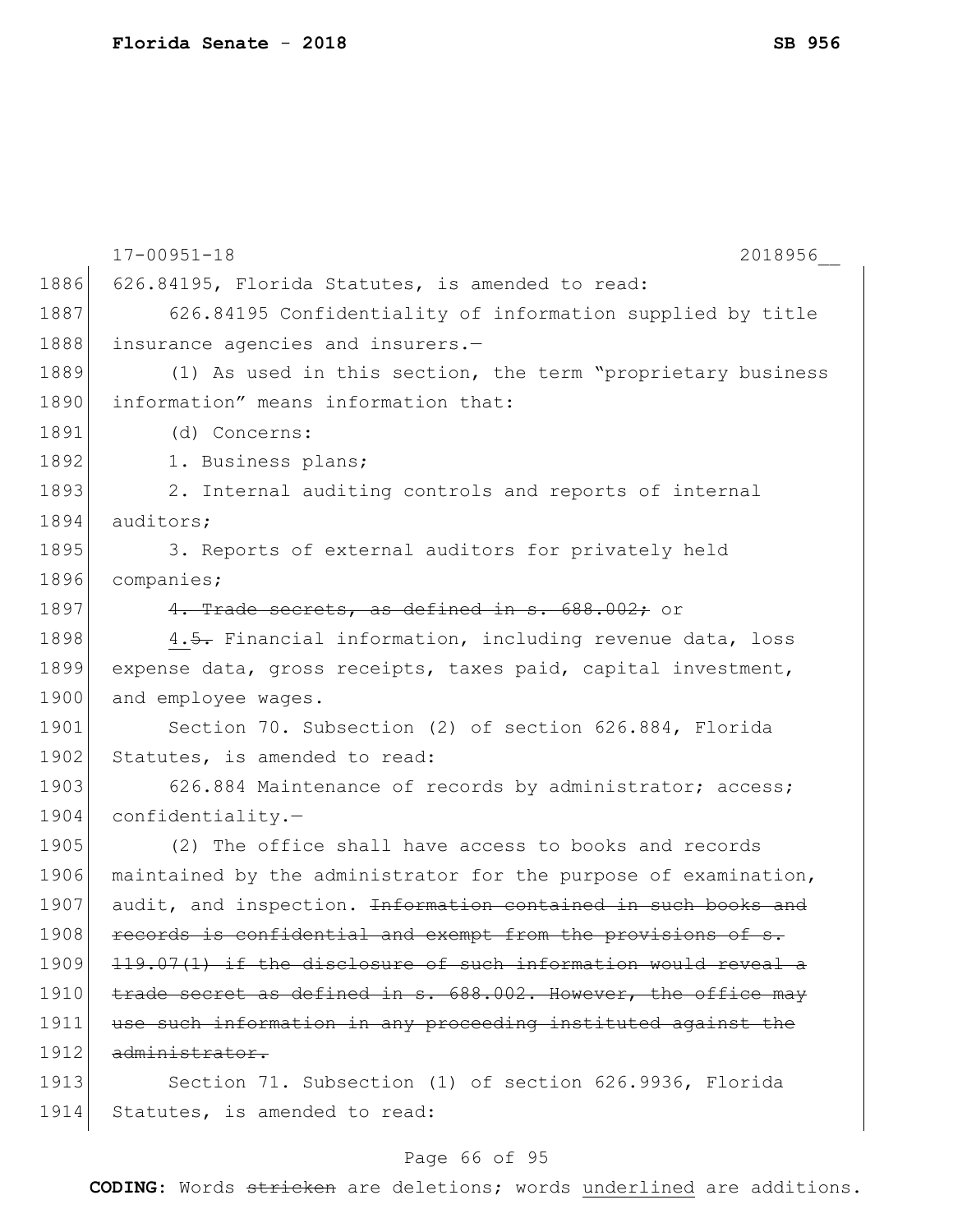|      | $17 - 00951 - 18$<br>2018956                                           |
|------|------------------------------------------------------------------------|
| 1915 | 626.9936 Access to records.-                                           |
| 1916 | (1) Notwithstanding subsections (1) and (2) of Article                 |
| 1917 | VIII, subsection (2) of Article X, and subsection (6) of Article       |
| 1918 | XII of the Interstate Insurance Product Regulation Compact, a          |
| 1919 | request by a resident of this state for public inspection and          |
| 1920 | copying of information, data, or official records that includes:       |
| 1921 | (a) An insurer's trade secrets shall be referred to the                |
| 1922 | commissioner who shall respond to the request, with the                |
| 1923 | cooperation and assistance of the commission, in accordance with       |
| 1924 | <del>s. 624.4213; or</del>                                             |
| 1925 | (b) matters of privacy of individuals shall be referred to             |
| 1926 | the commissioner who shall respond to the request, with the            |
| 1927 | cooperation and assistance of the commission, in accordance with       |
| 1928 | $s. 119.07(1)$ .                                                       |
| 1929 | Section 72. Paragraph (q) of subsection $(3)$ of section               |
| 1930 | 627.0628, Florida Statutes, is amended to read:                        |
| 1931 | 627.0628 Florida Commission on Hurricane Loss Projection               |
| 1932 | Methodology; public records exemption; public meetings                 |
| 1933 | exemption.-                                                            |
| 1934 | (3) ADOPTION AND EFFECT OF STANDARDS AND GUIDELINES.-                  |
| 1935 | $(q)$ <del>1. A trade secret, as defined in s. 688.002, which is</del> |
| 1936 | used in designing and constructing a hurricane or flood loss           |
| 1937 | model and which is provided pursuant to this section, by a             |
| 1938 | private company, to the commission, office, or consumer advocate       |
| 1939 | appointed pursuant to s. 627.0613 is confidential and exempt           |
| 1940 | from $s. 119.07(1)$ and $s. 24(a)$ , Art. I of the State               |
| 1941 | Constitution.                                                          |
| 1942 | 1.2.a. That portion of a meeting of the commission or of a             |
| 1943 | rate proceeding on an insurer's rate filing at which a trade           |
|      |                                                                        |

# Page 67 of 95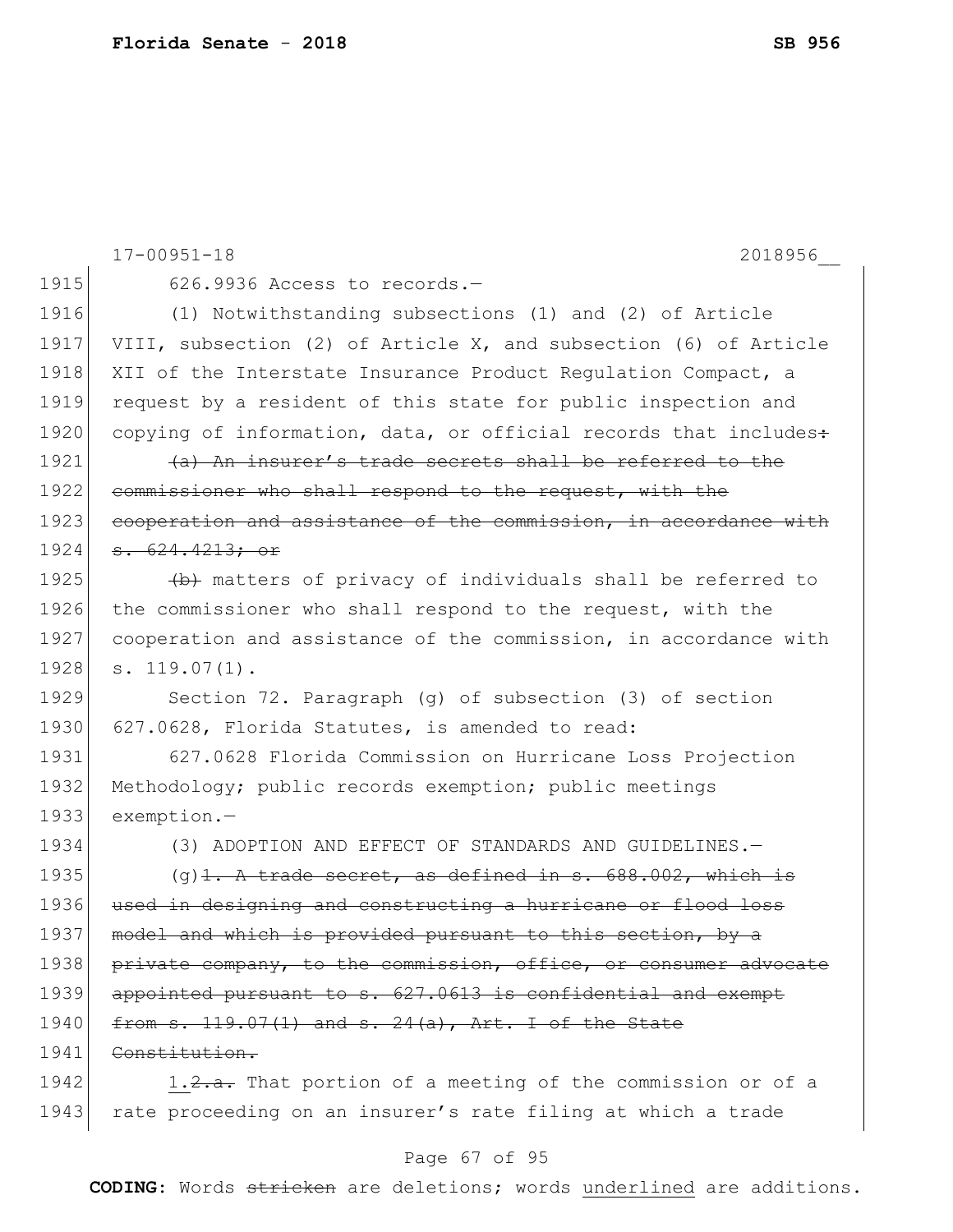|      | $17 - 00951 - 18$<br>2018956                                     |
|------|------------------------------------------------------------------|
| 1944 | secret made confidential and exempt pursuant to s. 688.01 by     |
| 1945 | this paragraph is discussed is exempt from s. 286.011 and s.     |
| 1946 | 24(b), Art. I of the State Constitution. The closed meeting must |
| 1947 | be recorded, and no portion of the closed meeting may be off the |
| 1948 | record.                                                          |
| 1949 | 2.b. The recording of a closed portion of a meeting is           |
| 1950 | exempt from s. $119.07(1)$ and s. $24(a)$ , Art. I of the State  |
| 1951 | Constitution.                                                    |
| 1952 | 3.e. This paragraph is subject to the Open Government            |
| 1953 | Sunset Review Act in accordance with s. 119.15 and shall stand   |
| 1954 | repealed on October 2, 2019, unless reviewed and saved from      |
| 1955 | repeal through reenactment by the Legislature.                   |
| 1956 | Section 73. Paragraph (a) of subsection (11) of section          |
| 1957 | 627.3518, Florida Statutes, is amended to read:                  |
| 1958 | 627.3518 Citizens Property Insurance Corporation                 |
| 1959 | policyholder eligibility clearinghouse program. The purpose of   |
| 1960 | this section is to provide a framework for the corporation to    |
| 1961 | implement a clearinghouse program by January 1, 2014.            |
| 1962 | (11) Proprietary business information provided to the            |
| 1963 | corporation's clearinghouse by insurers with respect to          |
| 1964 | identifying and selecting risks for an offer of coverage is      |
| 1965 | confidential and exempt from s. 119.07(1) and s. 24(a), Art. I   |
| 1966 | of the State Constitution.                                       |
| 1967 | (a) As used in this subsection, the term "proprietary            |
| 1968 | business information" means information, regardless of form or   |
| 1969 | characteristics, which is owned or controlled by an insurer and: |
| 1970 | 1. Is identified by the insurer as proprietary business          |
| 1971 | information and is intended to be and is treated by the insurer  |
| 1972 | as private in that the disclosure of the information would cause |

# Page 68 of 95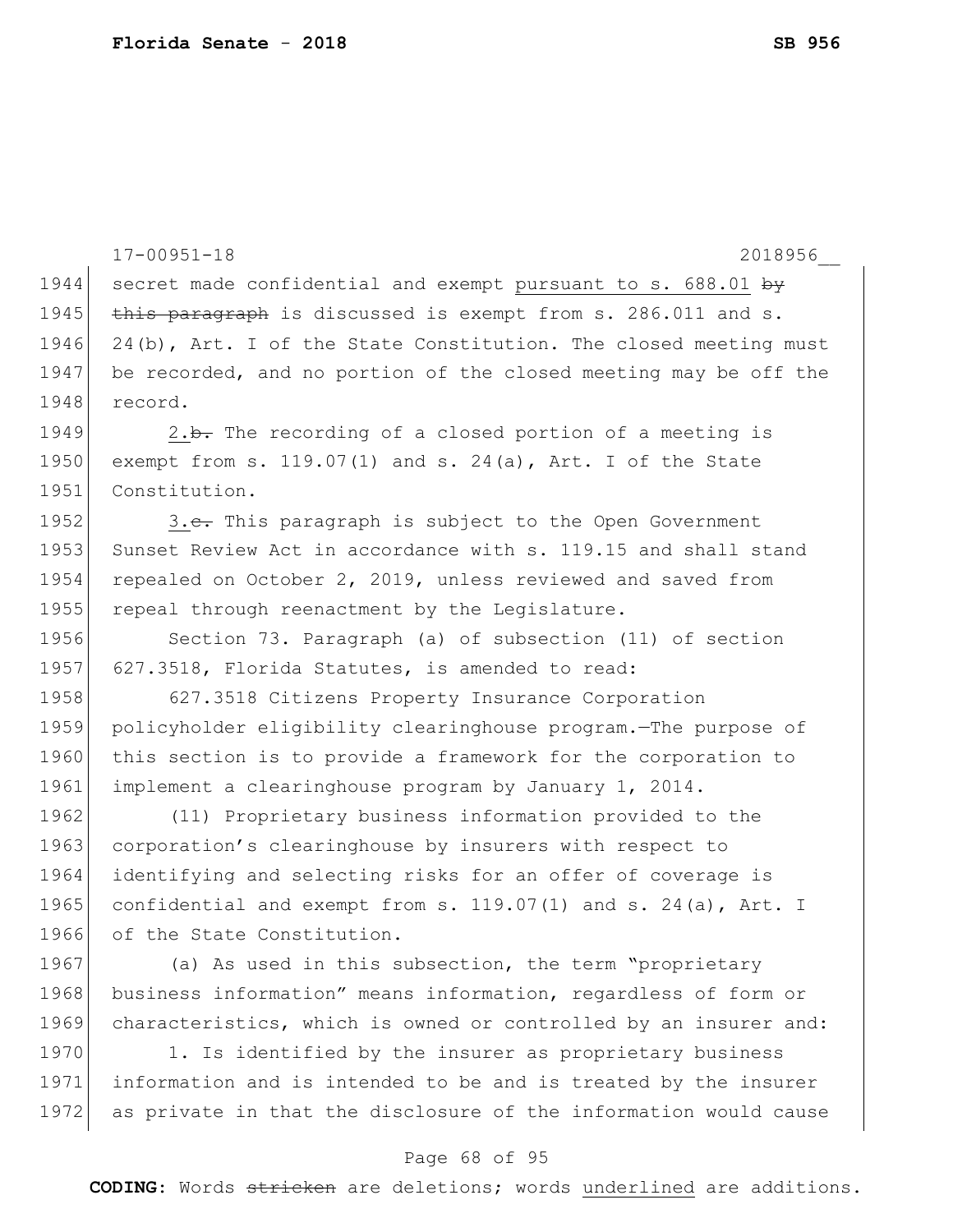|      | $17 - 00951 - 18$<br>2018956                                           |
|------|------------------------------------------------------------------------|
| 1973 | harm to the insurer, an individual, or the company's business          |
| 1974 | operations and has not been disclosed unless disclosed pursuant        |
| 1975 | to a statutory requirement, an order of a court or                     |
| 1976 | administrative body, or a private agreement that provides that         |
| 1977 | the information will not be released to the public;                    |
| 1978 | 2. Is not otherwise readily ascertainable or publicly                  |
| 1979 | available by proper means by other persons from another source         |
| 1980 | in the same configuration as provided to the clearinghouse; and        |
| 1981 | 3. Includes, but is not limited to:                                    |
| 1982 | a. Trade secrets.                                                      |
| 1983 | b. information relating to competitive interests, the                  |
| 1984 | disclosure of which would impair the competitive business of the       |
| 1985 | provider of the information.                                           |
| 1986 |                                                                        |
| 1987 | Proprietary business information may be found in underwriting          |
| 1988 | criteria or instructions which are used to identify and select         |
| 1989 | risks through the program for an offer of coverage and are             |
| 1990 | shared with the clearinghouse to facilitate the shopping of            |
| 1991 | risks with the insurer.                                                |
| 1992 | Section 74. Present subsections $(4)$ , $(5)$ , $(14)$ , and $(15)$ of |
| 1993 | section 655.057, Florida Statutes, are amended, and present            |
| 1994 | subsections (5) through (15) of that section are renumbered as         |
| 1995 | subsections (4) through (14), respectively, to read:                   |
| 1996 | 655.057 Records; limited restrictions upon public access.-             |
| 1997 | (4) Except as otherwise provided in this section and except            |
| 1998 | for those portions that are otherwise public record, trade             |
| 1999 | secrets as defined in s. 688.002 which comply with s. 655.0591         |
| 2000 | and which are held by the office in accordance with its                |
| 2001 | statutory duties with respect to the financial institutions            |
|      |                                                                        |

# Page 69 of 95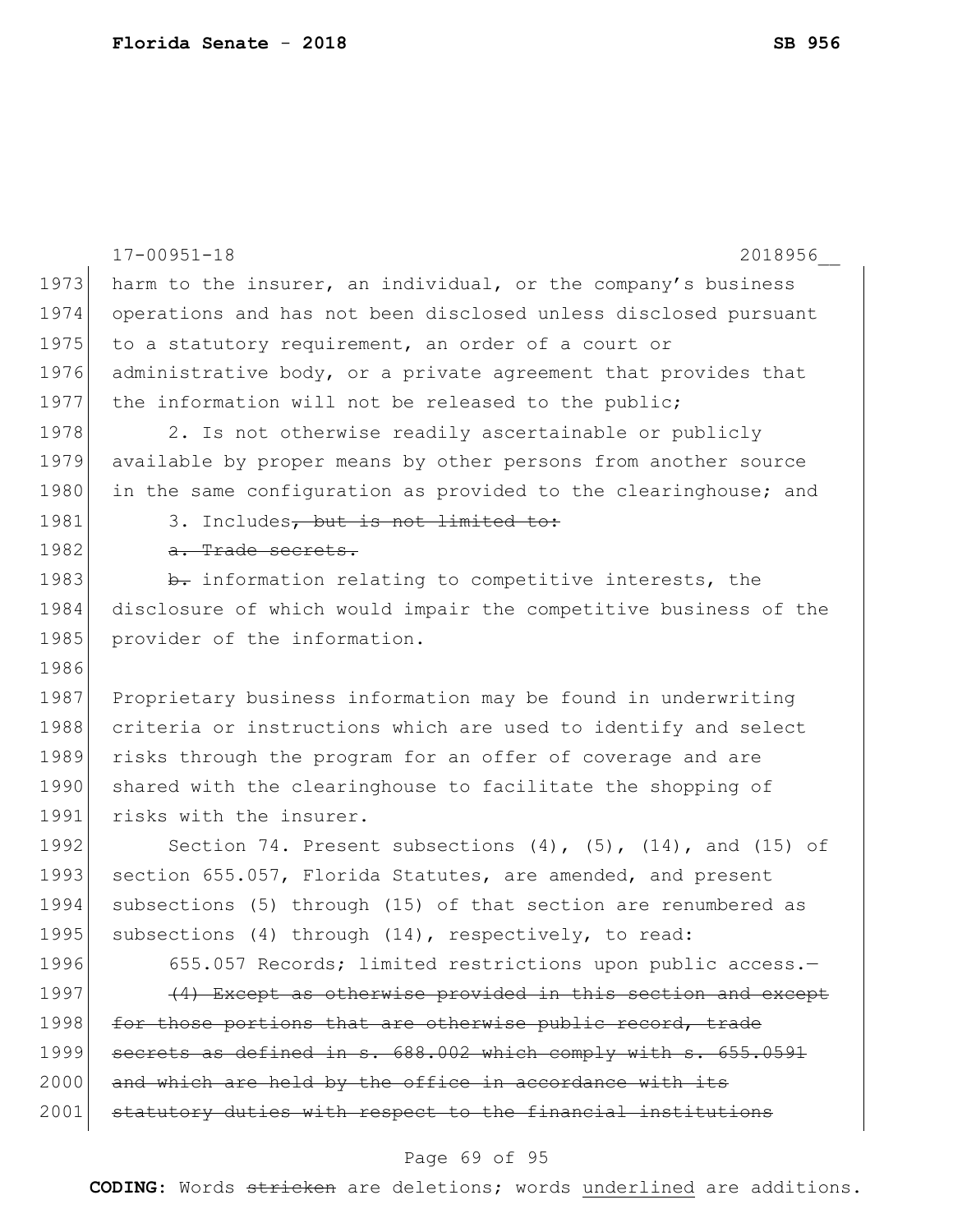|      | $17 - 00951 - 18$<br>2018956                                     |
|------|------------------------------------------------------------------|
| 2002 | eodes are confidential and exempt from s. 119.07(1) and s.       |
| 2003 | 24 (a), Art. I of the State Constitution.                        |
| 2004 | $(4)$ +5) Neither this section nor s. 688.01 prevents or         |
| 2005 | restricts does not prevent or restrict:                          |
| 2006 | (a) Publishing reports that are required to be submitted to      |
| 2007 | the office pursuant to s. $655.045(2)$ or required by applicable |
| 2008 | federal statutes or regulations to be published.                 |
| 2009 | (b) Furnishing records or information to any other state,        |
| 2010 | federal, or foreign agency responsible for the regulation or     |
| 2011 | supervision of financial institutions.                           |
| 2012 | (c) Disclosing or publishing summaries of the condition of       |
| 2013 | financial institutions and general economic and similar          |
| 2014 | statistics and data, provided that the identity of a particular  |
| 2015 | financial institution is not disclosed.                          |
| 2016 | (d) Reporting any suspected criminal activity, with              |
| 2017 | supporting documents and information, to appropriate law         |
| 2018 | enforcement and prosecutorial agencies.                          |
| 2019 | (e) Furnishing information upon request to the Chief             |
| 2020 | Financial Officer or the Division of Treasury of the Department  |
| 2021 | of Financial Services regarding the financial condition of any   |
| 2022 | financial institution that is, or has applied to be, designated  |
| 2023 | as a qualified public depository pursuant to chapter 280.        |
| 2024 | (f) Furnishing information to Federal Home Loan Banks            |
| 2025 | regarding its member institutions pursuant to an information     |
| 2026 | sharing agreement between the Federal Home Loan Banks and the    |
| 2027 | office.                                                          |
| 2028 |                                                                  |
| 2029 | Any confidential information or records obtained from the office |
| 2030 | pursuant to this subsection shall be maintained as confidential  |
|      | Page 70 of 95                                                    |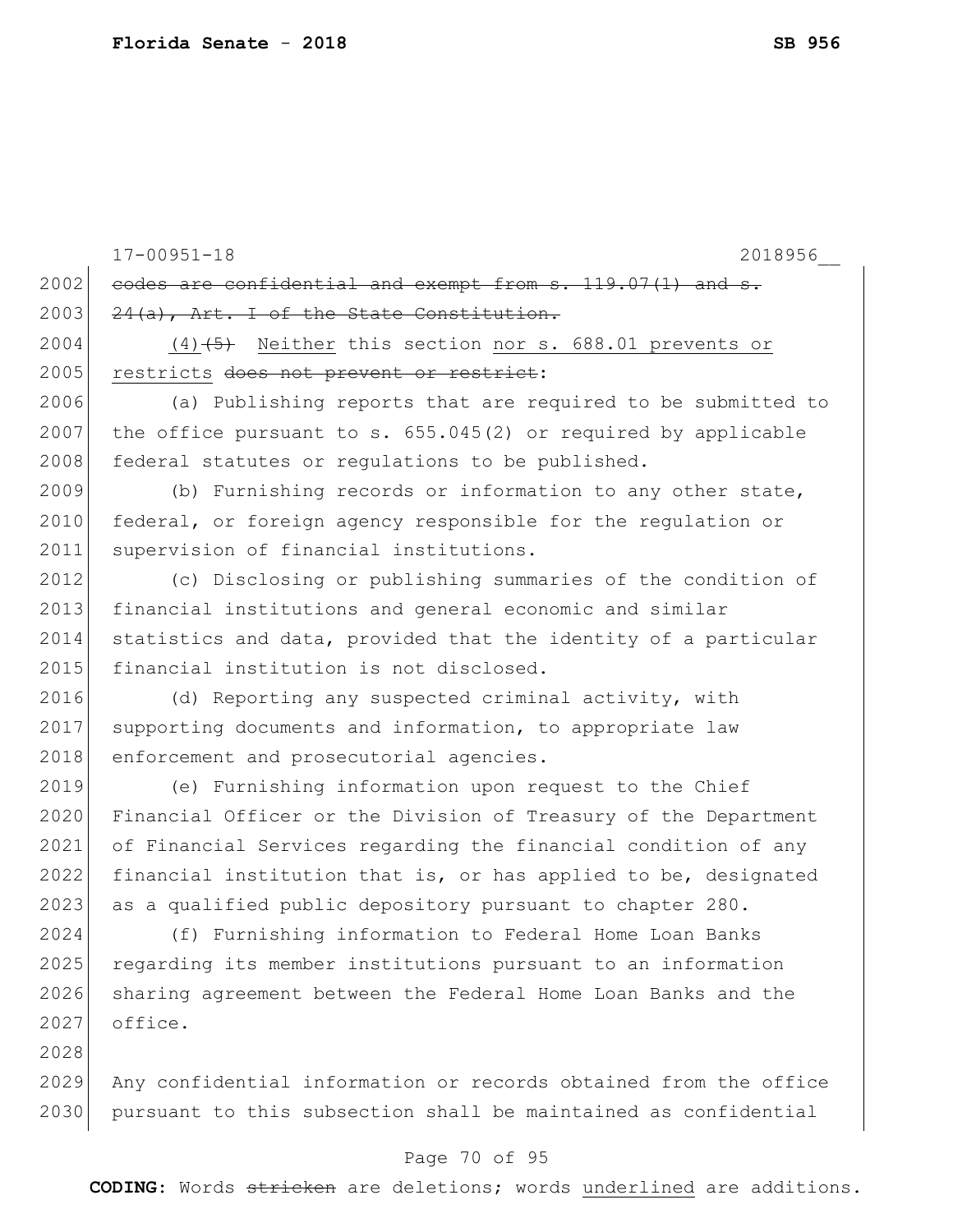17-00951-18 2018956\_\_ Page 71 of 95 2031 and exempt from s. 119.07(1) and s. 24(a), Art. I of the State 2032 Constitution. 2033 (13) $(14)$  Subsection Subsections (3) is and  $(4)$  are subject 2034 to the Open Government Sunset Review Act in accordance with s. 2035 119.15 and is  $\frac{1}{2}$  repealed on October 2, 2019, unless reviewed 2036 and saved from repeal through reenactment by the Legislature. 2037 (14)  $(14)$  (15) Subsections (1), (2), (4)  $(5)$ , and (8)  $(9)$  are 2038 subject to the Open Government Sunset Review Act in accordance 2039 with s. 119.15 and are repealed on October 2, 2022, unless 2040 reviewed and saved from repeal through reenactment by the 2041 Legislature. 2042 Section 75. Section 655.0591, Florida Statutes, is 2043 repealed. 2044 Section 76. Subsection (11) of section 663.533, Florida 2045 Statutes, is amended to read: 2046 663.533 Applicability of the financial institutions codes.-2047 A qualified limited service affiliate is subject to the 2048 financial institutions codes. Without limiting the foregoing, 2049 the following provisions are applicable to a qualified limited 2050 service affiliate:  $2051$  (11) Section 688.01  $655.0591$ , relating to trade secret 2052 documents. 2053 2054 This section does not prohibit the office from investigating or 2055 examining an entity to ensure that it is not in violation of 2056 this chapter or applicable provisions of the financial 2057 institutions codes. 2058 Section 77. Section 721.071, Florida Statutes, is repealed. 2059 Section 78. Present subsections (3) and (4) of section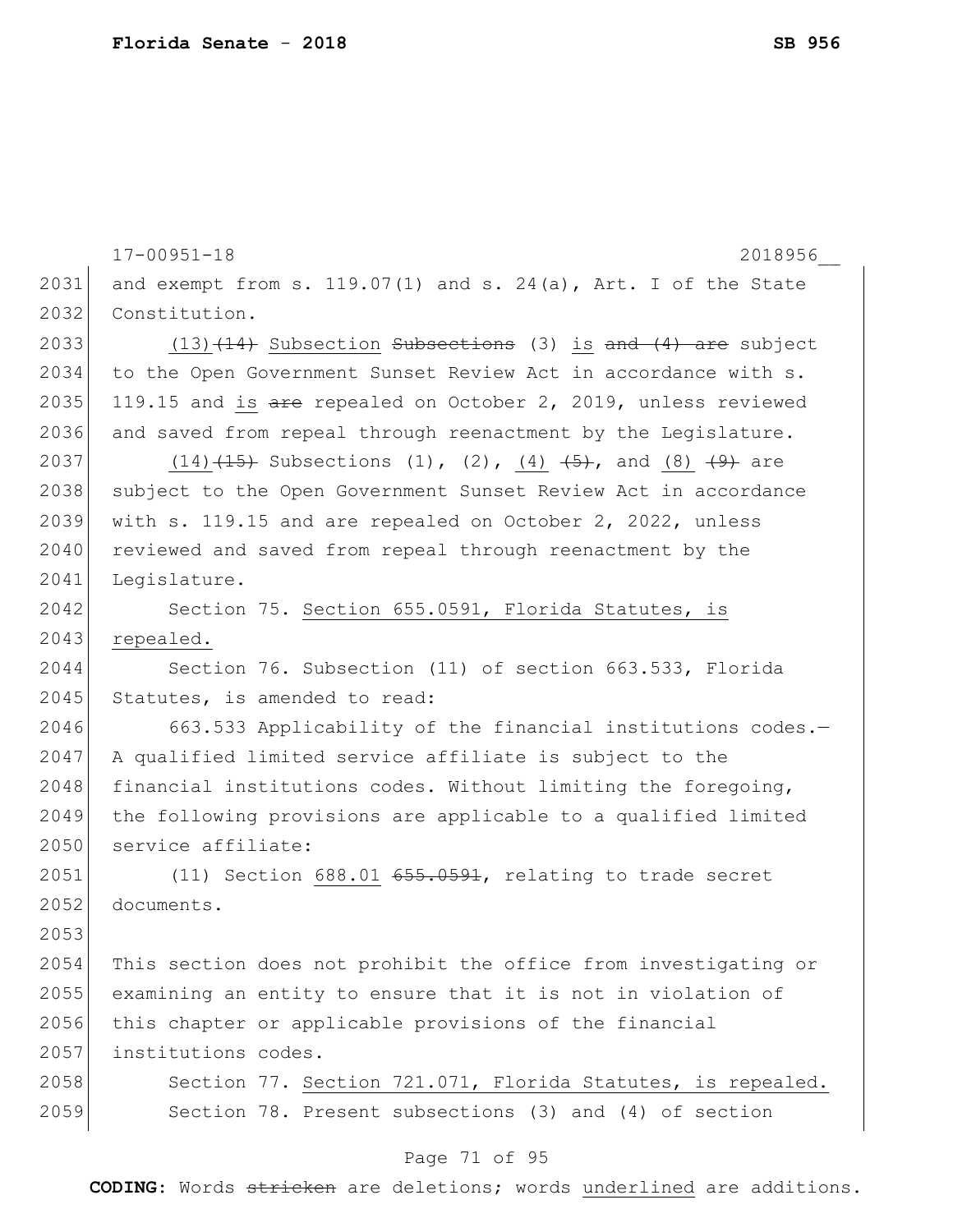17-00951-18 2018956\_\_ 2060 815.04, Florida Statutes, are amended, and present subsection 2061 (5) of that section is renumbered as subsection  $(4)$ , to read: 2062 815.04 Offenses against intellectual property<del>; public</del> 2063 records exemption.  $2064$  (3) Data, programs, or supporting documentation that is a  $2065$  trade secret as defined in s.  $812.081$ , that is held by an agency 2066 as defined in chapter 119, and that resides or exists internal 2067 or external to a computer, computer system, computer network, or 2068 electronic device is confidential and exempt from the provisions  $2069$  of s. 119.07(1) and s.  $24(a)$ , Art. I of the State Constitution. 2070 This subsection is subject to the Open Government Sunset Review 2071 Act in accordance with s. 119.15 and shall stand repealed on 2072 October 2, 2021, unless reviewed and saved from repeal through 2073 reenactment by the Legislature. 2074 (3) $(4)$  A person who willfully, knowingly, and without 2075 authorization discloses or takes data, programs, or supporting 2076 documentation that is a trade secret as defined in s. 812.081  $\leftrightarrow$  $2077$  is confidential as provided by law residing or existing internal 2078 or external to a computer, computer system, computer network, or 2079 electronic device commits an offense against intellectual 2080 property. 2081 Section 79. Section 815.045, Florida Statutes, is repealed. 2082 Section 80. Subsection (2) of section 1004.22, Florida 2083 Statutes, is amended to read: 2084 1004.22 Divisions of sponsored research at state

2085 universities.-

2086 (2) The university shall set such policies to regulate the 2087 activities of the divisions of sponsored research as it may 2088 consider necessary to administer the research programs in a

#### Page 72 of 95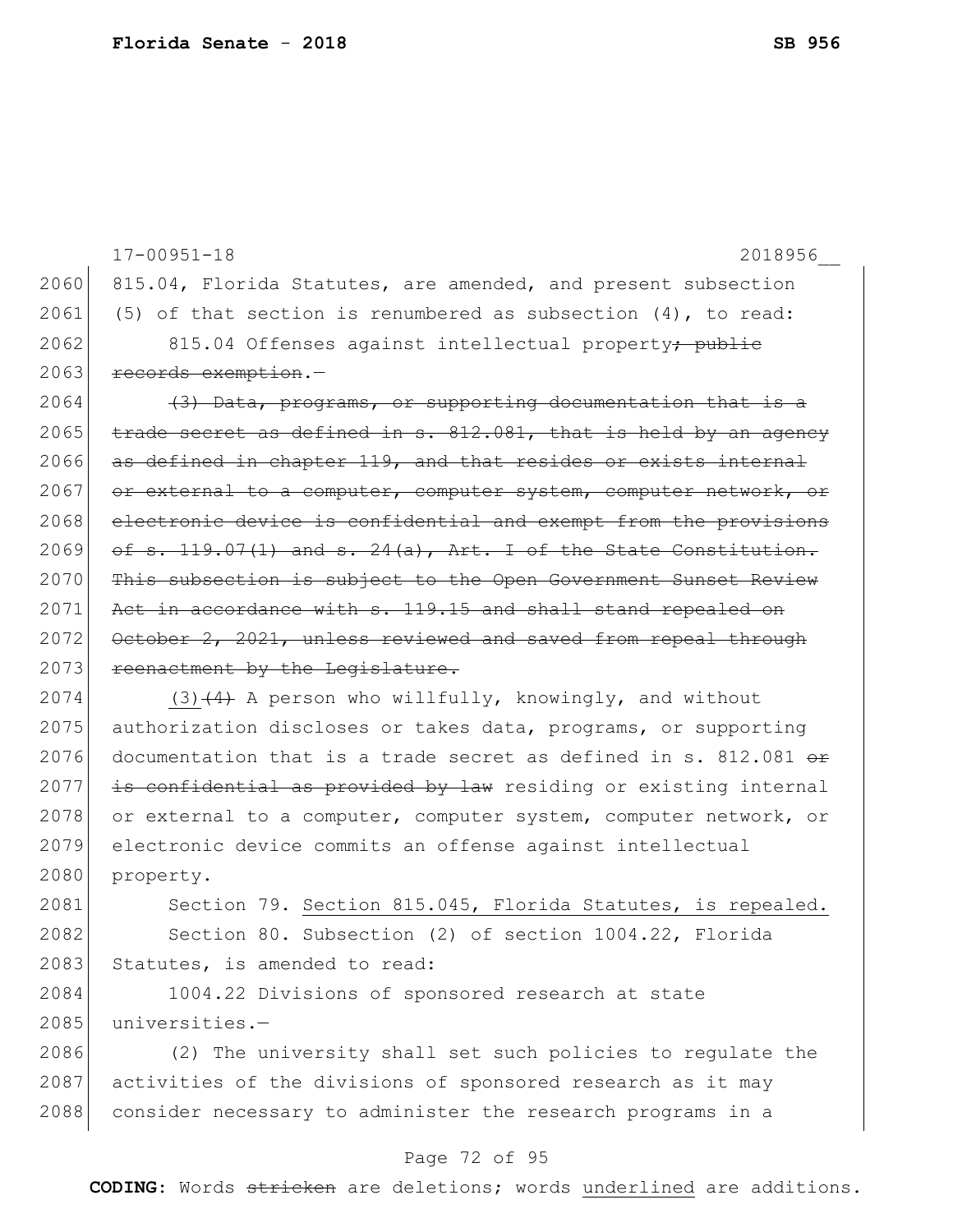17-00951-18 2018956\_\_ 2089 manner which assures efficiency and effectiveness, producing the 2090 maximum benefit for the educational programs and maximum service 2091 to the state. To this end, materials that relate to methods of 2092 manufacture or production, potential trade secrets, potentially 2093 patentable material, actual trade secrets, business 2094 transactions, or proprietary information received, generated, 2095 ascertained, or discovered during the course of research 2096 conducted within the state universities shall be confidential 2097 and exempt from the provisions of s.  $119.07(1)$ , except that a 2098 division of sponsored research shall make available upon request 2099 the title and description of a research project, the name of the 2100 researcher, and the amount and source of funding provided for 2101 such project. 2102 Section 81. Paragraph (c) of subsection (2) and subsections 2103 (3),  $(4)$ , and  $(7)$  of section 1004.30, Florida Statutes, are 2104 amended, and paragraph (d) of subsection (2) of that section is 2105 redesignated as paragraph  $(c)$ , to read: 2106 1004.30 University health services support organization; 2107 confidentiality of information.-2108 (2) The following university health services support 2109 organization's records and information are confidential and 2110 exempt from the provisions of s. 119.07(1) and s. 24(a), Art. I 2111 of the State Constitution: 2112  $\left($  (c) Trade secrets, as defined in s. 688.002, including 2113 reimbursement methodologies and rates.

2114 (3) Any portion of a governing board or peer review panel 2115 or committee meeting during which a confidential and exempt 2116 contract, document, record, or marketing plan, or trade secret, 2117 as provided for in subsection  $(2)$ , or a confidential and exempt

#### Page 73 of 95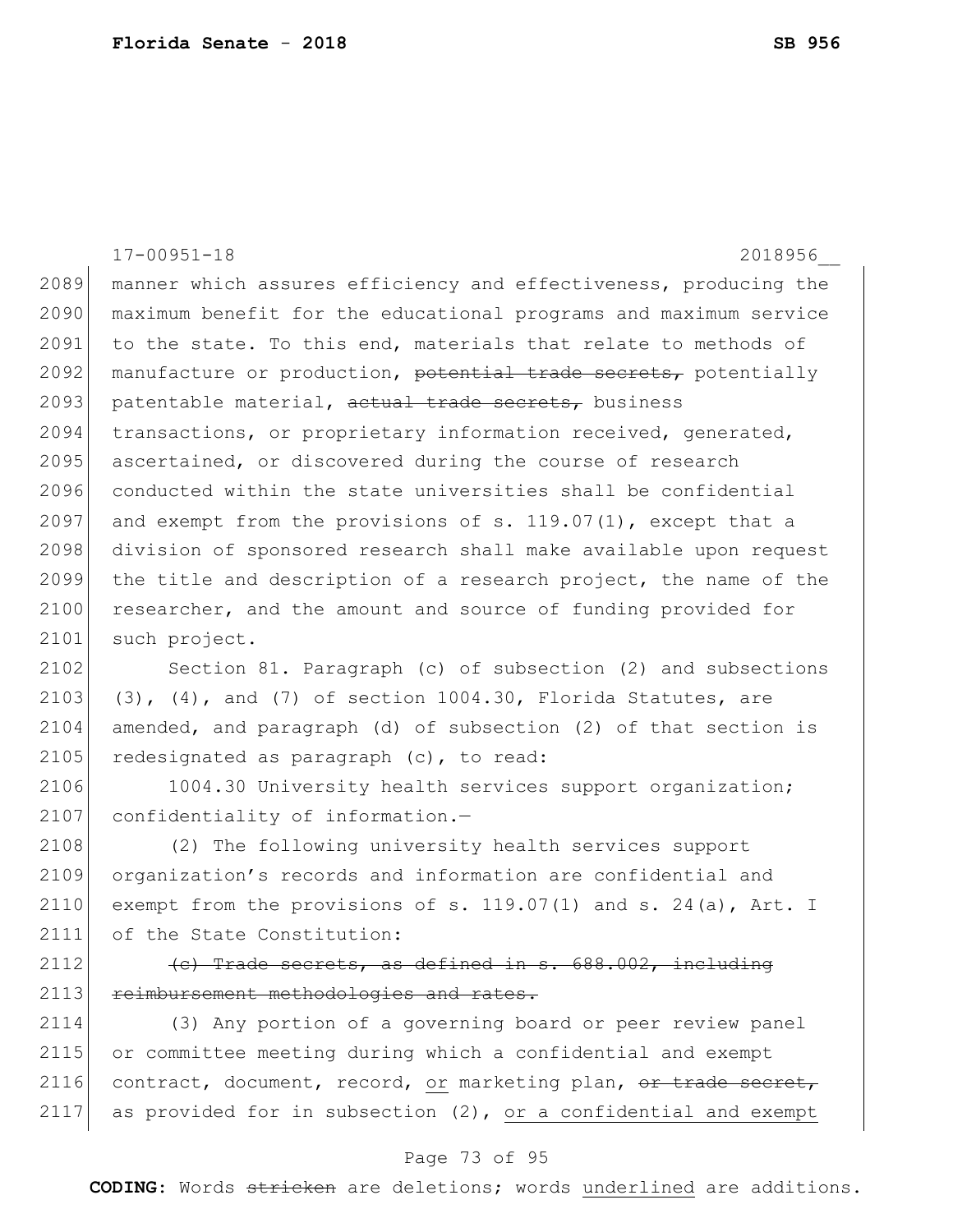2118 trade secret, as provided for in s. 688.01, is discussed is 2119 exempt from the provisions of s. 286.011 and s. 24(b), Art. I of 2120 the State Constitution. 2121 (4) Those portions of any public record, such as a tape 2122 recording, minutes, and notes, generated during that portion of 2123 a governing board or peer review panel or committee meeting 2124 which is closed to the public pursuant to this section, which  $2125$  contain information relating to contracts, documents, records, 2126 marketing plans, or trade secrets which are made confidential 2127 and exempt by this section, are confidential and exempt from the 2128 provisions of s. 119.07(1) and s. 24(a), Art. I of the State 2129 Constitution. 2130 (7) Those portions of any public record, such as a tape 2131 recording, minutes, or notes, generated during that portion of a 2132 governing board meeting at which negotiations for contracts for 2133 managed-care arrangements occur, are reported on, or are acted 2134 on by the governing board, which record is made confidential and 2135 exempt by subsection  $(4)$ , shall become public records 2 years 2136 after the termination or completion of the term of the contract 2137 to which such negotiations relate or, if no contract was 2138 executed, 2 years after the termination of the negotiations. 2139 Notwithstanding paragraph (2)(a) and subsection (4), a 2140 university health services support organization must make 2141 available, upon request, the title and general description of a 2142 contract for managed-care arrangements, the names of the 2143 contracting parties, and the duration of the contract term. All 2144 contracts for managed-care arrangements which are made 2145 confidential and exempt by paragraph  $(2)$  (a), except those 2146 portions of any contract containing trade secrets which are made

17-00951-18 2018956\_\_

#### Page 74 of 95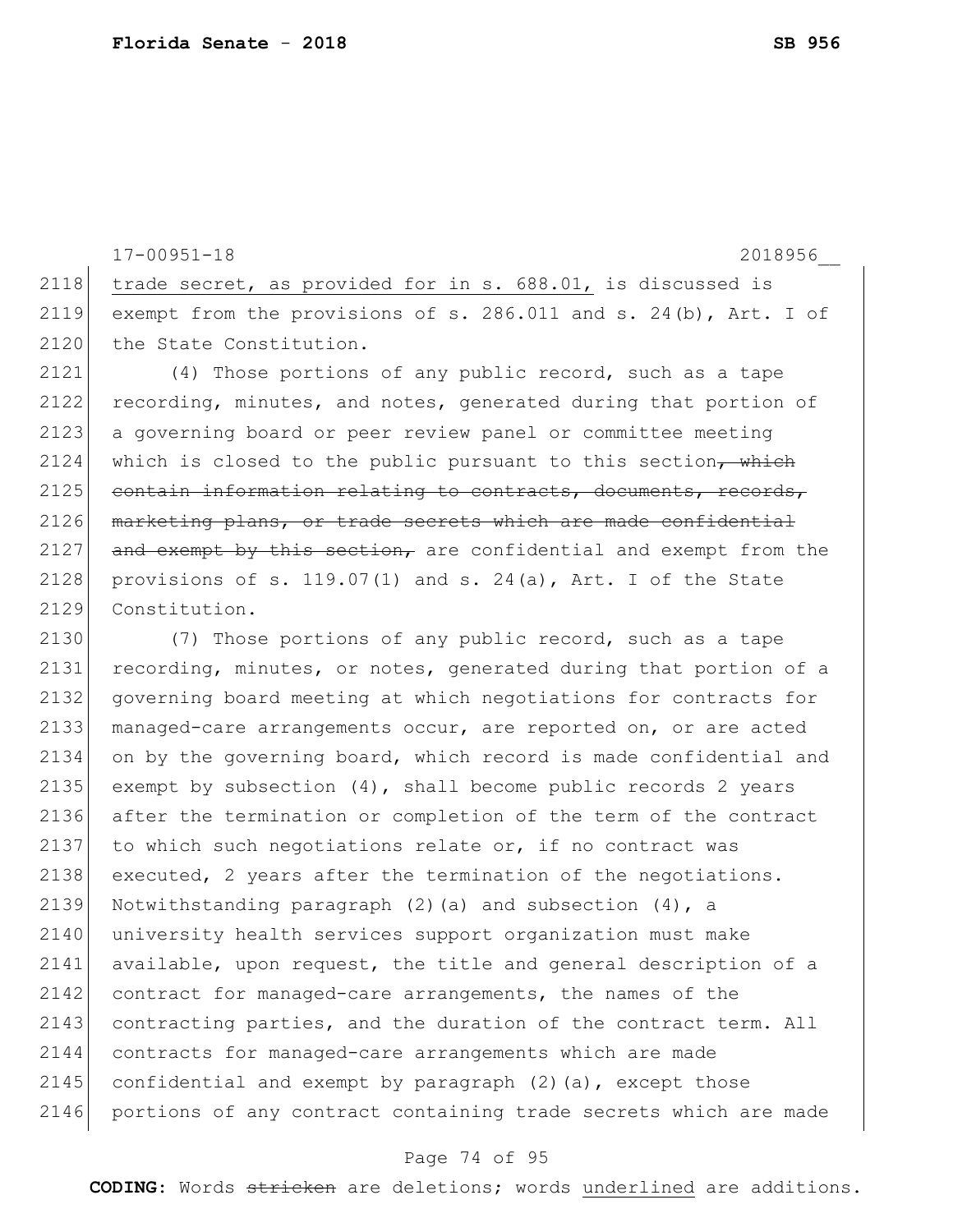17-00951-18 2018956\_\_ 2147 confidential and exempt by s.  $688.01$  paragraph  $(2)$  (c), shall 2148 become public 2 years after the termination or completion of the 2149 term of the contract. 2150 Section 82. Paragraph (b) of subsection (8) of section 2151 1004.43, Florida Statutes, is amended to read: 2152 1004.43 H. Lee Moffitt Cancer Center and Research 2153 Institute.—There is established the H. Lee Moffitt Cancer Center 2154 and Research Institute, a statewide resource for basic and 2155 clinical research and multidisciplinary approaches to patient 2156 care. 2157 (8) 2158 (b) Proprietary confidential business information is 2159 confidential and exempt from the provisions of s. 119.07(1) and 2160 s. 24(a), Art. I of the State Constitution. However, the Auditor 2161 General, the Office of Program Policy Analysis and Government 2162 Accountability, and the Board of Governors, pursuant to their 2163 oversight and auditing functions, must be given access to all 2164 proprietary confidential business information upon request and 2165 | without subpoena and must maintain the confidentiality of 2166 information so received. As used in this paragraph, the term 2167 "proprietary confidential business information" means 2168 information, regardless of its form or characteristics, which is 2169 owned or controlled by the not-for-profit corporation or its 2170 subsidiaries; is intended to be and is treated by the not-for-2171 profit corporation or its subsidiaries as private and the 2172 disclosure of which would harm the business operations of the 2173 not-for-profit corporation or its subsidiaries; has not been 2174 intentionally disclosed by the corporation or its subsidiaries 2175 unless pursuant to law, an order of a court or administrative

#### Page 75 of 95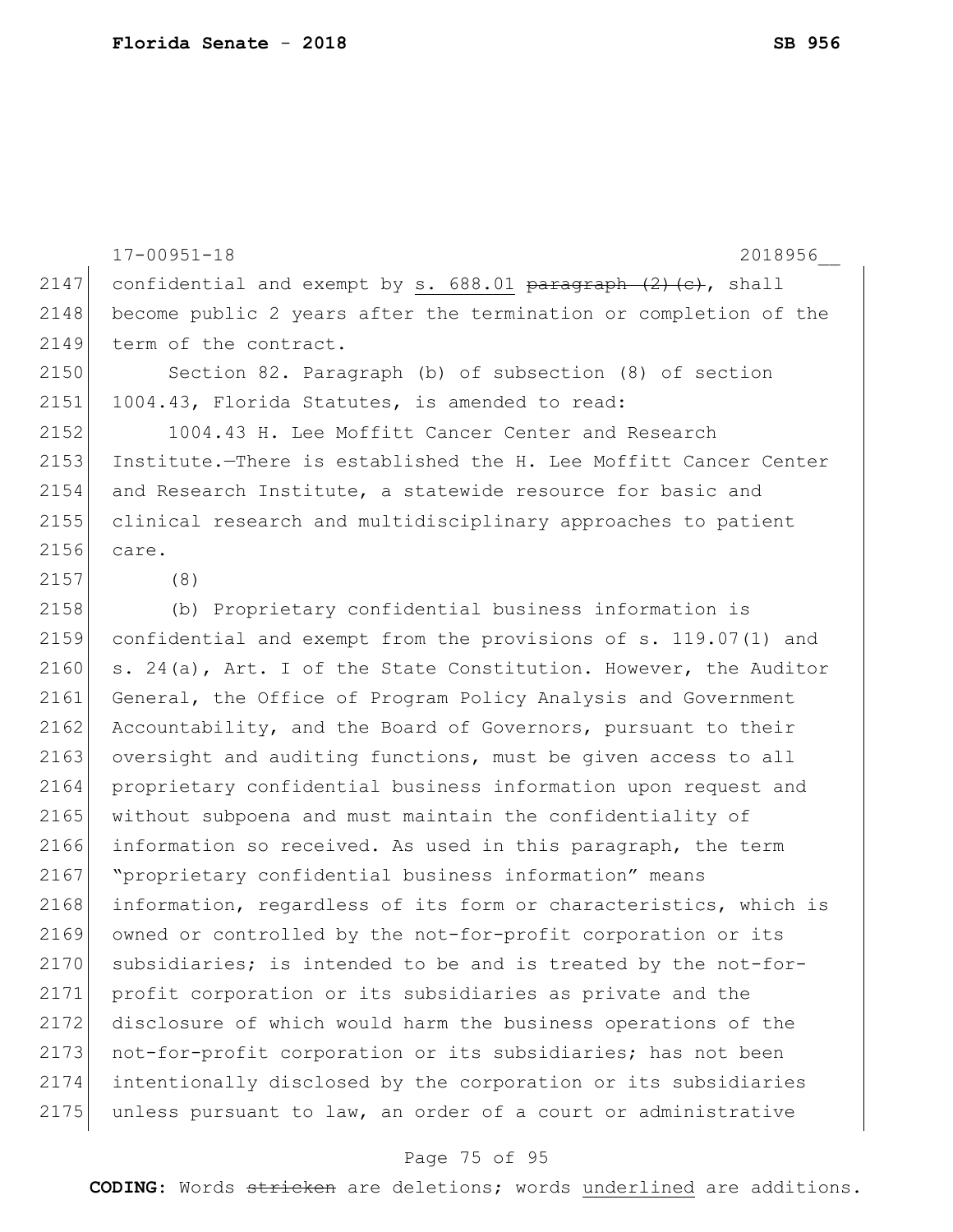17-00951-18 2018956\_\_ 2176 body, a legislative proceeding pursuant to s. 5, Art. III of the 2177 State Constitution, or a private agreement that provides that 2178 the information may be released to the public; and which is 2179 information concerning: 2180 1. Internal auditing controls and reports of internal 2181 auditors: 2182 2. Matters reasonably encompassed in privileged attorney-2183 client communications; 2184 3. Contracts for managed-care arrangements, including 2185 preferred provider organization contracts, health maintenance 2186 organization contracts, and exclusive provider organization 2187 contracts, and any documents directly relating to the 2188 | negotiation, performance, and implementation of any such 2189 contracts for managed-care arrangements; 2190 4. Bids or other contractual data, banking records, and 2191 credit agreements the disclosure of which would impair the 2192 efforts of the not-for-profit corporation or its subsidiaries to 2193 contract for goods or services on favorable terms; 2194 5. Information relating to private contractual data, the 2195 disclosure of which would impair the competitive interest of the 2196 provider of the information; 2197 6. Corporate officer and employee personnel information; 2198 7. Information relating to the proceedings and records of 2199 credentialing panels and committees and of the governing board 2200 of the not-for-profit corporation or its subsidiaries relating 2201 to credentialing; 2202 8. Minutes of meetings of the governing board of the not-2203 for-profit corporation and its subsidiaries, except minutes of 2204 meetings open to the public pursuant to subsection  $(9)$ ;

#### Page 76 of 95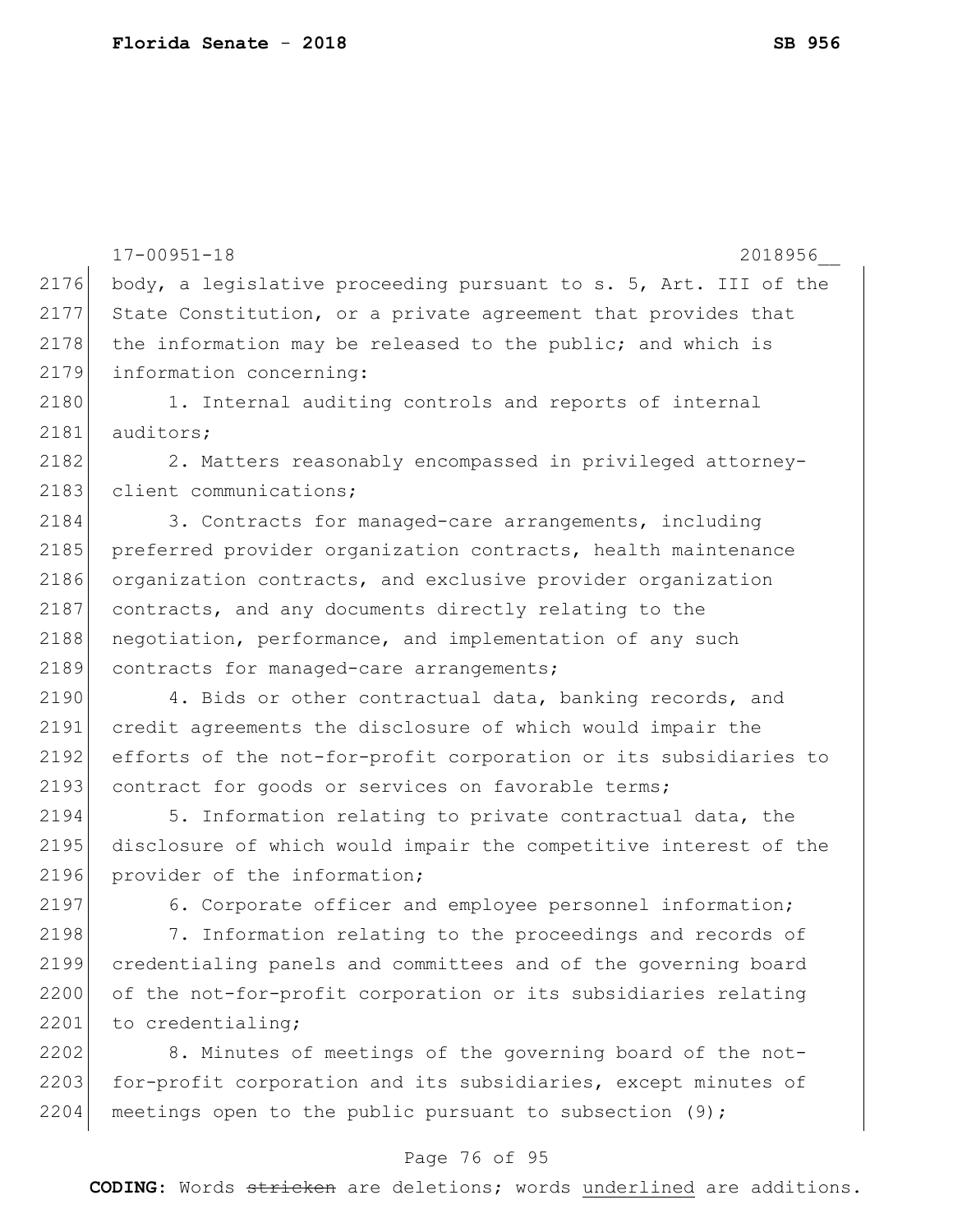17-00951-18 2018956\_\_ 2205 9. Information that reveals plans for marketing services 2206 that the corporation or its subsidiaries reasonably expect to be 2207 provided by competitors;  $2208$  10. <del>Trade secrets as defined in s.  $688.002$ , including:</del> 2209  $\rightarrow$  a. Information relating to methods of manufacture or 2210 production, potential trade secrets, potentially patentable 2211 materials, or proprietary information received, generated, 2212 ascertained, or discovered during the course of research 2213 conducted by the not-for-profit corporation or its subsidiaries;  $2214$  and 2215 11.b. Reimbursement methodologies or rates; 2216  $12.11$ . The identity of donors or prospective donors of 2217 property who wish to remain anonymous or any information 2218 identifying such donors or prospective donors. The anonymity of 2219 these donors or prospective donors must be maintained in the 2220 auditor's report; or 2221  $\vert$  13.<del>12.</del> Any information received by the not-for-profit 2222 corporation or its subsidiaries from an agency in this or 2223 another state or nation or the Federal Government which is 2224 otherwise exempt or confidential pursuant to the laws of this or 2225 another state or nation or pursuant to federal law. 2226 2227 As used in this paragraph, the term "managed care" means systems 2228 or techniques generally used by third-party payors or their 2229 agents to affect access to and control payment for health care 2230 services. Managed-care techniques most often include one or more 2231 of the following: prior, concurrent, and retrospective review of 2232 the medical necessity and appropriateness of services or site of 2233 services; contracts with selected health care providers;

#### Page 77 of 95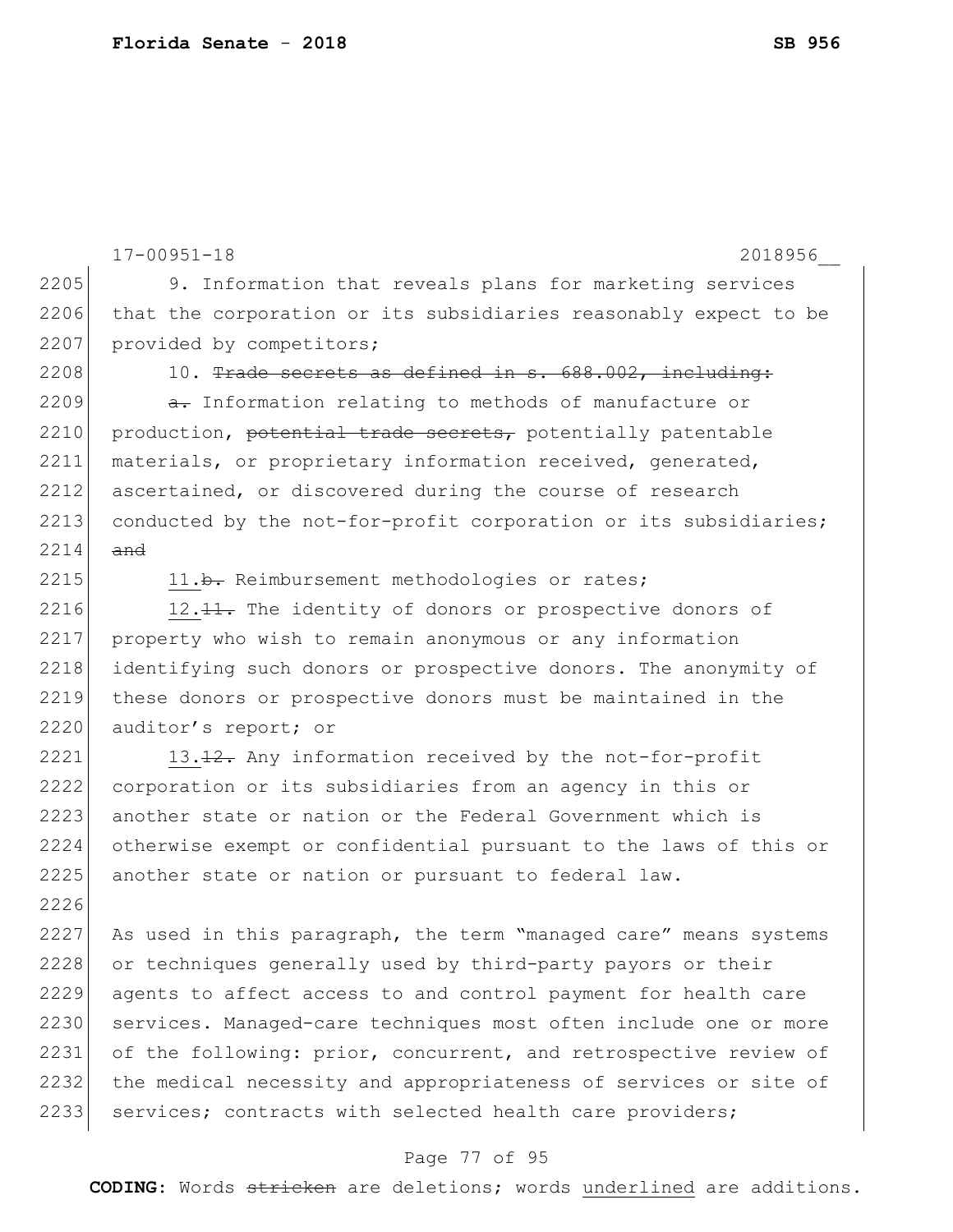|      | $17 - 00951 - 18$<br>2018956                                    |
|------|-----------------------------------------------------------------|
| 2234 | financial incentives or disincentives related to the use of     |
| 2235 | specific providers, services, or service sites; controlled      |
| 2236 | access to and coordination of services by a case manager; and   |
| 2237 | payor efforts to identify treatment alternatives and modify     |
| 2238 | benefit restrictions for high-cost patient care.                |
| 2239 | Section 83. Paragraph (a) of subsection (2) of section          |
| 2240 | 1004.4472, Florida Statutes, is amended to read:                |
| 2241 | 1004.4472 Florida Institute for Human and Machine               |
| 2242 | Cognition, Inc.; public records exemption; public meetings      |
| 2243 | exemption.-                                                     |
| 2244 | (2) The following information held by the corporation or        |
| 2245 | its subsidiary is confidential and exempt from s. 119.07(1) and |
| 2246 | s. 24(a), Art. I of the State Constitution:                     |
| 2247 | (a) Material relating to methods of manufacture or              |
| 2248 | production; potential trade secrets, patentable material;       |
| 2249 | actual trade secrets as defined in s. 688.002 or proprietary    |
| 2250 | information received, generated, ascertained, or discovered     |
| 2251 | during the course of research conducted by or through the       |
| 2252 | corporation or a subsidiary; $\tau$ and business transactions   |
| 2253 | resulting from such research.                                   |
| 2254 | Section 84. Subsection (2) of section 1004.78, Florida          |
| 2255 | Statutes, is amended to read:                                   |
| 2256 | 1004.78 Technology transfer centers at Florida College          |
| 2257 | System institutions.-                                           |
| 2258 | (2) The Florida College System institution board of             |
| 2259 | trustees shall set such policies to regulate the activities of  |
| 2260 | the technology transfer center as it may consider necessary to  |
| 2261 | effectuate the purposes of this section and to administer the   |
| 2262 | programs of the center in a manner which assures efficiency and |

# Page 78 of 95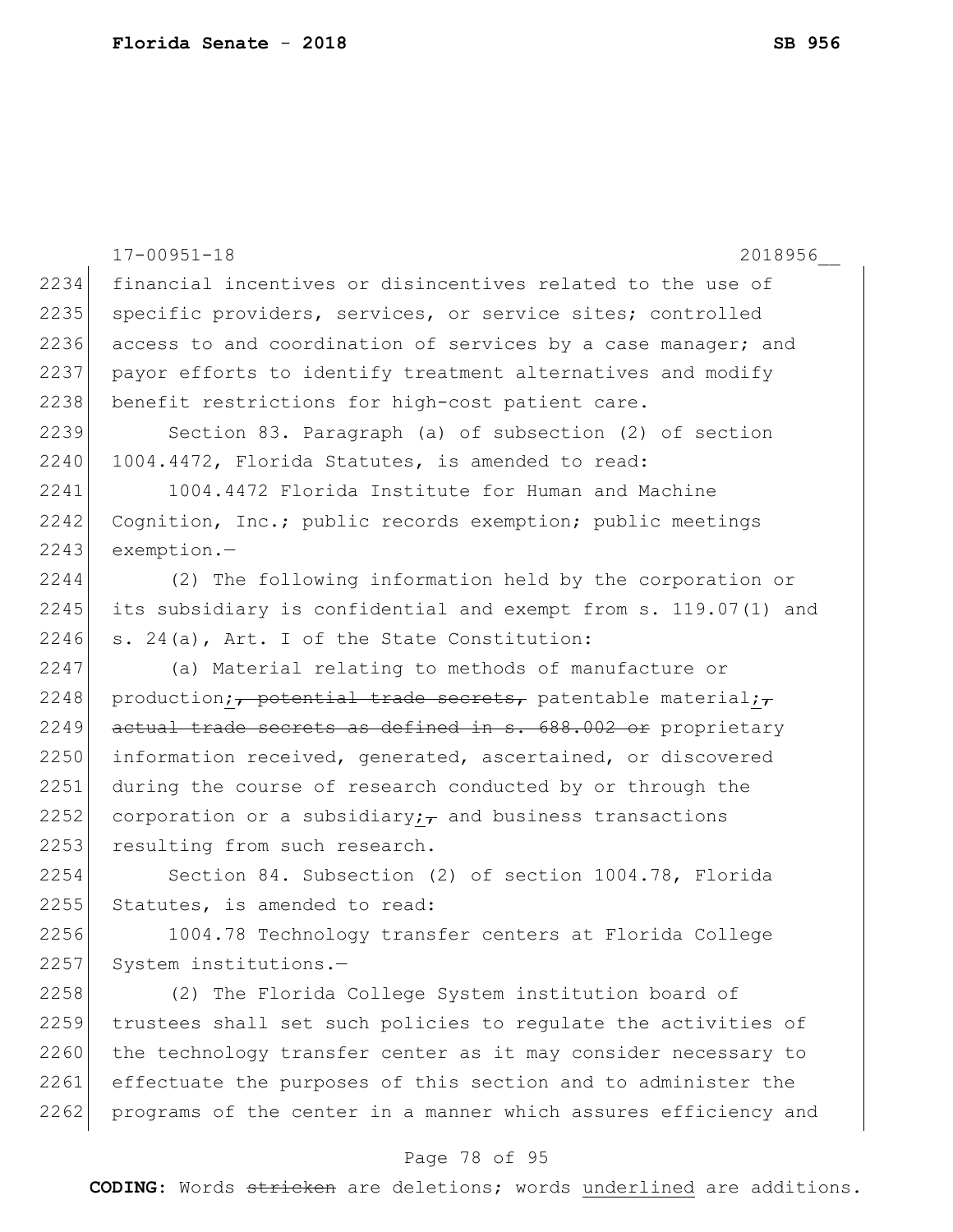|      | $17 - 00951 - 18$<br>2018956                                     |
|------|------------------------------------------------------------------|
| 2263 | effectiveness, producing the maximum benefit for the educational |
| 2264 | programs and maximum service to the state. To this end,          |
| 2265 | materials that relate to methods of manufacture or production,   |
| 2266 | potential trade secrets, potentially patentable material, actual |
| 2267 | trade secrets, business transactions, or proprietary information |
| 2268 | received, generated, ascertained, or discovered during the       |
| 2269 | course of activities conducted within the Florida College System |
| 2270 | institutions shall be confidential and exempt from the           |
| 2271 | provisions of s. 119.07(1), except that a Florida College System |
| 2272 | institution shall make available upon request the title and      |
| 2273 | description of a project, the name of the investigator, and the  |
| 2274 | amount and source of funding provided for such project.          |
| 2275 | Section 85. Section 601.80, Florida Statutes, is amended to      |
| 2276 | read:                                                            |
| 2277 | 601.80 Unlawful to use uncertified coloring matter. - It is      |
| 2278 | unlawful for any person to use on oranges or citrus hybrids any  |
| 2279 | coloring matter which has not first received the approval of the |
| 2280 | Department of Agriculture as provided under s. 601.76.           |
| 2281 | Section 86. Present subsection (11) of section 663.533,          |
| 2282 | Florida Statutes, is amended, and present subsections (12) and   |
| 2283 | (13) of that section are renumbered as subsections (11) and      |
| 2284 | $(12)$ , respectively, to read:                                  |
| 2285 | 663.533 Applicability of the financial institutions codes.-      |
| 2286 | A qualified limited service affiliate is subject to the          |
| 2287 | financial institutions codes. Without limiting the foregoing,    |
| 2288 | the following provisions are applicable to a qualified limited   |
| 2289 | service affiliate:                                               |
| 2290 | (11) Section 655.0591, relating to trade secret documents.       |
| 2291 |                                                                  |

# Page 79 of 95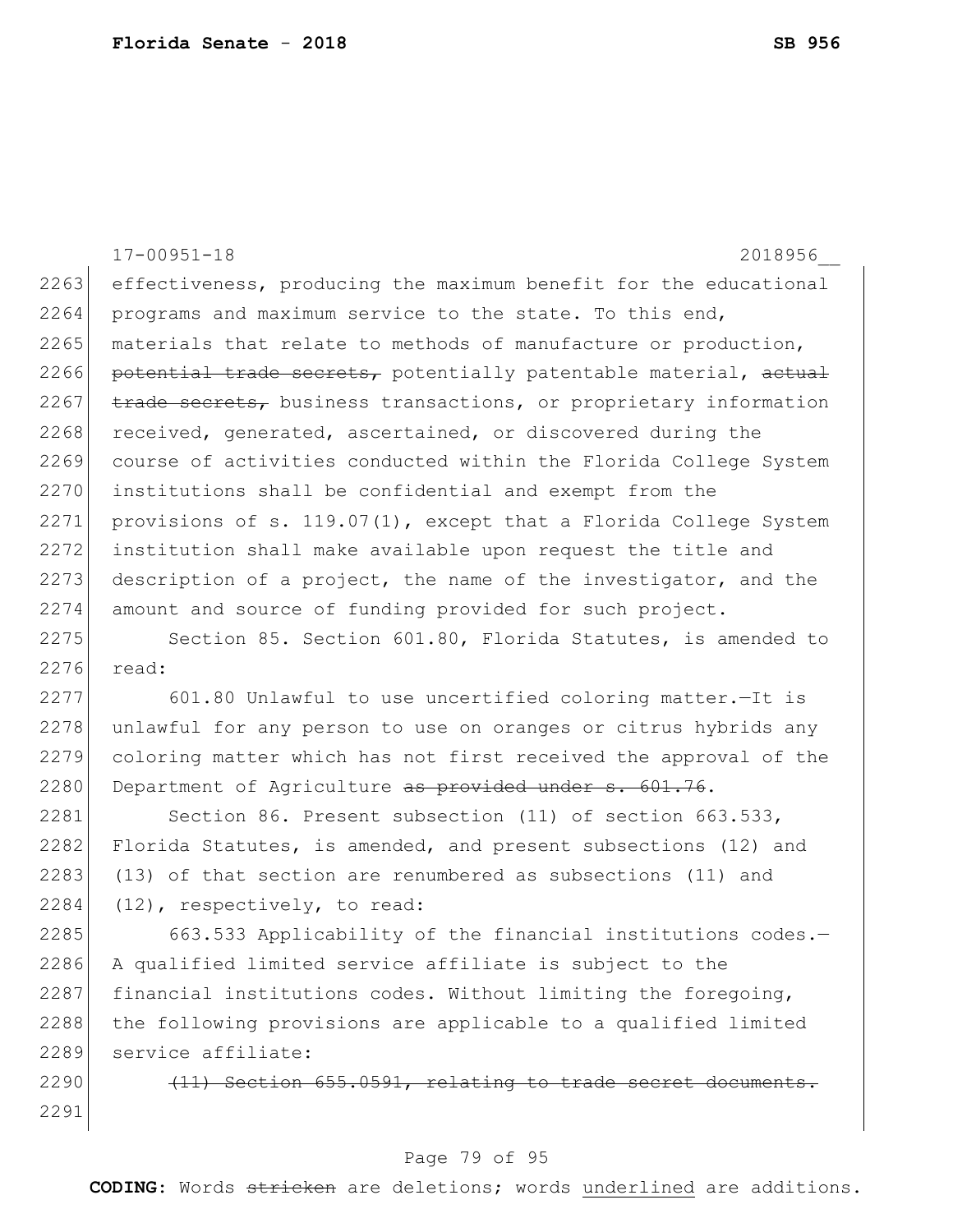|      | $17 - 00951 - 18$<br>2018956                                    |
|------|-----------------------------------------------------------------|
| 2292 | This section does not prohibit the office from investigating or |
| 2293 | examining an entity to ensure that it is not in violation of    |
| 2294 | this chapter or applicable provisions of the financial          |
| 2295 | institutions codes.                                             |
| 2296 | Section 87. Paragraph (c) of subsection (12) of section         |
| 2297 | 721.13, Florida Statutes, is amended to read:                   |
| 2298 | 721.13 Management.-                                             |
| 2299 | (12)                                                            |
| 2300 | (c) The managing entity shall maintain copies of all            |
| 2301 | records, data, and information supporting the processes,        |
| 2302 | analyses, procedures, and methods utilized by the managing      |
| 2303 | entity in its determination to reserve accommodations of the    |
| 2304 | timeshare plan pursuant to this subsection for a period of 5    |
| 2305 | years from the date of such determination. In the event of an   |
| 2306 | investigation by the division for failure of a managing entity  |
| 2307 | to comply with this subsection, the managing entity shall make  |
| 2308 | all such records, data, and information available to the        |
| 2309 | division for inspection, provided that if the managing entity   |
| 2310 | complies with the provisions of s. 721.071, any such records,   |
| 2311 | data, and information provided to the division shall constitute |
| 2312 | a trade secret pursuant to that section.                        |
| 2313 | Section 88. Paragraphs (a) and (c) of subsection (3) of         |
| 2314 | section 921.0022, Florida Statutes, are amended to read:        |
| 2315 | 921.0022 Criminal Punishment Code; offense severity ranking     |
| 2316 | $chart. -$                                                      |
| 2317 | (3) OFFENSE SEVERITY RANKING CHART                              |
| 2318 | $(a)$ LEVEL 1                                                   |
| 2319 |                                                                 |
| 2320 |                                                                 |
|      |                                                                 |

# Page 80 of 95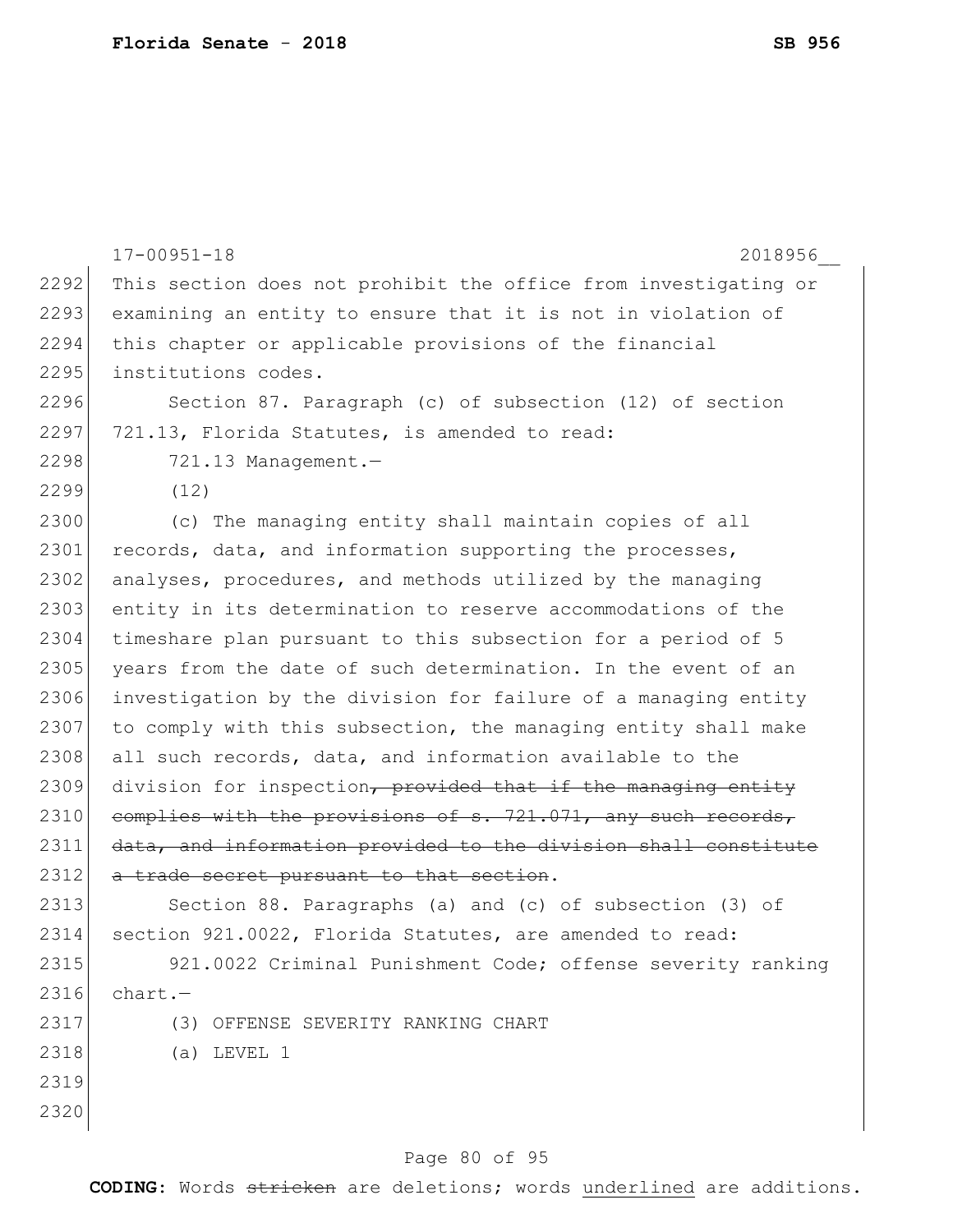| Florida<br>Description<br>Felony<br>Statute<br>Degree<br>2321<br>3rd<br>Counterfeit or altered state<br>24.118(3)(a)<br>lottery ticket.<br>2322<br>212.054(2)(b)<br>3rd<br>Discretionary sales surtax;<br>limitations, administration,<br>and collection.<br>2323<br>$212.15(2)$ (b)<br>3rd<br>Failure to remit sales taxes,<br>amount greater than \$300 but<br>less than \$20,000.<br>2324<br>316.1935(1)<br>3rd<br>Fleeing or attempting to elude<br>law enforcement officer.<br>2325<br>319.30(5)<br>3rd<br>Sell, exchange, give away<br>certificate of title or<br>identification number plate.<br>2326<br>319.35(1)(a)<br>3rd<br>Tamper, adjust, change, etc.,<br>an odometer.<br>2327<br>320.26(1)(a)<br>Counterfeit, manufacture, or<br>3rd<br>sell registration license<br>plates or validation stickers.<br>2328 | $17 - 00951 - 18$ | 2018956 |
|----------------------------------------------------------------------------------------------------------------------------------------------------------------------------------------------------------------------------------------------------------------------------------------------------------------------------------------------------------------------------------------------------------------------------------------------------------------------------------------------------------------------------------------------------------------------------------------------------------------------------------------------------------------------------------------------------------------------------------------------------------------------------------------------------------------------------|-------------------|---------|
|                                                                                                                                                                                                                                                                                                                                                                                                                                                                                                                                                                                                                                                                                                                                                                                                                            |                   |         |
|                                                                                                                                                                                                                                                                                                                                                                                                                                                                                                                                                                                                                                                                                                                                                                                                                            |                   |         |
|                                                                                                                                                                                                                                                                                                                                                                                                                                                                                                                                                                                                                                                                                                                                                                                                                            |                   |         |
|                                                                                                                                                                                                                                                                                                                                                                                                                                                                                                                                                                                                                                                                                                                                                                                                                            |                   |         |
|                                                                                                                                                                                                                                                                                                                                                                                                                                                                                                                                                                                                                                                                                                                                                                                                                            |                   |         |
|                                                                                                                                                                                                                                                                                                                                                                                                                                                                                                                                                                                                                                                                                                                                                                                                                            |                   |         |
|                                                                                                                                                                                                                                                                                                                                                                                                                                                                                                                                                                                                                                                                                                                                                                                                                            |                   |         |
|                                                                                                                                                                                                                                                                                                                                                                                                                                                                                                                                                                                                                                                                                                                                                                                                                            |                   |         |
|                                                                                                                                                                                                                                                                                                                                                                                                                                                                                                                                                                                                                                                                                                                                                                                                                            |                   |         |
|                                                                                                                                                                                                                                                                                                                                                                                                                                                                                                                                                                                                                                                                                                                                                                                                                            |                   |         |
|                                                                                                                                                                                                                                                                                                                                                                                                                                                                                                                                                                                                                                                                                                                                                                                                                            |                   |         |
|                                                                                                                                                                                                                                                                                                                                                                                                                                                                                                                                                                                                                                                                                                                                                                                                                            |                   |         |
|                                                                                                                                                                                                                                                                                                                                                                                                                                                                                                                                                                                                                                                                                                                                                                                                                            |                   |         |
|                                                                                                                                                                                                                                                                                                                                                                                                                                                                                                                                                                                                                                                                                                                                                                                                                            |                   |         |
|                                                                                                                                                                                                                                                                                                                                                                                                                                                                                                                                                                                                                                                                                                                                                                                                                            |                   |         |
|                                                                                                                                                                                                                                                                                                                                                                                                                                                                                                                                                                                                                                                                                                                                                                                                                            |                   |         |
|                                                                                                                                                                                                                                                                                                                                                                                                                                                                                                                                                                                                                                                                                                                                                                                                                            |                   |         |
|                                                                                                                                                                                                                                                                                                                                                                                                                                                                                                                                                                                                                                                                                                                                                                                                                            |                   |         |
|                                                                                                                                                                                                                                                                                                                                                                                                                                                                                                                                                                                                                                                                                                                                                                                                                            |                   |         |
|                                                                                                                                                                                                                                                                                                                                                                                                                                                                                                                                                                                                                                                                                                                                                                                                                            |                   |         |
|                                                                                                                                                                                                                                                                                                                                                                                                                                                                                                                                                                                                                                                                                                                                                                                                                            |                   |         |
|                                                                                                                                                                                                                                                                                                                                                                                                                                                                                                                                                                                                                                                                                                                                                                                                                            |                   |         |
|                                                                                                                                                                                                                                                                                                                                                                                                                                                                                                                                                                                                                                                                                                                                                                                                                            |                   |         |
|                                                                                                                                                                                                                                                                                                                                                                                                                                                                                                                                                                                                                                                                                                                                                                                                                            |                   |         |
|                                                                                                                                                                                                                                                                                                                                                                                                                                                                                                                                                                                                                                                                                                                                                                                                                            |                   |         |
|                                                                                                                                                                                                                                                                                                                                                                                                                                                                                                                                                                                                                                                                                                                                                                                                                            |                   |         |
|                                                                                                                                                                                                                                                                                                                                                                                                                                                                                                                                                                                                                                                                                                                                                                                                                            |                   |         |
|                                                                                                                                                                                                                                                                                                                                                                                                                                                                                                                                                                                                                                                                                                                                                                                                                            |                   |         |
|                                                                                                                                                                                                                                                                                                                                                                                                                                                                                                                                                                                                                                                                                                                                                                                                                            |                   |         |
| 322.212<br>Possession of forged, stolen,<br>3rd                                                                                                                                                                                                                                                                                                                                                                                                                                                                                                                                                                                                                                                                                                                                                                            |                   |         |

# Page 81 of 95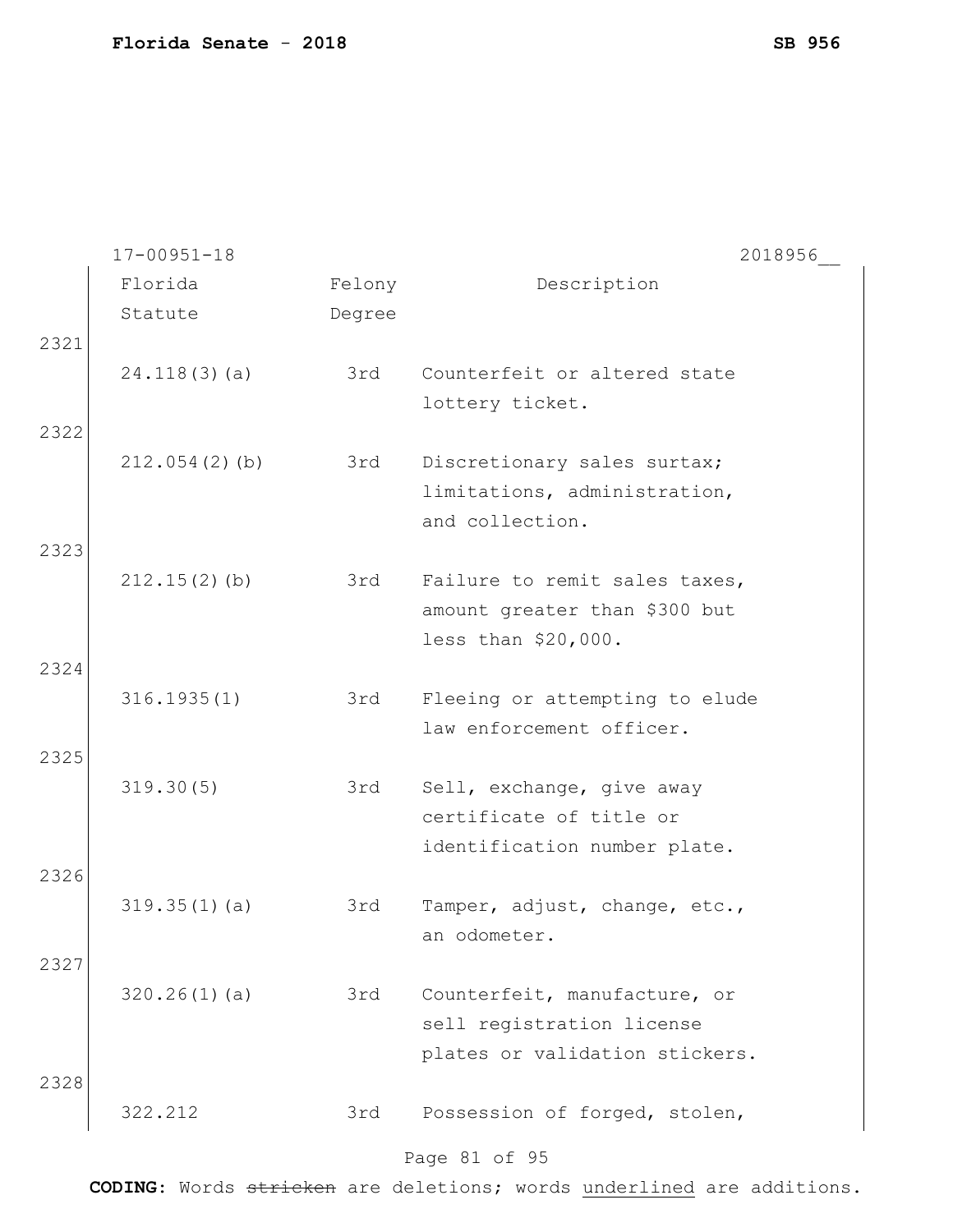|      | $17 - 00951 - 18$ |     | 2018956                                                                                            |
|------|-------------------|-----|----------------------------------------------------------------------------------------------------|
|      | $(1)$ (a) – (c)   |     | counterfeit, or unlawfully<br>issued driver license;                                               |
|      |                   |     | possession of simulated                                                                            |
|      |                   |     | identification.                                                                                    |
| 2329 |                   |     |                                                                                                    |
|      | 322.212(4)        | 3rd | Supply or aid in supplying<br>unauthorized driver license or<br>identification card.               |
| 2330 |                   |     |                                                                                                    |
|      | 322.212(5)(a)     | 3rd | False application for driver<br>license or identification card.                                    |
| 2331 | 414.39(3)(a)      | 3rd | Fraudulent misappropriation of<br>public assistance funds by<br>employee/official, value more      |
|      |                   |     | than \$200.                                                                                        |
| 2332 | 443.071(1)        | 3rd | False statement or<br>representation to obtain or<br>increase reemployment<br>assistance benefits. |
| 2333 | 509.151(1)        | 3rd | Defraud an innkeeper, food or<br>lodging value greater than<br>\$300.                              |
| 2334 | 517.302(1)        | 3rd | Violation of the Florida<br>Securities and Investor<br>Protection Act.                             |

# Page 82 of 95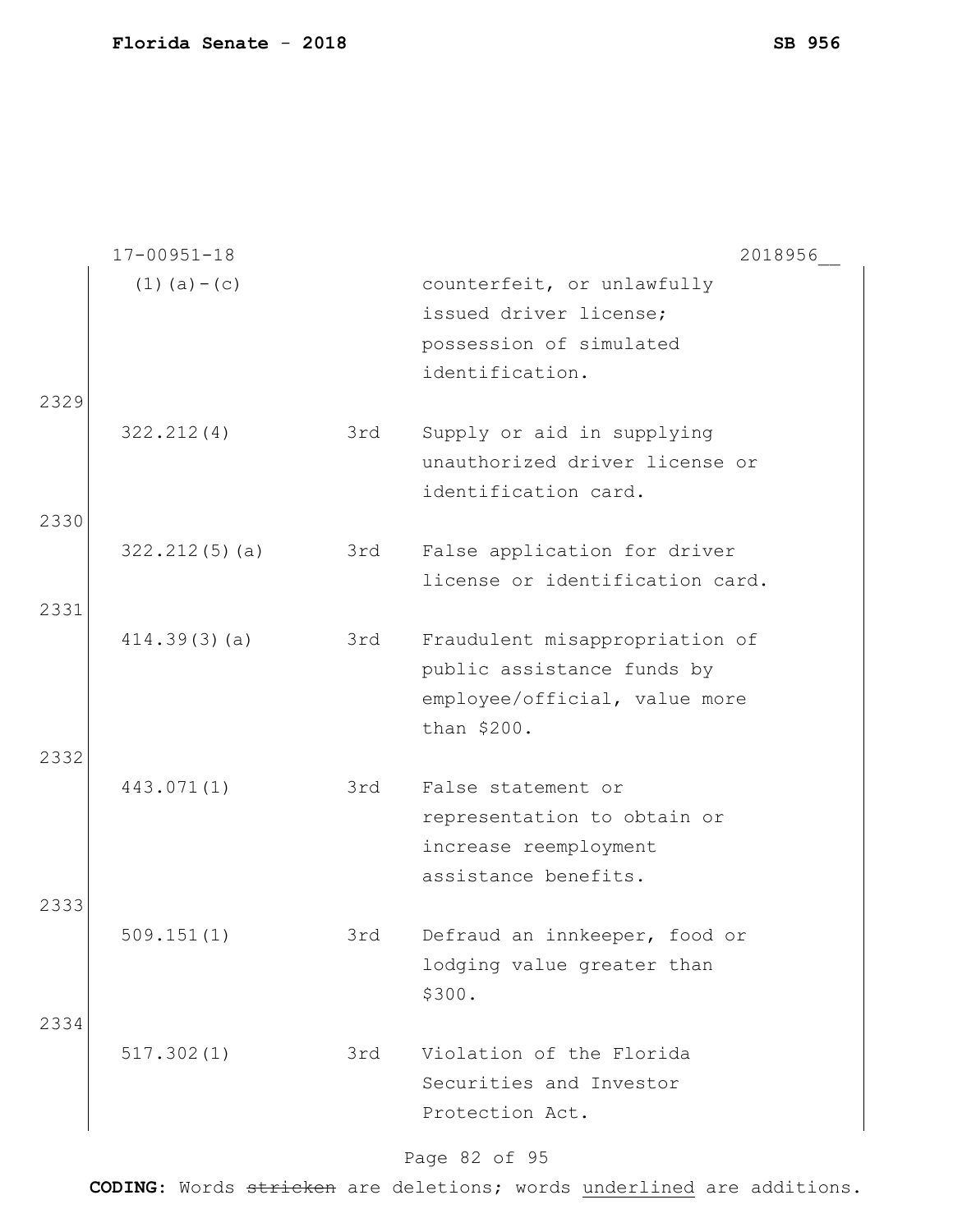|      | $17 - 00951 - 18$            |     | 2018956                                          |
|------|------------------------------|-----|--------------------------------------------------|
| 2335 |                              |     |                                                  |
|      | 562.27(1)                    | 3rd | Possess still or still                           |
|      |                              |     | apparatus.                                       |
| 2336 |                              |     |                                                  |
|      | 713.69                       | 3rd | Tenant removes property upon                     |
|      |                              |     | which lien has accrued, value<br>more than \$50. |
| 2337 |                              |     |                                                  |
|      | 812.014(3)(c)                | 3rd | Petit theft (3rd conviction);                    |
|      |                              |     | theft of any property not                        |
|      |                              |     | specified in subsection (2).                     |
| 2338 |                              |     |                                                  |
|      | 812.081(2)                   | 3rd | Unlawfully makes or causes to                    |
|      |                              |     | be made a reproduction of a                      |
|      |                              |     | trade secret.                                    |
| 2339 |                              |     |                                                  |
|      | 815.04(4)(a)<br>815.04(5)(a) | 3rd | Offense against intellectual                     |
|      |                              |     | property (i.e., computer<br>programs, data).     |
| 2340 |                              |     |                                                  |
|      | 817.52(2)                    | 3rd | Hiring with intent to defraud,                   |
|      |                              |     | motor vehicle services.                          |
| 2341 |                              |     |                                                  |
|      | 817.569(2)                   | 3rd | Use of public record or public                   |
|      |                              |     | records information or                           |
|      |                              |     | providing false information to                   |
|      |                              |     | facilitate commission of a                       |
|      |                              |     | felony.                                          |
| 2342 |                              |     |                                                  |

# Page 83 of 95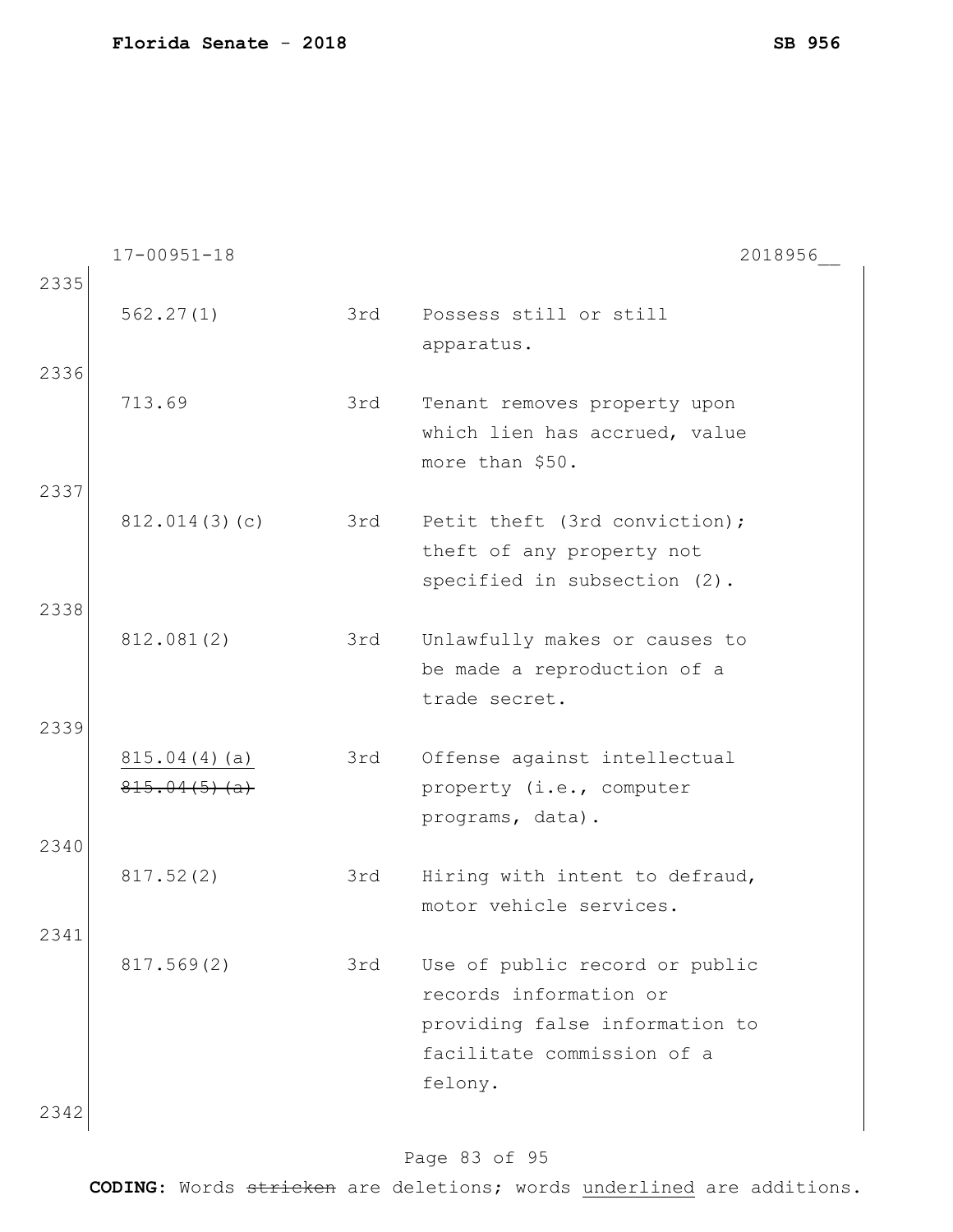|              | $17 - 00951 - 18$           |     | 2018956                                                                                                                                |
|--------------|-----------------------------|-----|----------------------------------------------------------------------------------------------------------------------------------------|
|              | 826.01                      | 3rd | Bigamy.                                                                                                                                |
| 2343<br>2344 | 828.122(3)                  | 3rd | Fighting or baiting animals.                                                                                                           |
| 2345         | 831.04(1)                   | 3rd | Any erasure, alteration, etc.,<br>of any replacement deed, map,<br>plat, or other document listed<br>in s. 92.28.                      |
| 2346         | 831.31(1)(a)                | 3rd | Sell, deliver, or possess<br>counterfeit controlled<br>substances, all but s.<br>893.03(5) drugs.                                      |
| 2347         | 832.041(1)                  | 3rd | Stopping payment with intent to<br>defraud \$150 or more.                                                                              |
|              | $832.05(2)$ (b) &<br>(4)(c) | 3rd | Knowing, making, issuing<br>worthless checks \$150 or more<br>or obtaining property in return<br>for worthless check \$150 or<br>more. |
| 2348         | 838.15(2)                   | 3rd | Commercial bribe receiving.                                                                                                            |
| 2349<br>2350 | 838.16                      | 3rd | Commercial bribery.                                                                                                                    |
|              | 843.18                      | 3rd | Fleeing by boat to elude a law<br>enforcement officer.                                                                                 |

# Page 84 of 95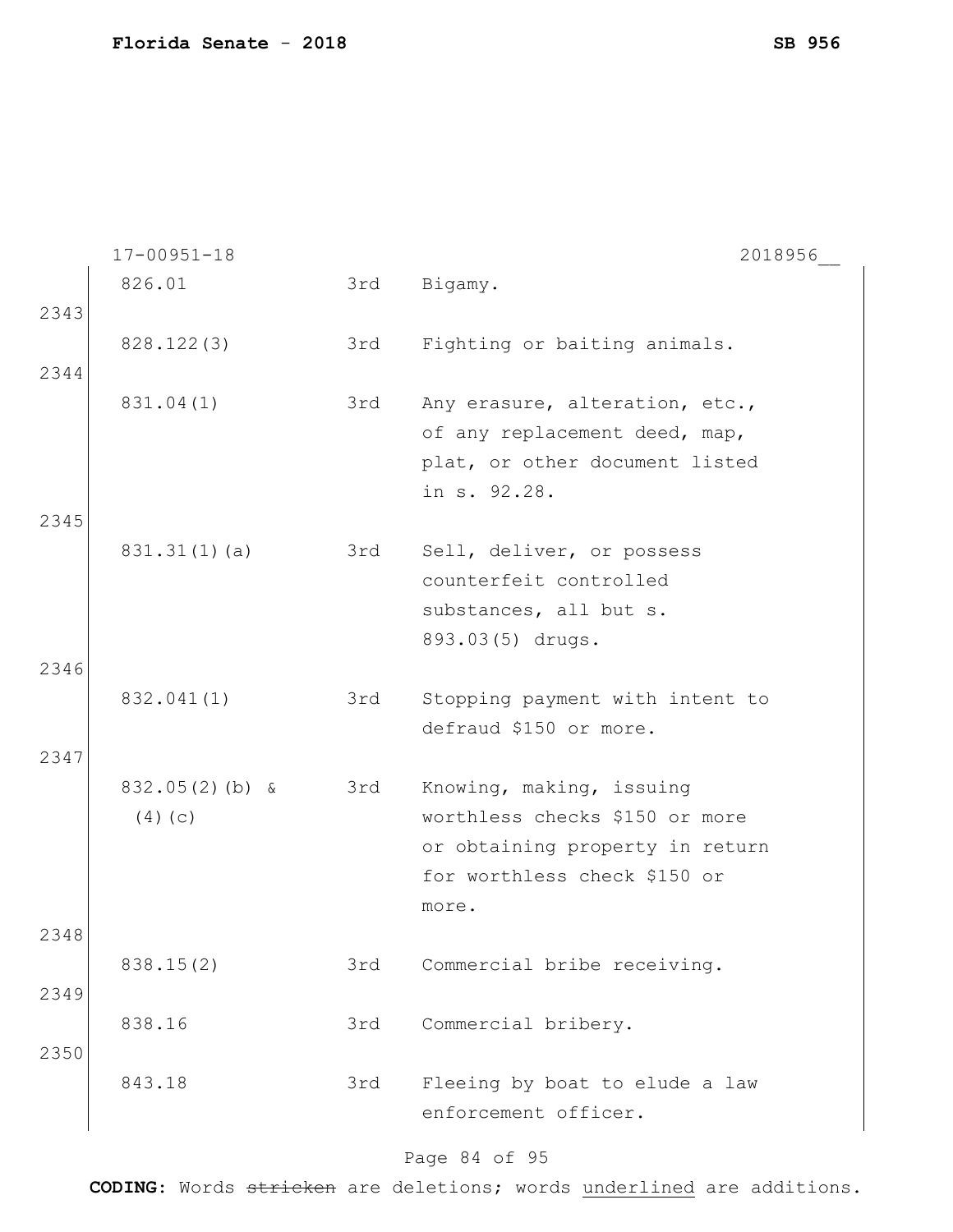| $847.011(1)$ (a)<br>3rd<br>Sell, distribute, etc.,<br>obscene, lewd, etc., material<br>(2nd conviction).<br>2352<br>849.01<br>3rd<br>Keeping gambling house.<br>2353<br>$849.09(1)(a) - (d)$<br>3rd<br>Lottery; set up, promote, etc.,<br>or assist therein, conduct or<br>advertise drawing for prizes,<br>or dispose of property or money<br>by means of lottery.<br>2354<br>849.23<br>3rd<br>Gambling-related machines;<br>"common offender" as to<br>property rights.<br>2355<br>849.25(2)<br>Engaging in bookmaking.<br>3rd<br>2356<br>860.08<br>Interfere with a railroad<br>3rd<br>signal.<br>2357<br>Operate aircraft while under<br>860.13(1)(a)<br>3rd<br>the influence.<br>2358<br>3rd<br>Purchase of cannabis.<br>893.13(2)(a)2.<br>2359 |      | $17 - 00951 - 18$ | 2018956 |
|------------------------------------------------------------------------------------------------------------------------------------------------------------------------------------------------------------------------------------------------------------------------------------------------------------------------------------------------------------------------------------------------------------------------------------------------------------------------------------------------------------------------------------------------------------------------------------------------------------------------------------------------------------------------------------------------------------------------------------------------------|------|-------------------|---------|
|                                                                                                                                                                                                                                                                                                                                                                                                                                                                                                                                                                                                                                                                                                                                                      | 2351 |                   |         |
|                                                                                                                                                                                                                                                                                                                                                                                                                                                                                                                                                                                                                                                                                                                                                      |      |                   |         |
|                                                                                                                                                                                                                                                                                                                                                                                                                                                                                                                                                                                                                                                                                                                                                      |      |                   |         |
|                                                                                                                                                                                                                                                                                                                                                                                                                                                                                                                                                                                                                                                                                                                                                      |      |                   |         |
|                                                                                                                                                                                                                                                                                                                                                                                                                                                                                                                                                                                                                                                                                                                                                      |      |                   |         |
|                                                                                                                                                                                                                                                                                                                                                                                                                                                                                                                                                                                                                                                                                                                                                      |      |                   |         |
|                                                                                                                                                                                                                                                                                                                                                                                                                                                                                                                                                                                                                                                                                                                                                      |      |                   |         |
|                                                                                                                                                                                                                                                                                                                                                                                                                                                                                                                                                                                                                                                                                                                                                      |      |                   |         |
|                                                                                                                                                                                                                                                                                                                                                                                                                                                                                                                                                                                                                                                                                                                                                      |      |                   |         |
|                                                                                                                                                                                                                                                                                                                                                                                                                                                                                                                                                                                                                                                                                                                                                      |      |                   |         |
|                                                                                                                                                                                                                                                                                                                                                                                                                                                                                                                                                                                                                                                                                                                                                      |      |                   |         |
|                                                                                                                                                                                                                                                                                                                                                                                                                                                                                                                                                                                                                                                                                                                                                      |      |                   |         |
|                                                                                                                                                                                                                                                                                                                                                                                                                                                                                                                                                                                                                                                                                                                                                      |      |                   |         |
|                                                                                                                                                                                                                                                                                                                                                                                                                                                                                                                                                                                                                                                                                                                                                      |      |                   |         |
|                                                                                                                                                                                                                                                                                                                                                                                                                                                                                                                                                                                                                                                                                                                                                      |      |                   |         |
|                                                                                                                                                                                                                                                                                                                                                                                                                                                                                                                                                                                                                                                                                                                                                      |      |                   |         |
|                                                                                                                                                                                                                                                                                                                                                                                                                                                                                                                                                                                                                                                                                                                                                      |      |                   |         |
|                                                                                                                                                                                                                                                                                                                                                                                                                                                                                                                                                                                                                                                                                                                                                      |      |                   |         |
|                                                                                                                                                                                                                                                                                                                                                                                                                                                                                                                                                                                                                                                                                                                                                      |      |                   |         |
|                                                                                                                                                                                                                                                                                                                                                                                                                                                                                                                                                                                                                                                                                                                                                      |      |                   |         |
|                                                                                                                                                                                                                                                                                                                                                                                                                                                                                                                                                                                                                                                                                                                                                      |      |                   |         |
|                                                                                                                                                                                                                                                                                                                                                                                                                                                                                                                                                                                                                                                                                                                                                      |      |                   |         |
|                                                                                                                                                                                                                                                                                                                                                                                                                                                                                                                                                                                                                                                                                                                                                      |      |                   |         |
|                                                                                                                                                                                                                                                                                                                                                                                                                                                                                                                                                                                                                                                                                                                                                      |      |                   |         |
|                                                                                                                                                                                                                                                                                                                                                                                                                                                                                                                                                                                                                                                                                                                                                      |      |                   |         |
|                                                                                                                                                                                                                                                                                                                                                                                                                                                                                                                                                                                                                                                                                                                                                      |      |                   |         |
|                                                                                                                                                                                                                                                                                                                                                                                                                                                                                                                                                                                                                                                                                                                                                      |      |                   |         |
|                                                                                                                                                                                                                                                                                                                                                                                                                                                                                                                                                                                                                                                                                                                                                      |      |                   |         |
| Possession of cannabis (more<br>893.13(6)(a)<br>3rd                                                                                                                                                                                                                                                                                                                                                                                                                                                                                                                                                                                                                                                                                                  |      |                   |         |
| than 20 grams).                                                                                                                                                                                                                                                                                                                                                                                                                                                                                                                                                                                                                                                                                                                                      |      |                   |         |

# Page 85 of 95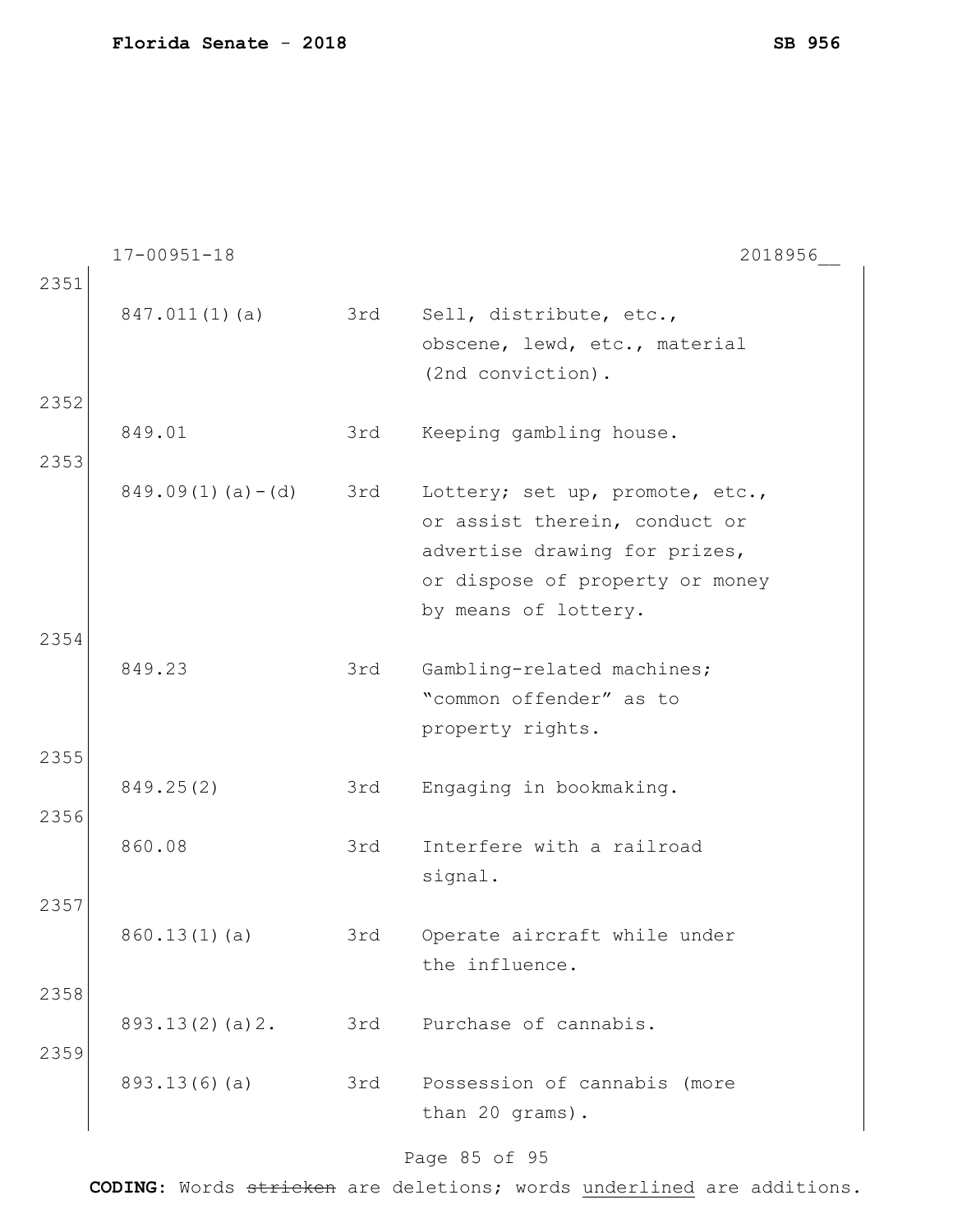|      | $17 - 00951 - 18$ |        | 2018956                         |
|------|-------------------|--------|---------------------------------|
| 2360 |                   |        |                                 |
|      | 934.03(1)(a)      | 3rd    | Intercepts, or procures any     |
|      |                   |        | other person to intercept, any  |
|      |                   |        | wire or oral communication.     |
| 2361 |                   |        |                                 |
| 2362 | $(c)$ LEVEL 3     |        |                                 |
| 2363 |                   |        |                                 |
| 2364 |                   |        |                                 |
|      | Florida           | Felony | Description                     |
|      | Statute           | Degree |                                 |
| 2365 |                   |        |                                 |
|      | $119.10(2)$ (b)   | 3rd    | Unlawful use of confidential    |
|      |                   |        | information from police         |
|      |                   |        | reports.                        |
| 2366 |                   |        |                                 |
|      | 316.066           | 3rd    | Unlawfully obtaining or using   |
|      | $(3)$ (b) – (d)   |        | confidential crash reports.     |
| 2367 |                   |        |                                 |
|      | 316.193(2)(b)     | 3rd    | Felony DUI, 3rd conviction.     |
| 2368 |                   |        |                                 |
|      | 316.1935(2)       | 3rd    | Fleeing or attempting to elude  |
|      |                   |        | law enforcement officer in      |
|      |                   |        | patrol vehicle with siren and   |
|      |                   |        | lights activated.               |
| 2369 |                   |        |                                 |
|      | 319.30(4)         | 3rd    | Possession by junkyard of motor |
|      |                   |        | vehicle with identification     |
|      |                   |        | number plate removed.           |
| 2370 |                   |        |                                 |
|      |                   |        |                                 |

# Page 86 of 95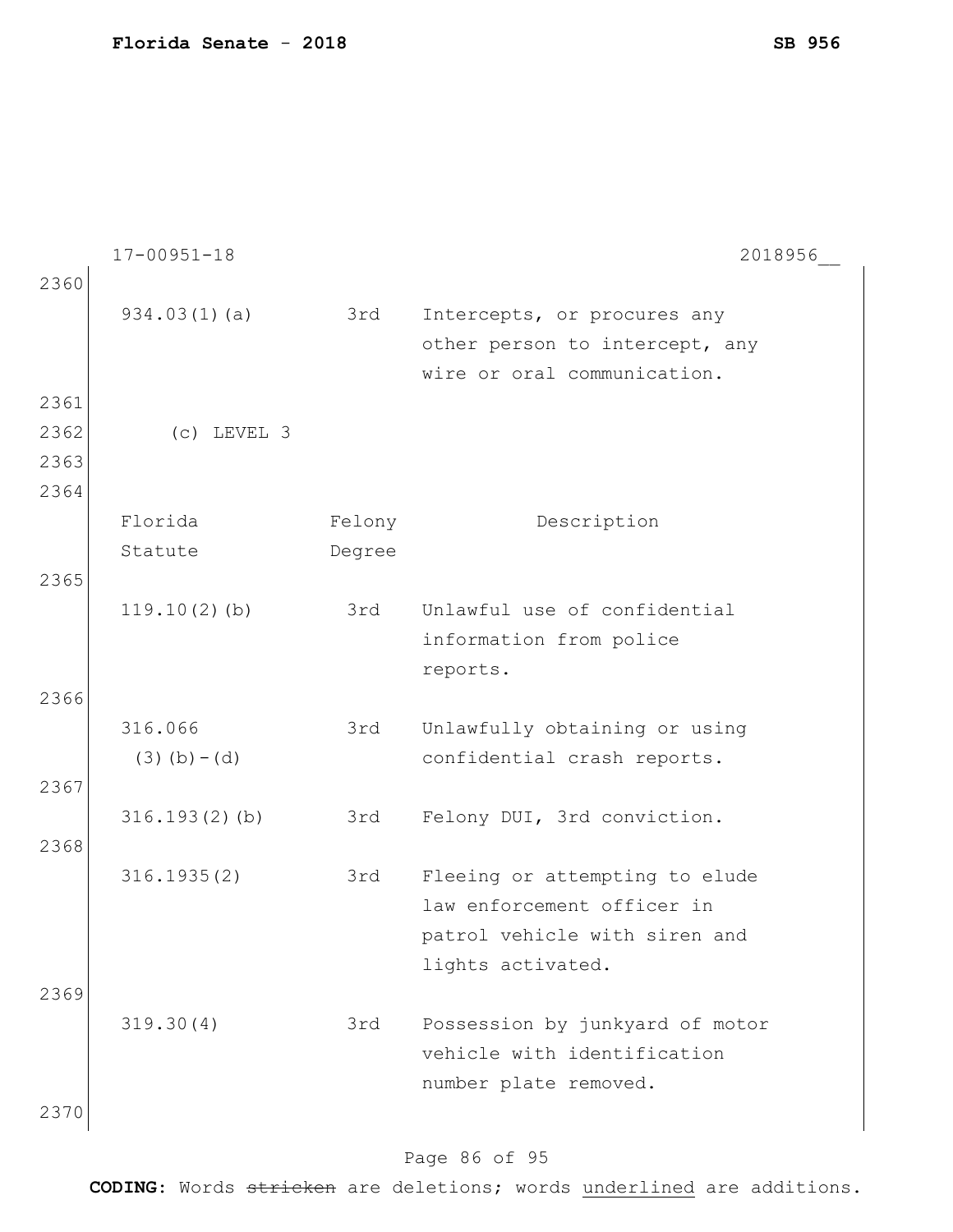|      | $17 - 00951 - 18$ |     | 2018956                         |
|------|-------------------|-----|---------------------------------|
|      | 319.33(1)(a)      | 3rd | Alter or forge any certificate  |
|      |                   |     | of title to a motor vehicle or  |
|      |                   |     | mobile home.                    |
| 2371 |                   |     |                                 |
|      | 319.33(1)(c)      | 3rd | Procure or pass title on stolen |
|      |                   |     | vehicle.                        |
| 2372 |                   |     |                                 |
|      | 319.33(4)         | 3rd | With intent to defraud,         |
|      |                   |     | possess, sell, etc., a blank,   |
|      |                   |     | forged, or unlawfully obtained  |
|      |                   |     | title or registration.          |
| 2373 |                   |     |                                 |
|      | 327.35(2)(b)      | 3rd | Felony BUI.                     |
| 2374 |                   |     |                                 |
|      | 328.05(2)         | 3rd | Possess, sell, or counterfeit   |
|      |                   |     | fictitious, stolen, or          |
|      |                   |     | fraudulent titles or bills of   |
|      |                   |     | sale of vessels.                |
| 2375 |                   |     |                                 |
|      | 328.07(4)         | 3rd | Manufacture, exchange, or       |
|      |                   |     | possess vessel with counterfeit |
|      |                   |     | or wrong ID number.             |
| 2376 | 376.302(5)        | 3rd | Fraud related to reimbursement  |
|      |                   |     | for cleanup expenses under the  |
|      |                   |     | Inland Protection Trust Fund.   |
| 2377 |                   |     |                                 |
|      | 379.2431          | 3rd | Taking, disturbing, mutilating, |
|      | $(1)$ (e) $5$ .   |     | destroying, causing to be       |
|      |                   |     |                                 |

# Page 87 of 95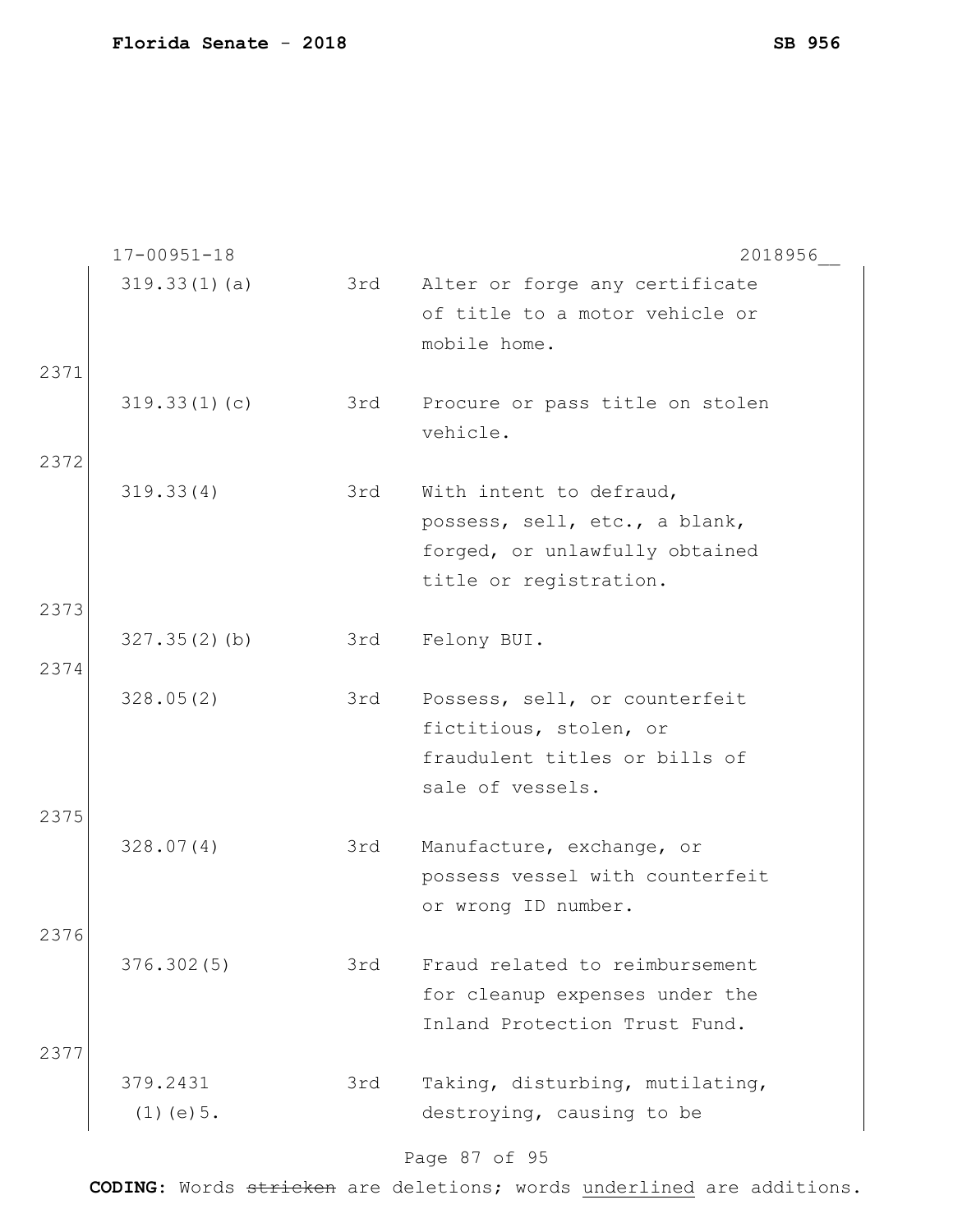|      | $17 - 00951 - 18$ |     | 2018956                         |
|------|-------------------|-----|---------------------------------|
|      |                   |     | destroyed, transferring,        |
|      |                   |     | selling, offering to sell,      |
|      |                   |     | molesting, or harassing marine  |
|      |                   |     | turtles, marine turtle eggs, or |
|      |                   |     | marine turtle nests in          |
|      |                   |     | violation of the Marine Turtle  |
|      |                   |     | Protection Act.                 |
| 2378 |                   |     |                                 |
|      | 379.2431          | 3rd | Possessing any marine turtle    |
|      | $(1)$ (e) $6$ .   |     | species or hatchling, or parts  |
|      |                   |     | thereof, or the nest of any     |
|      |                   |     | marine turtle species described |
|      |                   |     | in the Marine Turtle Protection |
|      |                   |     | Act.                            |
| 2379 |                   |     |                                 |
|      | 379.2431          | 3rd | Soliciting to commit or         |
|      | $(1)$ (e) 7.      |     | conspiring to commit a          |
|      |                   |     | violation of the Marine Turtle  |
|      |                   |     | Protection Act.                 |
| 2380 |                   |     |                                 |
|      | 400.9935(4)(a)    | 3rd | Operating a clinic, or offering |
|      | or $(b)$          |     | services requiring licensure,   |
|      |                   |     | without a license.              |
| 2381 |                   |     |                                 |
|      | 400.9935(4)(e)    | 3rd | Filing a false license          |
|      |                   |     | application or other required   |
|      |                   |     | information or failing to       |
|      |                   |     | report information.             |
| 2382 |                   |     |                                 |

# Page 88 of 95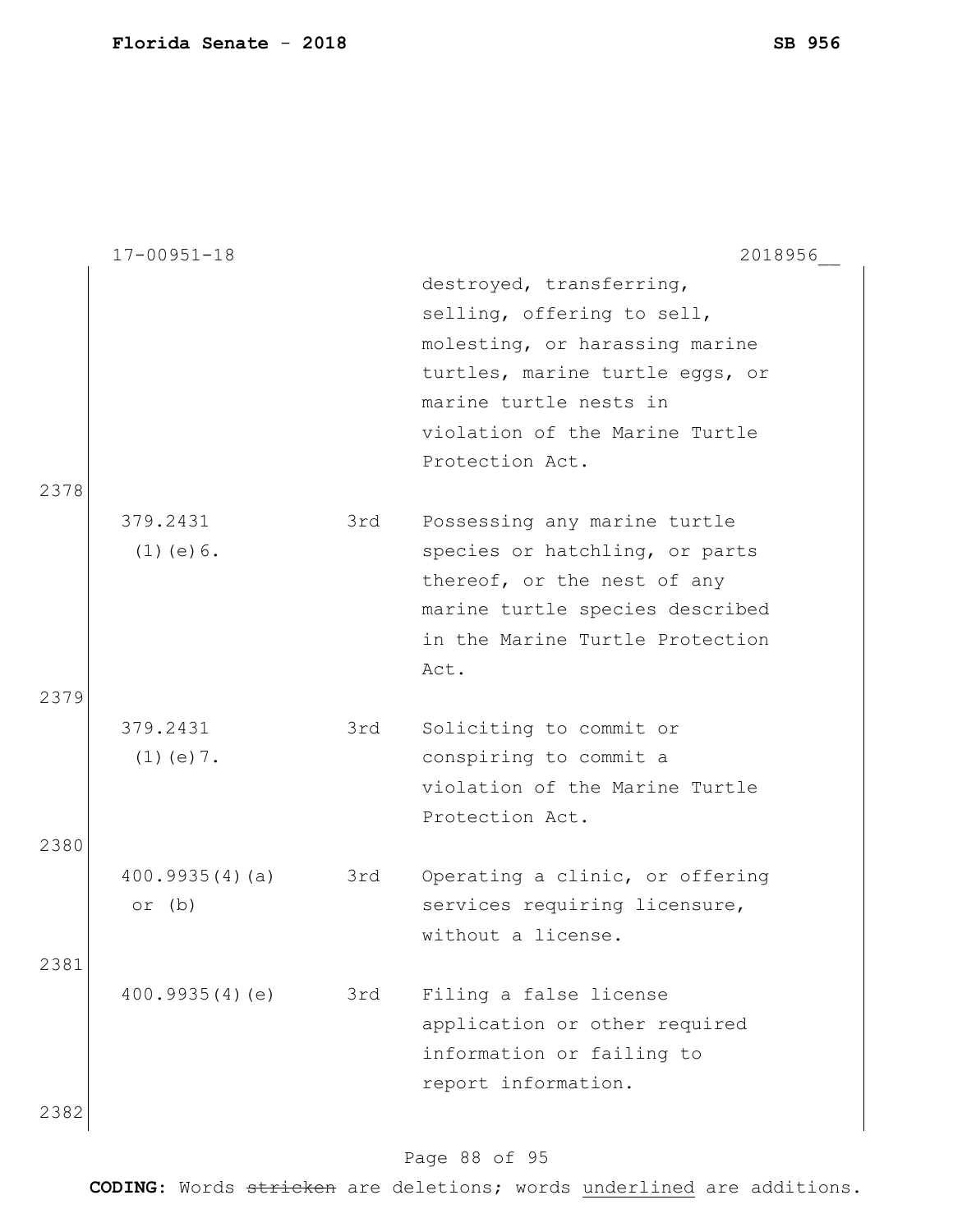|              | $17 - 00951 - 18$        |     | 2018956                                                                                                  |
|--------------|--------------------------|-----|----------------------------------------------------------------------------------------------------------|
|              | 440.1051(3)              | 3rd | False report of workers'<br>compensation fraud or<br>retaliation for making such a<br>report.            |
| 2383         | $501.001(2)$ (b)         | 2nd | Tampers with a consumer product<br>or the container using<br>materially false/misleading<br>information. |
| 2384<br>2385 | 624.401(4)(a)            | 3rd | Transacting insurance without a<br>certificate of authority.                                             |
| 2386         | 624.401(4)(b)1.          | 3rd | Transacting insurance without a<br>certificate of authority;<br>premium collected less than<br>\$20,000. |
|              | $626.902(1)(a)$ &<br>(b) | 3rd | Representing an unauthorized<br>insurer.                                                                 |
| 2387<br>2388 | 697.08                   | 3rd | Equity skimming.                                                                                         |
| 2389         | 790.15(3)                | 3rd | Person directs another to<br>discharge firearm from a<br>vehicle.                                        |
|              | 806.10(1)                | 3rd | Maliciously injure, destroy, or<br>interfere with vehicles or                                            |

#### Page 89 of 95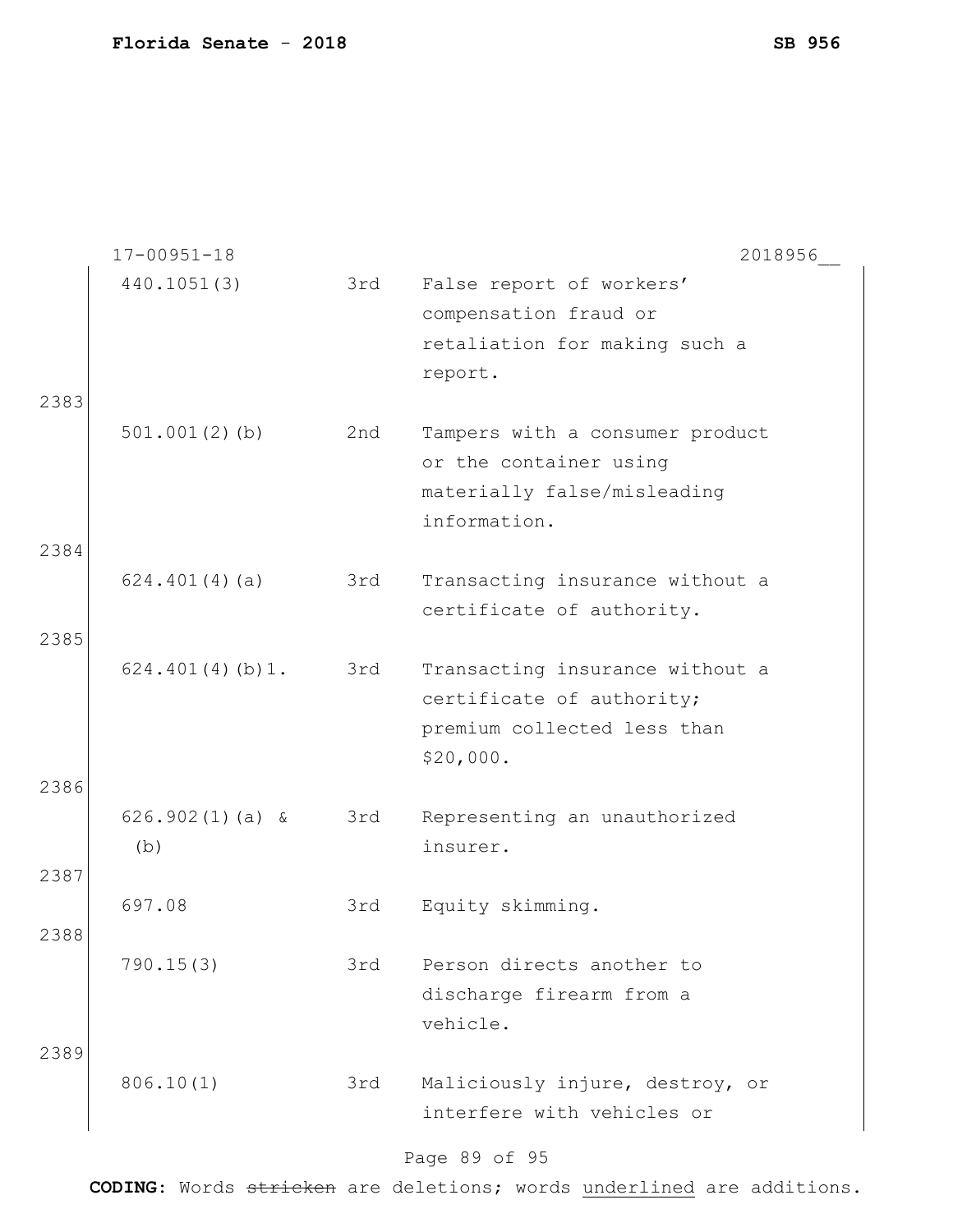|      | $17 - 00951 - 18$  |     | 2018956                          |
|------|--------------------|-----|----------------------------------|
| 2390 |                    |     | equipment used in firefighting.  |
|      | 806.10(2)          | 3rd | Interferes with or assaults      |
|      |                    |     | firefighter in performance of    |
|      |                    |     | duty.                            |
| 2391 |                    |     |                                  |
|      | 810.09(2)(c)       | 3rd | Trespass on property other than  |
|      |                    |     | structure or conveyance armed    |
|      |                    |     | with firearm or dangerous        |
|      |                    |     | weapon.                          |
| 2392 |                    |     |                                  |
|      | 812.014(2)(c)2.    | 3rd | Grand theft; \$5,000 or more but |
|      |                    |     | less than \$10,000.              |
| 2393 |                    |     |                                  |
|      | 812.0145(2)(c)     | 3rd | Theft from person 65 years of    |
|      |                    |     | age or older; \$300 or more but  |
|      |                    |     | less than \$10,000.              |
| 2394 |                    |     |                                  |
|      | 815.04(4)(b)       | 2nd | Computer offense devised to      |
|      | $815.04(5)$ (b)    |     | defraud or obtain property.      |
| 2395 |                    |     |                                  |
|      | $817.034(4)(a)$ 3. | 3rd | Engages in scheme to defraud     |
|      |                    |     | (Florida Communications Fraud    |
|      |                    |     | Act), property valued at less    |
|      |                    |     | than \$20,000.                   |
| 2396 |                    |     |                                  |
|      | 817.233            | 3rd | Burning to defraud insurer.      |
| 2397 |                    |     |                                  |
|      | 817.234            | 3rd | Unlawful solicitation of         |
|      |                    |     | Page 90 of 95                    |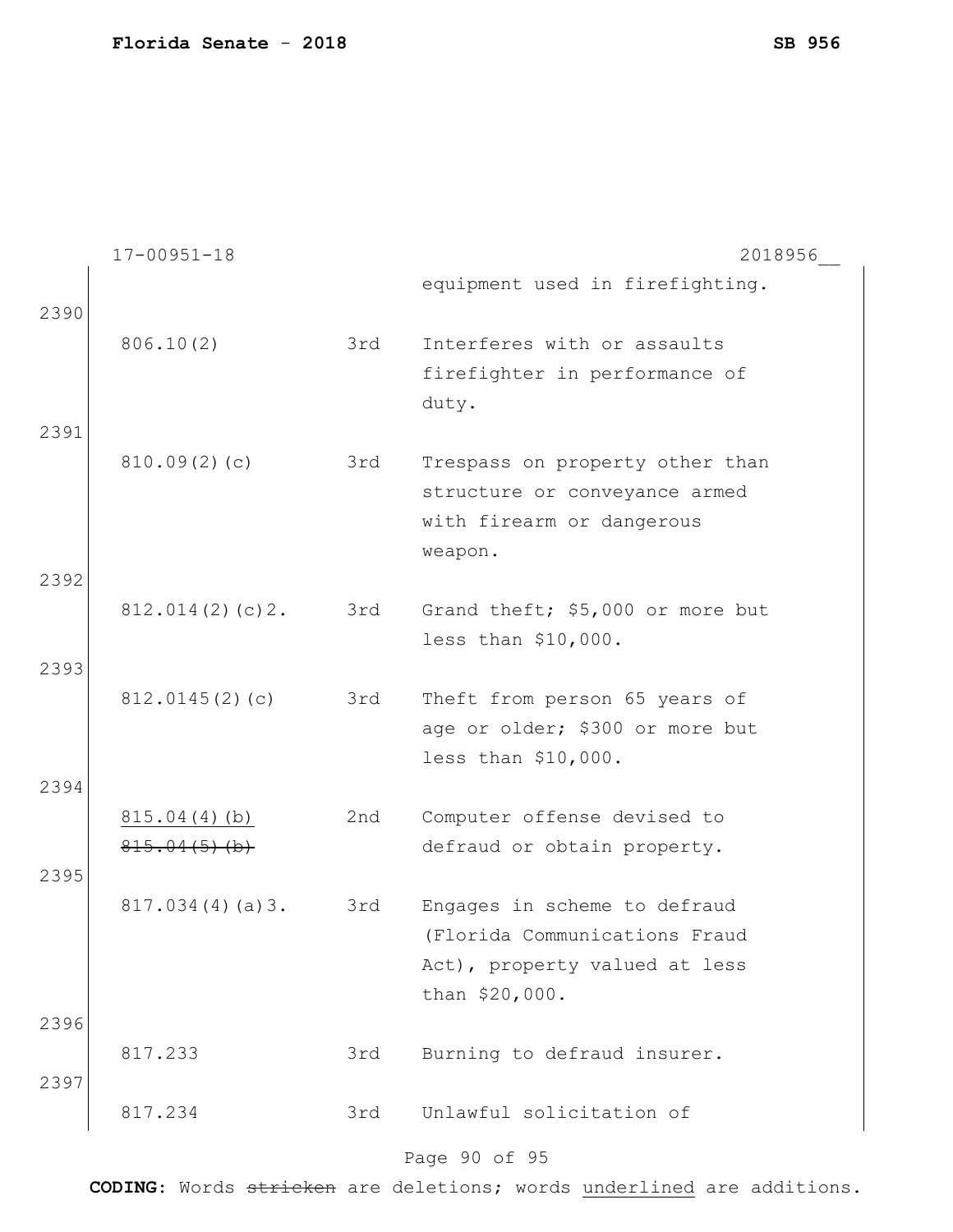|      | $17 - 00951 - 18$ |     | 2018956                         |
|------|-------------------|-----|---------------------------------|
|      | $(8)$ (b) & (c)   |     | persons involved in motor       |
|      |                   |     | vehicle accidents.              |
| 2398 |                   |     |                                 |
|      | 817.234(11)(a)    | 3rd | Insurance fraud; property value |
|      |                   |     |                                 |
|      |                   |     | less than \$20,000.             |
| 2399 |                   |     |                                 |
|      | 817.236           | 3rd | Filing a false motor vehicle    |
|      |                   |     | insurance application.          |
| 2400 |                   |     |                                 |
|      | 817.2361          | 3rd | Creating, marketing, or         |
|      |                   |     | presenting a false or           |
|      |                   |     | fraudulent motor vehicle        |
|      |                   |     | insurance card.                 |
| 2401 |                   |     |                                 |
|      |                   |     |                                 |
|      | 817.413(2)        | 3rd | Sale of used goods as new.      |
| 2402 |                   |     |                                 |
|      | 828.12(2)         | 3rd | Tortures any animal with intent |
|      |                   |     | to inflict intense pain,        |
|      |                   |     | serious physical injury, or     |
|      |                   |     | death.                          |
| 2403 |                   |     |                                 |
|      | 831.28(2)(a)      | 3rd | Counterfeiting a payment        |
|      |                   |     | instrument with intent to       |
|      |                   |     | defraud or possessing a         |
|      |                   |     |                                 |
|      |                   |     | counterfeit payment instrument. |
| 2404 |                   |     |                                 |
|      | 831.29            | 2nd | Possession of instruments for   |
|      |                   |     | counterfeiting driver licenses  |
|      |                   |     | or identification cards.        |
|      |                   |     |                                 |

# Page 91 of 95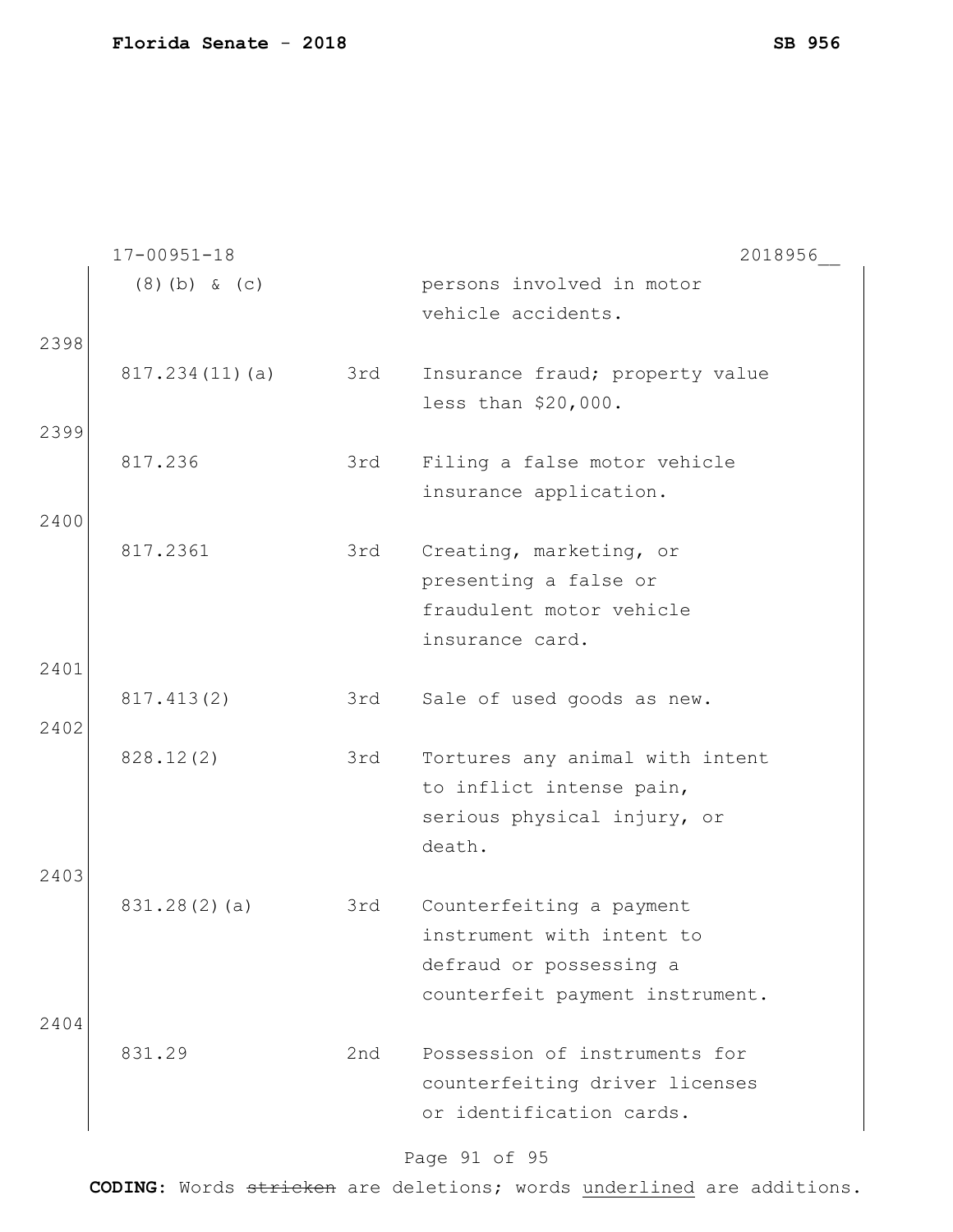|      | $17 - 00951 - 18$  |     | 2018956                                |
|------|--------------------|-----|----------------------------------------|
| 2405 |                    |     |                                        |
|      | 838.021(3)(b)      | 3rd | Threatens unlawful harm to             |
|      |                    |     | public servant.                        |
| 2406 |                    |     |                                        |
|      | 843.19             | 3rd | Injure, disable, or kill police        |
|      |                    |     | dog or horse.                          |
| 2407 |                    |     |                                        |
|      | 860.15(3)          | 3rd | Overcharging for repairs and           |
|      |                    |     | parts.                                 |
| 2408 |                    |     |                                        |
|      | 870.01(2)          | 3rd | Riot; inciting or encouraging.         |
| 2409 |                    |     |                                        |
|      | 893.13(1)(a)2.     | 3rd | Sell, manufacture, or deliver          |
|      |                    |     | cannabis (or other s.                  |
|      |                    |     | $893.03(1)(c)$ , $(2)(c)1.$            |
|      |                    |     | $(2)$ (c) 2., (2) (c) 3., (2) (c) 5.,  |
|      |                    |     | $(2)$ (c) 6., (2) (c) 7., (2) (c) 8.,  |
|      |                    |     | $(2)$ (c) 9., $(3)$ , or $(4)$ drugs). |
| 2410 |                    |     |                                        |
|      | 893.13(1)(d)2.     | 2nd | Sell, manufacture, or deliver          |
|      |                    |     | s. $893.03(1)(c)$ , $(2)(c)1.$         |
|      |                    |     | $(2)$ (c) 2., (2) (c) 3., (2) (c) 5.,  |
|      |                    |     | $(2)$ (c) 6., (2) (c) 7., (2) (c) 8.,  |
|      |                    |     | $(2)$ (c) 9., $(3)$ , or $(4)$ drugs   |
|      |                    |     | within 1,000 feet of                   |
|      |                    |     | university.                            |
| 2411 |                    |     |                                        |
|      | $893.13(1)$ (f) 2. | 2nd | Sell, manufacture, or deliver          |
|      |                    |     | s. $893.03(1)(c)$ , $(2)(c)1.$         |
|      |                    |     | Page 92 of 95                          |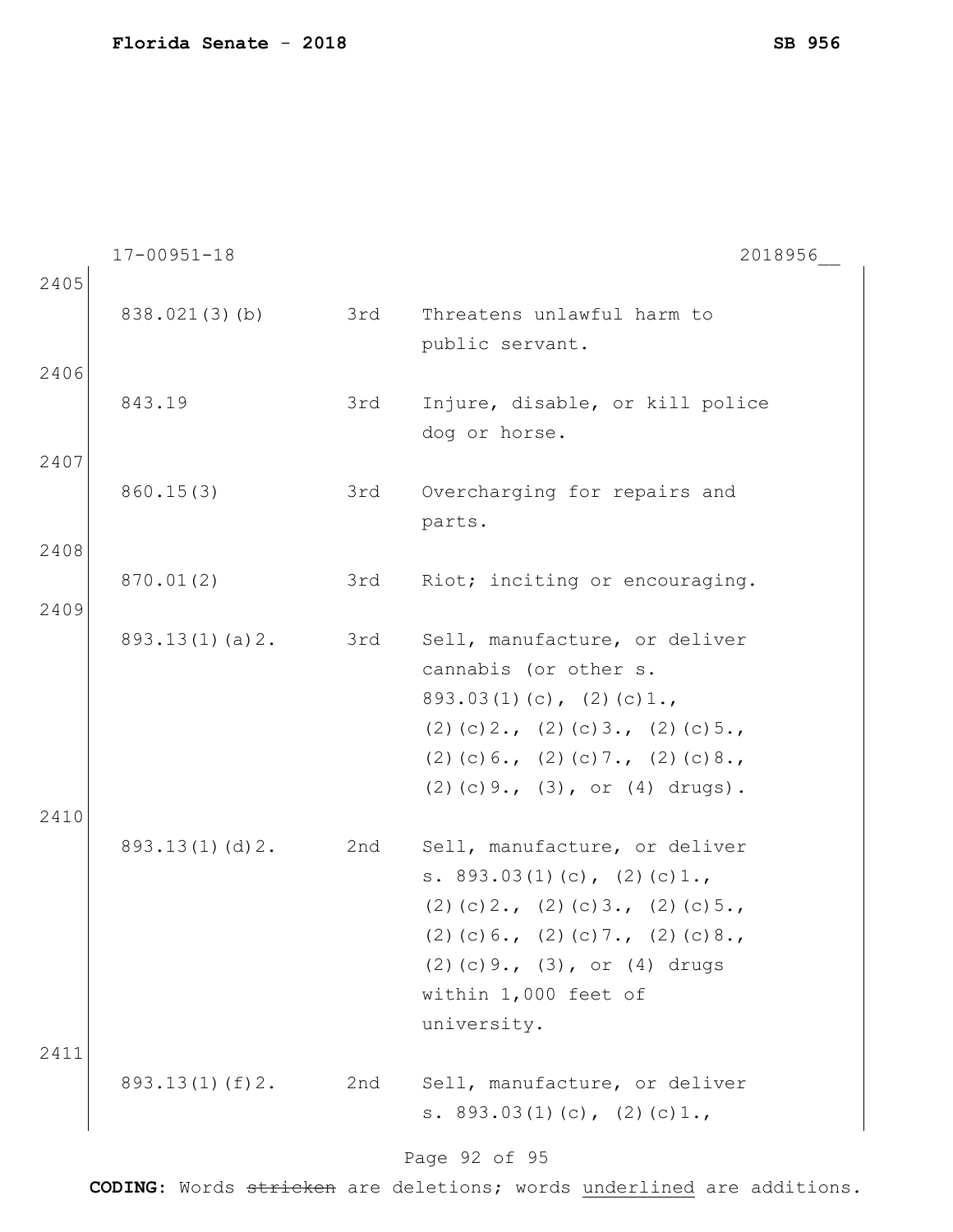|              | $17 - 00951 - 18$ |     | 2018956                                                                                                                                                                    |
|--------------|-------------------|-----|----------------------------------------------------------------------------------------------------------------------------------------------------------------------------|
| 2412         |                   |     | $(2)$ (c) 2., (2) (c) 3., (2) (c) 5.,<br>$(2)$ (c) 6., (2) (c) 7., (2) (c) 8.,<br>$(2)$ (c) 9., $(3)$ , or $(4)$ drugs<br>within 1,000 feet of public<br>housing facility. |
|              | 893.13(4)(c)      | 3rd | Use or hire of minor; deliver<br>to minor other controlled<br>substances.                                                                                                  |
| 2413<br>2414 | 893.13(6)(a)      | 3rd | Possession of any controlled<br>substance other than felony<br>possession of cannabis.                                                                                     |
|              | 893.13(7)(a)8.    | 3rd | Withhold information from<br>practitioner regarding previous<br>receipt of or prescription for<br>a controlled substance.                                                  |
| 2415<br>2416 | 893.13(7)(a)9.    | 3rd | Obtain or attempt to obtain<br>controlled substance by fraud,<br>forgery, misrepresentation,<br>etc.                                                                       |
| 2417         | 893.13(7)(a)10.   | 3rd | Affix false or forged label to<br>package of controlled<br>substance.                                                                                                      |
|              | 893.13(7)(a)11.   | 3rd | Furnish false or fraudulent<br>Page 93 of 95                                                                                                                               |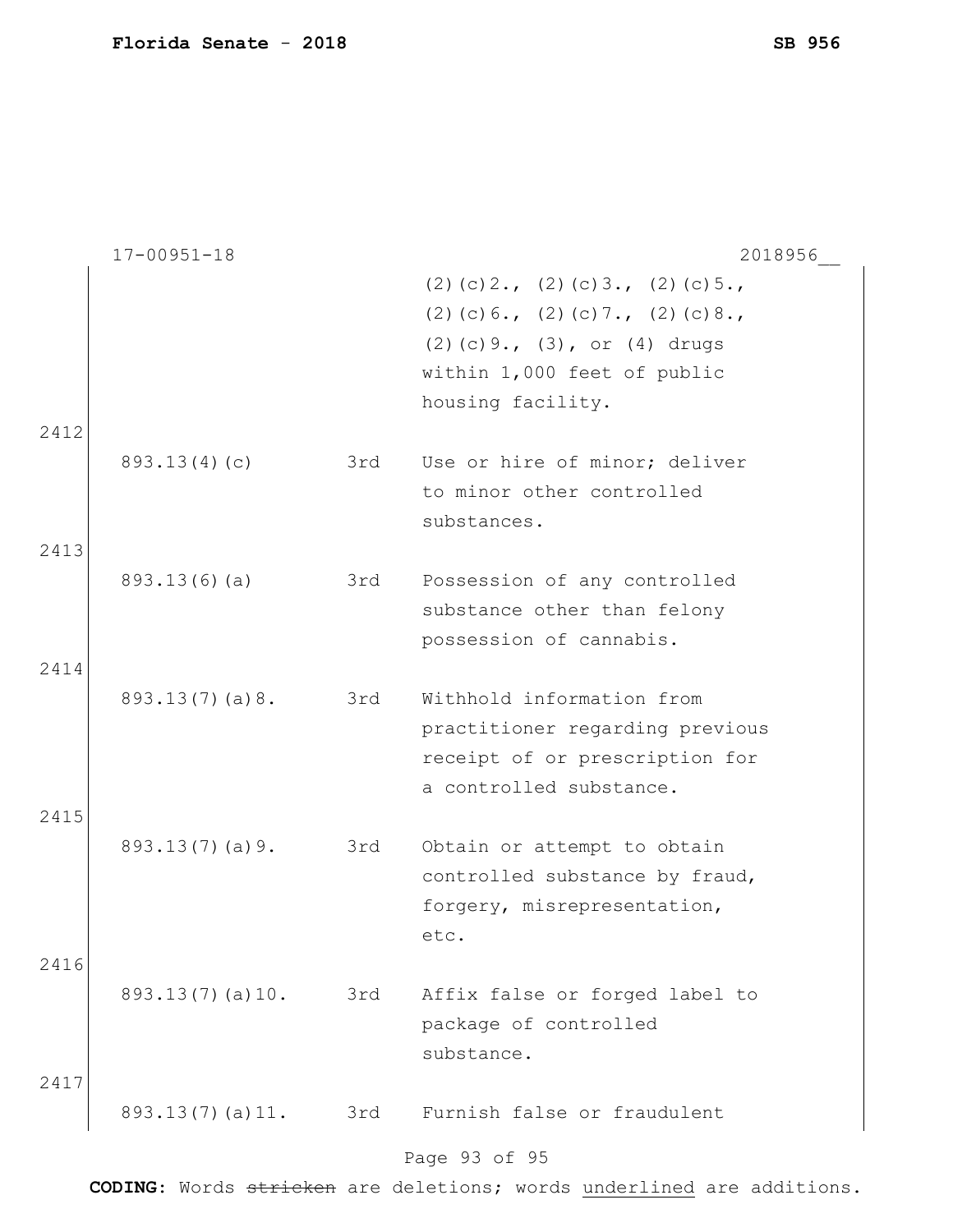|      | $17 - 00951 - 18$  |     | 2018956                         |
|------|--------------------|-----|---------------------------------|
|      |                    |     | material information on any     |
|      |                    |     | document or record required by  |
|      |                    |     | chapter 893.                    |
| 2418 |                    |     |                                 |
|      | 893.13(8)(a)1. 3rd |     | Knowingly assist a patient,     |
|      |                    |     | other person, or owner of an    |
|      |                    |     | animal in obtaining a           |
|      |                    |     | controlled substance through    |
|      |                    |     | deceptive, untrue, or           |
|      |                    |     | fraudulent representations in   |
|      |                    |     | or related to the               |
|      |                    |     | practitioner's practice.        |
| 2419 |                    |     |                                 |
|      | 893.13(8)(a)2.     | 3rd | Employ a trick or scheme in the |
|      |                    |     | practitioner's practice to      |
|      |                    |     | assist a patient, other person, |
|      |                    |     | or owner of an animal in        |
|      |                    |     | obtaining a controlled          |
|      |                    |     | substance.                      |
| 2420 |                    |     |                                 |
|      | 893.13(8)(a)3.     | 3rd | Knowingly write a prescription  |
|      |                    |     | for a controlled substance for  |
|      |                    |     | a fictitious person.            |
| 2421 |                    |     |                                 |
|      | 893.13(8)(a)4.     | 3rd | Write a prescription for a      |
|      |                    |     | controlled substance for a      |
|      |                    |     | patient, other person, or an    |
|      |                    |     | animal if the sole purpose of   |
|      |                    |     | writing the prescription is a   |
|      |                    |     |                                 |

# Page 94 of 95